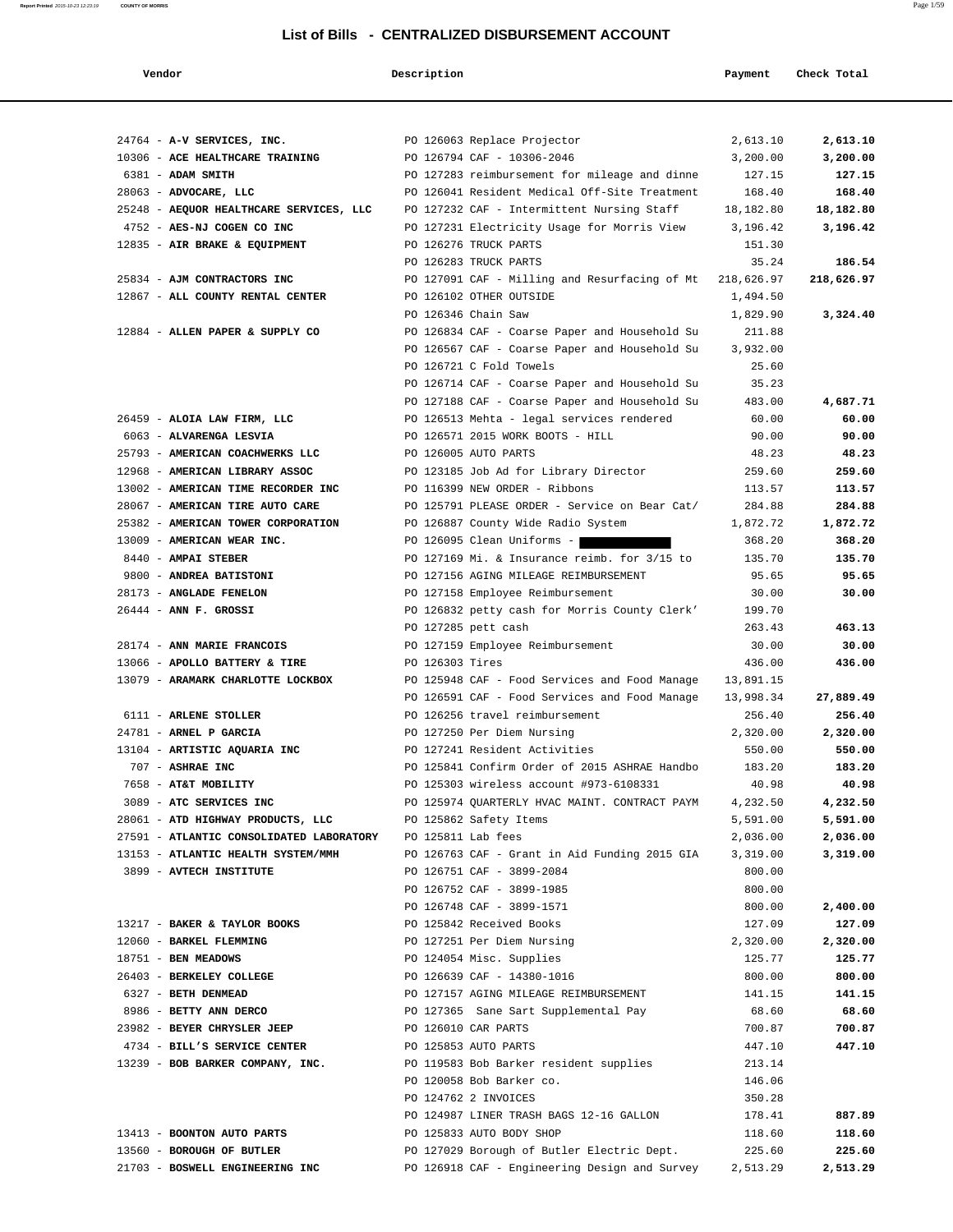| Vendor                                 | Description        |                                               | Payment    | Check Total |
|----------------------------------------|--------------------|-----------------------------------------------|------------|-------------|
| 21703 - BOSWELL ENGINEERING INC        |                    | PO 127081 CAF - Design Services for Modificat | 1,317.80   | 1,317.80    |
| 21703 - BOSWELL ENGINEERING INC        |                    | PO 127099 CAF - Engineering Design Services f | 5,000.00   | 5,000.00    |
| 21703 - BOSWELL ENGINEERING INC        |                    | PO 127181 CAF - Engineering Design and Survey | 4,828.30   | 4,828.30    |
| 21703 - BOSWELL ENGINEERING INC        |                    | PO 127219 CAF - Design and Survey Services fo | 2,363.75   | 2,363.75    |
| 21703 - BOSWELL ENGINEERING INC        |                    | PO 127222 CAF - Engineering Design and Survey | 4,611.44   | 4,611.44    |
| 27895 - BOWMAN CONSULTING COMPANY      |                    | PO 127177 CAF - Professional Engineering and  | 5,930.00   | 5,930.00    |
| 9110 - BREAKING NEWS NETWORK INC       |                    | PO 125601 Breaking News Network Service       | 1,614.60   | 1,614.60    |
| 5645 - BRIAN HAMILTON                  |                    | PO 127048 Brian Hamilton General Election Vot | 70.00      | 70.00       |
| 3145 - BRISTOL DONALD CO., INC.        |                    | PO 125832 TRUCK PARTS                         | 340.81     | 340.81      |
| 12626 - BRUSHSTROKES                   |                    | PO 127240 Resident Activities                 | 135.00     | 135.00      |
| 20985 - BTII INSTITUTE, LLC            |                    | PO 126541 CAF - 20985-2310                    | 1,536.00   | 1,536.00    |
| 20985 - BTII INSTITUTE, LLC            |                    | PO 126790 CAF - 20985-2278                    | 1,536.00   | 1,536.00    |
| 13540 - BURRINI'S OLDE WORLD MARKET    |                    | PO 126818 food service items for 2nd week cla | 258.83     |             |
|                                        |                    | PO 127229 lunch for people attending meeting  | 369.00     | 627.83      |
| 13856 - CABLEVISION                    |                    | PO 125726 Optimum Online                      | 615.49     | 615.49      |
| 13856 - CABLEVISION                    | PO 125788 Optimum  |                                               | 157.44     | 157.44      |
| 8451 - CABLEVISION                     |                    | PO 126653 Cable Service                       | 225.45     | 225.45      |
| 9273 - CARMAGNOLA & RITARDI LLC        |                    | PO 126512 Legal services rendered             | 1,803.15   | 1,803.15    |
| 25474 - CARRELLE L CALIXTE             |                    | PO 127252 Per Diem Nursing                    | 3,014.26   | 3,014.26    |
| 10475 - CARROT-TOP INDUSTRIES INC      |                    | PO 126034 Oak Flag Poles for Front Lobby      | 106.39     | 106.39      |
| 793 - CENTENNIAL PRODUCTS INC.         |                    | PO 125468 Morgue Supplies                     | 478.88     | 478.88      |
| 18831 - CENTRAL JERSEY TITLE CO. INC.  |                    | PO 126921 Professional Services - Marancon As | 3,809.00   | 3,809.00    |
| 20487 - CENTURYLINK                    |                    | PO 124039 NUTRITION TELEPHONE BILL            | 44.84      | 44.84       |
| 20487 - CENTURYLINK                    |                    | PO 125926 Long Valley Garage Fax              | 214.84     | 214.84      |
| 20487 - CENTURYLINK                    |                    | PO 126081 phone for 973-383-1048              | 264.25     | 264.25      |
| 20487 - CENTURYLINK                    |                    | PO 126709 Telephone T1chester                 | 1,785.33   | 1,785.33    |
| 24625 - CFCS - HOPE HOUSE              |                    | PO 125961 Grant in Aid Funding 2015           | 2,521.00   | 2,521.00    |
| 24625 - CFCS - HOPE HOUSE              |                    | PO 126755 2015 Funding through the Older Amer | 2,368.00   | 2,368.00    |
| 24625 - CFCS - HOPE HOUSE              |                    | PO 126756 Grant in Aid Funding 2015           | 1,138.00   | 1,138.00    |
| 24625 - CFCS - HOPE HOUSE              |                    | PO 126757 2015 Funding through the Peer Group | 4,463.00   | 4,463.00    |
| 24625 - CFCS - HOPE HOUSE              |                    | PO 126758 2015 Funding through the Older Amer | 4,088.00   | 4,088.00    |
| 24625 - CFCS - HOPE HOUSE              |                    | PO 126761 CAF - 2015 Chapter 51 CH51-1506 Aug | 1,695.00   | 1,695.00    |
| 24625 - CFCS - HOPE HOUSE              |                    | PO 126764 CAF - Grant in Aid Funding 2015 GIA | 3,895.00   | 3,895.00    |
| 26522 - CHARLES MOORE                  |                    | PO 126285 Reimbursement for Cell Phone        | 60.00      | 60.00       |
| 13788 - CHERRY WEBER & ASSOC. PC       |                    | PO 127073 CAF - Inspection Services for Brid  | 8,904.00   |             |
|                                        |                    | PO 127072 CAF - Construction Inspection servi | 20, 317.50 |             |
|                                        |                    | PO 127071 CAF - Construction Inspection Servi | 11,160.00  | 40,381.50   |
| 25571 - CLEARY GIACOBBE ALFIERI &      |                    | PO 126500 Various legal services rendered     | 3,224.00   | 3,224.00    |
| 25571 - CLEARY GIACOBBE ALFIERI &      |                    | PO 126501 Public Safety Complex legal service | 84.00      | 84.00       |
| 25571 - CLEARY GIACOBBE ALFIERI &      |                    | PO 126502 Open Space General legal services   | 98.00      | 98.00       |
| 25571 - CLEARY GIACOBBE ALFIERI &      |                    | PO 127107 MC General Counsel                  | 11,585.00  | 11,585.00   |
| 27926 - COAST MACHINERY                | PO 125595 Cable    |                                               | 114.22     | 114.22      |
| 23947 - COLONIAL TELEVISION            |                    | PO 126833 Model UN32J4000                     | 550.00     | 550.00      |
| 13895 - COLONNELLI BROTHERS INC        |                    | PO 127100 CAF - Rehabilitation of Bi-County B | 24, 183.95 | 24,183.95   |
| $12043$ - COMCAST                      |                    | PO 126060 Long Valley Garage High Speed Inter | 118.03     | 118.03      |
| 26074 - COMMUNICATIONS SERVICE         |                    | PO 124345 County Wide Radio System            | 1,551.26   | 1,551.26    |
| 26074 - COMMUNICATIONS SERVICE         |                    | PO 126408 Service on Vehicle - Sheriffs Offic | 480.00     | 480.00      |
| 9486 - COMPLETE SECURITY SYSTEMS, INC. |                    | PO 125807 CAF - Security System Upgrades for  | 27,995.00  |             |
|                                        |                    | PO 126098 SECURITY EQUIPMENT                  | 190.00     | 28,185.00   |
| 25489 - CONCRETE CONSTRUCTION CORP.    |                    | PO 127079 CAF - Intersection Improvements to  | 7,200.00   |             |
|                                        |                    | PO 127079 CAF - Intersection Improvements to  | 129,509.00 | 136,709.00  |
| 26101 - COOPER ELECTRIC SUPPLY CO.     | PO 122675 ELECTRIC |                                               | 342.19     | 342.19      |
| 26101 - COOPER ELECTRIC SUPPLY CO.     |                    | PO 122792 CAF - Electrical Supplies           | 224.28     | 224.28      |
| 26101 - COOPER ELECTRIC SUPPLY CO.     |                    | PO 125806 CAF - Electrical Supplies           | 1,145.76   | 1,145.76    |
| 26101 - COOPER ELECTRIC SUPPLY CO.     |                    | PO 126025 Electrical Repair Parts             | 117.12     | 117.12      |
| 26101 - COOPER ELECTRIC SUPPLY CO.     |                    | PO 126096 LED LIGHTS                          | 2,071.98   | 2,071.98    |
| 14644 - CORNERSTONE FAMILY PROGRAMS    |                    | PO 126754 Operation of Adult Day Care         | 12,136.57  |             |
|                                        |                    | PO 127388 CAF - Grant in Aid Funding 2015     | 10,640.00  |             |
|                                        |                    | PO 127233 CAF - Social Work Services          | 23,000.00  | 45,776.57   |
| 14029 - COUNTY COLLEGE OF MORRIS       |                    | PO 126793 CAF - 14029-1521                    | 1,185.00   | 1,185.00    |
| 14027 - COUNTY COLLEGE OF MORRIS       |                    | PO 127043 Expenditures in connection with maj | 160,267.64 | 160,267.64  |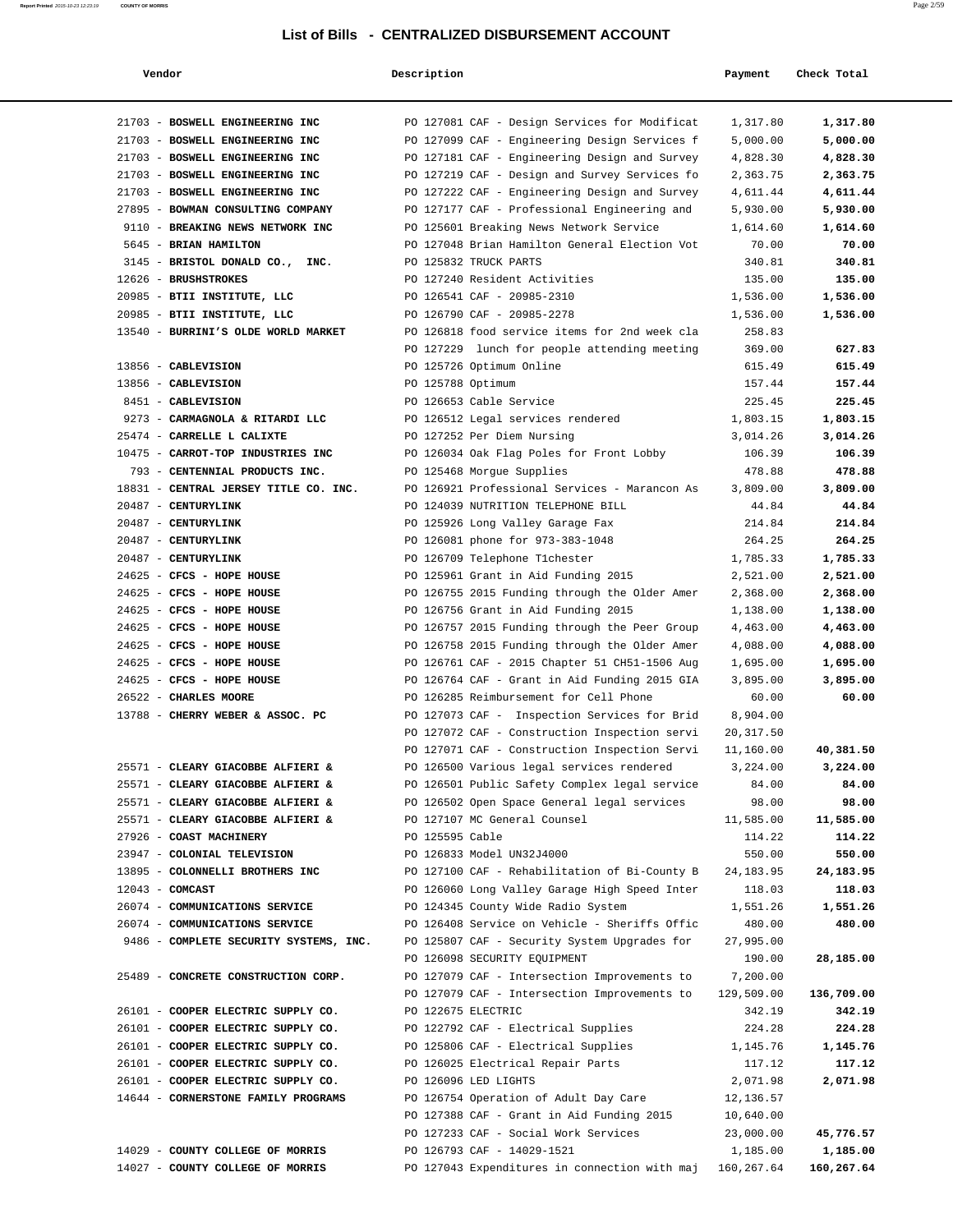| Vendor                                                           | Description        |                                                | Payment          | Check Total |
|------------------------------------------------------------------|--------------------|------------------------------------------------|------------------|-------------|
| 14022 - COUNTY COLLEGE OF MORRIS                                 |                    | PO 127102 2ND HALF 10/15 OPERATING BUDGET      | 492,916.67       | 492,916.67  |
| 14027 - COUNTY COLLEGE OF MORRIS                                 |                    | PO 127184 Expenditures in connection with maj  | 582,869.42       | 582,869.42  |
| 14031 - COUNTY CONCRETE CORP.                                    | PO 126103 MASON    |                                                | 71.20            | 71.20       |
| 13 - COUNTY OF MORRIS                                            |                    | PO 127014 OT Reimbursement for HazMat          | 5,520.16         | 5,520.16    |
| 13 - COUNTY OF MORRIS                                            |                    | PO 127120 Salary Reimbursement for Health Man  | 19,256.97        | 19,256.97   |
| 13 - COUNTY OF MORRIS                                            |                    | PO 127306 1st Half 10/15 Metered Mail          | 390.00           | 390.00      |
| 13 - COUNTY OF MORRIS                                            |                    | PO 127464 1st Half 10/15 Metered Mail          | 8,488.26         | 8,488.26    |
| 13 - COUNTY OF MORRIS                                            |                    | PO 127506 2nd Qtr. Fringe Benefits             | 137,863.05       | 137,863.05  |
| 14041 - COUNTY WELDING SUPPLY CO                                 |                    | PO 125226 Torch Repair, Flash Arrestor         | 224.14           | 224.14      |
| 21783 - CYNTHIA AYIVIE                                           |                    | PO 127160 Employee Reimbursement               | 30.00            | 30.00       |
| 12523 - D&B AUTO SUPPLY                                          |                    | PO 126008 AUTO PARTS                           | 3,037.45         | 3,037.45    |
| 11783 - D.R. JOHNSON & ASSOCIATES, LLC                           |                    | PO 126531 CAF - as-needed on site engineering  | 2,771.39         | 2,771.39    |
| 14123 - DAILY RECORD                                             | PO 126717 Legal Ad |                                                | 70.64            | 70.64       |
| 14123 - DAILY RECORD                                             |                    | PO 126735 AD0000760893 ABS 54031274            | 43.36            | 43.36       |
| 14123 - DAILY RECORD                                             |                    | PO 126741 Contract Awards - 9/21/15 Meeting    | 55.24            | 55.24       |
| 14123 - DAILY RECORD                                             |                    | PO 126975 Legal Notice - Ordinances for 09/21  | 315.28           | 315.28      |
| 14123 - DAILY RECORD                                             |                    | PO 126977 Legal Notice w/Affidavit AG Brd Mtg  | 53.48            | 53.48       |
| 14123 - DAILY RECORD                                             |                    | PO 127203 ADVERTISEMENT                        | 218.72           | 218.72      |
| 14123 - DAILY RECORD                                             |                    | PO 127423 ADVERTISEMENT                        | 168.56           | 168.56      |
| 27177 - DAMACINA L. OKE                                          |                    | PO 127259 Per Diem Nursing                     | 899.00           | 899.00      |
| 11155 - DANILO LAPID                                             |                    | PO 127253 Per Diem Nursing                     | 1,477.41         | 1,477.41    |
| 25386 - DAVID JEAN-LOUIS                                         |                    | PO 127256 Per Diem Nursing                     | 2,136.72         | 2,136.72    |
| 11434 - DAWN CENTER FOR INDEPENDENT                              |                    | PO 127147 Grant in Aid Funding 2015 (contract  | 1,423.00         |             |
|                                                                  |                    | PO 127148 Grant in Aid Funding 2015            | 7,555.00         |             |
|                                                                  |                    | PO 127149 2015 Funding through the Peer Group  | 11,870.00        | 20,848.00   |
| 27487 - DEPOT INTERNATIONAL                                      |                    | PO 111265 Printer Maintenance                  | 214.36           | 214.36      |
| $1103$ - DIANA NATAL                                             |                    | PO 127287 reimbursement to Diana for mileage   | 30.61            | 30.61       |
| 12290 - DIANE KETCHUM                                            |                    | PO 127152 Mileage Reimbursement for a meeting  | 37.80            | 37.80       |
| 24349 - DIRECT ENERGY BUSINESS MARKETING                         |                    | PO 126585 GAS - HESS - SUPPLY - 1316           | 2,427.92         | 2,427.92    |
| 7067 - DIRECT MACHINERY SERVICE CORP.                            |                    | PO 125574 CAF - Laundry Equipment Service & R  | 927.38           | 927.38      |
| 21761 - DISTRICT ATTORNEY                                        | PO 126619 Training |                                                | 75.00            | 75.00       |
| 3152 - DIVITA BALANCE SERVICE CO LLC                             |                    | PO 126867 SCALES & BATTERIES                   | 1,524.00         | 1,524.00    |
| 27883 - DOGTRA CO.                                               |                    | PO 119205 PLEASE ORDER / Transmitter - QUOTE   | 162.03           |             |
|                                                                  |                    | PO 120277 PLEASE ORDER - Supplies for K9       | 487.00           | 649.03      |
| 24745 - DOROTHY DIFABIO                                          |                    | PO 126643 Mileage Reimbursement                | 85.89            | 85.89       |
| 24659 - DOROTHY DIFABIO                                          |                    | PO 127364 SANE SART Supplemental Pay           | 257.20           | 257.20      |
| 13058 - DOSSIER SYSTEMS                                          |                    | PO 126009 SOFTWARE MAINTENANCE AND TECH SUPPO  | 8,575.20         | 8,575.20    |
| 14379 - DOVER BRAKE & CLUTCH CO INC                              |                    | PO 126042 TRUCK PARTS<br>PO 126277 TRUCK PARTS | 323.23<br>600.28 | 923.51      |
| 14627 - E-PROBATE LLC                                            |                    | PO 123051 SOFTWARE MAINTENANCE                 | 2,700.00         | 2,700.00    |
| 26312 - EASTERN CONCRETE MATERIALS, INC. PO 124885 3/4" QP       |                    |                                                | 143.71           | 143.71      |
| 12467 - EDITHA MARQUEZ                                           |                    | PO 127255 Per Diem Nursing                     | 619.75           | 619.75      |
| 21799 - EDWARD SHAPLEY                                           |                    | PO 126840 Reimbursement                        | 106.40           | 106.40      |
| 26117 - EDWARDS LEARNING CENTER                                  |                    | PO 126641 CAF - Edwards-JR/JS-16-WFNJ (cost-r  | 4,537.24         | 4,537.24    |
| 14491 - EL PRIMER PASO, LTD.                                     |                    | PO 127382 CAF - Grant in Aid Funding 2015      | 7,362.00         | 7,362.00    |
| 27141 - ELLEN M. NOLL                                            |                    | PO 127254 Per Diem Nursing                     | 462.84           | 462.84      |
| 24205 - ELMER S. GILO, MD                                        |                    | PO 126312 REIMBURSEMENT                        | 602.41           | 602.41      |
| 27176 - EMERGENCY REPORTING                                      |                    | PO 125443 Proprietary Software - maintenance   | 100.00           | 100.00      |
| 2047 - EMPLOYMENT HORIZONS, INC. PO 126691 CAF - Office Cleaning |                    |                                                | 44,059.00        | 44,059.00   |
| 28108 - ERICA DIDOMENICO                                         |                    | PO 126140 NJJDA Reimbursement                  | 111.46           | 111.46      |
| 27574 - ERYN FERNANDEZ-LEDON                                     |                    | PO 127051 Travel Expense                       | 40.21            |             |
|                                                                  | PO 127150 Travel   |                                                | 84.42            | 124.63      |
| 20265 - EVELYN TOLENTINO                                         |                    | PO 127258 Per Diem Nursing                     | 1,517.00         | 1,517.00    |
| 5820 - FAIRLEIGH DICKINSON UNIVERSITY PO 126773 CAF - 5820-2218  |                    |                                                | 800.25           | 800.25      |
| 12515 - FASTENAL COMPANY                                         |                    | PO 126368 PLUMGING/ BUILD MAINT                | 671.31           |             |
|                                                                  |                    | PO 126157 BUILD MAINT/ SMALL TOOLS/ OTHER ADM  | 779.49           | 1,450.80    |
| 20423 - FASTER URGENT CARE                                       |                    | PO 127216 CAF - Comprehensive Medical Service  | 26,029.01        | 26,029.01   |
| 20423 - FASTER URGENT CARE                                       |                    | PO 127519 CAF - Comprehensive Medical Service  | 32,179.01        | 32,179.01   |
| $14668$ - FEDEX                                                  |                    | PO 125719 Express Mail                         | 84.99            |             |
|                                                                  | PO 125038 Shipping |                                                | 270.54           |             |
|                                                                  |                    | PO 125727 Express mail                         | 31.23            |             |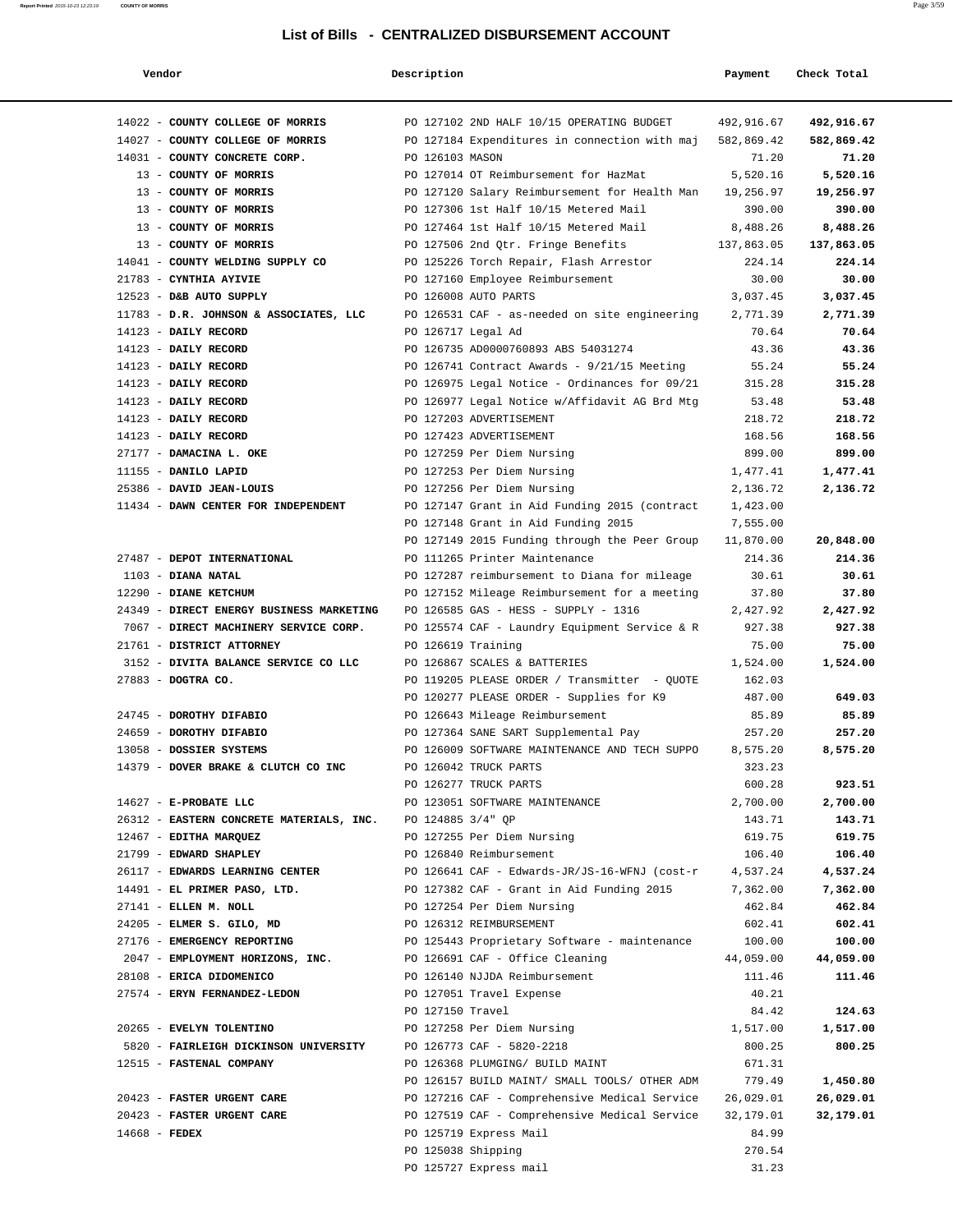| Vendor                                                             | Description        |                                                                                     | Payment          | Check Total     |
|--------------------------------------------------------------------|--------------------|-------------------------------------------------------------------------------------|------------------|-----------------|
|                                                                    |                    |                                                                                     |                  |                 |
|                                                                    | PO 127040 Shipping |                                                                                     | 30.91            |                 |
|                                                                    |                    | PO 127234 Express Shipping                                                          | 73.97            | 491.64          |
| 25548 - FIRST PRIORITY VEHICLES INC.                               |                    | PO 120896 Step, Shelf & Troubleshoot Generato                                       | 3,211.06         | 3,211.06        |
| 3051 - LAZ PARKING                                                 |                    | PO 127020 CAF - Juror Parking                                                       | 10,117.50        | 10,117.50       |
| 747 - FISHER HEALTHCARE                                            |                    | PO 122873 Morgue supplies                                                           | 711.38           | 711.38          |
| 12151 - FLEMINGTON BUICK CHEVROLET                                 |                    | PO 125834 CAR PARTS                                                                 | 2,051.00         | 2,051.00        |
| 27167 - FLEMINGTON CHRYSLER                                        |                    | PO 125838 CAR PARTS                                                                 | 3,594.65         | 3,594.65        |
| 13313 - FORTIS INSTITUTE                                           |                    | PO 126772 CAF - 13313-2005                                                          | 538.56           |                 |
|                                                                    |                    | PO 126788 CAF - 13313-1551                                                          | 800.00           |                 |
|                                                                    |                    | PO 126638 CAF - 13313-1725                                                          | 454.40           |                 |
|                                                                    |                    | PO 126995 CAF - 13313-1570<br>PO 126994 CAF - 13313-2304                            | 517.44<br>792.00 | 3,102.40        |
| 14772 - FOWLER EQUIP CO INC.                                       |                    | PO 125978 DRYER PARTS                                                               | 146.42           | 146.42          |
| 14786 - FRED PRYOR SEMINARS                                        |                    | PO 123601 Seminar for ETS staff                                                     | 149.00           | 149.00          |
| $714$ - GALLS, LLC                                                 |                    | PO 118416 PLEASE ORDER - Gear Bags / Lt. B. D                                       | 88.93            | 88.93           |
| 14726 - GEN-EL SAFETY & INDUSTRIAL                                 |                    | PO 125036 Sensor Module                                                             | 142.50           | 142.50          |
| 8269 - GEORGINA GRAY-HORSLEY                                       |                    | PO 127257 Per Diem Nursing                                                          | 925.10           | 925.10          |
| 27440 - GERISCRIPT PHARMACY                                        |                    | PO 127235 CAF - Pharmaceutical and Related Se                                       | 27, 714.52       | 27,714.52       |
| 14956 - GOODYEAR AUTO SERVICE                                      | PO 125851 TIRES    |                                                                                     | 932.40           | 932.40          |
| $14983$ - GRAINGER                                                 |                    | PO 125947 MAINTENANCE SUPPLIES                                                      | 281.48           | 281.48          |
| 19134 - GRINNELL RECYCLING INC.                                    |                    | PO 126263 Disposable Recycling                                                      | 4,338.40         | 4,338.40        |
| 20005 - GROFF TRACTOR NEW JERSEY, LLC                              |                    | PO 125835 TRUCK PARTS                                                               | 192.58           | 192.58          |
| 15082 - HANOVER TWP MUNICIPAL ALLIANCE                             |                    | PO 127387 CAF - 2015 Municipal Alliance Funds                                       | 4,481.58         | 4,481.58        |
| 9728 - HARRIET VALLECER RN                                         |                    | PO 127262 Per Diem Nursing                                                          | 2,072.00         | 2,072.00        |
| 8685 - HENRY SCHEIN INC                                            |                    | PO 125535 CAF - Medical and OTC Supplies                                            | 186.46           | 186.46          |
| 11538 - HEWLETT-PACKARD COMPANY                                    |                    | PO 125458 Fire Marshal Equipment                                                    | 112.94           | 112.94          |
| 16302 - HOMELESS SOLUTIONS, INC.                                   |                    | PO 126651 CAF - Grant in Aid Funding 2015                                           | 13,588.00        | 13,588.00       |
| 20737 - HOOVER TRUCK CENTERS INC                                   |                    | PO 126012 TRUCK PARTS                                                               | 3,948.52         | 3,948.52        |
| 20737 - HOOVER TRUCK CENTERS INC                                   |                    | PO 126278 TRUCK PARTS                                                               | 2,310.08         | 2,310.08        |
| 20737 - HOOVER TRUCK CENTERS INC                                   |                    | PO 126290 TRUCK PARTS                                                               | 2,737.98         | 2,737.98        |
| 15260 - HUDSON CTY COMMUNITY COLLEGE                               |                    | PO 127422 FALL 2015 TUITION CHARGEBACK                                              | 696.96           | 696.96          |
| 26660 - ILIFF-RUGGIERO FUNERAL HOME INC.                           |                    | PO 126800 Remove and transport human remains                                        | 1,800.00         | 1,800.00        |
| 10767 - ILLIENE CHARLES, RN                                        |                    | PO 127261 Per Diem Nursing                                                          | 3,320.75         | 3,320.75        |
| 4592 - INFORMATION & TECHNOLOGY                                    |                    | PO 126766 CAF - 4592-2169                                                           | 870.00           | 870.00          |
| 12041 - INGLESINO, WEBSTER,                                        |                    | PO 127108 Morris View Nursing Home legal serv                                       | 13,254.80        | 13,254.80       |
| 1664 - INGRAM LIBRARY SERVICES                                     |                    | PO 126422 Received Books                                                            | 1,911.20         |                 |
|                                                                    |                    | PO 126423 Received Books                                                            | 2,873.53         | 4,784.73        |
| 1664 - INGRAM LIBRARY SERVICES                                     |                    | PO 126424 Received Books                                                            | 806.45           |                 |
|                                                                    |                    | PO 126425 Received Books                                                            | 2,290.96         | 3,097.41        |
| 4859 - INSTITUTE FOR FORENSIC PSYCHOLOGY PO 126152 Medical Expense |                    |                                                                                     | 450.00           | 450.00          |
| 6100 - INTER CITY TIRE                                             | PO 126013 TIRES    |                                                                                     | 4,193.64         | 4,193.64        |
| 25455 - INTERNATIONAL ACADEMIES OF                                 |                    | PO 125446 Education, School, Training                                               | 440.00           | 440.00          |
| 8482 - JAGDISH DANG                                                |                    | PO 127237 CAF - Psychiatric Consulting Servic<br>PO 126282 Travel Reimbursement OPI | 2,200.00         | 2,200.00        |
| 11247 - JAIME KLENETSKY<br>27446 - JAIME SHANAPHY                  |                    | PO 127367 SANE SART Supplemental Pay                                                | 453.65           | 453.65          |
| 896 - JAMES SCIUTO                                                 |                    | PO 127284 reimbursement to jim for passports                                        | 232.40<br>15.30  | 232.40<br>15.30 |
| 7880 - JAN MONRAD                                                  |                    | PO 125789 DATA PROCESSING SUPPLIES                                                  | 102.03           | 102.03          |
| 27384 - JASON DUCCINI                                              |                    | PO 127012 travel reimbursement                                                      | 228.16           | 228.16          |
| 1464 - JAYSHREE TRIVEDI                                            |                    | PO 127171 Insurance reimb. for 1/15 to 12/15                                        | 180.00           | 180.00          |
| 26512 - JEFFREY DONNELLY                                           |                    | PO 126983 Reimburse for Cell Phone                                                  | 60.00            | 60.00           |
| 20591 - JEFFREY PAUL                                               |                    | PO 126733 OEM Expenses                                                              | 589.30           | 589.30          |
| 21088 - JENNIFER CARPINTERI                                        |                    | PO 127238 Morris View Petty Cash Reimbursemen                                       | 150.52           | 150.52          |
| 15483 - JENSON & MITCHELL INC                                      |                    | PO 126015 TRUCK PARTS                                                               | 2,456.04         | 2,456.04        |
| 960 - JERSEY CENTRAL POWER & LIGHT                                 | PO 125538 JCP&L    |                                                                                     | 43.20            | 43.20           |
| 960 - JERSEY CENTRAL POWER & LIGHT                                 |                    | PO 126618 Utility - Electric JCPL                                                   | 2,998.89         | 2,998.89        |
| 960 - JERSEY CENTRAL POWER & LIGHT                                 |                    | PO 126689 ELECTRIC - 0537                                                           | 138,632.67       | 138,632.67      |
| 960 - JERSEY CENTRAL POWER & LIGHT                                 |                    | PO 126690 ELECTRIC - 0538                                                           | 4,156.44         | 4,156.44        |
| 960 - JERSEY CENTRAL POWER & LIGHT                                 |                    | PO 126692 ELECTRIC - MASTER ACCOUNT                                                 | 76,357.93        | 76,357.93       |
| 960 - JERSEY CENTRAL POWER & LIGHT                                 | PO 126729 JCP&L    |                                                                                     | 52.43            | 52.43           |
| 960 - JERSEY CENTRAL POWER & LIGHT                                 | PO 126804 JCP&L    |                                                                                     | 44.18            | 44.18           |
| 960 - JERSEY CENTRAL POWER & LIGHT                                 | PO 126805 JCP&L    |                                                                                     | 329.94           | 329.94          |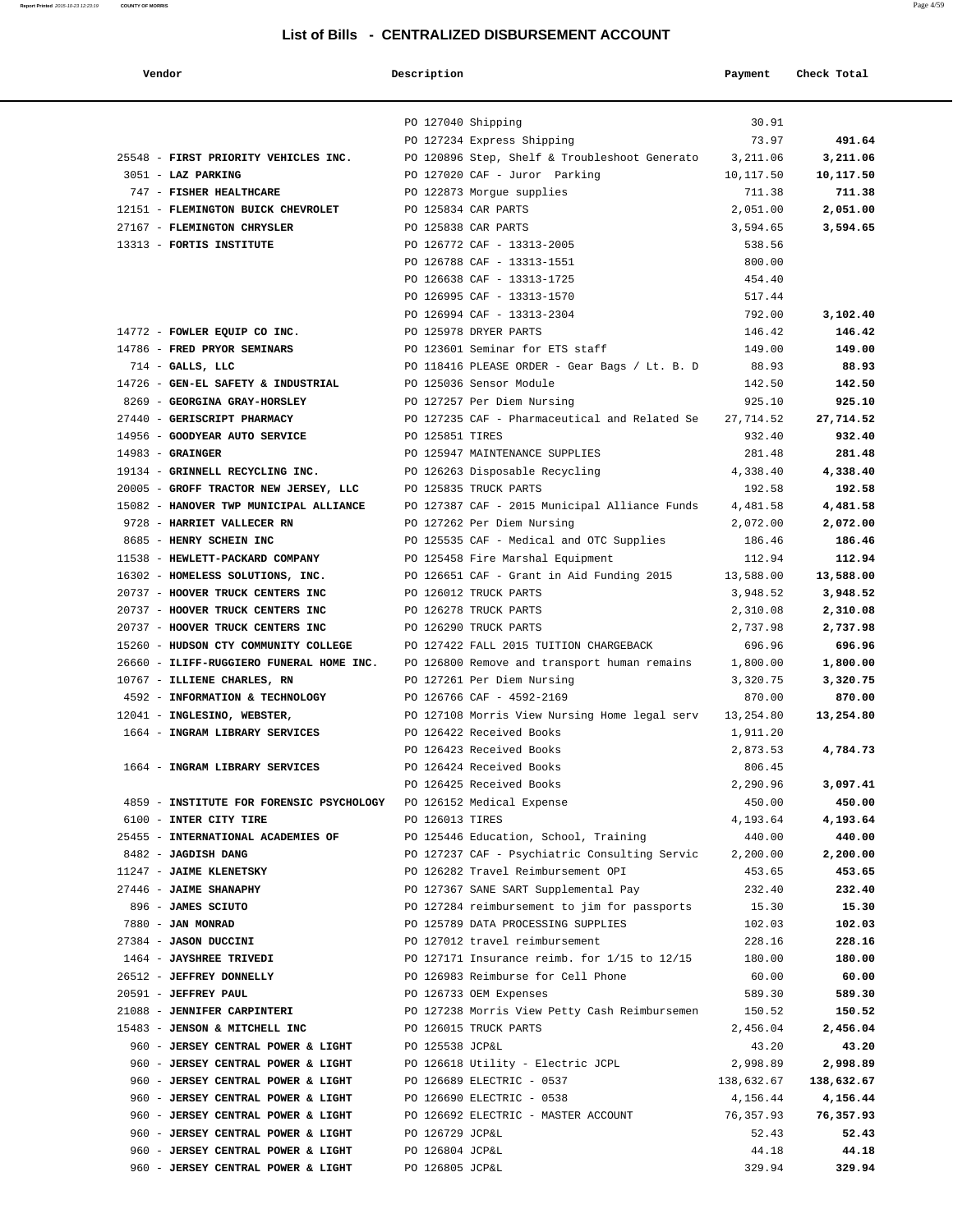| Vendor                                                                   | Description                        |                                               | Payment         | Check Total     |
|--------------------------------------------------------------------------|------------------------------------|-----------------------------------------------|-----------------|-----------------|
|                                                                          |                                    |                                               |                 |                 |
| 960 - JERSEY CENTRAL POWER & LIGHT<br>960 - JERSEY CENTRAL POWER & LIGHT | PO 126808 JCP&L<br>PO 126809 JCP&L |                                               | 630.08<br>28.90 | 630.08<br>28.90 |
| 960 - JERSEY CENTRAL POWER & LIGHT                                       | PO 127008 JCP&L                    |                                               | 18.02           | 18.02           |
| 960 - JERSEY CENTRAL POWER & LIGHT                                       | PO 127009 JCP&L                    |                                               | 18.64           | 18.64           |
| 960 - JERSEY CENTRAL POWER & LIGHT                                       |                                    | PO 127021 MOSQUITO CONTROL                    | 1,014.76        | 1,014.76        |
| 960 - JERSEY CENTRAL POWER & LIGHT                                       | PO 127024 JCP&L                    |                                               | 35.53           | 35.53           |
| 960 - JERSEY CENTRAL POWER & LIGHT                                       | PO 127025 JCP&L                    |                                               | 62.19           | 62.19           |
| 960 - JERSEY CENTRAL POWER & LIGHT                                       | PO 127026 JCP&L                    |                                               | 545.35          | 545.35          |
| 960 - JERSEY CENTRAL POWER & LIGHT                                       |                                    | PO 127030 ELECTRIC - RUTH DAVIS DR / CAC      | 543.35          | 543.35          |
| 960 - JERSEY CENTRAL POWER & LIGHT                                       |                                    | PO 127239 Electricity at Morris View          | 53,978.56       | 53,978.56       |
| 1622 - JERSEY TRACTOR-TRAILER                                            |                                    | PO 126792 CAF - 1622-2392                     | 2,000.00        | 2,000.00        |
| 1815 - JESCO INC.                                                        |                                    | PO 125831 TRUCK PARTS                         | 36.94           | 36.94           |
| 15508 - JML MEDICAL INC.                                                 |                                    | PO 127236 CAF - Various Medical Supplies      | 34,185.00       | 34,185.00       |
| $17883$ - JOAN STREHL                                                    |                                    | PO 126038 travel reimbursement                | 100.13          | 100.13          |
| 27938 - JOHN A. NAPOLITANO                                               |                                    | PO 127019 Provident Bank Account - Petty Cash | 50.00           | 50.00           |
| 27089 - JOHN DOHERTY                                                     |                                    | PO 126654 NJJDA Conference                    | 286.77          | 286.77          |
| $26528$ - JOHN ZEGERS                                                    |                                    | PO 126344 Reimbursement for Cell Phone        | 60.00           | 60.00           |
| 2695 - JOHNSTONE SUPPLY                                                  | PO 126650 HVAC                     |                                               | 2,897.70        |                 |
|                                                                          | PO 127047 HVAC                     |                                               | 688.89          | 3,586.59        |
| 4680 - JON ROTH                                                          | PO 126705 Travel                   |                                               | 772.48          | 772.48          |
| 677 - JULIO PORRAO                                                       |                                    | PO 127170 Mileage reimb. for 7/15 to 9/15     | 65.10           | 65.10           |
| 7432 - JUNE WITTY                                                        |                                    | PO 127366 SANE SART Supplemental Pay          | 194.10          |                 |
|                                                                          |                                    | PO 127378 SANE SART Grant Expenditures        | 949.70          | 1,143.80        |
| 26511 - JUSTIN CHUPLIS                                                   |                                    | PO 126287 Reimbursement for Cell Phone        | 60.00           | 60.00           |
| 15653 - K S ENGINEERS PC                                                 |                                    | PO 127074 CAF - Superstructure Replacement of | 19,873.00       | 19,873.00       |
| 5007 - KARL ZELIFF                                                       |                                    | PO 127153 Reimbursement                       | 19.68           | 19.68           |
| 24924 - KEEGAN TECHNOLOGY &                                              |                                    | PO 127180 CAF - Materials Testing of County-w | 990.00          | 990.00          |
| 15565 - KELLER & KIRKPATRICK                                             |                                    | PO 127145 CAF - Inspection Services for Brid  | 14,014.00       | 14,014.00       |
| 16787 - KELLY O'NEILL-MCGUIRE                                            |                                    | PO 126311 travel reimbursement                | 403.30          | 403.30          |
| 1343 - KENVIL WELDERY & MACHINE, INC.                                    |                                    | PO 126014 WELDING SUPPLIES                    | 4,500.00        | 4,500.00        |
| 4575 - KEVIN KENNEDY                                                     | PO 127151 Travel                   |                                               | 50.85           | 50.85           |
| 15228 - KEY TECH                                                         |                                    | PO 127178 CAF - Materials Testing for Paving  | 240.00          | 240.00          |
| 12535 - KEY-TECH                                                         |                                    | PO 127098 CAF - Materials Testing of County - | 2,300.00        | 2,300.00        |
| 15587 - KEYSTONE PUBLIC SAFETY INC.                                      |                                    | PO 125101 Proprietary software maintenence    | 600.00          | 600.00          |
| 11406 - KONKUS CORPORATION                                               |                                    | PO 127144 CAF - Replacement of Bi-County Brid | 52,419.78       |                 |
|                                                                          |                                    | PO 127144 CAF - Replacement of Bi-County Brid | 3,764.50        | 56,184.28       |
| 26521 - KRISTIAN MCMORLAND                                               |                                    | PO 126719 Reimburse Cell Phone                | 60.00           | 60.00           |
| 7434 - LABORATORY CORPORATION OF                                         |                                    | PO 125980 DNA testing from 6/28/15 to 08/01/1 | 419.25          | 419.25          |
| 15800 - LAKE PHYSICIANS & HOSPITAL                                       |                                    | PO 125946 MEDICAL SUPPLIES                    | 321.35          | 321.35          |
| 25486 - LASZLO CSENGETO                                                  |                                    | PO 127172 Mi. reimb. for 09/15                | 22.40           | 22.40           |
| 28009 - LIFETIME PRODUCTS, INC.                                          | PO 124584 Tables                   |                                               | 4,320.00        | 4,320.00        |
| 412 - LINDA CSENGETO                                                     |                                    | PO 126310 Mileage reimb. for 8/15             | 61.30           | 61.30           |
| 15816 - LONGFELLOWS SANDWICH DELI                                        |                                    | PO 126645 Sandwiches and beverages for Divisi | 119.88          | 119.88          |
| 15816 - LONGFELLOWS SANDWICH DELI                                        |                                    | PO 126875 Refreshments for the CCM Trustee Se | 103.92          | 103.92          |
| 15816 - LONGFELLOWS SANDWICH DELI                                        |                                    | PO 126884 Dinner for 9/16/15 OSTFC Meeting    | 232.00          | 232.00          |
| 15816 - LONGFELLOWS SANDWICH DELI                                        |                                    | PO 127324 Dinner Meeting                      | 201.80          | 201.80          |
| 8307 - LOREEN RAFISURA                                                   |                                    | PO 127260 Per Diem Nursing                    | 886.15          | 886.15          |
| 21100 - LOUISE R. MACCHIA                                                |                                    | PO 127264 Per Diem Nursing                    | 2,238.50        | 2,238.50        |
| 53 - LOVEYS PIZZA & GRILL                                                |                                    | PO 126553 MEAL RECEIPTS                       | 350.00          | 350.00          |
| 15850 - LUM, DRASCO & POSITAN LLC                                        |                                    | PO 127121 Legal Services                      | 528.00          | 528.00          |
| 20534 - LUZ ELENA URREGO                                                 |                                    | PO 126873 Insurance reimb. for 1/15 to 12/15  | 144.00          |                 |
|                                                                          |                                    | PO 127168 Insurance reimb. for 7/14 to 12/14  | 72.00           | 216.00          |
| 15865 - M & J FRANK INC                                                  |                                    | PO 126753 NUTRITION SUPPLIES                  | 250.00          | 250.00          |
| 7568 - MADUKWE IMO IBOKO, RN                                             |                                    | PO 127263 Per Diem Nursing                    | 2,368.00        | 2,368.00        |
| 3210 - MANPOWER                                                          |                                    | PO 125717 temporary staffing                  | 918.40          |                 |
|                                                                          |                                    | PO 125715 temporary staffing                  | 918.40          | 1,836.80        |
| 25080 - MARIA CARMELITA OBLINA                                           |                                    | PO 127267 Per Diem Nursing                    | 478.50          | 478.50          |
| 25040 - MARIANA DEMARTINEZ                                               |                                    | PO 126749 REIMBURSEMENT                       | 15.07           | 15.07           |
| $11123$ - MARK BELLES                                                    | PO 126712 Travel                   |                                               | 596.48          | 596.48          |
| 27866 - MARK CARTER                                                      |                                    | PO 126978 EXPENSE VOUCHER                     | 189.48          | 189.48          |
| 11023 - MARTHA YAGHI                                                     |                                    | PO 127269 Per Diem Nursing                    | 592.00          | 592.00          |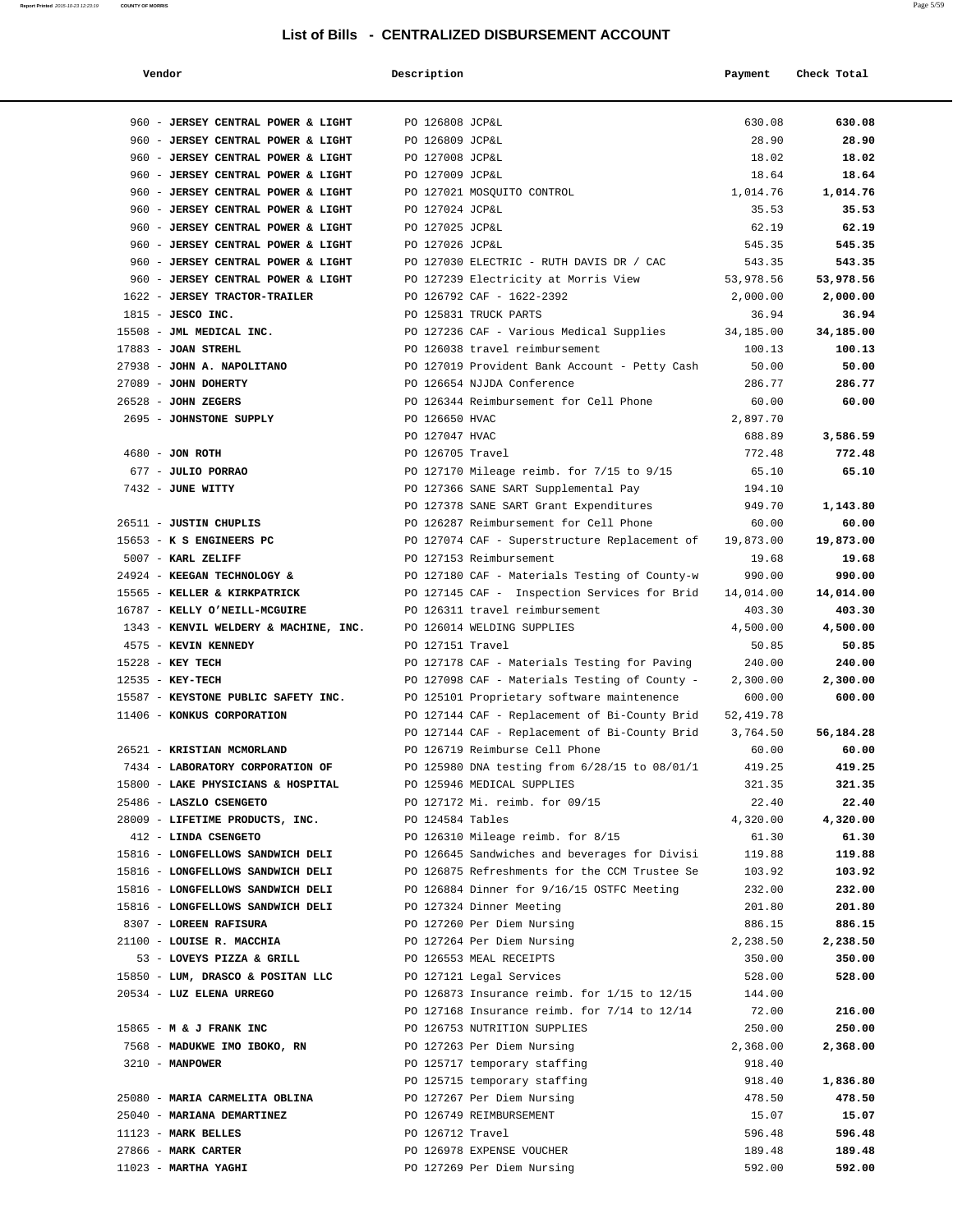| Vendor                                                             | Description |                                                          | Payment                   | Check Total |
|--------------------------------------------------------------------|-------------|----------------------------------------------------------|---------------------------|-------------|
|                                                                    |             |                                                          |                           |             |
| 9935 - MASTER DRIVING SCHOOL INC                                   |             | PO 126996 CAF - 9935-2306                                | 2,127.60                  |             |
|                                                                    |             | PO 126989 CAF - 9935-2203                                | 3,191.40                  | 5,319.00    |
| 11716 - MAUREEN GRIECO                                             |             | PO 127286 reimbursement form dinner and milea            | 26.21                     | 26.21       |
| 4132 - MAYO MEDICAL LABORATORIES                                   |             | PO 125023 Consultant                                     | 124.82                    | 124.82      |
| 16065 - MC VOCATIONAL SCHOOL DISTRICT                              |             | PO 126955 Various capital projects                       | 32,727.65                 | 32,727.65   |
| 16065 - MC VOCATIONAL SCHOOL DISTRICT                              |             | PO 126955 Various capital projects                       | 177,430.05                |             |
|                                                                    |             | PO 126979 10/15 DISTRICT TAXES TO BE RAISED              | 377,801.00                | 555,231.05  |
| 14264 - MCMANIMON, SCOTLAND & BAUMANN LLC                          |             | PO 126522 LEGAL SERVICES THROUGH 7/31/15                 | 336.00                    |             |
|                                                                    |             | PO 126523 Professional fees \$3.2m Cty College           | 8,795.10                  | 9,131.10    |
| 16096 - MCMASTER-CARR SUPPLY CO                                    |             | PO 125539 MAINTENANCE SUPPLIES                           | 115.08                    | 115.08      |
| 16095 - MCMASTER-CARR SUPPLY CO                                    |             | PO 126264 Misc Supplies                                  | 374.47                    | 374.47      |
| 27688 - MELISSA MARTIN                                             |             | PO 126284 Reimbursement for Cell Phone                   | 60.00                     | 60.00       |
| 8443 - MELOJANE CELESTINO                                          |             | PO 127265 Per Diem Nursing                               | 1,182.89                  | 1,182.89    |
| 16158 - MGL PRINTING SOLUTIONS                                     |             | PO 126546 Accounts Payable Check Stock, 9/23/            | 1,447.50                  | 1,447.50    |
| 26517 - MICHAEL HENDERSON                                          |             | PO 126286 Reimbursement for Cell Phone                   | 60.00                     | 60.00       |
| 24951 - MICHELLE CAPILI                                            |             | PO 127266 Per Diem Nursing                               | 3,542.75                  | 3,542.75    |
| 295 - MID-ATLANTIC TRUCK CENTRE INC                                |             | PO 126280 TRUCK PARTS                                    | 417.67                    |             |
|                                                                    |             | PO 126294 TRUCK PARTS                                    | 8,953.86                  | 9,371.53    |
| 5658 - MIRIAM KORNBLATT                                            |             | PO 126082 Notary at MC Library                           | 129.49                    | 129.49      |
| 25428 - MIRLENE ESTRIPLET                                          |             | PO 127424 Per Diem Nursing                               | 2,109.00                  | 2,109.00    |
| 21746 - MONICA SENIOR                                              |             | PO 127161 Employee Reimbursement                         | 30.00                     | 30.00       |
| 7313 - MONTAGE ENTERPRISES INC. PO 126026 LAWN MOWER PARTS         |             |                                                          | 146.03                    | 146.03      |
| 16273 - MOORE MEDICAL LLC                                          |             | PO 125997 CAF - Medical Supplies & OTC Suppli            | 4,482.27                  | 4,482.27    |
| 13106 - MORRIS ARTS                                                |             | PO 127215 CAF - Freeholder Special Projects              | 5,062.50                  | 5,062.50    |
| 19478 - MORRIS COUNTY CHAMBER OF                                   |             | PO 126365 11th Annual Growth Forum Luncheon              | 225.00                    | 225.00      |
| 16288 - MORRIS COUNTY FARMS INC                                    |             | PO 126369 GROUNDS MAINT                                  | 1,277.00                  | 1,277.00    |
| 1800 - MORRIS COUNTY PARK COMMISSION                               |             | PO 126518 MCPC 2015 Tax Support Req #5 & #6              | 4,558,332.00 4,558,332.00 |             |
| 16316 - MORRISTOWN AUTO BODY INC                                   |             | PO 125850 AUTO PARTS                                     | 167.25                    | 167.25      |
| 16321 - MORRISTOWN LUMBER &                                        |             | PO 125975 MAINTENANCE SUPPLIES                           | 30.96                     |             |
|                                                                    |             | PO 126302 Misc. Supplies                                 | 122.47                    | 153.43      |
| 21573 - MORRISTOWN MEDICAL CENTER                                  |             | PO 126532 MEDICAL BILLING SEPT. 2015                     | 7,037.33                  | 7,037.33    |
| 16323 - MORRISTOWN MEDICAL CENTER                                  |             | PO 127044 TB Clinic Services                             | 10,000.00                 | 10,000.00   |
| 16338 - MORRISTOWN NEIGHBORHOOD HOUSE                              |             | PO 127398 CAF - Grant in Aid Funding 2015                | 6,700.00                  |             |
|                                                                    |             | PO 127400 CAF - Grant in Aid Funding 2015                | 11,146.00                 | 17,846.00   |
| 7206 - MORRISTOWN PATHOLOGY ASSOCIATES                             |             | PO 126798 Consultant                                     | 1,000.00                  | 1,000.00    |
| 21791 - MOTOROLA SOLUTIONS INC                                     |             | PO 123934 OEM Equipment                                  | 400.00                    | 400.00      |
| 21791 - MOTOROLA SOLUTIONS INC                                     |             |                                                          |                           | 107,188.35  |
|                                                                    |             | PO 125818 CAF - Trunk Radio System Maintenanc 107,188.35 |                           |             |
| 26376 - MR. DRIVING SCHOOL INC.<br>26376 - MR. DRIVING SCHOOL INC. |             | PO 126770 CAF - 26376-2043                               | 579.00                    | 579.00      |
|                                                                    |             | PO 126990 CAF - 26376-1818                               | 778.00                    | 778.00      |
| 19501 - MSC INDUSTRIAL SUPPLY CO.                                  |             | PO 126021 SHOP SUPPLIES                                  | 1,098.75                  | 1,098.75    |
| 21858 - MUNICIPAL CAPITAL CORP                                     |             | PO 123812 Copier lease for 3 years - State co            | 754.09                    | 754.09      |
| 21858 - MUNICIPAL CAPITAL CORP                                     |             | PO 124620 New Office Machine Rentals                     | 2,640.75                  | 2,640.75    |
| 21858 - MUNICIPAL CAPITAL CORP                                     |             | PO 124621 Office Machine Rentals                         | 923.80                    | 923.80      |
| 21858 - MUNICIPAL CAPITAL CORP                                     |             | PO 125928 Aug-Oct 2015 lease on the Ricoh MPC            | 1,040.86                  | 1,040.86    |
| 21858 - MUNICIPAL CAPITAL CORP                                     |             | PO 125929 Aug-Oct 2015 Ricoh MPC3002 copier l            | 726.06                    | 726.06      |
| 21858 - MUNICIPAL CAPITAL CORP                                     |             | PO 126236 RICOH COPIER YOUTH SHELTER                     | 2,058.18                  | 2,058.18    |
| 21858 - MUNICIPAL CAPITAL CORP                                     |             | PO 126534 Copier Leases                                  | 2,760.17                  | 2,760.17    |
| 19523 - N.J. NATURAL GAS COMPANY                                   |             | PO 126584 NATURAL GAS - WHARTON BRIDGES                  | 288.31                    |             |
|                                                                    |             | PO 126686 NATURAL GAS - WHARTON OFF                      | 27.84                     |             |
|                                                                    |             | PO 126582 NATURAL GAS - WHARTON BRIDGE GEN               | 26.92                     |             |
|                                                                    |             | PO 126583 NATURAL GAS - DOVER PROBATION                  | 25.95                     |             |
|                                                                    |             | PO 126581 NATURAL GAS - WHARTON ROADS                    | 161.52                    | 530.54      |
| 21122 - NATIONAL FUEL OIL INC.                                     |             | PO 126107 DIESEL FUEL                                    | 1,615.50                  | 1,615.50    |
| 21122 - NATIONAL FUEL OIL INC.                                     |             | PO 127465 FUEL CHARGES 9/15                              | 8,700.22                  |             |
|                                                                    |             | PO 127465 FUEL CHARGES 9/15                              | 41,214.17                 | 49,914.39   |
| 21122 - NATIONAL FUEL OIL INC.                                     |             | PO 127466 FUEL CHARGES, 9/15                             | 267.27                    | 267.27      |
| 16533 - NEW HOPE FOUNDATION INC.                                   |             | PO 126661 CAF - 2015 Chapter 51 CH51-1519 Aug            | 8,370.00                  | 8,370.00    |
| 4801 - NEW JERSEY STATE SAFETY                                     |             | PO 126448 CEVO #3 FIRE RESPONSE BOOKS                    | 418.45                    | 418.45      |
| 16552 - NEWBRIDGE SERVICES INC                                     |             | PO 126776 CAF - NEWSER-15M-WIA                           | 1,607.00                  |             |
|                                                                    |             | PO 126781 CAF - NEWSER-15M-WIA                           | 778.00                    |             |
|                                                                    |             | PO 126783 CAF - NEWSER-15M-WIA                           | 778.00                    |             |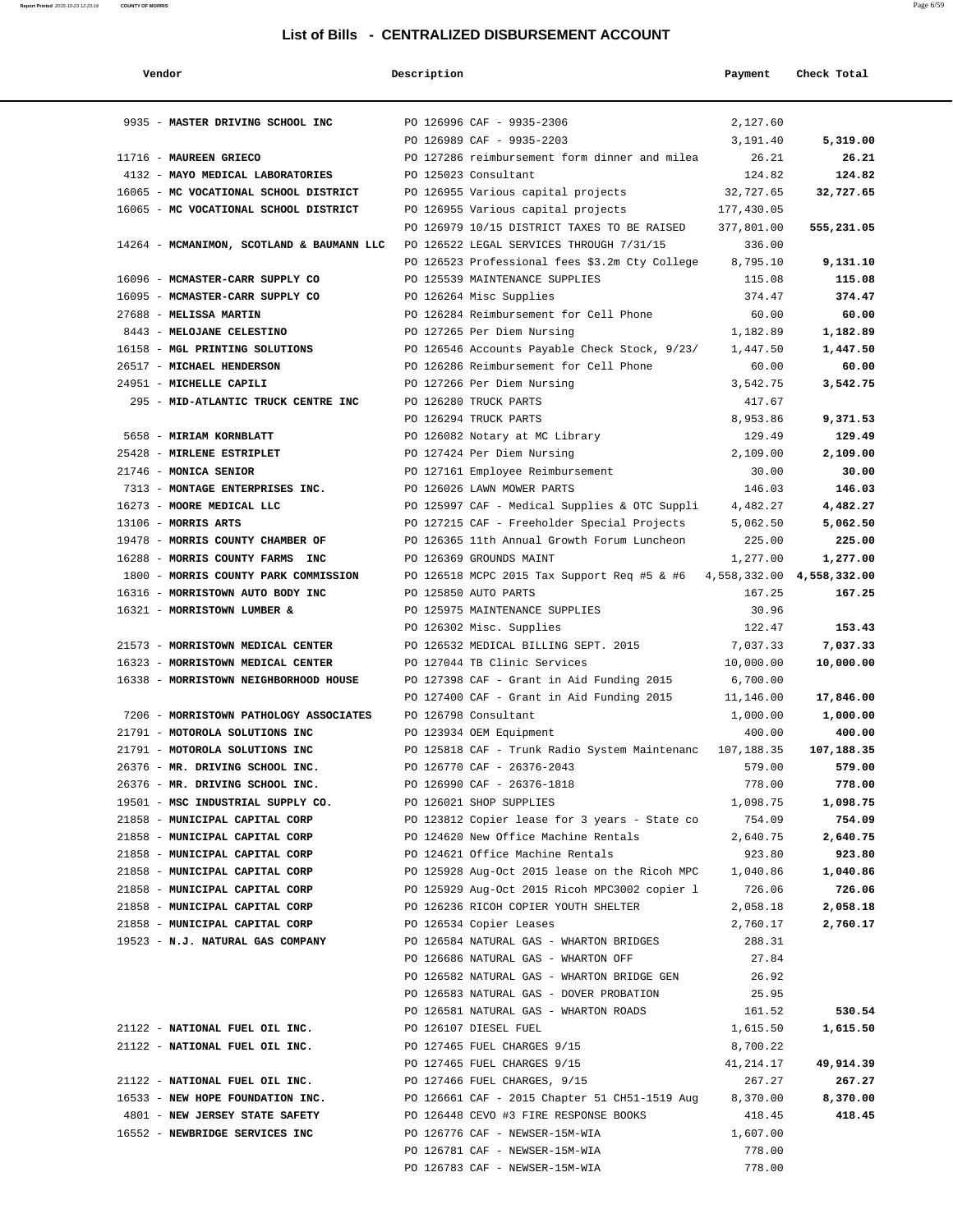| Vendor                                 | Description                                                                 | Payment           | Check Total |
|----------------------------------------|-----------------------------------------------------------------------------|-------------------|-------------|
|                                        |                                                                             |                   |             |
|                                        | PO 126784 CAF - NEWSER-15M-WIA                                              | 1,028.00          |             |
|                                        | PO 126785 CAF - NEWSER-15M-WIA                                              | 1,028.00          |             |
|                                        | PO 126786 CAF - NEWSER-15M-WIA                                              | 1,028.00          |             |
|                                        | PO 126797 CAF - NEWSER-15M-WIA                                              | 1,028.00          |             |
|                                        | PO 126796 CAF - NEWSER-15M-WIA                                              | 778.00            | 8,053.00    |
| 16552 - NEWBRIDGE SERVICES INC         | PO 126795 CAF - NEWSER-15M-WIA                                              | 1,028.00          | 1,028.00    |
| 24712 - NICHOLAS L. ROCCAFORTE         | PO 127244 Resident Activities                                               | 75.00             | 75.00       |
| 23981 - NIELSEN DODGE - C-J-R          | PO 126023 AUTO PARTS                                                        | 1,444.80          | 1,444.80    |
| 27598 - NJ COUNTY PLANNER ASSOCIATION  | PO 126920 Registration - 4 Employees 9-18-15                                | 60.00             | 60.00       |
| 16670 - NJ STATE LEAGUE OF             | PO 126085 League Luncheon                                                   | 280.00            | 280.00      |
| $2909 - NJAC$                          | PO 125412 Annual Membership Dues for Morris V                               | 1,200.00          | 1,200.00    |
| $10662$ - NMS LABS                     | PO 125808 Toxicological Testing Services                                    | 5,461.00          | 5,461.00    |
| 1359 - NORMAN GALE BUICK GMC           | PO 126028 AUTO PARTS                                                        | 192.44            | 192.44      |
| 26357 - NORTHEAST COMMUNICATIONS, INC. | PO 122428 PLEASE ORDER AS PER ATTACHED QUOTE                                | 73,892.82         | 73,892.82   |
| 26357 - NORTHEAST COMMUNICATIONS, INC. | PO 125162 Strobe Light                                                      | 345.00            | 345.00      |
| 16738 - NORTHEASTERN HARDWARE CO INC   | PO 126101 BUILD MAINT / SMALL TOOLS                                         | 631.85            | 631.85      |
| $10846 - ODB CO$                       | PO 125854 TRUCK PARTS                                                       | 160.00            | 160.00      |
| 26726 - OFFICE CONCEPTS GROUP, INC.    | PO 125308 Confirm Supplies & Calendars                                      | 1,559.65          |             |
|                                        | PO 126552 OTHER ADMIN                                                       | 42.55             |             |
|                                        | PO 125952 Office Supplies                                                   | 371.54            |             |
|                                        | PO 126677 FURNITURE                                                         | 733.50<br>382.87  |             |
|                                        | PO 126544 Treasurer's Office Supplies 9/14/15                               |                   |             |
|                                        | PO 126765 HS Office Supplies for 10/15. 24 Pe<br>PO 126580 OFFICE FURNITURE | 40.56<br>366.75   | 3,497.42    |
| 10246 - OFFICE OF TEMPORARY ASSISTANCE | PO 127355 Estimated Co. Share of TANF Recipie                               | 11,000.00         | 11,000.00   |
| 10246 - OFFICE OF TEMPORARY ASSISTANCE | PO 127356 Estimated Co. Share of ASSIR for 10                               | 42,000.00         | 42,000.00   |
| 4654 - OFFICE TEAM                     | PO 125933 T. Gould w/e 8/28/15 & 9/15 Parking                               | 950.00            | 950.00      |
| 4654 - OFFICE TEAM                     | PO 126113 T. Gould w/e 9/4/15 & 9/11/15                                     | 1,550.00          | 1,550.00    |
| 4654 - OFFICE TEAM                     | PO 126547 T. Gould w/e 9/18/15                                              | 875.00            | 875.00      |
| 4654 - OFFICE TEAM                     | PO 126736 T. Gould w/e 9/25/15                                              | 875.00            | 875.00      |
| 25021 - ONE SOURCE OF NEW JERSEY LLC   | PO 125921 Bolts, Washers, Nuts                                              | 244.76            | 244.76      |
| 16887 - PAPER MART INC                 | PO 125913 paper for the vault and office                                    | 1,742.85          |             |
|                                        | PO 125411 Office Supply                                                     | 166.25            | 1,909.10    |
| 8535 - PAULA JORDAO                    | PO 127175 Travel                                                            | 133.90            | 133.90      |
| 19663 - PERFORMANCE TRAILERS INC.      | PO 126029 TRUCK PARTS                                                       | 675.00            | 675.00      |
| 27929 - PREMIER GLOBAL SERVICES        | PO 126814 Conference Call Service                                           | 23.25             | 23.25       |
| 17005 - PHARMA CARE INC                | PO 127242 CAF - Pharmaceutical Consulting Ser                               | 3,892.92          | 3,892.92    |
| 17066 - PLAINSMAN AUTO SUPPLY          | PO 126030 AUTO PARTS                                                        | 8,414.56          | 8,414.56    |
| 10058 - PORTER LEE CORPORATION         | PO 125591 Beast Software System                                             | 827.00            | 827.00      |
| 17117 - POWER PLACE INC                | PO 126105 GROUND MAINT                                                      | 4,051.94          | 4,051.94    |
| 24230 - PRIORITY DISPATCH CORP.        | PO 125985 Education, School, Training                                       | 147.78            | 147.78      |
| 17164 - PROFESSIONAL GOVERNMENT        | PO 125902 Ethics and Internal Controls - Baue                               | 90.00             | 90.00       |
| 17189 - PSE&G CO                       | PO 126685 GAS - PSE & G - MOSOUITO<br>PO 127027 GAS - PSE & G - MOMBAG      | 44.87<br>2,535.43 |             |
|                                        | PO 127243 Gas Usage at Morris View                                          | 577.96            |             |
|                                        | PO 127245 Gas Usage at Morris View                                          | 1,541.99          | 4,700.25    |
| 21413 - QUALITY AUTO GLASS, INC        | PO 126035 AUTO PARTS                                                        | 1,212.58          | 1,212.58    |
| 7872 - QUENCH USA, INC.                | PO 126710 Quench cooler, Comm Div break rm                                  | 48.00             | 48.00       |
| $264$ - R & J CONTROL, INC.            | PO 126058 OEM - Fuel Tank Maintenance                                       | 223.36            | 223.36      |
| 12473 - R.D. SALES DOOR & HARDWARE LLC | PO 126066 Automatic & Fire Door Repair and In                               | 5,631.00          | 5,631.00    |
| 13545 - RANDALL W. BUSH                | PO 127421 County Counsel Office - Travel Expe                               | 235.20            | 235.20      |
| 17255 - RARITAN VALLEY COMMUNITY       | PO 127055 Chargeback Fall 2015 - S. Mantilla                                | 828.09            | 828.09      |
| 810 - READY REFRESH                    | PO 125939 water for surrogate's court                                       | 37.17             | 37.17       |
| 274 - READY REFRESH                    | PO 125949 Office Water                                                      | 327.98            | 327.98      |
| 274 - READY REFRESH                    | PO 126033 WATER COOLER RENTAL/COFFEE SERVICE                                | 256.90            | 256.90      |
| 810 - READY REFRESH                    | PO 126543 Treasurer Water & Cooler                                          | 24.72             | 24.72       |
| 274 - READY REFRESH                    | PO 126549 BOTTLED WATER MAILROOM 8/15/15-9/14                               | 15.73             | 15.73       |
| 274 - READY REFRESH                    | PO 126562 WATER FOR BUILDINGS & GROUNDS / CO                                | 91.16             | 91.16       |
| 810 - READY REFRESH                    | PO 126825 bottled water for the office                                      | 50.81             | 50.81       |
| 810 - READY REFRESH                    | PO 126855 Water for Morris Township - 8/15/15                               | 370.72            | 370.72      |

274 - **READY REFRESH** PO 126861 WATER FOR SURROGATE'S COURT 22.22 **22.22**

**Report Printed** 2015-10-23 12:23:19 **COUNTY OF MORRIS** Page 7/59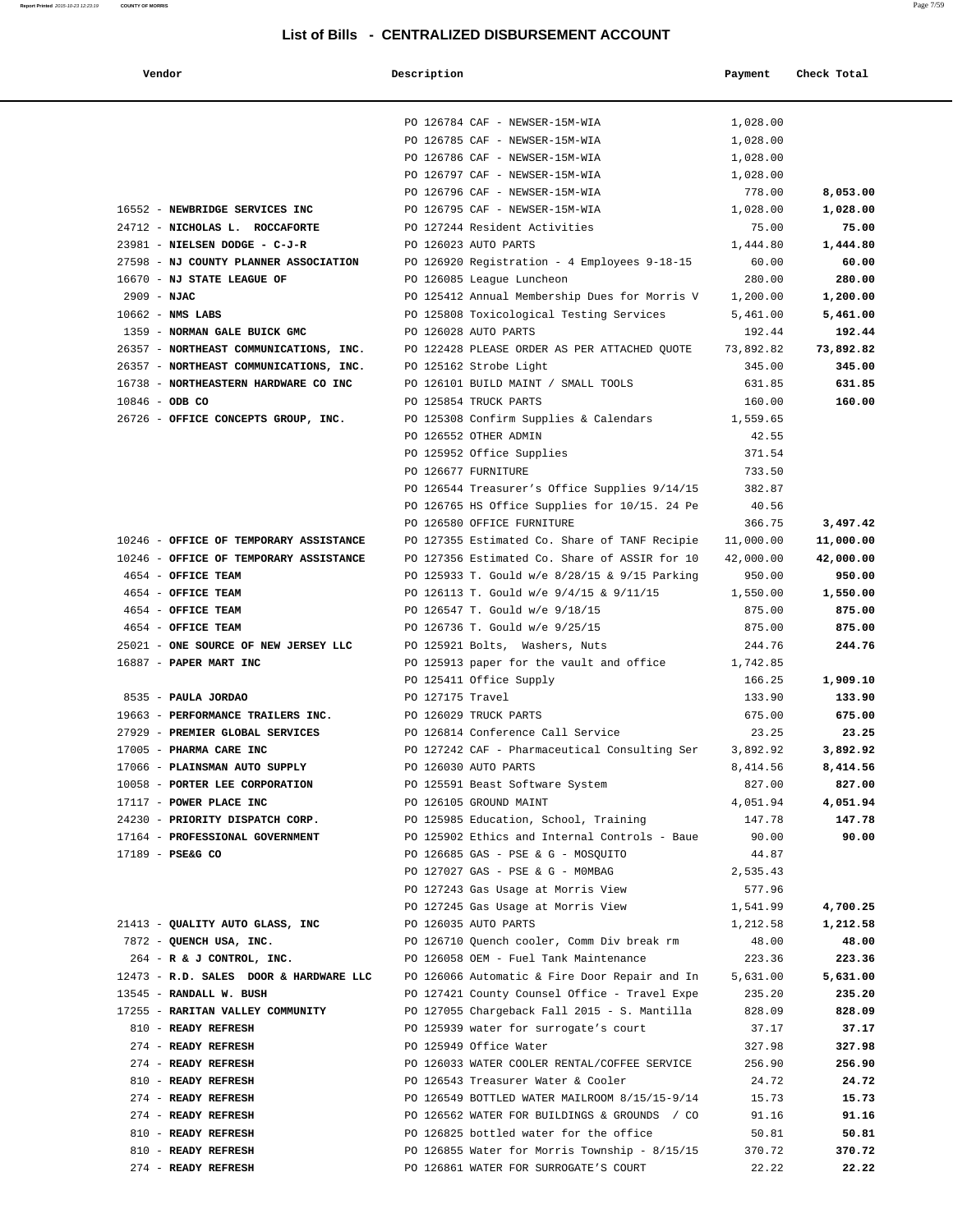| Vendor                                                     | Description        |                                                                                       | Payment                  | Check Total          |
|------------------------------------------------------------|--------------------|---------------------------------------------------------------------------------------|--------------------------|----------------------|
|                                                            |                    |                                                                                       |                          |                      |
| 810 - READY REFRESH                                        |                    | PO 126864 DRINKING WATER                                                              | 35.17                    | 35.17                |
| 7422 - RENE AXELROD                                        |                    | PO 126845 Refreshments for 9-17-15 MCPB Mtg.                                          | 56.52                    | 56.52                |
| 26445 - RENEE M. BISSON                                    |                    | PO 126698 Travel, Education                                                           | 911.90                   | 911.90               |
| 7952 - RIOS' ENGRAVING                                     |                    | PO 126153 Office Supplies                                                             | 53.00                    | 53.00                |
| 13770 - ROBERT A. CHARMOY, DMD PA PO 127217 Dental Program |                    |                                                                                       | 180.00                   | 180.00               |
| 26509 - ROGER ARMSTRONG                                    |                    | PO 126292 Cell Phone Reimbursement                                                    | 60.00                    | 60.00                |
| 25572 - RONALD DEPASQUALE                                  | PO 126699 Travel   |                                                                                       | 526.48                   | 526.48               |
| 26515 - RONALD FOSTER                                      |                    | PO 126289 Reimbursement for Cell Phone                                                | 60.00                    | 60.00                |
| 7805 - ROSE DUMAPIT                                        |                    | PO 127268 Per Diem Nursing                                                            | 1,477.04                 | 1,477.04             |
| 24397 - ROSEMARY BATANE COBCOBO                            |                    | PO 127272 Per Diem Nursing                                                            | 1,776.00                 | 1,776.00             |
| 5345 - ROUTE 23 AUTOMALL LLC                               |                    | PO 125858 AUTO PARTS                                                                  | 715.89                   | 715.89               |
| 696 - ROXBURY DAY CARE CENTER, INC.                        |                    | PO 127372 CAF - Grant in Aid Funding 2015                                             | 9,779.00                 | 9,779.00             |
| 11827 - RUBBERCYCLE                                        |                    | PO 125856 TIRE DISPOSAL                                                               | 786.25                   | 786.25               |
| 9938 - RUTGERS CENTER FOR CONTINUING                       |                    | PO 126767 CAF - 9938-1991                                                             | 3,116.00                 |                      |
|                                                            |                    | PO 126791 CAF - 9938-2100                                                             | 1,350.00                 | 4,466.00             |
| 4327 - SAINT CLARE'S HOSPITAL                              |                    | PO 127379 CAF - Grant in Aid Funding 2015                                             | 66,340.00                |                      |
|                                                            |                    | PO 127380 CAF - Grant in Aid Funding 2015                                             | 82,556.00                |                      |
| 26340 - SANDRA HOYER                                       |                    | PO 127381 CAF - Grant in Aid Funding 2015                                             | 16,018.00<br>184.90      | 164,914.00<br>184.90 |
| 28176 - SARAH DAHER                                        |                    | PO 127368 SANE SART Supplemental Pay<br>PO 127291 reimbursement for mileage and dinne | 44.61                    | 44.61                |
| 17546 - SCHIFANO CONSTRUCTION CORP.                        |                    | PO 127143 CAF - Milling and Resurfacing of Ri                                         | 288,629.32               |                      |
|                                                            |                    | PO 127142 CAF - Milling and Resurfacing of Wh                                         |                          |                      |
|                                                            |                    | PO 127185 CAF - Milling and Resurfacing of 20                                         | 273,373.80<br>278,967.39 | 840,970.51           |
| 3552 - SCHOOL SPECIALTY INC.                               |                    | PO 118340 Materials for Childrens Project                                             | 31.07                    | 31.07                |
| 26535 - SEAN DEL BENE                                      |                    | PO 126291 Reimbursement for Cell Phone                                                | 60.00                    | 60.00                |
| 17621 - SHEAFFER SUPPLY, INC.                              | PO 125855 HARDWARE |                                                                                       | 20.23                    |                      |
|                                                            | PO 125849 HARDWARE |                                                                                       | 3.95                     | 24.18                |
| 27853 - SHELLEY REINER                                     |                    | PO 127274 Per Diem Nursing                                                            | 1,435.50                 | 1,435.50             |
| 28177 - SHERRI SAARLOOS                                    |                    | PO 127290 reimbursement for dinner while work                                         | 6.51                     | 6.51                 |
| 19858 - SHERWIN WILLIAMS                                   |                    | PO 125414 Paint & Painting Supplies                                                   | 128.06                   | 128.06               |
| 1482 - SIBGATH KHAN                                        |                    | PO 127173 Insurance reimb. for 7/15 to 12/15                                          | 72.00                    | 72.00                |
| 9283 - SIRCHIE AQUISITIONS COMPANY                         |                    | PO 125234 Investigative Expense                                                       | 204.10                   | 204.10               |
| 17690 - SMITH & SOLOMON                                    |                    | PO 126769 CAF - 17690-2238                                                            | 3,200.00                 |                      |
|                                                            |                    | PO 126774 CAF - 17690-2211                                                            | 3,200.00                 |                      |
|                                                            |                    | PO 126771 CAF - 17690-2268                                                            | 3,200.00                 | 9,600.00             |
| 17699 - SMITH MOTOR CO., INC.                              |                    | PO 125848 AUTO PARTS                                                                  | 1,615.06                 | 1,615.06             |
| 17699 - SMITH MOTOR CO., INC.                              |                    | PO 125857 AUTO PARTS                                                                  | 11,435.37                | 11,435.37            |
| 6981 - SODEXO INC & AFFILIATES                             |                    | PO 126533 Sodexo Aug-October 2015                                                     | 7,060.58                 | 7,060.58             |
| 6981 - SODEXO INC & AFFILIATES                             |                    | PO 126652 CAF - Dietary Services for Various                                          | 8,008.64                 | 8,008.64             |
| 6981 - SODEXO INC & AFFILIATES                             |                    | PO 127211 CAF - Laundry Services at Morris Vi                                         | 114,896.90               | 114,896.90           |
| 6981 - SODEXO INC & AFFILIATES                             |                    | PO 127246 CAF - Housekeeping, Facility and Bo                                         | 219,204.93               | 219,204.93           |
| 6981 - SODEXO INC & AFFILIATES                             |                    | PO 127247 CAF - Dietary Services for Various                                          | 352,548.73               | 352,548.73           |
| 6981 - SODEXO INC & AFFILIATES                             |                    | PO 127618 FY 2016 Countywide Training - Allia                                         | 218.75                   | 218.75               |
| 9777 - SODEXO, INC & AFFILIATES                            |                    | PO 126762 2015 Food and Refreshments for Advi                                         | 142.80                   | 142.80               |
| 17755 - SOUTHEAST MORRIS COUNTY                            |                    | PO 126576 WATER - FIRE LINES & HYDRANTS                                               | 6,271.34                 | 6,271.34             |
| 17755 - SOUTHEAST MORRIS COUNTY                            |                    | PO 126577 WATER - HILL                                                                | 3,005.85                 | 3,005.85             |
| 17755 - SOUTHEAST MORRIS COUNTY                            |                    | PO 127214 Water Usage at Morris View                                                  | 971.71                   | 971.71               |
| 17755 - SOUTHEAST MORRIS COUNTY                            |                    | PO 127248 Water Usage at Morris View                                                  | 6,872.09                 | 6,872.09             |
| 17755 - SOUTHEAST MORRIS COUNTY                            |                    | PO 127384 WATER - CENTRAL AVE                                                         | 748.40                   | 748.40               |
| 4611 - STAPLES ADVANTAGE                                   |                    | PO 126053 8/15 supplies                                                               | 95.67                    | 95.67                |
| 4611 - STAPLES ADVANTAGE                                   |                    | PO 126139 Invoice # 3275786120 & 3275786121                                           | 1,062.07                 | 1,062.07             |
| 4611 - STAPLES ADVANTAGE                                   |                    | PO 126142 Office Supplies                                                             | 468.32                   | 468.32               |
| 4611 - STAPLES ADVANTAGE                                   |                    | PO 126257 AGING OFFICE SUPPLIES                                                       | 442.64                   | 442.64               |
| 4611 - STAPLES ADVANTAGE                                   |                    | PO 126405 OFFICE SUPPLIES                                                             | 93.54                    | 93.54                |
| 4611 - STAPLES ADVANTAGE                                   | PO 126499 SUPPLIES |                                                                                       | 216.78                   | 216.78               |
| $19919$ - STAR LEDGER                                      |                    | PO 127249 Newspapers for Recreation & Coffee                                          | 123.75                   | 123.75               |
| 5021 - AEROFUND FINANCIAL INC.                             |                    | PO 126640 CAF - Agreement STATSHUT-15M-JARC                                           | 4,339.95                 |                      |
|                                                            |                    | PO 126642 CAF - Agreement STATSHUT-15M-JARC                                           | 4,770.34                 |                      |
|                                                            |                    | PO 126540 CAF - Agreement STATSHUT-15M-JARC                                           | 4,770.33                 |                      |
|                                                            |                    | PO 127206 CAF - Agreement STATSHUT-15M-JARC                                           | 3,957.39                 | 17,838.01            |
| 8284 - STERICYCLE SPECIALTY                                |                    | PO 124713 Removal & Replacement of Pre-Filter                                         | 935.00                   | 935.00               |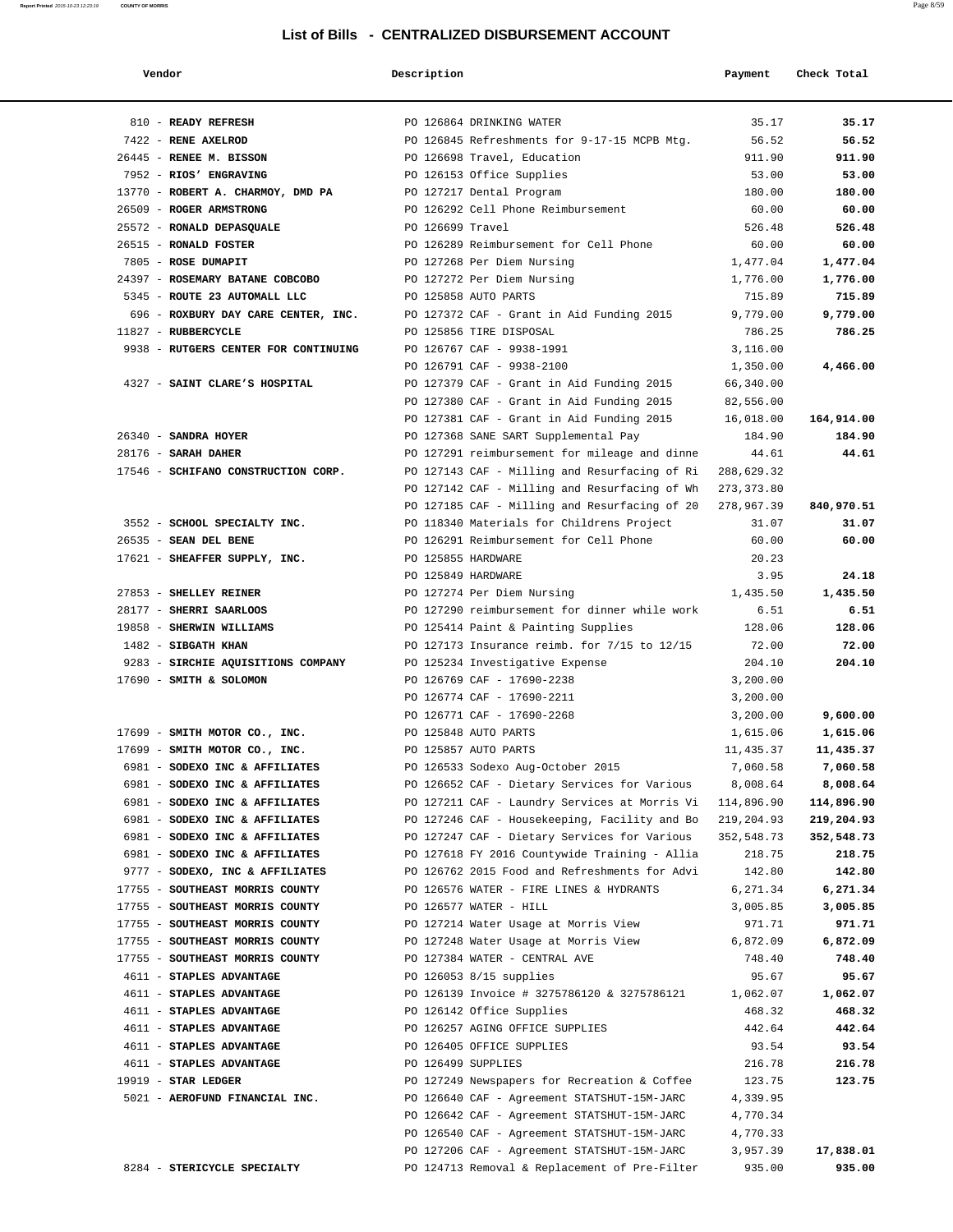| Vendor                                 | Description          |                                               | Payment    | Check Total |
|----------------------------------------|----------------------|-----------------------------------------------|------------|-------------|
|                                        |                      |                                               |            |             |
| 24965 - STEVEN R. KESSELMEYER          | PO 126700 Travel     |                                               | 1,211.73   | 1,211.73    |
| 24132 - STS TIRE & AUTO CENTERS        | PO 125847 TIRES      |                                               | 1,141.16   | 1,141.16    |
| 26984 - SUMMIT TRUCK BODY, INC.        | PO 125859 AUTO PARTS |                                               | 3,277.50   | 3,277.50    |
| 11429 - SUSSEX COUNTY MUA              |                      | PO 126061 Street Sweeping                     | 224.25     |             |
|                                        |                      | PO 125919 Street Sweeping                     | 278.55     | 502.80      |
| 27422 - SUZANNE LEVENBACH              |                      | PO 126743 10/15 expenses                      | 39.55      | 39.55       |
| 25400 - SUZIE COLLIN                   |                      | PO 127271 Per Diem Nursing                    | 2,682.50   | 2,682.50    |
| 16110 - T. Y. LIN INTERNATIONAL        |                      | PO 127093 old Ref# CF09000629000              | 2,050.00   |             |
|                                        |                      | PO 127092 CAF - Final Design Bi-County Bridge | 13,534.21  |             |
|                                        |                      | PO 127075 old Ref# CF09000629000              | 1,021.40   | 16,605.61   |
| 20814 - T.Y. LIN INTERNATIONAL         |                      | PO 127087 CAF - Construction Support Services | 6,568.05   | 6,568.05    |
| 20814 - T.Y. LIN INTERNATIONAL         |                      | PO 127088 CAF - Construction Support Services | 3,782.19   | 3,782.19    |
| 17990 - TELESEARCH INC                 |                      | PO 125716 temporary staffing                  | 2,141.60   |             |
|                                        |                      | PO 125912 tempory help in the Election Dept.  | 1,650.00   |             |
|                                        |                      | PO 126777 temporary staffing                  | 2,301.61   |             |
|                                        |                      | PO 126778 temporary staffing                  | 1,398.60   |             |
|                                        |                      | PO 126779 temporary staffing                  | 3, 412.24  |             |
|                                        |                      | PO 126841 temporary services in elections     | 592.00     |             |
|                                        |                      | PO 126789 temporary staffing                  | 3,686.14   |             |
|                                        |                      | PO 127289 tempory services in the Election De | 1,540.00   | 16,722.19   |
| 26677 - TEODORA O. DELEON              |                      | PO 127270 Per Diem Nursing                    | 879.86     | 879.86      |
| 27034 - TERESA OMWENGA                 |                      | PO 127273 Per Diem Nursing                    | 2,116.40   | 2,116.40    |
| 21214 - TEW FUNERAL SERVICES INC.      |                      | PO 126737 Remove and transport human remains  | 1,415.00   | 1,415.00    |
| 19739 - THE RBA GROUP INC.             |                      | PO 125762 CAF - Design & Construction Admin f | 911.25     |             |
|                                        |                      | PO 127090 CAF - Engineering Design and Surve  | 3,036.47   | 3,947.72    |
| 5711 - THE TAB GROUP                   |                      | PO 125911 retrieval and refile 6/4/15         | 40.25      | 40.25       |
| 25813 - THE TARGET SHOP LLC            |                      | PO 125920 Paper Targets for Firing Range      | 210.00     | 210.00      |
| 27687 - THOMAS REMBIS                  |                      | PO 126715 Reimburse Cell Phone                | 60.00      | 60.00       |
| 10477 - TIFFANY ELECTRIC INC           |                      | PO 127078 CAF - Installation of Traffic Signa | 72,669.45  | 72,669.45   |
| 281 - TOMAR INDUSTRIES INC             |                      | PO 126031 JANITORIAL SUPPLIES                 | 435.10     |             |
|                                        |                      | PO 126269 Misc. Supplies                      | 158.30     | 593.40      |
| 9099 - TONY SANCHEZ LTD                |                      | PO 118881 OEM Equipment Maintenance           | 1,533.00   |             |
|                                        |                      | PO 126281 TRUCK PARTS                         | 28.65      |             |
|                                        |                      | PO 126298 TRUCK PARTS                         | 344.22     | 1,905.87    |
| 20788 - TOP LINE CONSTRUCTION CORP     |                      | PO 127070 CAF - Milling and Resurfacing of Be | 26,802.66  | 26,802.66   |
| 20788 - TOP LINE CONSTRUCTION CORP     |                      | PO 127077 CAF - Milling & Resurfacing of Fair | 341,438.33 | 341,438.33  |
| 13419 - TOWN OF BOONTON                |                      | PO 127300 CAF - 2015 Municipal Alliance Funds | 5,387.91   | 5,387.91    |
| 11758 - TREASURER-STATE OF NJ          |                      | PO 126362 Machine Source/Dover NJ             | 106.00     |             |
|                                        |                      | PO 126367 Renewal - All X-Ray Machines/Sherif | 1,044.00   | 1,150.00    |
| 9285 - U.S. SECURITY ASSOCIATES, INC.  |                      | PO 125790 CAF - Unarmed Security Guards       | 6,300.97   | 6,300.97    |
| 18217 - UNION COUNTY COLLEGE           |                      | PO 127054 2015 Summer Semester Chargeback Bil | 1,897.62   | 1,897.62    |
| 15732 - UNIVERSAL UNIFORM SALES CO INC |                      | PO 126406 CAF - Contract Renewal              | 484.95     | 484.95      |
| 9716 - UNIVERSITY HOSPITAL             |                      | PO 125110 INMATE MEDICAL CARE                 | 234.00     | 234.00      |
| 12628 - UNIVERSITY OF MISSOURI         |                      | PO 125809 Consultant                          | 500.00     | 500.00      |
| 3489 - US MUNICIPAL SUPPLY, INC        |                      | PO 126037 TRUCK PARTS                         | 1,417.52   | 1,417.52    |
| 21751 - VALDA M MCNAB                  |                      | PO 127162 Employee Reimbursement              | 30.00      | 30.00       |
| 23944 - VANASSE HANGEN BRUSTLIN INC.   |                      | PO 127097 CAF - Develop New County Circulatio | 48,168.84  | 48,168.84   |
| $1286$ - VERIZON                       |                      | PO 126254 Sept. bill for Phillipsburg phone s | 273.61     | 273.61      |
| $1286 - VERIZON$                       |                      | PO 126413 MORRIS CTY SHERIFF'S OFC & INST     | 40.58      | 40.58       |
| $1506 - VERIZON$                       |                      | PO 126634 Land Line                           | 30.77      | 30.77       |
| $1506 - VERIZON$                       |                      | PO 126635 Land Line                           | 267.99     | 267.99      |
| $1286 - VERIZON$                       |                      | PO 126695 Telephone pobox4833                 | 99.14      | 99.14       |
| $1286 - VERIZON$                       |                      | PO 126696 Telephone pobox4833                 | 90.01      | 90.01       |
| $1286 - VERIZON$                       |                      | PO 126711 telephone - T1's                    | 11,336.09  | 11,336.09   |
| 10158 - VERIZON                        |                      | PO 126759 NUTRITION TELEPHONE                 | 816.33     | 816.33      |
| $1286 - VERIZON$                       |                      | PO 127023 PENTHOUSE- A & R BLDG               | 66.61      | 66.61       |
| 10668 - VERIZON CABS                   |                      | PO 125463 Telephone Services - T1 American To | 823.03     | 823.03      |
| 1348 - VERIZON WIRELESS                |                      | PO 125735 Cell Phones                         | 7,326.69   |             |
|                                        |                      | PO 126020 GPS TRACKING SERVICE                | 90.14      |             |
|                                        |                      | PO 125796 Monthly Statement -                 | 932.87     |             |
|                                        |                      | PO 127298 Wireless Service                    | 80.04      | 8,429.74    |
|                                        |                      |                                               |            |             |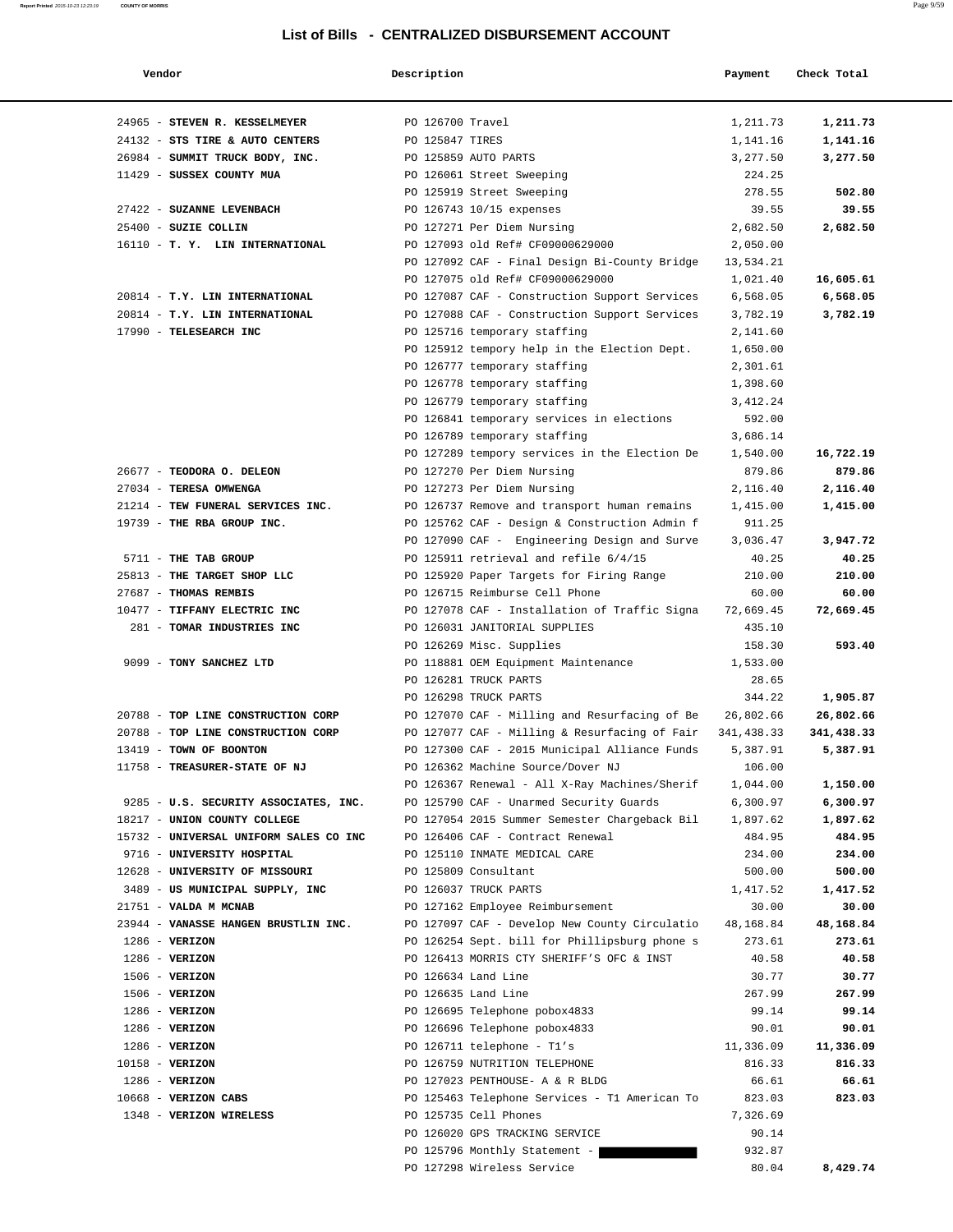**Report Printed** 2015-10-23 12:23:19 **COUNTY OF MORRIS** Page 10/59

| Vendor                                   | Description                                   | Payment  | Check Total |
|------------------------------------------|-----------------------------------------------|----------|-------------|
|                                          |                                               |          |             |
| 21550 - VIANINI PIPE INC.                | PO 125950 pipe                                | 1,782.40 | 1,782.40    |
| 7037 - VILLAGE SUPER MARKET, INC.        | PO 125597 Meeting Expenses                    | 66.57    | 66.57       |
| 6146 - W.B. MASON COMPANY INC            | PO 124896 Office Supplies                     | 230.58   |             |
|                                          | PO 125119 Office Supplies                     | 342.44   |             |
|                                          | PO 125914 mis office supplies                 | 391.94   |             |
|                                          | PO 126961 OFFICE SUPPLIES                     | 378.40   |             |
|                                          | PO 126704 Copy Paper                          | 314.21   | 1,657.57    |
| $26518$ - WALTER JONES                   | PO 126288 Reimbursement for Cell Phone        | 60.00    | 60.00       |
| 20080 - WASHINGTON TOWNSHIP M.U.A.       | PO 127022 WATER & SEWER - LONG VALLEY         | 355.72   | 355.72      |
| 24231 - WATERS, MCPHERSON, MCNEILL, P.C. | PO 126520 Changebridge and Main Rd., Montvill | 113.40   | 113.40      |
| 24231 - WATERS, MCPHERSON, MCNEILL, P.C. | PO 127049 Ridgedale Avenue Bridge Project - l | 649.82   | 649.82      |
| 24231 - WATERS, MCPHERSON, MCNEILL, P.C. | PO 127050 Montville Intersection Improvement  | 132.00   | 132.00      |
| 13392 - WEBSTER PLUMBING &               | PO 125804 CAF - Labor Rates Plumbing          | 608.80   |             |
|                                          | PO 125804 CAF - Labor Rates Plumbing          | 370.00   | 978.80      |
| 18452 - WHARTON BORO MUNICIPAL           | PO 127376 CAF - 2015 Municipal Alliance Funds | 1,143.28 | 1,143.28    |
| 4677 - WHITEMARSH CORPORATION            | PO 125845 GAS PUMP EQUIPMENT                  | 950.06   |             |
|                                          | PO 125844 GAS PUMP EOUIPMENT                  | 855.16   | 1,805.22    |
| 26523 - WILLIAM MOTT                     | PO 126345 Reimbursement for Cell Phone        | 60.00    | 60.00       |
| 8335 - WILLIAM PATERSON UNIVERSITY       | PO 126999 CAF - 8335-2234                     | 1,280.00 |             |
|                                          | PO 126998 CAF - 8335-2381                     | 1,799.55 | 3,079.55    |
| 1621 - WINSOR'S TRACTOR TRAILER          | PO 126768 CAF - 1621-2418                     | 3,200.00 | 3,200.00    |
| 3793 - WOODRUFF ENERGY                   | PO 127209 CAF - HGP1144                       | 8,431.75 |             |
|                                          | PO 127207 CAF - HGP1144                       | 2,756.10 | 11,187.85   |
| $18564$ - XEROX CORP                     | PO 125301 maintenance on 7335 copier and the  | 367.07   | 367.07      |
| 18568 - YBP LIBRARY SERVICE              | PO 116732 Confirm Pharmaceutical Marketers Di | 486.15   | 486.15      |

Total to be paid from Fund 01 Current Fund 7,555,705.03  **Total to be paid from Fund 02 Grant Fund 518,952.29** Total to be paid from Fund 04 County Capital 2,717,551.03 Total to be paid from Fund 13 Dedicated Trust 36,975.19

 **------------- 10,829,183.54**

--------------

TOTAL **10,829,183.54**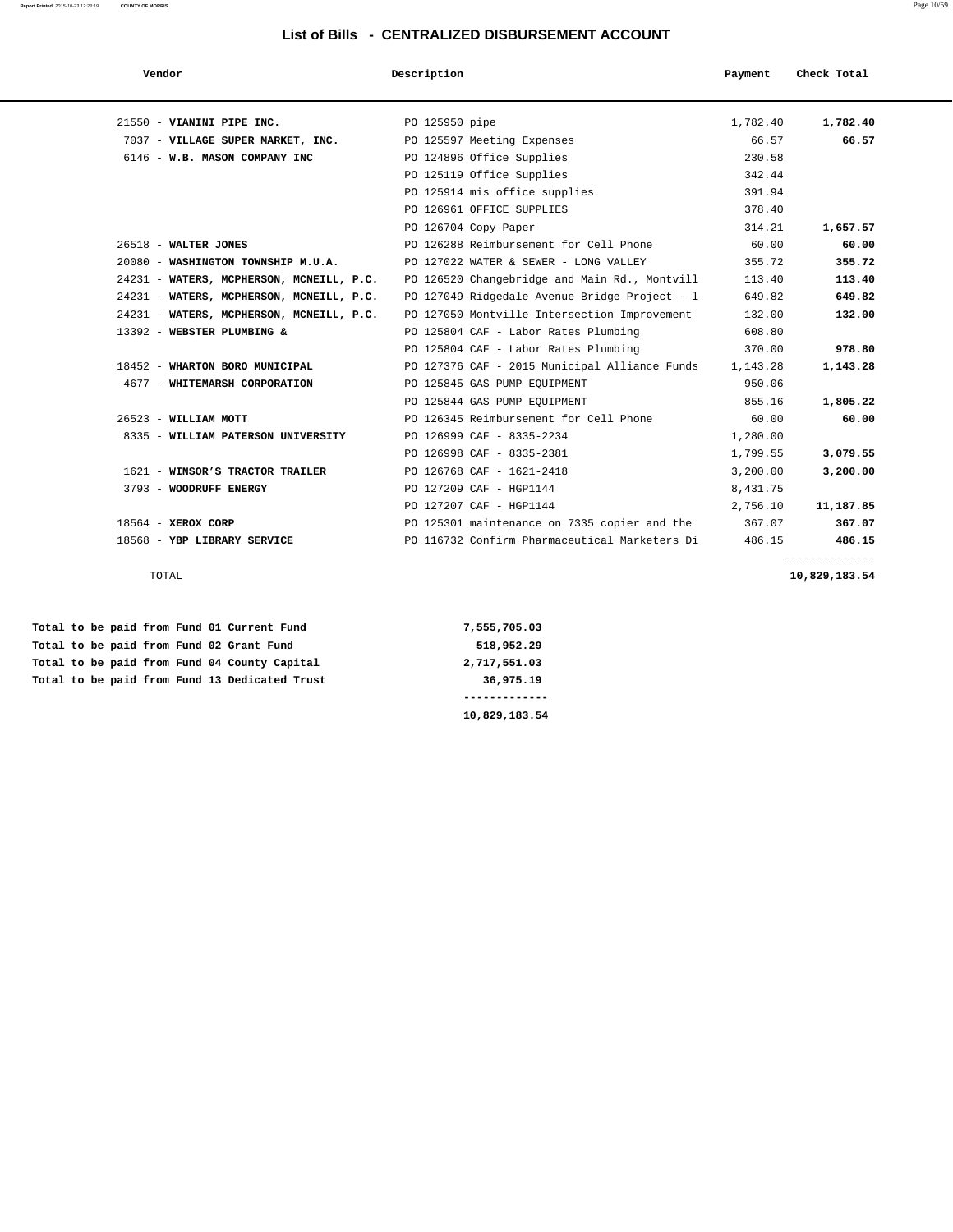**Report Printed** 2015-10-23 12:23:28 **COUNTY OF MORRIS** Page 11/59

## **List of Bills (Department/Account Detail) - CENTRALIZED DISBURSEMENT ACCOUNT**

| Account | <b>PO #</b> | Vendor | Description | Payment | Account Total |
|---------|-------------|--------|-------------|---------|---------------|
|         |             |        |             |         |               |

## **Current Fund**

## **County Administrator**

| 126282 JAIME KLENETSKY                                   | Sunport shuttle transportation to and fr | 20.00        |
|----------------------------------------------------------|------------------------------------------|--------------|
| 126282 JAIME KLENETSKY                                   | Keva Juice Southwest lunch               | 4.31         |
| 126282 JAIME KLENETSKY                                   | Q Burger dinner                          | 12.33        |
| 126282 JAIME KLENETSKY                                   | Hacienda Del Rio lunch                   | 16.83        |
| 126282 JAIME KLENETSKY                                   | Asian Noodle Bar dinner                  | 9.59         |
| 126282 JAIME KLENETSKY                                   | Tia Juanita's Pronto ABO International S | 11.77        |
| 126282 JAIME KLENETSKY                                   | Luigi Stefani's Midway Airport lunch     | 12.10        |
| 126282 JAIME KLENETSKY                                   | Hyat Regency Alburquerque Hotel          | 366.72       |
| 01-201-20-100100-039<br>Education Schools & Training     | TOTAL FOR ACCOUNT                        | 453.65       |
|                                                          |                                          |              |
| 127464 COUNTY OF MORRIS                                  | 1st Half 10/15 Metered Mail              | 18.98        |
| $01 - 201 - 20 - 100100 - 068$<br>Postage & Metered Mail | TOTAL FOR ACCOUNT                        | 18.98        |
| 125597 VILLAGE SUPER MARKET, INC.                        | L&PS / Human Service / Administration Me | 66.57        |
| 01-201-20-100100-079<br>Special Projects                 | TOTAL FOR ACCOUNT                        | 66.57        |
| 126085 NJ STATE LEAGUE OF                                | Reservations for the following to attend | 80.00        |
| 126365 MORRIS COUNTY CHAMBER OF                          | Reservations for John Bonanni to attend  | 75.00        |
| 126365 MORRIS COUNTY CHAMBER OF                          | Reservation for Cathy Burd to attend th  | 75.00        |
| $01 - 201 - 20 - 100100 - 082$<br>Travel Expense         | TOTAL FOR ACCOUNT                        | 230.00       |
|                                                          |                                          |              |
|                                                          |                                          | ============ |
| TOTAL for County Administrator                           |                                          | 769.20       |
|                                                          |                                          |              |

### **Personnel**

| 123185 AMERICAN LIBRARY ASSOC<br>Advertising<br>01-201-20-105100-022      | online ad for 60 Days (7/2/15-9/1/15) Li<br>TOTAL FOR ACCOUNT | 259.60<br>259.60 |
|---------------------------------------------------------------------------|---------------------------------------------------------------|------------------|
|                                                                           |                                                               |                  |
| 127464 COUNTY OF MORRIS<br>Postage & Metered Mail<br>01-201-20-105100-068 | 1st Half 10/15 Metered Mail<br>TOTAL FOR ACCOUNT              | 61.56<br>61.56   |
|                                                                           |                                                               |                  |
| TOTAL for Personnel                                                       |                                                               | 321.16           |

| TOTAL for DEPARTMENT 105115                    |                                      | 58,208.02 |
|------------------------------------------------|--------------------------------------|-----------|
|                                                |                                      |           |
| Other Outside Services<br>01-201-20-105115-084 | TOTAL FOR ACCOUNT                    | 58,208.02 |
| 127519 FASTER URGENT CARE                      | Medical Services/Fees August 2015    | 28,258.01 |
| 127519 FASTER URGENT CARE                      | Diagnostic/Lab Tests August 2015     | 3,921.00  |
| 127216 FASTER URGENT CARE                      | Medical Services Fees September 2015 | 23,914.01 |
| 127216 FASTER URGENT CARE                      | Diagnostic Lab Tests September 2015  | 2,115.00  |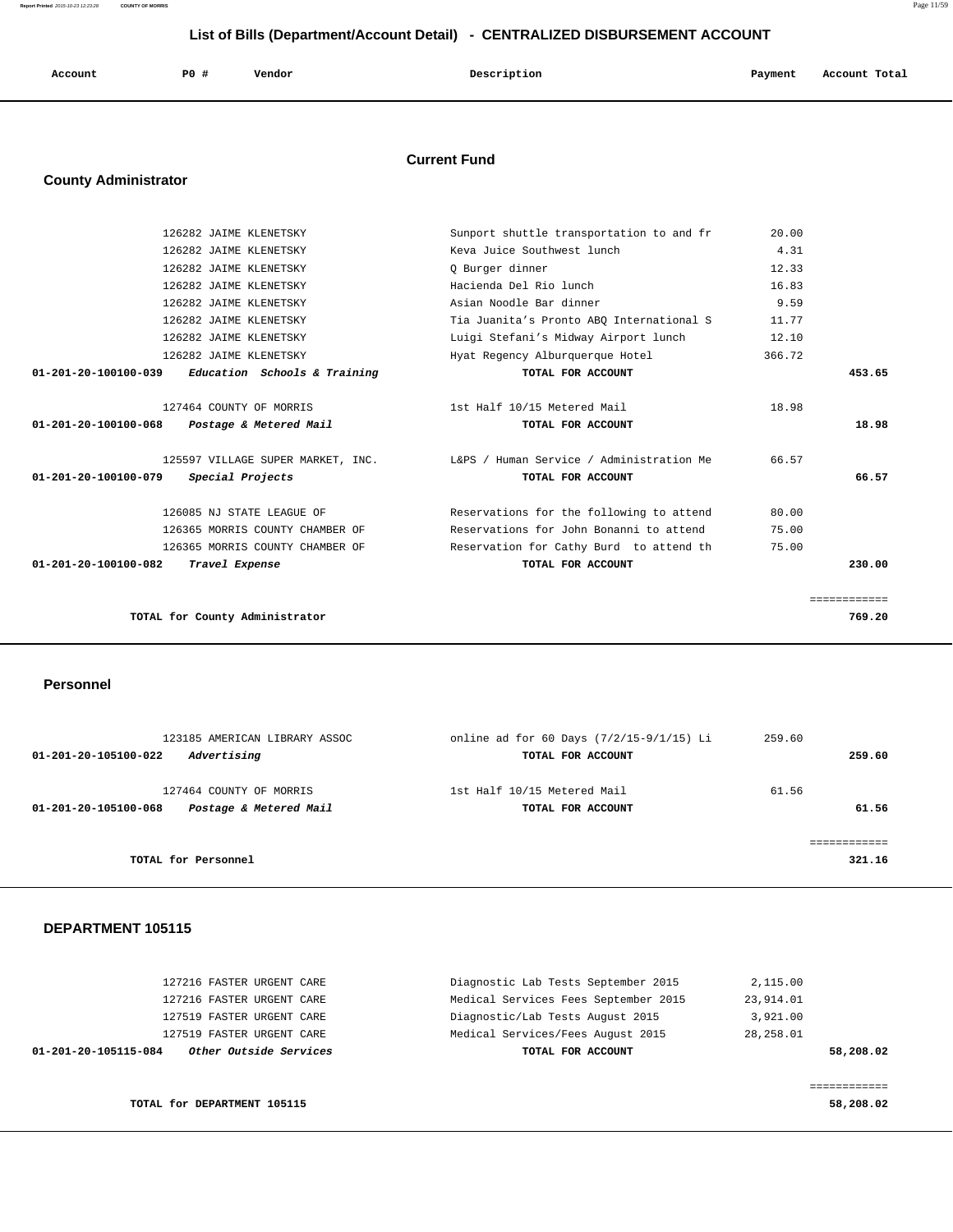| Account                        | PO#                | Vendor                           | Description                              | Payment  | Account Total |
|--------------------------------|--------------------|----------------------------------|------------------------------------------|----------|---------------|
|                                |                    |                                  |                                          |          |               |
|                                |                    |                                  |                                          |          |               |
|                                |                    | 127464 COUNTY OF MORRIS          | 1st Half 10/15 Metered Mail              | 23.91    |               |
|                                |                    | 127464 COUNTY OF MORRIS          | 1st Half 10/15 Metered Mail              | 197.34   |               |
| $01 - 201 - 20 - 110100 - 068$ |                    | Postage & Metered Mail           | TOTAL FOR ACCOUNT                        |          | 221.25        |
|                                |                    |                                  |                                          |          |               |
|                                |                    | 126875 LONGFELLOWS SANDWICH DELI | Sandwich Platter                         | 72.00    |               |
|                                |                    | 126875 LONGFELLOWS SANDWICH DELI | Assorted Drinks                          | 15.92    |               |
|                                |                    | 126875 LONGFELLOWS SANDWICH DELI | Cookie Platter                           | 16.00    |               |
|                                |                    | 126085 NJ STATE LEAGUE OF        | Reservations for the following to attend | 200.00   |               |
|                                |                    | 127324 LONGFELLOWS SANDWICH DELI | Sandwich platter for dinner meeting held | 201.80   |               |
|                                |                    | 126365 MORRIS COUNTY CHAMBER OF  | Reservation for Doug Cabana to attend th | 75.00    |               |
|                                | 127215 MORRIS ARTS |                                  | Art Services to Morris View 3rd Ouarter  | 1,375.00 |               |
|                                | 127215 MORRIS ARTS |                                  | Atrium Art Gallery 3rd Quarter 2015      | 1,437.50 |               |
|                                | 127215 MORRIS ARTS |                                  | Annual Contribution 3rd Quarter 2015     | 2,250.00 |               |
| $01 - 201 - 20 - 110100 - 079$ |                    | Special Projects                 | TOTAL FOR ACCOUNT                        |          | 5,643.22      |

 ============ **TOTAL for Board of Chosen Freeholders 5,864.47**

## **Clerk of the Board**

| TOTAL for Clerk of the Board           |                                          |        | 795.60 |
|----------------------------------------|------------------------------------------|--------|--------|
|                                        |                                          |        |        |
| 01-201-20-110105-082<br>Travel Expense | TOTAL FOR ACCOUNT                        |        | 37.80  |
| 127152 DIANE KETCHUM                   | Traveling from Trenton to Morristown for | 19.95  |        |
| 127152 DIANE KETCHUM                   | Traveling from Morristown to Trenton for | 17.85  |        |
| Advertising<br>01-201-20-110105-022    | TOTAL FOR ACCOUNT                        |        | 757.80 |
| 127203 DAILY RECORD                    | ASB-03668474 - REPLACEMENT OF BRIDGE 140 | 136.20 |        |
| 127203 DAILY RECORD                    | ASB-03668474 - COMPREHENSIVE MEDICAL SER | 82.52  |        |
| 127423 DAILY RECORD                    | ASB-03668474 VARIOUS LEGAL NOTICE SEPARA | 80.76  |        |
| 127423 DAILY RECORD                    | ASB-03668474 VARIOUS LEGAL NOTICE SEPARA | 87.80  |        |
| 126741 DAILY RECORD                    | ASB-70021774 Carlin (p/d 9/28/15)        | 55.24  |        |
| 126975 DAILY RECORD                    | ASB-70021774 Guaranty Ord. Improvement A | 315.28 |        |

# **County Clerk**

| 125303 AT&T MOBILITY                                        | wireless account #973-610-8331 account #   | 40.98  |        |
|-------------------------------------------------------------|--------------------------------------------|--------|--------|
| Cellular Phones/Pagers<br>01-201-20-120100-031              | TOTAL FOR ACCOUNT                          |        | 40.98  |
|                                                             |                                            |        |        |
| 125301 XEROX CORP                                           | meter usage on the wc7335P ser. # FKA-93   | 192.82 |        |
| 125301 XEROX CORP                                           | wide format copier ser. Aqf-421251 base c  | 74.68  |        |
| 125301 XEROX CORP                                           | base charge ser. FRX-359968 5/1/15 to 7/30 | 99.57  |        |
| <i>Equipment Service Agreements</i><br>01-201-20-120100-044 | TOTAL FOR ACCOUNT                          |        | 367.07 |
|                                                             |                                            |        |        |
| 126832 ANN F. GROSSI                                        | walmart -tripod for passports on the roa   | 12.84  |        |
| 126832 ANN F. GROSSI                                        | michaels frams for Office 9-6-15           | 17.97  |        |
| 125914 W.B. MASON COMPANY INC                               | mis office supplies cust#C1033751          | 391.94 |        |
| 127285 ANN F. GROSSI                                        | staples, vertical badge and cert. holder   | 65.20  |        |
| 127285 ANN F. GROSSI                                        | staples Oct.9,2015 cert. holders           | 23.52  |        |
| 127285 ANN F. GROSSI                                        | staplers Oct.8,2015 cy-drake2 keys made    | 4.71   |        |
| Office Supplies & Stationery<br>01-201-20-120100-058        | TOTAL FOR ACCOUNT                          |        | 516.18 |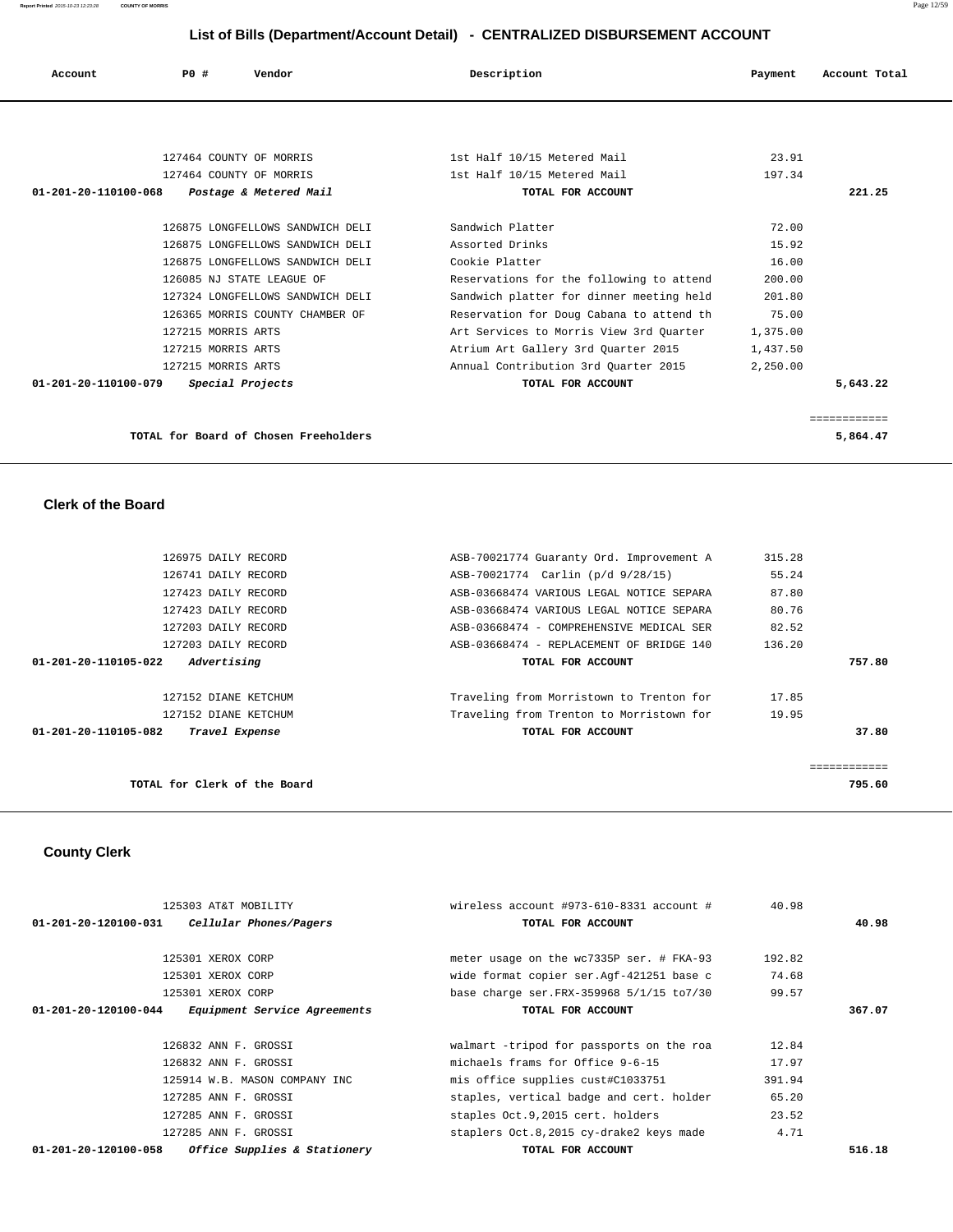**Report Printed** 2015-10-23 12:23:28 **COUNTY OF MORRIS** Page 13/59

#### **List of Bills (Department/Account Detail) - CENTRALIZED DISBURSEMENT ACCOUNT**

| Account              | P0 #<br>Vendor                     | Description                              | Payment  | Account Total |
|----------------------|------------------------------------|------------------------------------------|----------|---------------|
| <b>County Clerk</b>  |                                    |                                          |          |               |
|                      | 125911 THE TAB GROUP               | Records Storage retrieval 6/4/15 refile  | 16.60    |               |
|                      | 125911 THE TAB GROUP               | retrieval 9/10/15 map room job #091215   | 23.65    |               |
| 01-201-20-120100-059 | Other General Expenses             | TOTAL FOR ACCOUNT                        |          | 40.25         |
|                      | 127464 COUNTY OF MORRIS            | 1st Half 10/15 Metered Mail              | 2,109.32 |               |
| 01-201-20-120100-068 | Postage & Metered Mail             | TOTAL FOR ACCOUNT                        |          | 2,109.32      |
|                      | 125913 PAPER MART INC              | paper for the office and the vault/map r | 657.35   |               |
|                      | 125913 PAPER MART INC              | open end envelopes brown kraft 9x12 28#  | 1,085.50 |               |
| 01-201-20-120100-069 | Printing                           | TOTAL FOR ACCOUNT                        |          | 1,742.85      |
|                      | 127284 JAMES SCIUTO                | reimbursement to Jim for mileage while d | 15.30    |               |
|                      | 127287 DIANA NATAL                 | mileage while doing passports on the roa | 15.30    |               |
|                      | 127283 ADAM SMITH                  | mileage while attending conference one d | 114.50   |               |
|                      | 127291 SARAH DAHER                 | reimbursement for mileage while doing pa | 30.97    |               |
|                      | 127286 MAUREEN GRIECO              | reimbursement for mileage for passport o | 15.30    |               |
| 01-201-20-120100-082 | Travel Expense                     | TOTAL FOR ACCOUNT                        |          | 191.37        |
|                      | 126825 READY REFRESH               | bottled water for the office on account  | 50.81    |               |
| 01-201-20-120100-095 | Other Administrative Supplies      | TOTAL FOR ACCOUNT                        |          | 50.81         |
|                      | 126832 ANN F. GROSSI               | staples mis. supplies for the office9-11 | 9.99     |               |
|                      | 126832 ANN F. GROSSI               | BJ wholesale club msi. supplies 8-28-15  | 23.99    |               |
|                      | 126832 ANN F. GROSSI               | BJ wholesale club mis supplies 9-23-15   | 36.98    |               |
|                      | 126832 ANN F. GROSSI               | Acme mis supplies for the office         | 13.99    |               |
|                      | 126832 ANN F. GROSSI               | Costco mis supplies for the festival on  | 83.94    |               |
|                      | 126818 BURRINI'S OLDE WORLD MARKET | delivery of food for the classes for Wed | 258.83   |               |
|                      | 127287 DIANA NATAL                 | dinner money while doing passports on th | 15.31    |               |
|                      | 127283 ADAM SMITH                  | dinner money while doing passports on th | 12.65    |               |
|                      | 127291 SARAH DAHER                 | dinner money while working passports on  | 13.64    |               |
|                      | 127290 SHERRI SAARLOOS             | dinner money while working passports on  | 6.51     |               |
|                      | 127286 MAUREEN GRIECO              | reimbursement to Maureen for dinner whil | 10.91    |               |
|                      | 127285 ANN F. GROSSI               | petty cash Suvio's for the training clas | 85.00    |               |
|                      | 127285 ANN F. GROSSI               | petty cash Suvio's for the training clas | 85.00    |               |
|                      | 127229 BURRINI'S OLDE WORLD MARKET | food for people in classes on October 2, | 186.00   |               |
| 01-201-20-120100-185 | Food                               | TOTAL FOR ACCOUNT                        |          | 842.74        |
|                      |                                    |                                          |          | ============  |
|                      |                                    |                                          |          |               |

## **County Board of Elections**

| 126735 DAILY RECORD<br>126735 DAILY RECORD           | AD0000760893/ACCT. ABS-54031274 Board of<br>Affidavit of Publication Charge | 8.36<br>35.00 |          |
|------------------------------------------------------|-----------------------------------------------------------------------------|---------------|----------|
| $01 - 201 - 20 - 121100 - 022$<br>Advertising        | TOTAL FOR ACCOUNT                                                           |               | 43.36    |
| 126139 STAPLES ADVANTAGE                             | Item # 209995 80Min 10PK 700MB CDR                                          | 59.94         |          |
| 126139 STAPLES ADVANTAGE                             | Item # 927589 HP CE390A Black Toner                                         | 142.18        |          |
| 126139 STAPLES ADVANTAGE                             | Item # 1279012 HP 81A Black Laserjet Ton                                    | 859.95        |          |
| Office Supplies & Stationery<br>01-201-20-121100-058 | TOTAL FOR ACCOUNT                                                           |               | 1,062.07 |
| 127464 COUNTY OF MORRIS                              | 1st Half 10/15 Metered Mail                                                 | 0.49          |          |
| Postage & Metered Mail<br>01-201-20-121100-068       | TOTAL FOR ACCOUNT                                                           |               | 0.49     |
|                                                      |                                                                             |               |          |

**TOTAL for County Board of Elections 1,105.92**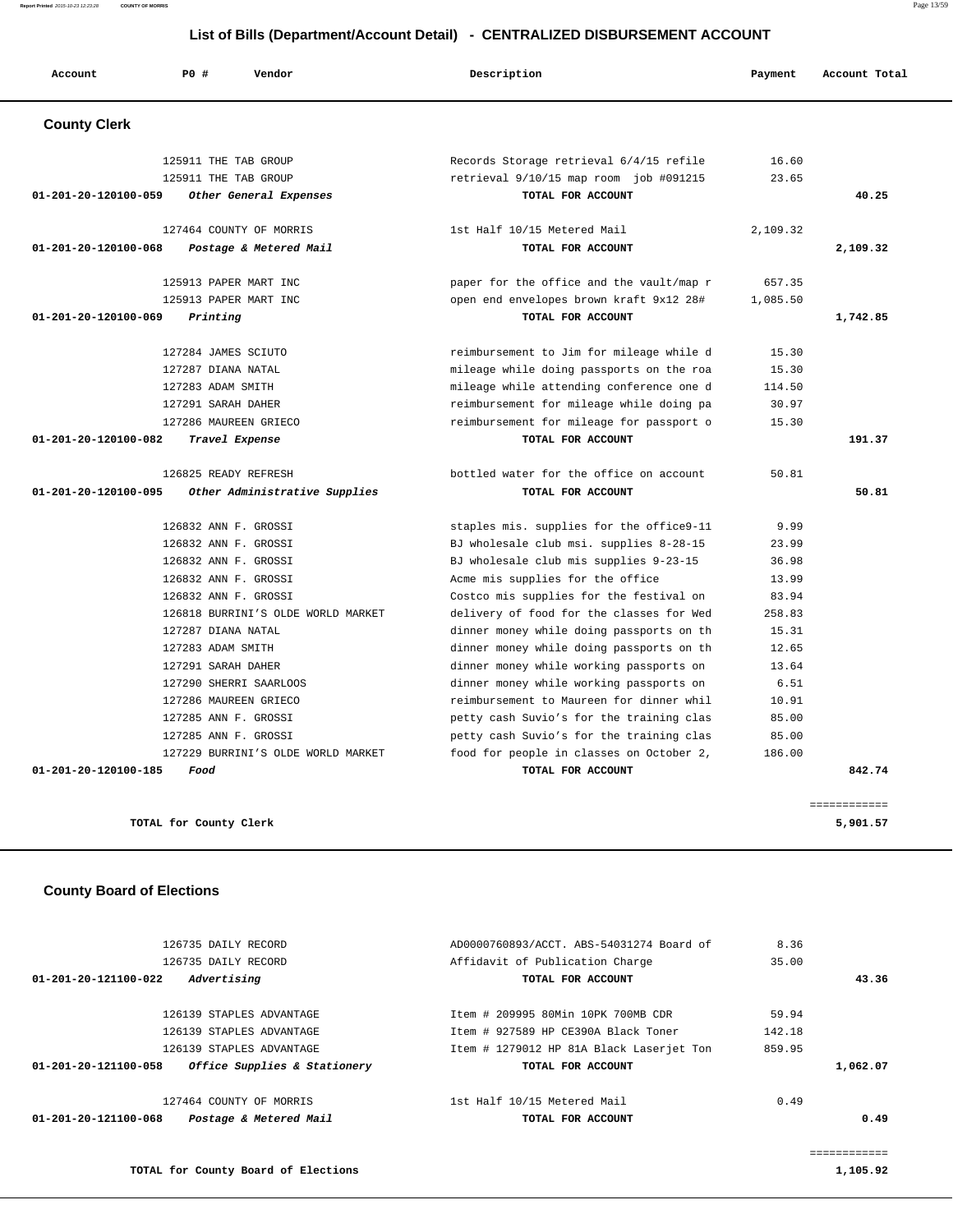**Report Printed** 2015-10-23 12:23:28 **COUNTY OF MORRIS** Page 14/59

## **List of Bills (Department/Account Detail) - CENTRALIZED DISBURSEMENT ACCOUNT**

| Account                            | PO#                   | Vendor                                            | Description                                                   | Payment | Account Total |
|------------------------------------|-----------------------|---------------------------------------------------|---------------------------------------------------------------|---------|---------------|
| <b>Superintendent of Elections</b> |                       |                                                   |                                                               |         |               |
| 01-201-20-121105-057               | 127048 BRIAN HAMILTON | National Voter Registration                       | General Eelction Voter Registration Dead<br>TOTAL FOR ACCOUNT | 70.00   | 70.00         |
| 01-201-20-121105-068               |                       | 127464 COUNTY OF MORRIS<br>Postage & Metered Mail | 1st Half 10/15 Metered Mail<br>TOTAL FOR ACCOUNT              | 887.88  | 887.88        |
|                                    |                       |                                                   |                                                               |         | ============  |
|                                    |                       | TOTAL for Superintendent of Elections             |                                                               |         | 957.88        |

## **County Elections (Cty Clerk)**

|          | 517.00   | temporary services in the election dept.                     | 126841 TELESEARCH INC                             |                      |
|----------|----------|--------------------------------------------------------------|---------------------------------------------------|----------------------|
|          | 75.00    | temporary services Karen Hettrich client                     | 126841 TELESEARCH INC                             |                      |
|          | 825.00   | tempory service in the election dept. we                     | 125912 TELESEARCH INC                             |                      |
|          | 825.00   | tempory services in the election dept. w                     | 125912 TELESEARCH INC                             |                      |
|          | 1,540.00 | tempory help weekend 10/11/15 for Sara M                     | 127289 TELESEARCH INC                             |                      |
| 3,782.00 |          | TOTAL FOR ACCOUNT                                            | Outside Salaries & Wages                          | 01-201-20-121110-016 |
| 339.79   | 339.79   | 1st Half 10/15 Metered Mail<br>TOTAL FOR ACCOUNT             | 127464 COUNTY OF MORRIS<br>Postage & Metered Mail | 01-201-20-121110-068 |
| 183.00   | 183.00   | food for people in classes on September<br>TOTAL FOR ACCOUNT | 127229 BURRINI'S OLDE WORLD MARKET<br>Food        | 01-201-20-121110-185 |
| .        |          |                                                              |                                                   |                      |
| 4,304.79 |          |                                                              | TOTAL for County Elections (Cty Clerk)            |                      |
|          |          |                                                              |                                                   |                      |

# **County Treasurer**

| 125933 OFFICE TEAM                                              | T. Gould w/e 8/28/15                                                        | 875.00 |          |
|-----------------------------------------------------------------|-----------------------------------------------------------------------------|--------|----------|
| 125933 OFFICE TEAM                                              | T. Gould - 9/15 Parking                                                     | 75.00  |          |
| 126113 OFFICE TEAM                                              | T. Gould w/e 9/4/15                                                         | 850.00 |          |
| 126113 OFFICE TEAM                                              | T. Gould w/e 9/11/15                                                        | 700.00 |          |
| 126547 OFFICE TEAM                                              | T. Gould w/e 9/18/15                                                        | 875.00 |          |
| 126736 OFFICE TEAM                                              | T. Gould w/e 9/25/15                                                        | 875.00 |          |
| $01-201-20-130100-016$ Outside Salaries & Wages                 | TOTAL FOR ACCOUNT                                                           |        | 4,250.00 |
| 126546 MGL PRINTING SOLUTIONS                                   | M114-24 LASER CHECK STOCK: 2UP Numbering 1,314.50                           |        |          |
| 126546 MGL PRINTING SOLUTIONS                                   | Shipping & Handling                                                         | 133.00 |          |
| 01-201-20-130100-037 Data Processing Supplies                   | TOTAL FOR ACCOUNT                                                           |        | 1,447.50 |
|                                                                 | 125902 PROFESSIONAL GOVERNMENT THE Beti Bauer - 10/14/15 - Ethics and Inter | 90.00  |          |
| $01-201-20-130100-039$ Education Schools & Training             | TOTAL FOR ACCOUNT                                                           |        | 90.00    |
| 126544 OFFICE CONCEPTS GROUP, INC.                              | Chairmat, 36x48, w/lip                                                      | 134.82 |          |
| 126544 OFFICE CONCEPTS GROUP, INC.                              | Chairmat, 46x60                                                             | 242.55 |          |
| 126544 OFFICE CONCEPTS GROUP, INC.                              | Pad, F/Finger, Rubr, SZ 11.5                                                | 1.69   |          |
| 126544 OFFICE CONCEPTS GROUP, INC.                              | Deskpad, MNTH, 21.75x17, WE                                                 | 3.81   |          |
| 01-201-20-130100-058<br><i>Office Supplies &amp; Stationery</i> | TOTAL FOR ACCOUNT                                                           |        | 382.87   |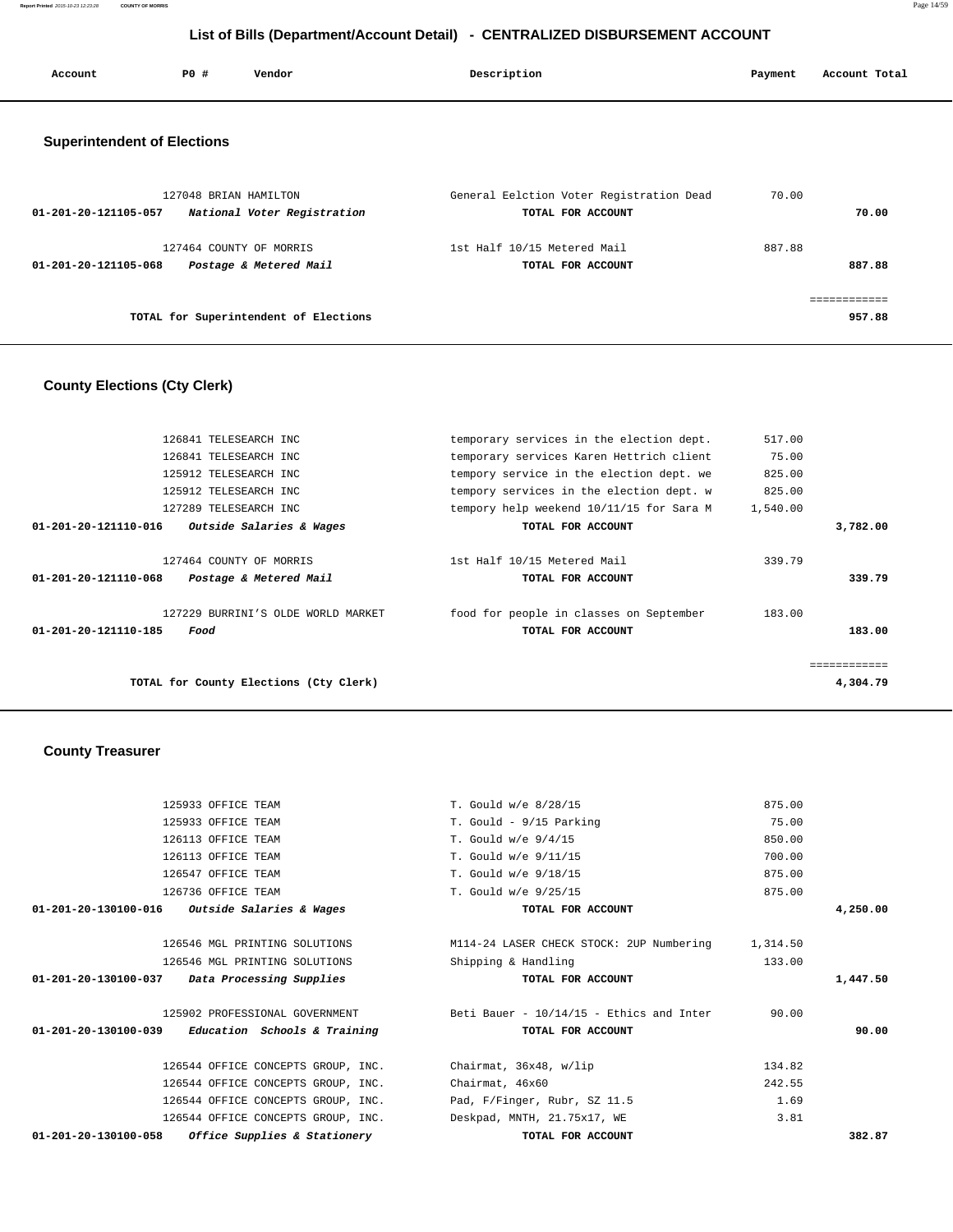| Account                 | PO#                        | Vendor                  | Description                              | Payment | Account Total |
|-------------------------|----------------------------|-------------------------|------------------------------------------|---------|---------------|
| <b>County Treasurer</b> |                            |                         |                                          |         |               |
|                         |                            | 127464 COUNTY OF MORRIS | 1st Half 10/15 Metered Mail              | 119.13  |               |
| 01-201-20-130100-068    |                            | Postage & Metered Mail  | TOTAL FOR ACCOUNT                        |         | 518.25        |
|                         | 126543 READY REFRESH       |                         | 0441273851 8/15/15-9/14/15 Nestle Pure L | 20.93   |               |
|                         | 126543 READY REFRESH       |                         | 9oz Plastic Drinking Cups                | 2.80    |               |
|                         | 126543 READY REFRESH       |                         | Cooler Rental                            | 0.99    |               |
| 01-201-20-130100-084    |                            | Other Outside Services  | TOTAL FOR ACCOUNT                        |         | 24.72         |
|                         |                            |                         |                                          |         |               |
|                         | TOTAL for County Treasurer |                         |                                          |         | 6,713.34      |

## **Purchasing Division**

| 127464 COUNTY OF MORRIS                        | 1st Half 10/15 Metered Mail | 478.88 |
|------------------------------------------------|-----------------------------|--------|
| Postage & Metered Mail<br>01-201-20-130105-068 | TOTAL FOR ACCOUNT           | 478.88 |
|                                                |                             |        |
|                                                |                             |        |
| TOTAL for Purchasing Division                  |                             | 478.88 |
|                                                |                             |        |

## **Office Services**

| 126549 READY REFRESH<br>126549 READY REFRESH<br>126549 READY REFRESH | 5 GALLON BOTTLES OF DRINKING WATER<br>SLEEVE 90Z CUPS<br>WATER COOLER RENTAL | 11.96<br>2.78<br>0.99 |
|----------------------------------------------------------------------|------------------------------------------------------------------------------|-----------------------|
| Office Supplies & Stationery<br>01-201-20-130110-058                 | TOTAL FOR ACCOUNT                                                            | 15.73                 |
| TOTAL for Office Services                                            |                                                                              | 15.73                 |

## **Information Technology Div**

| 127464 COUNTY OF MORRIS                        | 1st Half 10/15 Metered Mail | 9.32 |  |
|------------------------------------------------|-----------------------------|------|--|
| Postage & Metered Mail<br>01-201-20-140100-068 | TOTAL FOR ACCOUNT           | 9.32 |  |
|                                                |                             |      |  |
|                                                |                             |      |  |
| TOTAL for Information Technology Div           |                             | 9.32 |  |

# **County Board of Taxation**

| Postage & Metered Mail<br>01-201-20-150100-068       | TOTAL FOR ACCOUNT           | 186.21 |
|------------------------------------------------------|-----------------------------|--------|
| 127464 COUNTY OF MORRIS                              | 1st Half 10/15 Metered Mail | 186.21 |
| Office Supplies & Stationery<br>01-201-20-150100-058 | TOTAL FOR ACCOUNT           | 230.58 |
| 124896 W.B. MASON COMPANY INC                        | Flagship 8.5x11 Paper       | 145.02 |
| 124896 W.B. MASON COMPANY INC                        | Xerox LTR 3HP               | 85.56  |
|                                                      |                             |        |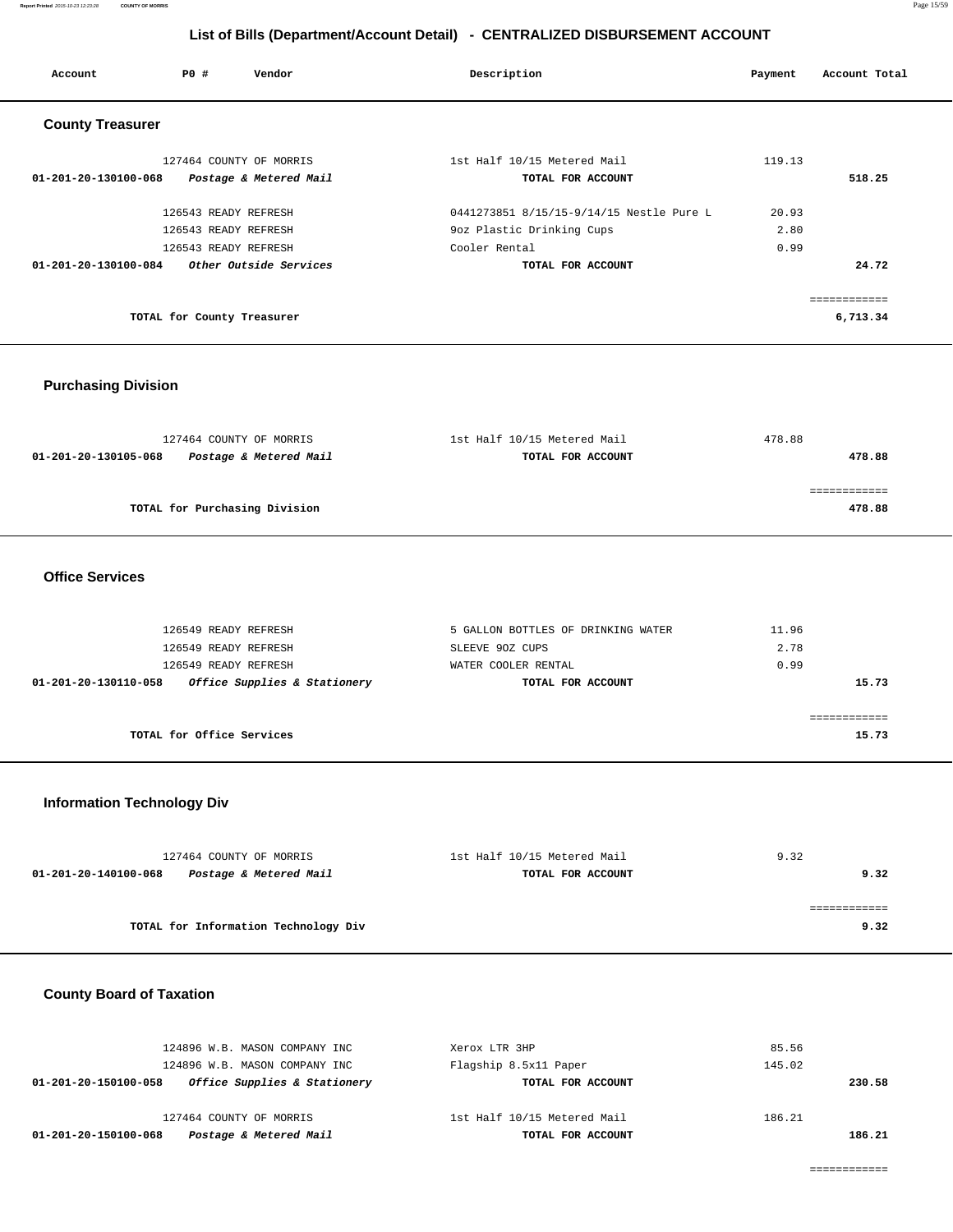| Account | <b>PO #</b> | Vendor | Description | Payment | Account Total |
|---------|-------------|--------|-------------|---------|---------------|
|         |             |        |             |         |               |

## **County Board of Taxation**

**TOTAL for County Board of Taxation 416.79**

## **County Counsel**

| 126522 MCMANIMON, SCOTLAND & BAUMANN LLC       | MasTec Litigation                        | 336.00    |              |
|------------------------------------------------|------------------------------------------|-----------|--------------|
| 126513 ALOIA LAW FIRM, LLC                     | EEOC complaint                           | 60.00     |              |
| 126512 CARMAGNOLA & RITARDI LLC                | Charles v. Wayne Twp.-MCPO               | 74.00     |              |
| 126512 CARMAGNOLA & RITARDI LLC                | Irwin-Szostak v. Perrone-MCPO            | 1,729.15  |              |
| 126500 CLEARY GIACOBBE ALFIERI &               | Construction Board of Appeals            | 36.00     |              |
| 126500 CLEARY GIACOBBE ALFIERI &               | John Street-Highview property            | 164.00    |              |
| 126500 CLEARY GIACOBBE ALFIERI &               | Morris County general                    | 3,024.00  |              |
| 127107 CLEARY GIACOBBE ALFIERI &               | Legal services rendered                  | 11,585.00 |              |
| 127108 INGLESINO, WEBSTER,                     | Legal services rendered                  | 13,254.80 |              |
| 01-201-20-155100-051<br>Legal                  | TOTAL FOR ACCOUNT                        |           | 30,262.95    |
|                                                |                                          |           |              |
| 127019 JOHN A. NAPOLITANO                      | Reimbursement for Check #1001 dated Augu | 50.00     |              |
| 01-201-20-155100-059<br>Other General Expenses | TOTAL FOR ACCOUNT                        |           | 50.00        |
|                                                |                                          |           |              |
| 127464 COUNTY OF MORRIS                        | 1st Half 10/15 Metered Mail              | 54.11     |              |
| 01-201-20-155100-068<br>Postage & Metered Mail | TOTAL FOR ACCOUNT                        |           | 54.11        |
|                                                |                                          |           |              |
| 127421 RANDALL W. BUSH                         | Travel Expenses for July, August, Septem | 235.20    |              |
| 01-201-20-155100-082<br>Travel Expense         | TOTAL FOR ACCOUNT                        |           | 235.20       |
|                                                |                                          |           |              |
|                                                |                                          |           | ============ |
| TOTAL for County Counsel                       |                                          |           | 30,602.26    |
|                                                |                                          |           |              |

#### **County Surrogate**

|                                | 126499 STAPLES ADVANTAGE      | <b>SUPPLIES</b>                          | 216.78   |              |
|--------------------------------|-------------------------------|------------------------------------------|----------|--------------|
| $01 - 201 - 20 - 160100 - 058$ | Office Supplies & Stationery  | TOTAL FOR ACCOUNT                        |          | 216.78       |
|                                | 127464 COUNTY OF MORRIS       | 1st Half 10/15 Metered Mail              | 314.91   |              |
| 01-201-20-160100-068           | Postage & Metered Mail        | TOTAL FOR ACCOUNT                        |          | 314.91       |
|                                | 123051 E-PROBATE LLC          | SOFTWARE MAINTENANCE FOR SURROGATE'S SYS | 2,250.00 |              |
|                                | 123051 E-PROBATE LLC          | HOSTING MORRIS COUNTY'S SURROGATE'S OFFI | 450.00   |              |
| $01 - 201 - 20 - 160100 - 078$ | <i>Software Maintenance</i>   | TOTAL FOR ACCOUNT                        |          | 2,700.00     |
|                                | 126861 READY REFRESH          | 0434552170, 8/15-9/14/15                 | 22.22    |              |
|                                | 125939 READY REFRESH          | 0434552170 7/15/15-8/14/15               | 37.17    |              |
| 01-201-20-160100-095           | Other Administrative Supplies | TOTAL FOR ACCOUNT                        |          | 59.39        |
|                                |                               |                                          |          | ============ |
|                                | TOTAL for County Surrogate    |                                          |          | 3,291.08     |
|                                |                               |                                          |          |              |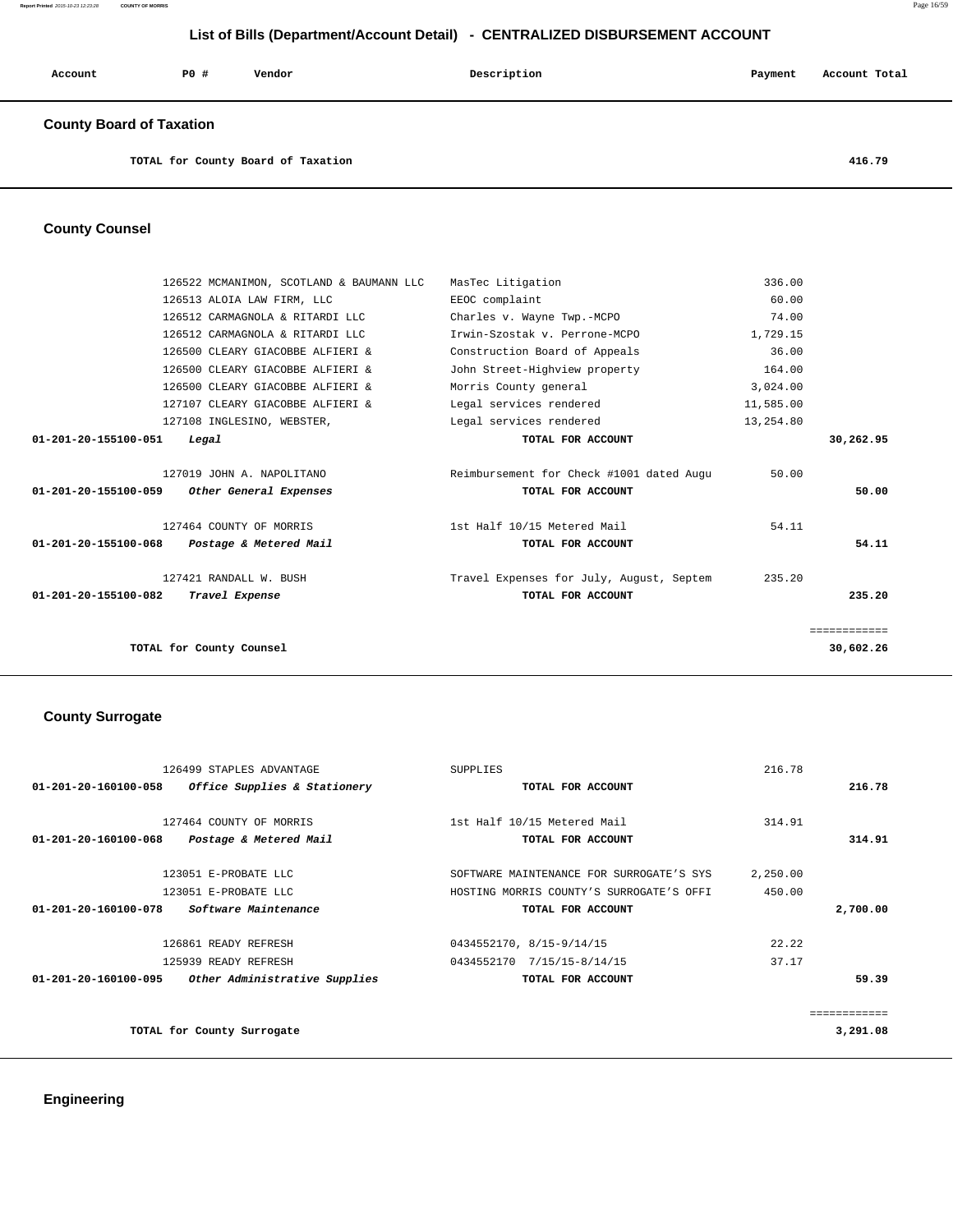**Report Printed** 2015-10-23 12:23:28 **COUNTY OF MORRIS** Page 17/59

## **List of Bills (Department/Account Detail) - CENTRALIZED DISBURSEMENT ACCOUNT**

| Account              | PO#                   | Vendor                  | Description                 | Account Total<br>Payment |
|----------------------|-----------------------|-------------------------|-----------------------------|--------------------------|
| <b>Engineering</b>   |                       |                         |                             |                          |
|                      |                       | 127464 COUNTY OF MORRIS | 1st Half 10/15 Metered Mail | 59.38                    |
|                      |                       | 127464 COUNTY OF MORRIS | 1st Half 10/15 Metered Mail | 19.48                    |
| 01-201-20-165100-068 |                       | Postage & Metered Mail  | TOTAL FOR ACCOUNT           | 79.83                    |
|                      |                       |                         |                             |                          |
|                      | TOTAL for Engineering |                         |                             | 79.83                    |

## **Heritage Commission**

| 127464 COUNTY OF MORRIS                        | 1st Half 10/15 Metered Mail | 0.49 |
|------------------------------------------------|-----------------------------|------|
| Postage & Metered Mail<br>01-201-20-175100-068 | TOTAL FOR ACCOUNT           | 0.49 |
|                                                |                             |      |
|                                                |                             |      |
| TOTAL for Heritage Commission                  |                             | 0.49 |
|                                                |                             |      |

# **Planning Board**

|                                                     | 126920 NJ COUNTY PLANNER ASSOCIATION   | Registration for Deena Leary, Christine         | 60.00    |              |
|-----------------------------------------------------|----------------------------------------|-------------------------------------------------|----------|--------------|
| $01-201-20-180100-039$ Education Schools & Training |                                        | TOTAL FOR ACCOUNT                               |          | 60.00        |
|                                                     |                                        |                                                 |          |              |
|                                                     | 126845 RENE AXELROD                    | Refreshments for the 8/6/2015 (8 people)        | 41.52    |              |
| 01-201-20-180100-059                                | Other General Expenses                 | TOTAL FOR ACCOUNT                               |          | 41.52        |
|                                                     | 127464 COUNTY OF MORRIS                | 1st Half 10/15 Metered Mail                     | 76.37    |              |
| $01 - 201 - 20 - 180100 - 068$                      | Postage & Metered Mail                 | TOTAL FOR ACCOUNT                               |          | 76.37        |
|                                                     | 126977 DAILY RECORD                    | ASB-187835 Legal Notice with Affidavit          | 53.48    |              |
| 01-201-20-180100-070 Publication & Subscriptions    |                                        | TOTAL FOR ACCOUNT                               |          | 53.48        |
|                                                     | 126845 RENE AXELROD                    | Travel Expense (parking) NJTPA GIS works        | 15.00    |              |
| 01-201-20-180100-082                                | Travel Expense                         | TOTAL FOR ACCOUNT                               |          | 15.00        |
|                                                     | 126534 MUNICIPAL CAPITAL CORP          | Front office quarterly copier lease $\hat{a}$ 3 | 1,272.80 |              |
|                                                     | 126534 MUNICIPAL CAPITAL CORP          | Back office quarterly copier lease $\hat{a}$ 3  | 1,487.37 |              |
|                                                     |                                        |                                                 |          |              |
| 01-201-20-180100-164                                | <i><b>Office Machines - Rental</b></i> | TOTAL FOR ACCOUNT                               |          | 2,760.17     |
|                                                     |                                        |                                                 |          | ============ |
| TOTAL for Planning Board                            |                                        |                                                 |          | 3,006.54     |

# **County Weights & Measures**

| Postage & Metered Mail<br>01-201-22-201100-068       | TOTAL FOR ACCOUNT                  | 0.49  |  |
|------------------------------------------------------|------------------------------------|-------|--|
| 127464 COUNTY OF MORRIS                              | 1st Half 10/15 Metered Mail        | 0.49  |  |
| Office Supplies & Stationery<br>01-201-22-201100-058 | TOTAL FOR ACCOUNT                  | 93.54 |  |
| 126405 STAPLES ADVANTAGE                             | ASB-1880FFICE SUPPLIES - AUG. 2015 | 93.54 |  |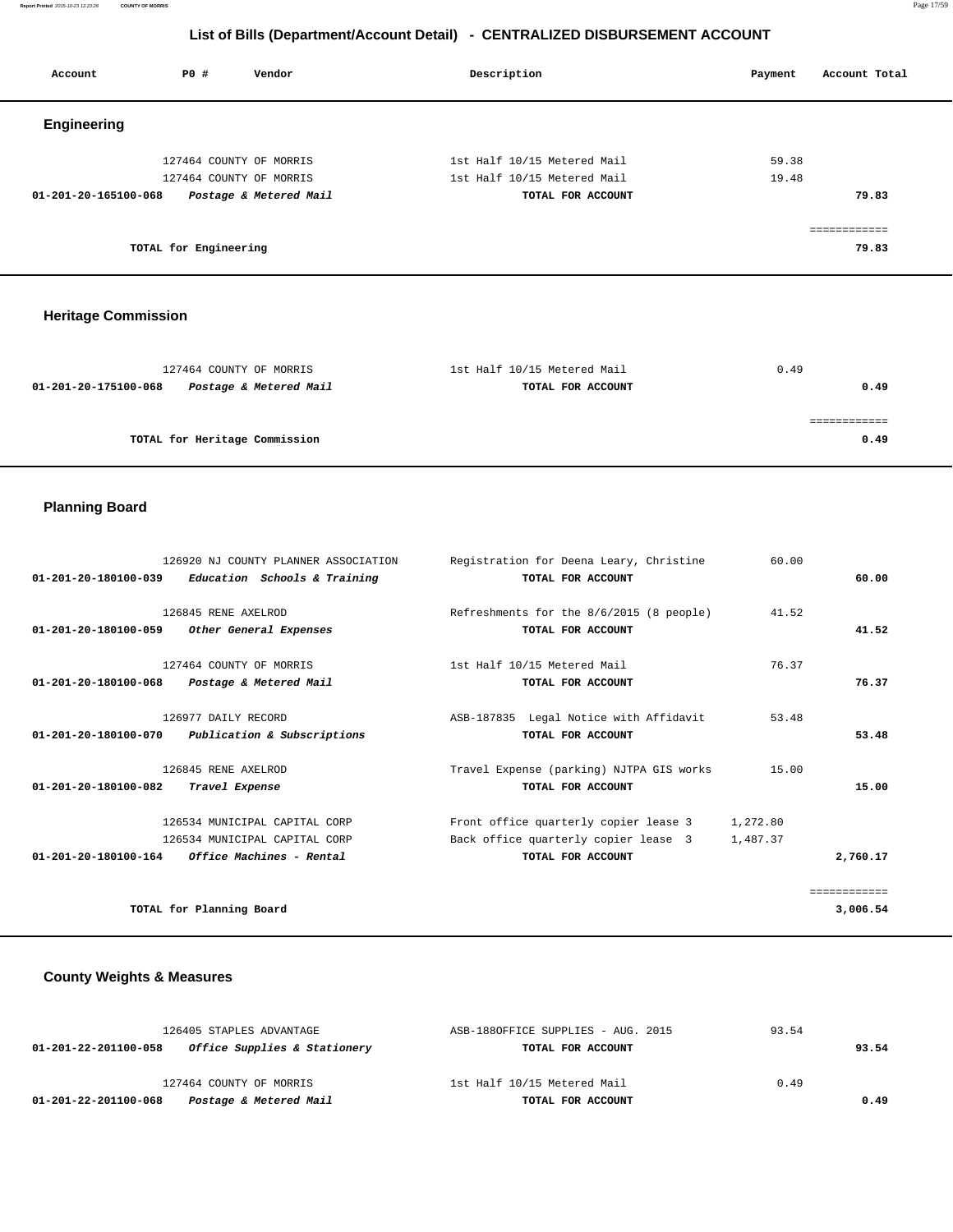**Report Printed** 2015-10-23 12:23:28 **COUNTY OF MORRIS** Page 18/59

# **List of Bills (Department/Account Detail) - CENTRALIZED DISBURSEMENT ACCOUNT**

| Account | <b>PO #</b> | Vendor | Description | Payment | Account Total |
|---------|-------------|--------|-------------|---------|---------------|
|         |             |        |             |         |               |

# **County Weights & Measures**

| 01-201-22-201100-084<br><i>Other Outside Services</i>                                                                                                               | TOTAL FOR ACCOUNT                                                                                                 |                                 | 35.17                    |
|---------------------------------------------------------------------------------------------------------------------------------------------------------------------|-------------------------------------------------------------------------------------------------------------------|---------------------------------|--------------------------|
| 126692 JERSEY CENTRAL POWER & LIGHT<br>$01 - 201 - 22 - 201100 - 137$<br>Electricity                                                                                | 100 007 051 277 WEIGHTS & MEASURES DATED<br>TOTAL FOR ACCOUNT                                                     | 1,337.56                        | 1,337.56                 |
| 127465 NATIONAL FUEL OIL INC.<br>$01 - 201 - 22 - 201100 - 140$<br>Gas Purchases                                                                                    | FUEL CHARGES 9/15<br>TOTAL FOR ACCOUNT                                                                            | 539.81                          | 539.81                   |
| 126585 DIRECT ENERGY BUSINESS MARKETING<br>127027 PSE&G CO<br>$01 - 201 - 22 - 201100 - 141$<br>Natural Gas                                                         | WEIGHTS AND MEASURERS<br>REF # MOMBAG/ 65-513-961-00 W & M<br>TOTAL FOR ACCOUNT                                   | 12.67<br>109.56                 | 122.23                   |
| 126867 DIVITA BALANCE SERVICE CO LLC<br>126867 DIVITA BALANCE SERVICE CO LLC<br>126867 DIVITA BALANCE SERVICE CO LLC<br>$01 - 201 - 22 - 201100 - 258$<br>Equipment | A&D ELECTRONIC BALANCES<br>20% DISCOUNT FOR MORRIS COUNTY<br>NiCAD RECHARGEABLE BATTERY PACK<br>TOTAL FOR ACCOUNT | 1,400.00<br>$-280.00$<br>404.00 | 1,524.00                 |
| TOTAL for County Weights & Measures                                                                                                                                 |                                                                                                                   |                                 | ============<br>3,652.80 |

# **Office of Emergency Management**

|              | Wireless Service - MCP<br>80.04                     | 127298 VERIZON WIRELESS                              |
|--------------|-----------------------------------------------------|------------------------------------------------------|
| 80.04        | TOTAL FOR ACCOUNT                                   | 01-201-25-252100-031<br>Cellular Phones/Pagers       |
|              | Cust#85925, 9/8/15, order #236209, 5 car<br>166.25  | 125411 PAPER MART INC                                |
| 166.25       | TOTAL FOR ACCOUNT                                   | 01-201-25-252100-058<br>Office Supplies & Stationery |
|              | Neptune System maintenance per attached<br>1,533.00 | 118881 TONY SANCHEZ LTD                              |
|              | OEM Tactical Medical Training expenses p<br>589.30  | 126733 JEFFREY PAUL                                  |
|              | Per attached invoice date 9/15/15<br>223.36         | 126058 R & J CONTROL, INC.                           |
|              | HP LJP1102W printer w/USB cable per atta<br>99.00   | 125458 HEWLETT-PACKARD COMPANY                       |
|              | 13.94                                               | 125458 HEWLETT-PACKARD COMPANY                       |
| 2,458.60     | TOTAL FOR ACCOUNT                                   | 01-201-25-252100-059<br>Other General Expenses       |
|              | 30.91<br>AC#164215938, 10/5/15                      | 127040 FEDEX                                         |
|              | 1st Half 10/15 Metered Mail<br>1.47                 | 127464 COUNTY OF MORRIS                              |
|              | 5.12<br>1st Half 10/15 Metered Mail                 | 127464 COUNTY OF MORRIS                              |
| 37.50        | TOTAL FOR ACCOUNT                                   | 01-201-25-252100-068<br>Postage & Metered Mail       |
|              | Annual Service Inv Dated 9/15/15<br>1,614.60        | 125601 BREAKING NEWS NETWORK INC                     |
|              | Per Inv dated 9/19/15 for Account 164058<br>23.25   | 126814 PREMIER GLOBAL SERVICES                       |
| 1,637.85     | TOTAL FOR ACCOUNT                                   | Telephone<br>01-201-25-252100-146                    |
|              | Model #0446AE Audible Channel Selection<br>400.00   | 123934 MOTOROLA SOLUTIONS INC                        |
| 400.00       | TOTAL FOR ACCOUNT                                   | 01-201-25-252100-258<br>Equipment                    |
| ============ |                                                     |                                                      |
| 4,780.24     |                                                     | TOTAL for Office of Emergency Management             |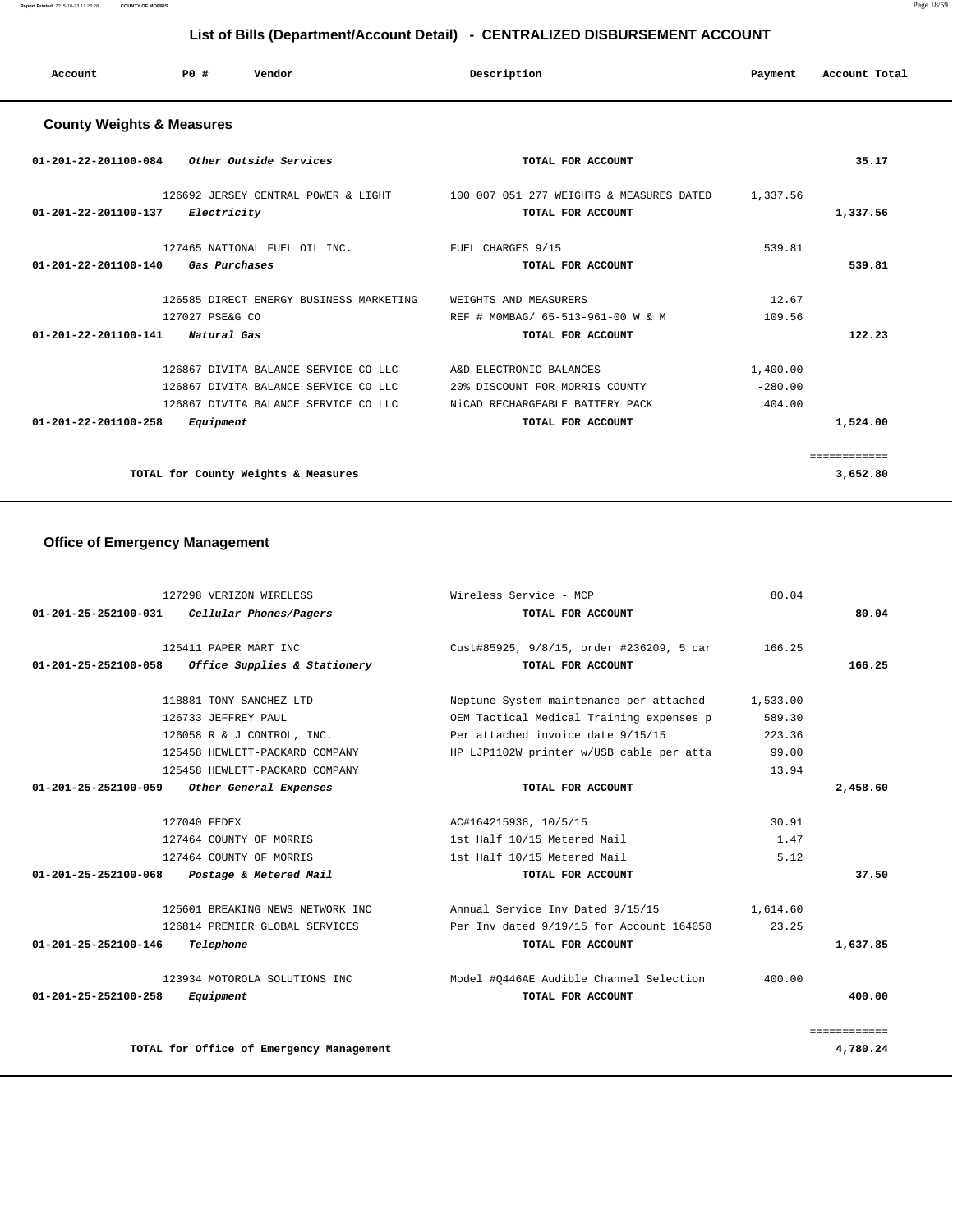**Report Printed** 2015-10-23 12:23:28 **COUNTY OF MORRIS** Page 19/59

## **List of Bills (Department/Account Detail) - CENTRALIZED DISBURSEMENT ACCOUNT**

| Account              | PO#<br>Vendor                               | Description                                                                          | Payment          | Account Total |
|----------------------|---------------------------------------------|--------------------------------------------------------------------------------------|------------------|---------------|
|                      |                                             |                                                                                      |                  |               |
|                      | 126704 W.B. MASON COMPANY INC               | 9/23/15, C1033751, Copy Paper, order# S0                                             | 314.21           |               |
| 01-201-25-252105-037 | Data Processing Supplies                    | TOTAL FOR ACCOUNT                                                                    |                  | 314.21        |
|                      |                                             |                                                                                      |                  |               |
|                      | 126698 RENEE M. BISSON                      | Education - NENA Center Management Cert.                                             | 833.19           |               |
|                      | 125446 INTERNATIONAL ACADEMIES OF           | $9/3/15$ , 4 EPD, 4 EMD, 4 EFD, Multiple ce                                          | 440.00           |               |
|                      | 125985 PRIORITY DISPATCH CORP.              | 8/4/15, Cust#9626, Course no. 10784, NJ                                              | 147.78           |               |
| 01-201-25-252105-039 | Education Schools & Training                | TOTAL FOR ACCOUNT                                                                    |                  | 1,420.97      |
|                      | 126710 QUENCH USA, INC.                     | D060586, 10/1/15, Chiller3-UV-U N0000629                                             | 48.00            |               |
| 01-201-25-252105-058 | Office Supplies & Stationery                | TOTAL FOR ACCOUNT                                                                    |                  | 48.00         |
|                      | 127464 COUNTY OF MORRIS                     | 1st Half 10/15 Metered Mail                                                          | 13.26            |               |
| 01-201-25-252105-068 | Postage & Metered Mail                      | TOTAL FOR ACCOUNT                                                                    |                  | 13.26         |
|                      |                                             |                                                                                      |                  |               |
|                      | 125443 EMERGENCY REPORTING                  | 9/1/15, CAD preferred maintenance for Oc                                             | 100.00           |               |
|                      | 125101 KEYSTONE PUBLIC SAFETY INC.          | SOW#141278, 7/28/15, 1) Develop a vehicl                                             | 600.00           |               |
| 01-201-25-252105-078 | Software Maintenance                        | TOTAL FOR ACCOUNT                                                                    |                  | 700.00        |
|                      |                                             |                                                                                      |                  |               |
|                      | 126705 JON ROTH<br>126699 RONALD DEPASOUALE | 9/21/15-9/25/15, 2015 Keystone NASU Conf<br>9/21/15-9/25/15, 215 Keystone NASU Confe | 772.48<br>526.48 |               |
|                      | 126698 RENEE M. BISSON                      | Travel - NENA Center Management Cert. Pr                                             | 78.71            |               |
|                      | 126700 STEVEN R. KESSELMEYER                | 9/21/15-9/25/15, 2015 Keystone NASU Conf                                             | 1,211.73         |               |
|                      | 126712 MARK BELLES                          | 9/21/15-9/25/15, 2015 Keystone NASU Conf                                             | 596.48           |               |
| 01-201-25-252105-082 | Travel Expense                              | TOTAL FOR ACCOUNT                                                                    |                  | 3,185.88      |
|                      | 125818 MOTOROLA SOLUTIONS INC               | 10/1/15-12/31/15, 4th Qtr payment of 4 (                                             | 107,188.35       |               |
|                      | 126887 AMERICAN TOWER CORPORATION           | Tower rental October 2015, Green Pond Ro                                             | 1,872.72         |               |
|                      | 124345 COMMUNICATIONS SERVICE               | Quote 7/25/15, X10DR-XU1, Standard Mobil                                             | 889.20           |               |
|                      | 124345 COMMUNICATIONS SERVICE               | Quote 7/25/15, XDAX, Delete X-Ponder in-                                             | $-9.60$          |               |
|                      | 124345 COMMUNICATIONS SERVICE               | Quote 7/25/15, XMC-M26, 1.5M Cable Motor                                             | 117.80           |               |
|                      | 124345 COMMUNICATIONS SERVICE               | Quote 7/25/15, XMDM, Universal X-Ponder                                              | 47.50            |               |
|                      | 124345 COMMUNICATIONS SERVICE               | Ouote 7/25/15, XMPA-STD-ROOF, Multi Pola                                             | 186.36           |               |
|                      | 124345 COMMUNICATIONS SERVICE               | Quote 7/25/15, Installation, Install 10X                                             | 320.00           |               |
| 01-201-25-252105-131 | County Wide Radio System                    | TOTAL FOR ACCOUNT                                                                    |                  | 110,612.33    |
|                      | 126618 JERSEY CENTRAL POWER & LIGHT         | 100 100 194 933, 9/17/15, High Ridge Rd                                              | 471.01           |               |
|                      | 126618 JERSEY CENTRAL POWER & LIGHT         | 100 097 920 035, 9/18/15, W Springtown R                                             | 397.37           |               |
|                      | 126618 JERSEY CENTRAL POWER & LIGHT         | 100 097 970 519, 9/22/15, W Hanover Dr R                                             | 1,210.20         |               |
|                      | 126618 JERSEY CENTRAL POWER & LIGHT         | 100 078 772 546, 9/25/15, Weldon Rd Oak                                              | 323.34           |               |
|                      | 126618 JERSEY CENTRAL POWER & LIGHT         | 100 082 995 745, 9/28/15, Conkling Rd An                                             | 9.25             |               |
|                      | 126618 JERSEY CENTRAL POWER & LIGHT         | 100 078 774 427, 9/28/15, Ross Dr Boonto                                             | 587.72           |               |
| 01-201-25-252105-137 | Electricity                                 | TOTAL FOR ACCOUNT                                                                    |                  | 2,998.89      |
|                      |                                             |                                                                                      |                  | ============  |
|                      | TOTAL for Communications Center             |                                                                                      |                  | 119,293.54    |

## **County Medical Examiner Office**

| <i>Consultation Fee</i><br>01-201-25-254100-035 | TOTAL FOR ACCOUNT                      | 1,624.82 |
|-------------------------------------------------|----------------------------------------|----------|
| 125809 UNIVERSITY OF MISSOURI                   | Case AF15-19, 21150074                 | 500.00   |
| 126798 MORRISTOWN PATHOLOGY ASSOCIATES          | Case 21150149, 9/23/15, Neuropathology | 500.00   |
| 126798 MORRISTOWN PATHOLOGY ASSOCIATES          | Case 19150086, 9/23/15, Neuropathology | 500.00   |
| 125023 MAYO MEDICAL LABORATORIES                | AC#7024512, 8/31/15, 21150149          | 62.41    |
| 125023 MAYO MEDICAL LABORATORIES                | AC#7024512, 8/31/15, 19150152          | 62.41    |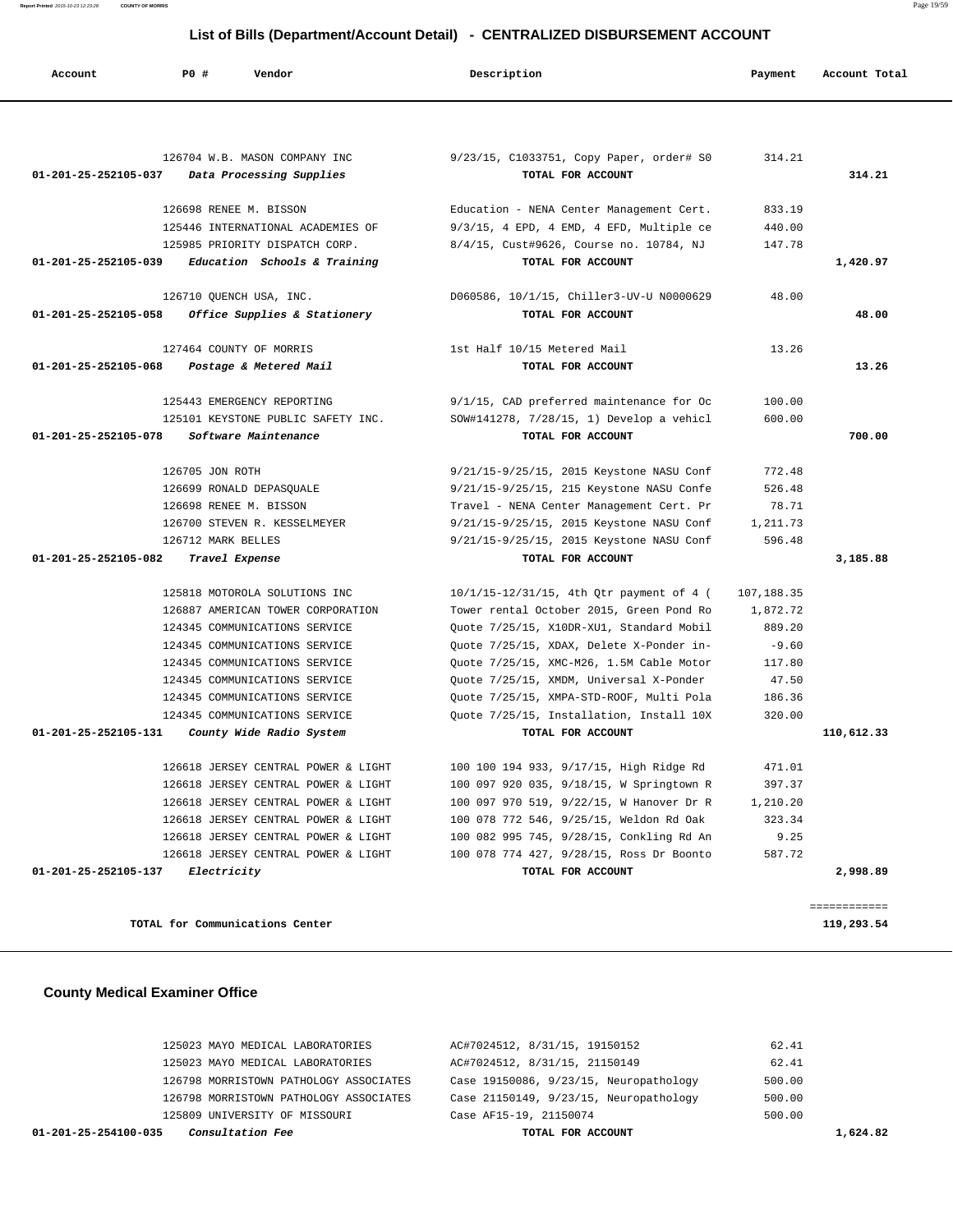| Account<br>. | P <sub>0</sub> | Vendor | Description | Payment | Account Total |
|--------------|----------------|--------|-------------|---------|---------------|
|              |                |        |             |         |               |

## **County Medical Examiner Office**

| 126737 TEW FUNERAL SERVICES INC.<br>01-201-25-254100-059<br>Other General Expenses | Warren County Livery, 9/15<br>TOTAL FOR ACCOUNT | 1,415.00 | 3,215.00     |
|------------------------------------------------------------------------------------|-------------------------------------------------|----------|--------------|
|                                                                                    |                                                 |          |              |
| 125038 FEDEX                                                                       | AC#1642-1593-8, 8/24/15, Case 19150152          | 216.31   |              |
| 127464 COUNTY OF MORRIS                                                            | 1st Half 10/15 Metered Mail                     | 20.37    |              |
| 01-201-25-254100-068<br>Postage & Metered Mail                                     | TOTAL FOR ACCOUNT                               |          | 236.68       |
| 125808 NMS LABS                                                                    | Morris Toxicology, 8/15                         | 1,625.00 |              |
| 125808 NMS LABS                                                                    | Sussex Toxicology, 8/15                         | 2,696.00 |              |
| 125808 NMS LABS                                                                    | Warren Toxicology, 8/15                         | 1,140.00 |              |
| $01 - 201 - 25 - 254100 - 084$<br><i>Other Outside Services</i>                    | TOTAL FOR ACCOUNT                               |          | 5,461.00     |
| 125811 ATLANTIC CONSOLIDATED LABORATORY                                            | AC#A1521801787, 8/15, 21150149                  | 2,036.00 |              |
| 125468 CENTENNIAL PRODUCTS INC.                                                    | Cust#CP25584, 9/3/15, DNA cards                 | 465.00   |              |
| 125468 CENTENNIAL PRODUCTS INC.                                                    | Freight                                         | 13.88    |              |
| 122873 FISHER HEALTHCARE                                                           | Scint vials 7/22/15, Order#A52021518            | 479.78   |              |
| 122873 FISHER HEALTHCARE                                                           | Nitrile Gloves, 7/22/15, Order#A52021518        | 231.60   |              |
| $01 - 201 - 25 - 254100 - 203$<br>X-Ray & Medical Supplies                         | TOTAL FOR ACCOUNT                               |          | 3,226,26     |
|                                                                                    |                                                 |          |              |
|                                                                                    |                                                 |          | ============ |
| TOTAL for County Medical Examiner Office                                           |                                                 |          | 13,763.76    |

# **County Sheriff's Department**

| 125591 PORTER LEE CORPORATION                     | Annual Software Support (Sept 2015 - Aug                                       | 827.00    |          |
|---------------------------------------------------|--------------------------------------------------------------------------------|-----------|----------|
| 01-201-25-270100-044 Equipment Service Agreements | TOTAL FOR ACCOUNT                                                              |           | 827.00   |
|                                                   |                                                                                |           |          |
| 119205 DOGTRA CO.                                 | TRANSMITTER 2300NCP                                                            | 149.99    |          |
| 119205 DOGTRA CO.                                 | Shipping & Handling                                                            | 12.04     |          |
| 01-201-25-270100-059<br>Other General Expenses    | TOTAL FOR ACCOUNT                                                              |           | 162.03   |
| 116399 AMERICAN TIME RECORDER INC                 | ARL-E Time Stamp Ribbons                                                       | 100.00    |          |
| 116399 AMERICAN TIME RECORDER INC                 | Shipping & Handling Charge                                                     | 13.57     |          |
| 01-201-25-270100-064 Photographic Suppies         | TOTAL FOR ACCOUNT                                                              |           | 113.57   |
| 127464 COUNTY OF MORRIS                           | 1st Half 10/15 Metered Mail                                                    | 529.96    |          |
| 01-201-25-270100-068 Postage & Metered Mail       | TOTAL FOR ACCOUNT                                                              |           | 529.96   |
|                                                   | 125790 U.S. SECURITY ASSOCIATES, INC. 573-1067-000 - GUARDS/Sheriff's Office - | 2,989.54  |          |
|                                                   | 125790 U.S. SECURITY ASSOCIATES, INC. GUARDS/Sheriff's Office - 8/14/15-8/20/1 | 3, 311.43 |          |
| $01-201-25-270100-084$ Other Outside Services     | TOTAL FOR ACCOUNT                                                              |           | 6,300.97 |
| 125796 VERIZON WIRELESS                           | 442002049-00001 Billing Period: 7/24/15                                        | 932.87    |          |
| Communications Equipment<br>01-201-25-270100-161  | TOTAL FOR ACCOUNT                                                              |           | 932.87   |
| 118416 GALLS, LLC                                 | Galls Original StreetPro Gear Bags, Item                                       | 79.98     |          |
| 118416 GALLS, LLC                                 | Shipping & Handling                                                            | 8.95      |          |
| 126406 UNIVERSAL UNIFORM SALES CO INC             | M. NUNN - Badge w/wallet clip, POS#1-284                                       | 75.00     |          |
| 126406 UNIVERSAL UNIFORM SALES CO INC             | W. PERALTA -<br>$POS#2-225$                                                    | 109.95    |          |
| 126406 UNIVERSAL UNIFORM SALES CO INC             | M. TURKOT - Badge, POS#2-22732, Inv dtd                                        | 150.00    |          |
| 126406 UNIVERSAL UNIFORM SALES CO INC             | DEPT - Handcuffs, POS#2-223027, Inv dtd                                        | 150.00    |          |
| Uniform And Accessories<br>01-201-25-270100-202   | TOTAL FOR ACCOUNT                                                              |           | 573.88   |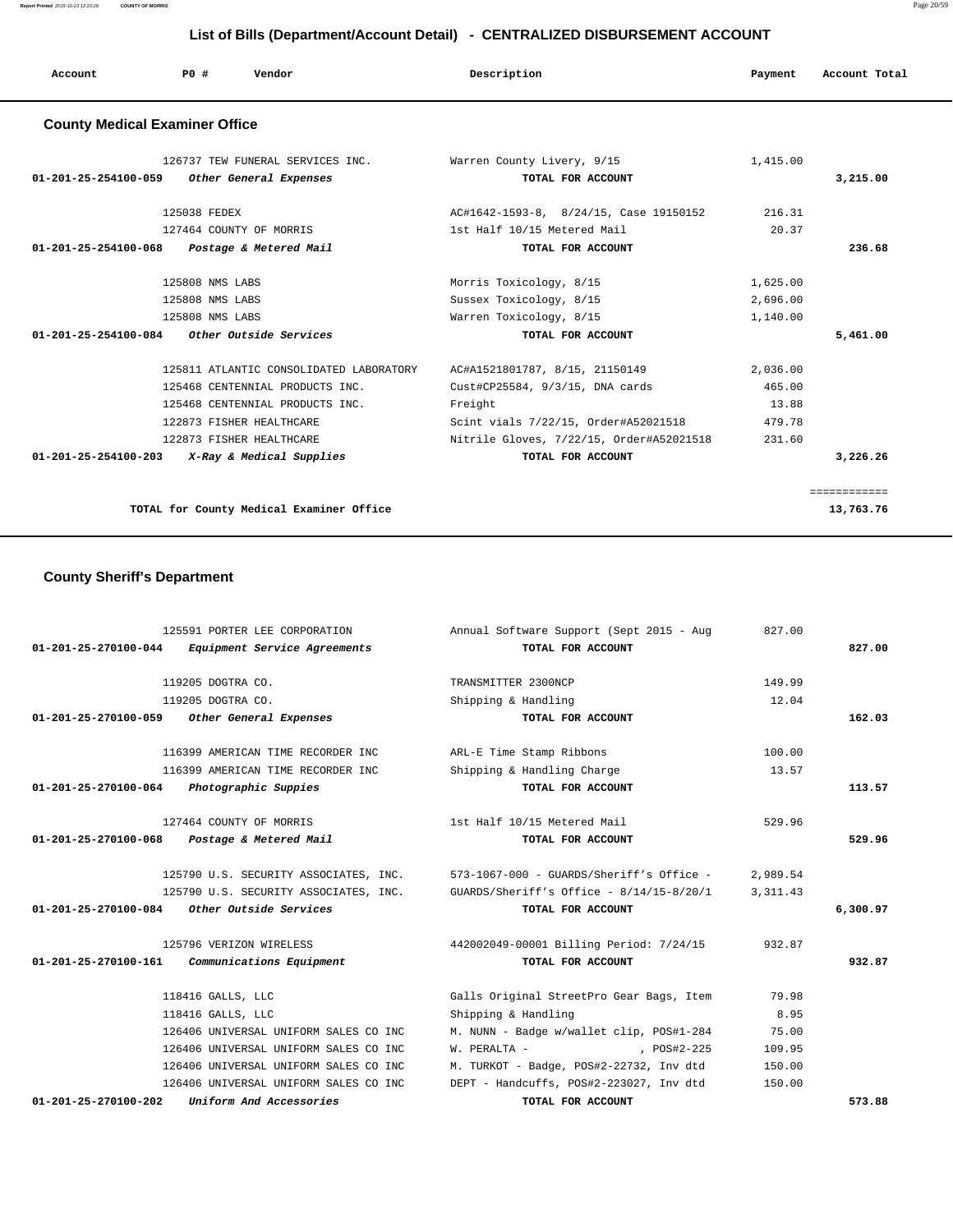| Account                            | P0#             | Vendor                                                         | Description                                                                          | Payment          | Account Total |
|------------------------------------|-----------------|----------------------------------------------------------------|--------------------------------------------------------------------------------------|------------------|---------------|
| <b>County Sheriff's Department</b> |                 |                                                                |                                                                                      |                  |               |
| $01 - 201 - 25 - 270100 - 203$     |                 | 126362 TREASURER-STATE OF NJ<br>X-Ray & Medical Supplies       | Annual Renewal Reg Fee (11/1/15 - 10/31/<br>TOTAL FOR ACCOUNT                        | 106.00           | 1,150.00      |
|                                    |                 | 126408 COMMUNICATIONS SERVICE<br>126408 COMMUNICATIONS SERVICE | Auth#15-032 / MC #8-38 - V527CG (Strippe<br>Auth#15-031 / MC #6-65 - P727CG (Strip a | 240.00<br>240.00 |               |
| $01 - 201 - 25 - 270100 - 258$     | Equipment       |                                                                | TOTAL FOR ACCOUNT                                                                    |                  | 480.00        |
| $01 - 201 - 25 - 270100 - 291$     | Vehicle Repairs | 125791 AMERICAN TIRE AUTO CARE                                 | Labor - PAX System Gel Kit 46014 & Perfo<br>TOTAL FOR ACCOUNT                        | 284.88           | 284.88        |
|                                    |                 |                                                                |                                                                                      |                  |               |
|                                    |                 | TOTAL for County Sheriff's Department                          |                                                                                      |                  | 11,355.16     |

## **County Prosecutor's Office**

|                      | 127365 BETTY ANN DERCO                        | Reg.On Call Hours-September 2015                   | 53.60    |          |
|----------------------|-----------------------------------------------|----------------------------------------------------|----------|----------|
|                      | 127365 BETTY ANN DERCO                        | Holiday/Wkend - September 2015                     | 15.00    |          |
|                      | 127364 DOROTHY DIFABIO                        | Reg.On Call Hours - Sept. 2015                     | 87.20    |          |
|                      | 127364 DOROTHY DIFABIO                        | Holiday/Wkend Hours - Sept. 2015                   | 20.00    |          |
|                      | 127364 DOROTHY DIFABIO                        | Supplemental Case Pay - #150928MRMM55 &            | 150.00   |          |
|                      | 127367 JAIME SHANAPHY                         | Reg. On Call - September 2015                      | 24.00    |          |
|                      | 127367 JAIME SHANAPHY                         | Holiday/Wkend - September 2015                     | 24.00    |          |
|                      | 127367 JAIME SHANAPHY                         | Supplemental Case Pay -#150927MRSCD14 &            | 150.00   |          |
|                      | 127367 JAIME SHANAPHY                         | Reg. On Call- Aug. 2015                            | 22.40    |          |
|                      | 127367 JAIME SHANAPHY                         | Holiday/Wkend - Aug. 2015                          | 12.00    |          |
|                      | 127366 JUNE WITTY                             | Reg. On Call - September 2015                      | 97.60    |          |
|                      | 127366 JUNE WITTY                             | Holiday/Wkend - September 2015                     | 21.50    |          |
|                      | 127366 JUNE WITTY                             | Supplemental Case Pay- 150913MRMM52                | 75.00    |          |
|                      | 127368 SANDRA HOYER                           | Reg. On Call - September 2015                      | 14.40    |          |
|                      | 127368 SANDRA HOYER                           | Holiday/Wkend. September 2015                      | 20.50    |          |
|                      | 127368 SANDRA HOYER                           | Case Pays - #150910MRMM53 & 150913MRMM54           | 150.00   |          |
| 01-201-25-275100-016 | Outside Salaries & Wages                      | TOTAL FOR ACCOUNT                                  |          | 937.20   |
|                      | 125735 VERIZON WIRELESS                       | Account #242004961-00001 (7/24-8/23/15)            | 7,326.69 |          |
| 01-201-25-275100-031 | Cellular Phones/Pagers                        | TOTAL FOR ACCOUNT                                  |          | 7,326.69 |
|                      | 125789 JAN MONRAD                             | Parts for installation of video monitori           | 102.03   |          |
|                      | 01-201-25-275100-037 Data Processing Supplies | TOTAL FOR ACCOUNT                                  |          | 102.03   |
|                      | 126619 DISTRICT ATTORNEY                      | Abusive Head Trauma/Shaken Baby Syndrome           | 75.00    |          |
| 01-201-25-275100-039 | Education Schools & Training                  | TOTAL FOR ACCOUNT                                  |          | 75.00    |
|                      | 125952 OFFICE CONCEPTS GROUP, INC.            | Account #16868 -Misc.Office Supplies               | 244.26   |          |
|                      | 125952 OFFICE CONCEPTS GROUP, INC.            | Account#16868-Misc.Office Supplies                 | 127.28   |          |
|                      | 126153 RIOS' ENGRAVING                        | Brass plate- Det.Vanadia & 2 plastic nam           | 53.00    |          |
| 01-201-25-275100-058 | Office Supplies & Stationery                  | TOTAL FOR ACCOUNT                                  |          | 424.54   |
|                      | 125727 FEDEX                                  | Account #1051-0576-2 (8/24/15)                     | 31.23    |          |
|                      | 125719 FEDEX                                  | Account #1051-0576-2 (8/17-8/20/15)                | 84.99    |          |
|                      | 127464 COUNTY OF MORRIS                       | 1st Half 10/15 Metered Mail                        | 939.24   |          |
| 01-201-25-275100-068 | Postage & Metered Mail                        | TOTAL FOR ACCOUNT                                  |          | 1,055.46 |
|                      | 127051 ERYN FERNANDEZ-LEDON                   | Travel to Trenton $(114.9 \text{ miles } @ 50.35)$ | 40.21    |          |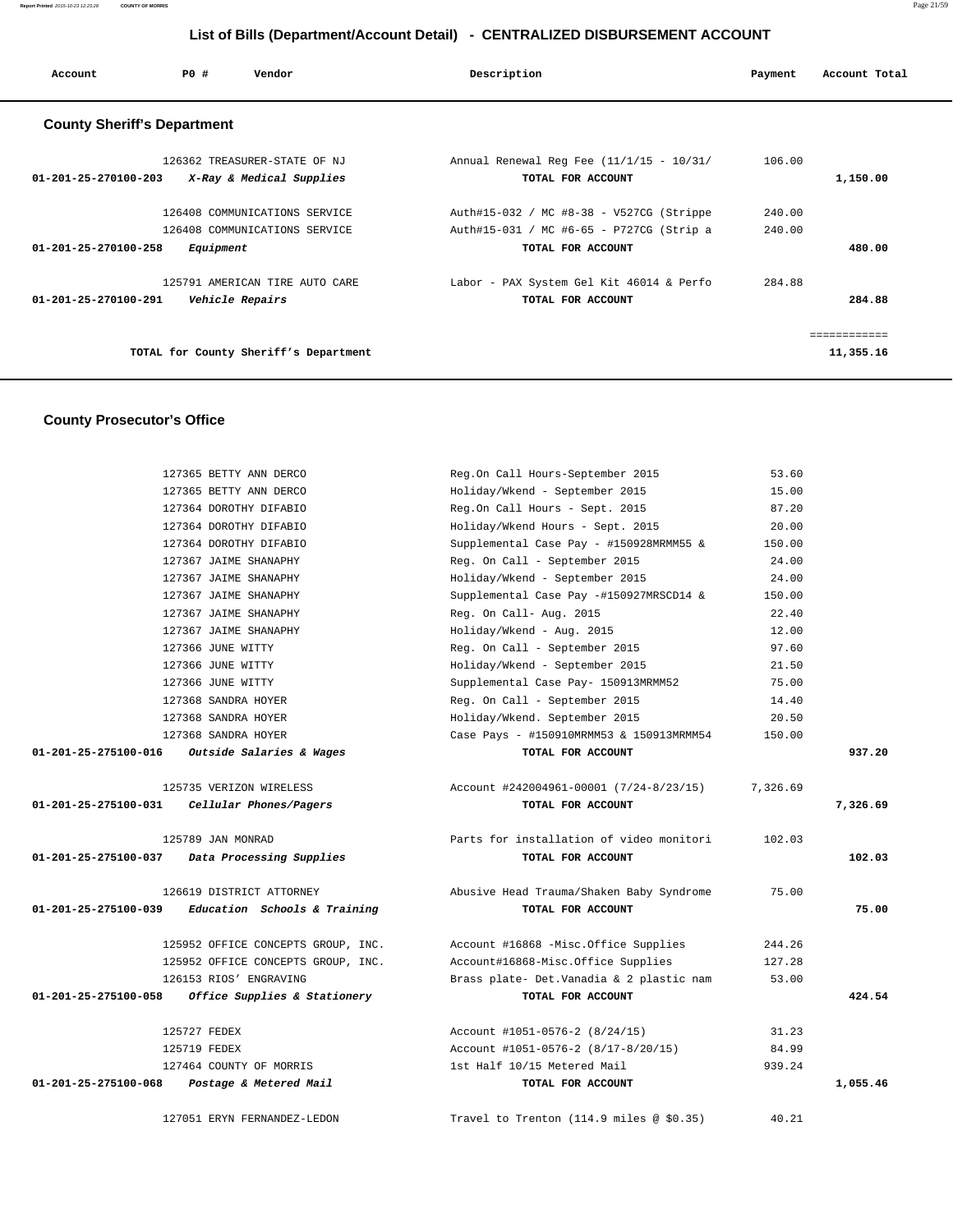**Report Printed** 2015-10-23 12:23:28 **COUNTY OF MORRIS** Page 22/59

| Account                           | <b>PO #</b>    | Vendor                                   | Description                              | Payment | Account Total |
|-----------------------------------|----------------|------------------------------------------|------------------------------------------|---------|---------------|
| <b>County Prosecutor's Office</b> |                |                                          |                                          |         |               |
|                                   |                | 127150 ERYN FERNANDEZ-LEDON              | Travel to Trenton 10/5/15                | 40.53   |               |
|                                   |                | 127150 ERYN FERNANDEZ-LEDON              | Travel to Trenton - $10/6/15$            | 40.53   |               |
|                                   |                | 127151 KEVIN KENNEDY                     | LASO Training - Trenton, NJ 9/30/15      | 47.60   |               |
|                                   |                | 127151 KEVIN KENNEDY                     | Tolls                                    | 3.25    |               |
|                                   |                | 127175 PAULA JORDAO                      | Sept.16, 2015- To Jersey City (Miles, Pa | 43.60   |               |
|                                   |                | 127175 PAULA JORDAO                      | Sept.29. 2015-To Trenton                 | 43.40   |               |
|                                   |                | 127175 PAULA JORDAO                      | Oct.7, 2015- To Trenton plus toll.       | 46.90   |               |
| 01-201-25-275100-082              |                | Travel Expense                           | TOTAL FOR ACCOUNT                        |         | 309.38        |
|                                   | 126634 VERIZON |                                          | Acct #973 285-5371 820 57Y (9/14-10/13/1 | 30.77   |               |
|                                   | 126635 VERIZON |                                          | Land Line - Acct #973 285-4391 669 50Y ( | 267.99  |               |
|                                   |                | 125788 CABLEVISION                       | Account #07876-629490-01-0 09/08-10/07   | 157.44  |               |
|                                   |                | 125726 CABLEVISION                       | Account #07876-616338-01-7 09/01-09/30   | 179.90  |               |
|                                   |                | 125726 CABLEVISION                       | Account#07876-634130-01-5 08/07-08/31 (  | 205.74  |               |
|                                   |                | 125726 CABLEVISION                       | Account#07876-625785-01-9 09/01-09/30 (  | 229.85  |               |
|                                   |                | 125234 SIRCHIE AQUISITIONS COMPANY       | Quote #0756682***********NJ Forensic Tox | 190.60  |               |
|                                   |                | 125234 SIRCHIE AQUISITIONS COMPANY       | Shipping                                 | 13.50   |               |
| 01-201-25-275100-118              |                | Investigation Expense                    | TOTAL FOR ACCOUNT                        |         | 1,275.79      |
|                                   |                | 125949 READY REFRESH                     | Account 0434996856 (8/5-9/14/15)         | 327.98  |               |
| 01-201-25-275100-147              | Water          |                                          | TOTAL FOR ACCOUNT                        |         | 327.98        |
|                                   |                | 126152 INSTITUTE FOR FORENSIC PSYCHOLOGY | Psychological Evaluation- Detective Cand | 450.00  |               |
| 01-201-25-275100-189              | Medical        |                                          | TOTAL FOR ACCOUNT                        |         | 450.00        |
|                                   |                | 111265 DEPOT INTERNATIONAL               | Item #Q2436A-OEM HP LaserJet 4300- Atten | 206.20  |               |
|                                   |                | 111265 DEPOT INTERNATIONAL               | Shipping                                 | 8.16    |               |
| 01-203-25-275100-037              |                | (2014) Data Processing Supplies          | TOTAL FOR ACCOUNT                        |         | 214.36        |

**TOTAL for County Prosecutor's Office 12,498.43**

# **County Jail**

| 126749 MARIANA DEMARTINEZ                                      | REIMBURSEMENT FOR MEAL DURING TRAINING O | 15.07     |           |
|----------------------------------------------------------------|------------------------------------------|-----------|-----------|
| $01 - 201 - 25 - 280100 - 039$<br>Education Schools & Training | TOTAL FOR ACCOUNT                        |           | 15.07     |
| 125974 ATC SERVICES INC                                        | OUARTERLY HVAC MAINT. CONTRACT PAYMENT F | 4,232.50  |           |
| 01-201-25-280100-044<br>Equipment Service Agreements           | TOTAL FOR ACCOUNT                        |           | 4,232.50  |
| 126020 VERIZON WIRELESS                                        | 742028358-00001 - GPS TRACKING SERVICE D | 90.14     |           |
| 01-201-25-280100-059<br>Other General Expenses                 | TOTAL FOR ACCOUNT                        |           | 90.14     |
| 127464 COUNTY OF MORRIS                                        | 1st Half 10/15 Metered Mail              | 80.39     |           |
| 01-201-25-280100-068<br>Postage & Metered Mail                 | TOTAL FOR ACCOUNT                        |           | 80.39     |
| 125948 ARAMARK CHARLOTTE LOCKBOX                               | 200334000 - STAFF AND INMATE MEALS DATED | 13,891.15 |           |
| 126591 ARAMARK CHARLOTTE LOCKBOX                               | 200334000 - STAFF AND INMATE MEALS DATED | 13,998.34 |           |
| $01 - 201 - 25 - 280100 - 185$<br>Food                         | TOTAL FOR ACCOUNT                        |           | 27,889.49 |
| 126312 ELMER S. GILO, MD                                       | REIMBURSEMENT FOR SUBSCRIPTION TO UPTODA | 602.41    |           |
| 125946 LAKE PHYSICIANS & HOSPITAL                              | MEDICAL SUPPLIES DATED 9.3.15            | 172.20    |           |
| 125946 LAKE PHYSICIANS & HOSPITAL                              | MEDICAL SUPPLIES DATED 9.3.15            | 149.15    |           |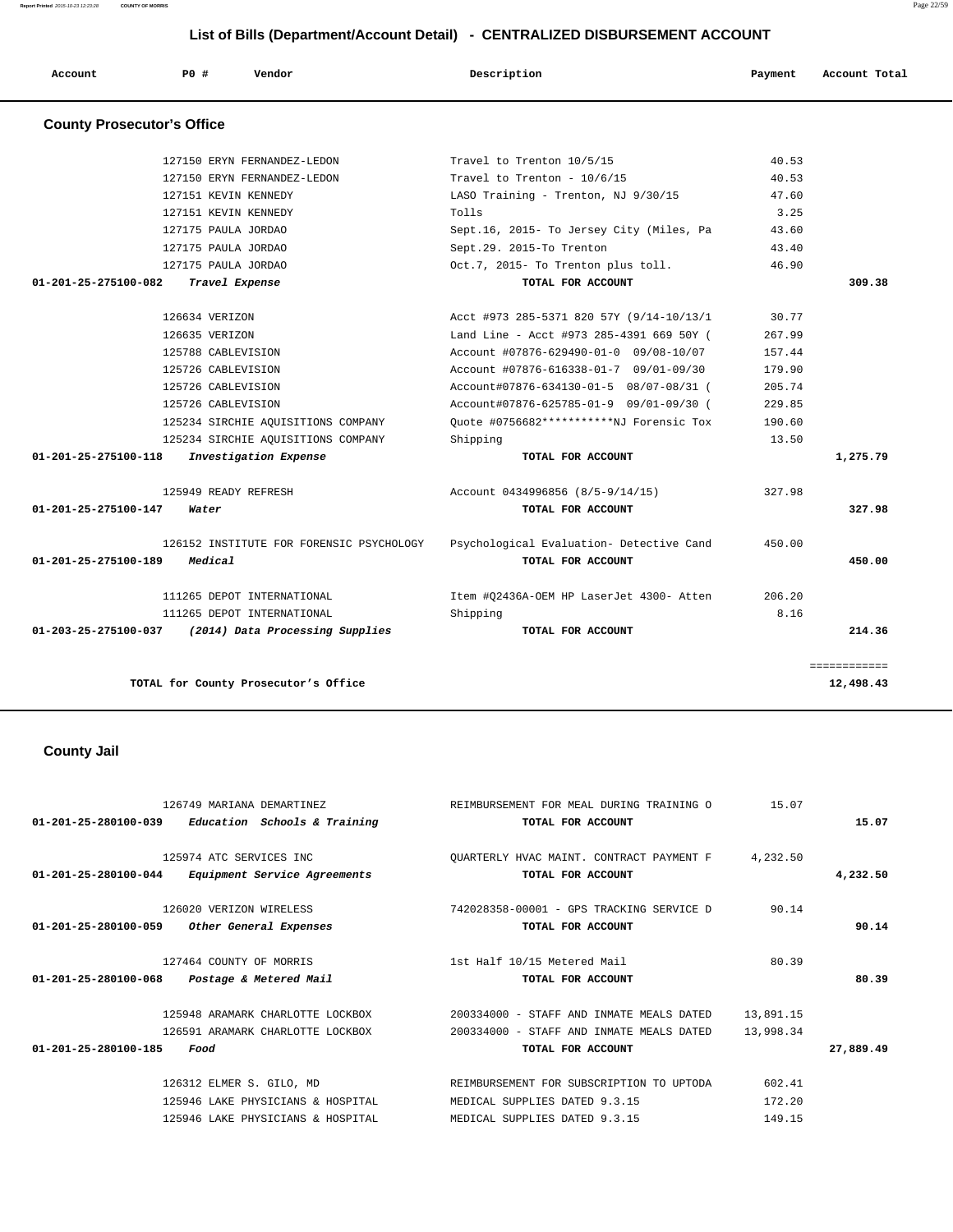**Report Printed** 2015-10-23 12:23:28 **COUNTY OF MORRIS** Page 23/59

#### **List of Bills (Department/Account Detail) - CENTRALIZED DISBURSEMENT ACCOUNT**

| Account              | PO#<br>Vendor                                             | Description                               | Payment  | Account Total |
|----------------------|-----------------------------------------------------------|-------------------------------------------|----------|---------------|
| <b>County Jail</b>   |                                                           |                                           |          |               |
|                      | 125110 UNIVERSITY HOSPITAL                                | MEDICAL CARE FOR C.KOTZ DATED 4.21.15     | 117.00   |               |
|                      | 125535 HENRY SCHEIN INC                                   | MEDICAL SUPPLIES DATED 8.20.15            | 186.46   |               |
| 01-201-25-280100-189 | Medical                                                   | TOTAL FOR ACCOUNT                         |          | 1,344.22      |
|                      | 125539 MCMASTER-CARR SUPPLY CO                            | MAINTENANCE SUPPLIES DATED 8.10.15        | 115.08   |               |
|                      | 125975 MORRISTOWN LUMBER &                                | MAINTENANCE SUPPLIES DATED 8.26.15        | 30.96    |               |
|                      | 125947 GRAINGER                                           | MAINTENANCE SUPPLIES DATED 8.26.15        | 23.03    |               |
|                      | 125947 GRAINGER                                           | MAINTENANCE SUPPLIES DATED 8.26.15        | 32.56    |               |
|                      | 125947 GRAINGER                                           | MAINTENANCE SUPPLIES DATED 8.28.15        | 225.89   |               |
| 01-201-25-280100-249 | Bldg Maintenance Supplies                                 | TOTAL FOR ACCOUNT                         |          | 427.52        |
|                      | 125978 FOWLER EQUIP CO INC. THE DRYER PARTS DATED 8.20.15 |                                           | 146.42   |               |
| 01-201-25-280100-262 | Machinery Repairs & Parts                                 | TOTAL FOR ACCOUNT                         |          | 146.42        |
|                      | 125997 MOORE MEDICAL LLC                                  | MEDICAL SUPPLIES DATED 7.8.14. LESS \$1,5 | 193.73   |               |
|                      | 125997 MOORE MEDICAL LLC                                  | MEDICAL SUPPLIES DATED 8.8.13             | 1,713.10 |               |
|                      | 125997 MOORE MEDICAL LLC                                  | MEDICAL SUPPLIES DATED 7.8.13             | 1,053.88 |               |
|                      | 125997 MOORE MEDICAL LLC                                  | MEDICAL SUPPLIES DATED 6.4.14             | 1,026.32 |               |
|                      | 125997 MOORE MEDICAL LLC                                  | MEDICAL SUPPLIES DATED 4.3.13             | 297.17   |               |
|                      | 125997 MOORE MEDICAL LLC                                  | MEDICAL SUPPLIES DATED 7.12.13            | 156.73   |               |
|                      | 125997 MOORE MEDICAL LLC                                  | MEDICAL SUPPLIES DATED 6.17.13            | 21.54    |               |
|                      | 125997 MOORE MEDICAL LLC                                  | MEDICAL SUPPLIES DATED 6.5.14             | 19.80    |               |
| 01-203-25-280100-189 | (2014) Medical                                            | TOTAL FOR ACCOUNT                         |          | 4,482.27      |
|                      |                                                           |                                           |          |               |

**TOTAL for County Jail 38,708.02**

============

# **County Youth Detention Facilit**

|                                             | 126140 ERICA DIDOMENICO                             | 1 night at Golden Nugget                           | 111.46   |          |
|---------------------------------------------|-----------------------------------------------------|----------------------------------------------------|----------|----------|
|                                             | 126654 JOHN DOHERTY                                 | NJJDA 2 nights at Golden Nugget and 1 br           | 240.92   |          |
|                                             | 127153 KARL ZELIFF                                  | Battery                                            | 4.68     |          |
|                                             | 127153 KARL ZELIFF                                  | PREA booklets                                      | 15.00    |          |
|                                             | $01-201-25-281100-039$ Education Schools & Training | TOTAL FOR ACCOUNT                                  |          | 372.06   |
|                                             |                                                     |                                                    |          |          |
|                                             | 126833 COLONIAL TELEVISION                          | 32" Samsung LED J4000 Series TV                    | 550.00   |          |
| 01-201-25-281100-059 Other General Expenses |                                                     | TOTAL FOR ACCOUNT                                  |          | 550.00   |
|                                             |                                                     |                                                    |          |          |
|                                             | 127464 COUNTY OF MORRIS                             | 1st Half 10/15 Metered Mail                        | 41.59    |          |
| 01-201-25-281100-068 Postage & Metered Mail |                                                     | TOTAL FOR ACCOUNT                                  |          | 41.59    |
|                                             |                                                     |                                                    |          |          |
|                                             | 126840 EDWARD SHAPLEY                               | 304 miles x .35 (152 each way)                     | 106.40   |          |
|                                             | 126654 JOHN DOHERTY                                 | 131 miles x .35                                    | 45.85    |          |
| 01-201-25-281100-082                        | Travel Expense                                      | TOTAL FOR ACCOUNT                                  |          | 152.25   |
|                                             | 126652 SODEXO INC & AFFILIATES                      | Contractual Charge (\$571.52) weekly               | 2,857.60 |          |
|                                             | 126652 SODEXO INC & AFFILIATES                      | Congregate meals: $1,099 \times $2.77/\text{meal}$ | 3,044.23 |          |
|                                             | 126652 SODEXO INC & AFFILIATES                      | AFI and other                                      | 2,106.81 |          |
| $01 - 201 - 25 - 281100 - 185$              | Food                                                | TOTAL FOR ACCOUNT                                  |          | 8,008.64 |
|                                             |                                                     |                                                    |          |          |
|                                             | 126714 ALLEN PAPER & SUPPLY CO                      | 00002824 - Thunder 11" solid spoon bast            | 6.00     |          |
|                                             | 126714 ALLEN PAPER & SUPPLY CO                      | Shunder Stainless Steel Ton 12" black              | 11.90    |          |
|                                             | 126714 ALLEN PAPER & SUPPLY CO                      | Spoon perforated basting 15" s/s hand              | 6.00     |          |
|                                             |                                                     |                                                    |          |          |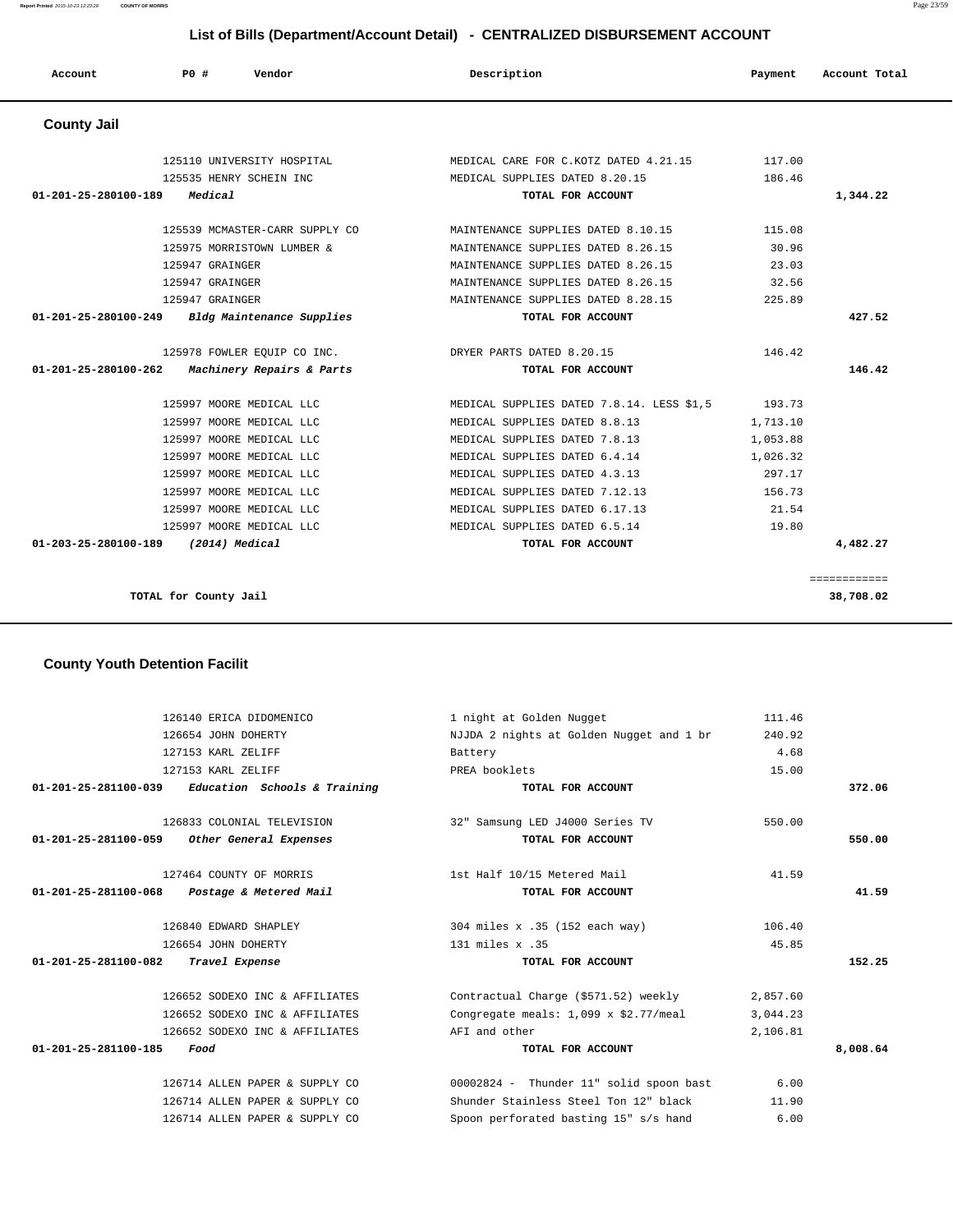| Account              | PO#                                   | Vendor                                   | Description                              | Payment | Account Total |
|----------------------|---------------------------------------|------------------------------------------|------------------------------------------|---------|---------------|
|                      | <b>County Youth Detention Facilit</b> |                                          |                                          |         |               |
|                      |                                       | 126714 ALLEN PAPER & SUPPLY CO           | $3$ - Tongs black 9" small $(48/cs)$     | 3.50    |               |
|                      |                                       | 126714 ALLEN PAPER & SUPPLY CO           | Thunder Turner 7.5" straight blade solid | 6.50    |               |
|                      |                                       | 126834 ALLEN PAPER & SUPPLY CO           | Plate 9" spiral paper coasted (1000/cs)  | 103.56  |               |
|                      |                                       | 126834 ALLEN PAPER & SUPPLY CO           | Generic C Fold Towel (white) (2400)      | 64.00   |               |
|                      |                                       | 126834 ALLEN PAPER & SUPPLY CO           | Sim Lime and Scale Remover (4/1gal)      | 8.30    |               |
|                      |                                       | 126834 ALLEN PAPER & SUPPLY CO           | Sim Open Up Drain (12/32oz)              | 3.02    |               |
|                      |                                       | 126834 ALLEN PAPER & SUPPLY CO           | Diversy Windex Glass Cleaner Ammonia D   | 33.00   |               |
| 01-201-25-281100-252 |                                       | Janitorial Supplies                      | TOTAL FOR ACCOUNT                        |         | 247.11        |
|                      |                                       |                                          |                                          |         |               |
|                      |                                       |                                          |                                          |         |               |
|                      |                                       | TOTAL for County Youth Detention Facilit |                                          |         | 9,371.65      |

 **Road Repairs** 

| 127464 COUNTY OF MORRIS                        | 1st Half 10/15 Metered Mail                 | 14.92    |          |
|------------------------------------------------|---------------------------------------------|----------|----------|
| 01-201-26-290100-068 Postage & Metered Mail    | TOTAL FOR ACCOUNT                           |          | 14.92    |
| 127465 NATIONAL FUEL OIL INC.                  | FUEL CHARGES 9/15                           | 3,401.06 |          |
| 01-201-26-290100-140 Gas Purchases             | TOTAL FOR ACCOUNT                           |          | 3,401.06 |
| 125926 CENTURYLINK                             | Acct. 310111021 L.V. Garage Fax Bill Dat    | 214.84   |          |
| 126060 COMCAST                                 | 8499 05 276 0081952 Billing Date 8/24/20    | 118.03   |          |
| 01-201-26-290100-146<br>Telephone              | TOTAL FOR ACCOUNT                           |          | 332.87   |
| 126263 GRINNELL RECYCLING INC.                 | disposable recycling 8/11/2015              | 295.80   |          |
| 126263 GRINNELL RECYCLING INC.                 | $\mathbf{u}$ .<br>8/11/2                    | 295.80   |          |
| 126263 GRINNELL RECYCLING INC.                 | $\mathbf{u}$<br>8/12/                       | 197.20   |          |
| 126263 GRINNELL RECYCLING INC.                 | $\mathbf{u}$<br>8/12/                       | 197.20   |          |
| 126263 GRINNELL RECYCLING INC.                 | 8/13/                                       | 354.96   |          |
| 126263 GRINNELL RECYCLING INC.                 | 8/24/                                       | 276.08   |          |
| 126263 GRINNELL RECYCLING INC.                 | 8/24/                                       | 276.08   |          |
| 126263 GRINNELL RECYCLING INC.                 | 8/24/                                       | 276.08   |          |
| 126263 GRINNELL RECYCLING INC.                 | $\mathbf{u}$<br>$\mathbf{u}$<br>8/27/       | 295.80   |          |
| 126263 GRINNELL RECYCLING INC.                 | $\mathbf{u}$<br>8/27/                       | 157.76   |          |
| 126263 GRINNELL RECYCLING INC.                 | 8/28/                                       | 335.24   |          |
| 126263 GRINNELL RECYCLING INC.                 | 8/28/                                       | 335.24   |          |
| 126263 GRINNELL RECYCLING INC.                 | 8/28/                                       | 276.08   |          |
| 126263 GRINNELL RECYCLING INC.                 | 8/28/                                       | 335.24   |          |
| 126263 GRINNELL RECYCLING INC.                 | 8/28/                                       | 276.08   |          |
| 126263 GRINNELL RECYCLING INC.                 | 831/2                                       | 157.76   |          |
| 01-201-26-290100-222<br>Bituminous Concrete    | TOTAL FOR ACCOUNT                           |          | 4,338.40 |
| 125226 COUNTY WELDING SUPPLY CO                | torch repair                                | 95.90    |          |
| 125226 COUNTY WELDING SUPPLY CO                | flash arrestor                              | 128.24   |          |
| 125921 ONE SOURCE OF NEW JERSEY LLC            | $5/16x2$ 1/2 hex tap bolts, $5/16$ USS flat | 244.76   |          |
| 01-201-26-290100-238<br>Signage                | TOTAL FOR ACCOUNT                           |          | 468.90   |
| 124885 EASTERN CONCRETE MATERIALS, INC.        | $3/4"$ OP                                   | 143.71   |          |
| 01-201-26-290100-244<br>Stone                  | TOTAL FOR ACCOUNT                           |          | 143.71   |
| 126061 SUSSEX COUNTY MUA                       | CTM00001CM Street Sweeping 8/13/2015        | 224.25   |          |
| 125919 SUSSEX COUNTY MUA                       | CTM00001CM - 8/24/2015 street sweeping      | 278.55   |          |
| 01-201-26-290100-260<br>Construction Materials | TOTAL FOR ACCOUNT                           |          | 502.80   |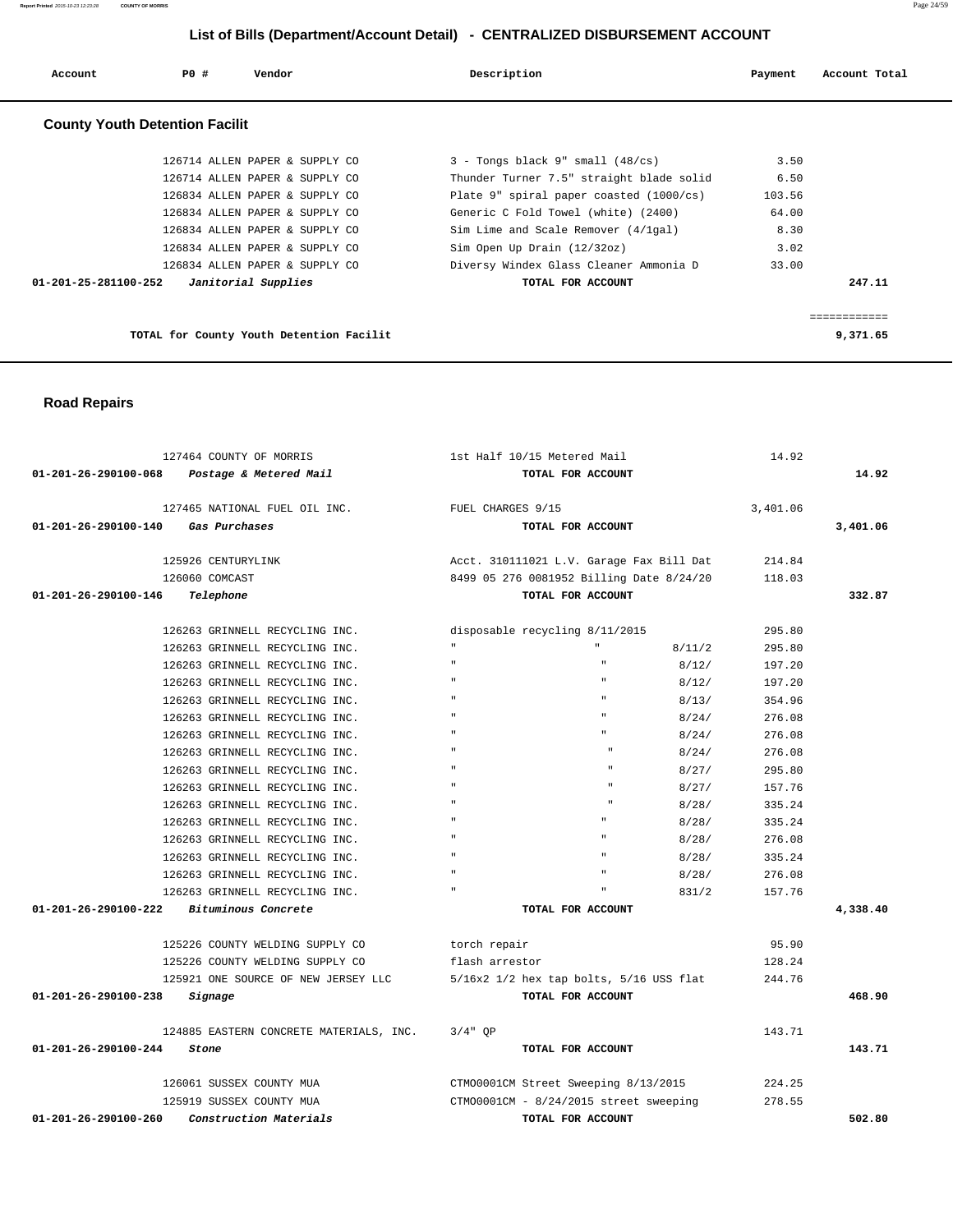**Report Printed** 2015-10-23 12:23:28 **COUNTY OF MORRIS** Page 25/59

# **List of Bills (Department/Account Detail) - CENTRALIZED DISBURSEMENT ACCOUNT**

| <b>PO #</b><br>Account               | Vendor | Description       | Account Total<br>Payment  |
|--------------------------------------|--------|-------------------|---------------------------|
| <b>Road Repairs</b>                  |        |                   |                           |
| 01-201-26-290100-266<br>Safety Items |        | TOTAL FOR ACCOUNT | 5,591.00                  |
| TOTAL for Road Repairs               |        |                   | ============<br>14,793.66 |

# **Bridges and Culverts**

| 125950 VIANINI PIPE INC.                | (32) ASTM C-76 36in 8.0 FT o-ring CL-3   | 1,382.40 |
|-----------------------------------------|------------------------------------------|----------|
| 125950 VIANINI PIPE INC.                | (1) extra trucking fee less than trucklo | 350.00   |
| 125950 VIANINI PIPE INC.                | (1) Lubricant for rubber gaskets 3.5 gal | 50.00    |
| 01-201-26-292100-227<br><i>Concrete</i> | TOTAL FOR ACCOUNT                        | 1,782.40 |
|                                         |                                          |          |
| TOTAL for Bridges and Culverts          |                                          | 1,782.40 |

# **Buildings & Grounds**

|                                         | 125804 WEBSTER PLUMBING &                                           | RE: MOSOUITO/ 08-10-15                                               | 608.80    |           |
|-----------------------------------------|---------------------------------------------------------------------|----------------------------------------------------------------------|-----------|-----------|
|                                         | 01-201-26-310100-044 Equipment Service Agreements                   | TOTAL FOR ACCOUNT                                                    |           | 608.80    |
|                                         | 127020 LAZ PARKING                                                  | 590803109/ JUROR PKG - SEPTEMBER 2015/ D 10,117.50                   |           |           |
| 01-201-26-310100-062 Parking Lot Rental |                                                                     | TOTAL FOR ACCOUNT                                                    |           | 10,117.50 |
|                                         |                                                                     | 126553 LOVEYS PIZZA & GRILL RE: MEAL RECEIPTS/ 06-13-15 THRU 08-05-1 | 350.00    |           |
|                                         | 126691 EMPLOYMENT HORIZONS, INC.                                    | CLEANING SERVICES - SEPTEMBER 2015/ DATE                             | 44,059.00 |           |
|                                         | 126102 ALL COUNTY RENTAL CENTER                                     | WO75842/ RE: 911 MEMORIAL/ 09-15-15                                  | 1,494.50  |           |
|                                         | $01-201-26-310100-084$ Other Outside Services                       | TOTAL FOR ACCOUNT                                                    |           | 45,903.50 |
|                                         | 126552 OFFICE CONCEPTS GROUP, INC. RE: FREEHOLDERS/ 09-09-15        |                                                                      | 42.55     |           |
|                                         | 126562 READY REFRESH                                                | 0434507703/08-15-15 THRU 09-14-15/DATE                               | 91.16     |           |
|                                         | 126157 FASTENAL COMPANY                                             | WO76074/ RE: B&G/ 09-09-15                                           | 77.98     |           |
|                                         | 126157 FASTENAL COMPANY                                             | WO76079/ RE: B&G/ 09-11-15                                           | 88.18     |           |
|                                         | 01-201-26-310100-095 Other Administrative Supplies                  | TOTAL FOR ACCOUNT                                                    |           | 299.87    |
|                                         | 126098 COMPLETE SECURITY SYSTEMS, INC. RE: CAC/ 08-25-15            |                                                                      | 95.00     |           |
|                                         | 126098 COMPLETE SECURITY SYSTEMS, INC. RE: COUNTY LIBRARY/ 08-25-15 |                                                                      | 95.00     |           |
| 01-201-26-310100-128 Security Equipment |                                                                     | TOTAL FOR ACCOUNT                                                    |           | 190.00    |
|                                         | 126580 OFFICE CONCEPTS GROUP, INC. WO76192/RE: SHERIFF/10-05-15     |                                                                      | 366.75    |           |
|                                         | 126677 OFFICE CONCEPTS GROUP, INC. WO76192/RE: SHERIFF/ 09-23-15    |                                                                      | 733.50    |           |
|                                         | 01-201-26-310100-162 Furniture & Fixtures                           | TOTAL FOR ACCOUNT                                                    |           | 1,100.25  |
|                                         | 126571 ALVARENGA LESVIA                                             | RE: 2015 WORK BOOTS                                                  | 90.00     |           |
|                                         | 01-201-26-310100-207 Uniform & Clothing Allowance                   | TOTAL FOR ACCOUNT                                                    |           | 90.00     |
|                                         | 126103 COUNTY CONCRETE CORP.                                        | RE: B&G - HILL/ 09-15-15                                             | 71.20     |           |
| $01-201-26-310100-223$ Building Repairs |                                                                     | TOTAL FOR ACCOUNT                                                    |           | 71.20     |
|                                         | 126368 FASTENAL COMPANY                                             | WO74922/ RE: B&G/ 09-03-15                                           | 526.44    |           |
| 01-201-26-310100-235                    | <i>Pipes - Others</i>                                               | TOTAL FOR ACCOUNT                                                    |           | 526.44    |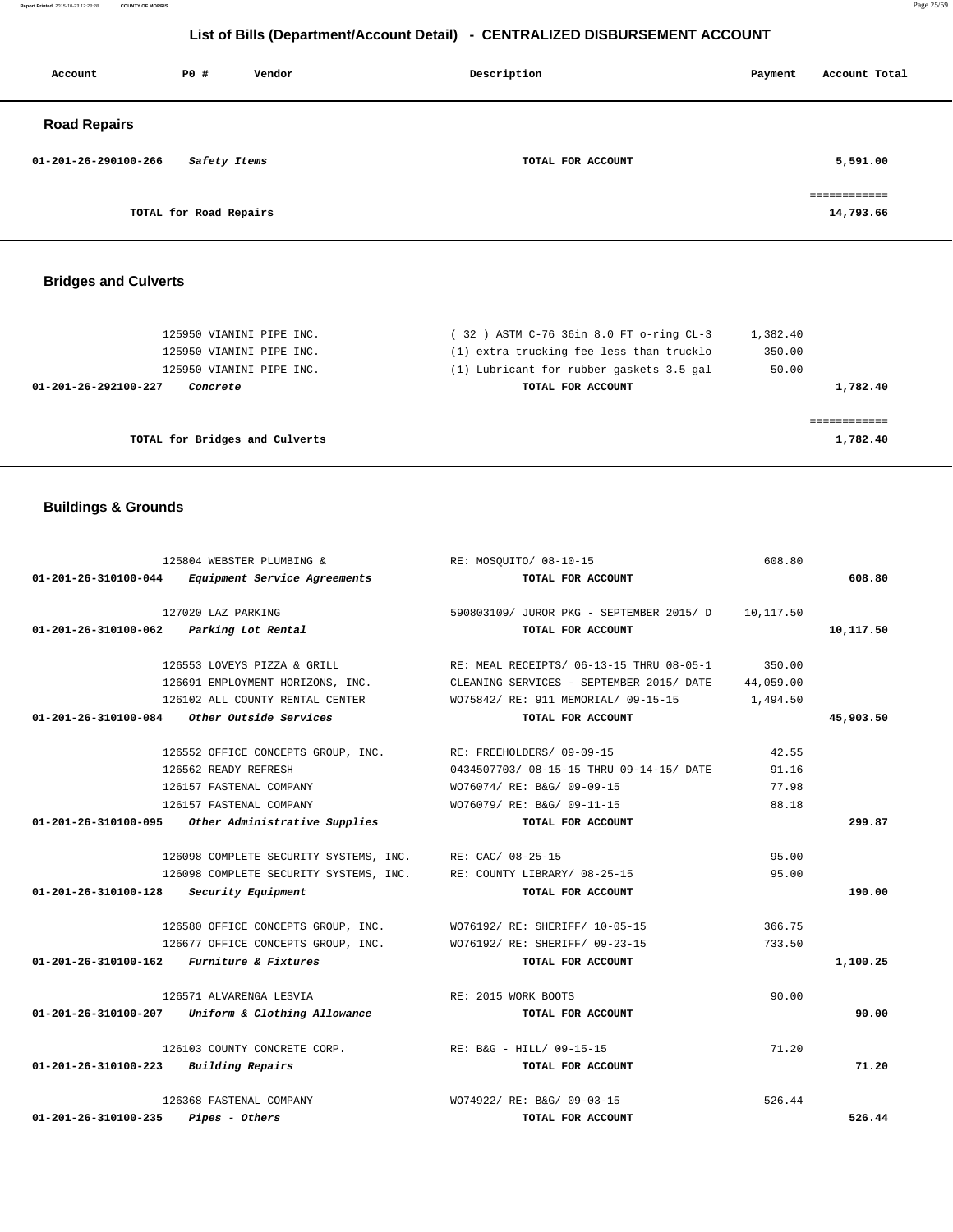**TOTAL for Buildings & Grounds 74,998.18**

 **Motor Services Center** 

| 126961 W.B. MASON COMPANY INC                        | PENS, TONER, INKCART, KEY TAGS, CALCULATOR, P | 132.28 |        |
|------------------------------------------------------|-----------------------------------------------|--------|--------|
| Office Supplies & Stationery<br>01-201-26-315100-058 | TOTAL FOR ACCOUNT                             |        | 132.28 |
| 125849 SHEAFFER SUPPLY, INC.                         | $1 - 1/2$ "USS G8 HEX NUT YZ                  | 3.95   |        |

| <b>Buildings &amp; Grounds</b>                      |                                           |          |          |
|-----------------------------------------------------|-------------------------------------------|----------|----------|
| 126157 FASTENAL COMPANY                             | WO75780/ RE: SMALL TOOLS/ 09-11-15 66.88  |          |          |
| 126157 FASTENAL COMPANY                             | WO76092/ RE: SMALL TOOLS/ 09-11-15 320.49 |          |          |
| 01-201-26-310100-239<br>Small Tools                 | TOTAL FOR ACCOUNT                         |          | 457.32   |
| 126368 FASTENAL COMPANY                             | WO74922/ RE: B&G/ 09-02-15                | 144.87   |          |
| 126101 NORTHEASTERN HARDWARE CO INC                 | WO76051/ RE: B&G/ 08-02-15                | 561.90   |          |
| 126157 FASTENAL COMPANY                             | WO75780/ RE: SHERIFF/ 09-08-15            | 150.97   |          |
| 126157 FASTENAL COMPANY                             | WO76055/ RE: PSTA/ 09-11-15               | 74.99    |          |
| Bldg Maintenance Supplies<br>01-201-26-310100-249   | TOTAL FOR ACCOUNT                         |          | 932.73   |
| 126105 POWER PLACE INC                              | WO76075/ RE: B&G/ 09-04-15                | 239.99   |          |
| 126105 POWER PLACE INC                              | WO75927/ RE: B&G/ 09-09-15                | 2,640.46 |          |
| 126105 POWER PLACE INC                              | WO76075/ RE: B&G/ 09-14-15                | 50.49    |          |
| 126105 POWER PLACE INC.                             | WO76075/ RE: B&G/ 09-18-15                | 19.29    |          |
| 126105 POWER PLACE INC                              | WO76075/ RE: B&G/ 09-18-15                | 71.72    |          |
| 126105 POWER PLACE INC                              | WO76075/ REl B&G/ 09-14-15                | 1,029.99 |          |
| 126369 MORRIS COUNTY FARMS<br>INC                   | WO75859/ RE: 911 MEMORIAL/ 08-31-15       | 123.50   |          |
| 126369 MORRIS COUNTY FARMS<br>INC                   | WO75859/ RE: 911 MEMORIAL/ 08-28-15       | 1,153.50 |          |
| 01-201-26-310100-251<br>Ground Maintenance Supplies | TOTAL FOR ACCOUNT                         |          | 5,328.94 |
| 126567 ALLEN PAPER & SUPPLY CO                      | WO76120/ RE: B&G/ 09-18-15                | 3,847.00 |          |
| 126567 ALLEN PAPER & SUPPLY CO                      | WO76120/ RE: B&G/ 09-29-15                | 85.00    |          |
| 127188 ALLEN PAPER & SUPPLY CO                      | RE: B& G - HILL/ 10-08-15                 | 457.40   |          |
| 127188 ALLEN PAPER & SUPPLY CO                      | RE: B&G - HILL/ 10-12-15                  | 25.60    |          |
| 01-201-26-310100-252<br>Janitorial Supplies         | TOTAL FOR ACCOUNT                         |          | 4,415.00 |
| 126650 JOHNSTONE SUPPLY                             | WO76024/ RE: B&G/ 09-03-15                | 202.20   |          |
| 126650 JOHNSTONE SUPPLY                             | WO76024/RE: B&G/ 09-04-15                 | 1,393.68 |          |
| 126650 JOHNSTONE SUPPLY                             | WO75840/ RE: B&G - HILL/ 09-09-15         | 30.78    |          |
| 126650 JOHNSTONE SUPPLY                             | WO75840/ RE: B&G - HILL/ 09-10-15         | 1,271.04 |          |
| 127047 JOHNSTONE SUPPLY                             | WO76234/ RE: LAW & PUB SAFETY/ 09-30-15   | 33.84    |          |
| 127047 JOHNSTONE SUPPLY                             | WO75840/ RE: B&G - HILL/ 10-05-15         | 349.30   |          |
| 127047 JOHNSTONE SUPPLY                             | WO76262/ RE: PSTA/ 10-06-15               | 134.40   |          |
| 127047 JOHNSTONE SUPPLY                             | WO76277/ RE: LONG VALLEY GRG/ 10-07-15    | 171.35   |          |
| 01-201-26-310100-264<br>Heat & $A/C$                | TOTAL FOR ACCOUNT                         |          | 3,586.59 |
| 125806 COOPER ELECTRIC SUPPLY CO.                   | WO/ 75863/ RE: 911 MEMORIAL/ 09-03-15     | 64.88    |          |
| 125806 COOPER ELECTRIC SUPPLY CO.                   | WO75950/ RE: GREYSTONE/ 09-04-15          | 28.58    |          |
| 125806 COOPER ELECTRIC SUPPLY CO.                   | WO76016/RE: COUNTY GARAGE/09-10-15        | 198.76   |          |
| 125806 COOPER ELECTRIC SUPPLY CO.                   | WO71485/ RE: B&G/ 09-14-15                | 497.52   |          |
| 125806 COOPER ELECTRIC SUPPLY CO.                   | WO71485/ RE: B&G/ 09-16-15                | 356.02   |          |
| 122792 COOPER ELECTRIC SUPPLY CO.                   | WO75633/ RE: CH. 07-08-15                 | 224.28   |          |
| 01-201-26-310100-265<br>Electrical                  | TOTAL FOR ACCOUNT                         |          | 1,370.04 |

 **Account P0 # Vendor Description Payment Account Total**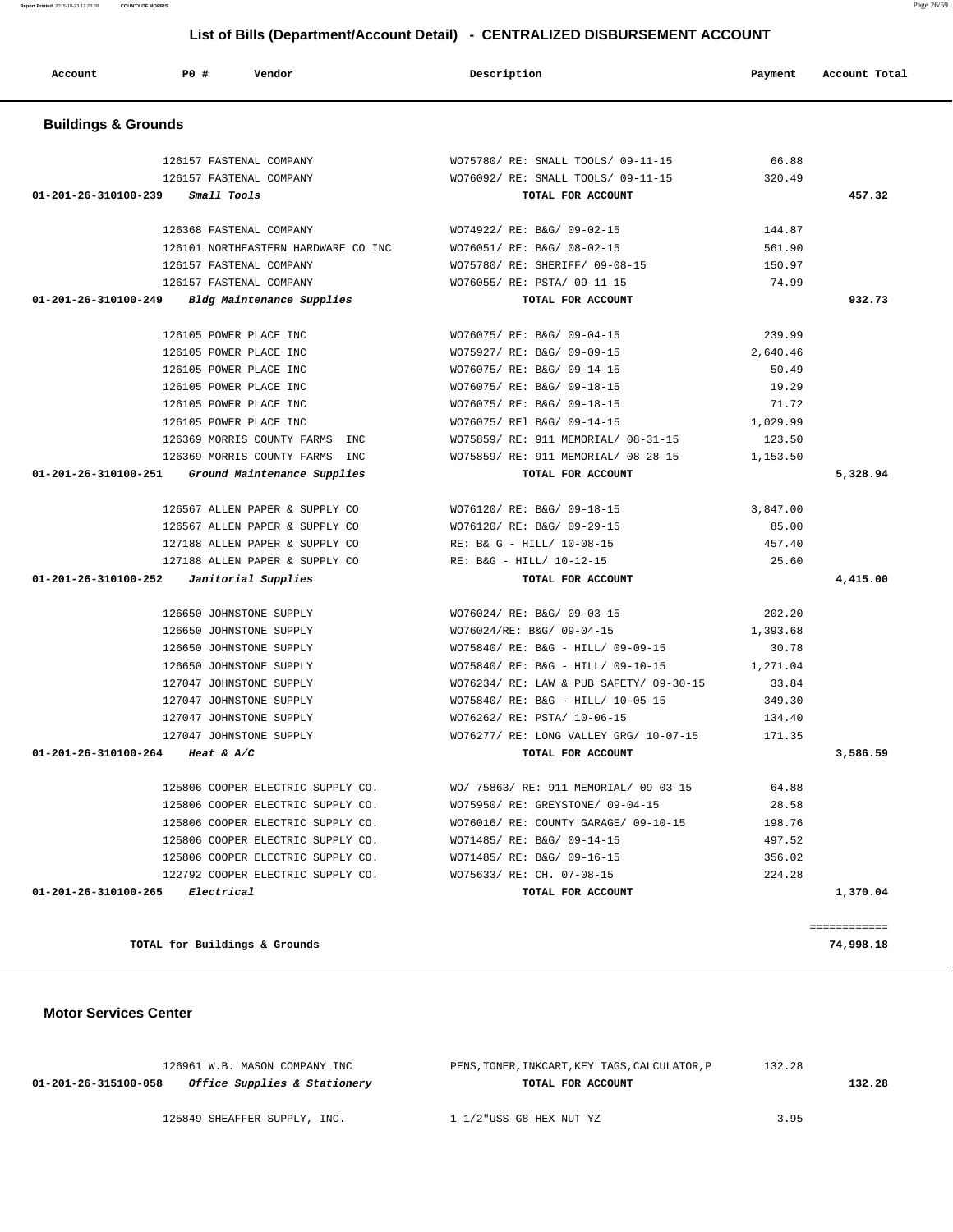| 126021 MSC INDUSTRIAL SUPPLY CO.                   | GLASSES, TWLLETTS, SCREW, TIES                        | 149.81                                                                                                                                                            |                                                                                                               |
|----------------------------------------------------|-------------------------------------------------------|-------------------------------------------------------------------------------------------------------------------------------------------------------------------|---------------------------------------------------------------------------------------------------------------|
| 126021 MSC INDUSTRIAL SUPPLY CO.                   | PAINT MARKER                                          | 10.86                                                                                                                                                             |                                                                                                               |
| 126021 MSC INDUSTRIAL SUPPLY CO.                   | BATTERIES                                             | 56.10                                                                                                                                                             |                                                                                                               |
| 126021 MSC INDUSTRIAL SUPPLY CO.                   | ROLOC                                                 | 89.72                                                                                                                                                             |                                                                                                               |
| 126021 MSC INDUSTRIAL SUPPLY CO.                   |                                                       | 81.50                                                                                                                                                             |                                                                                                               |
| 126021 MSC INDUSTRIAL SUPPLY CO.                   |                                                       | 25.05                                                                                                                                                             |                                                                                                               |
|                                                    |                                                       | 144.68                                                                                                                                                            |                                                                                                               |
| 126021 MSC INDUSTRIAL SUPPLY CO.                   | CONDITION DISC, WHEEL WEIGHT                          | 541.03                                                                                                                                                            |                                                                                                               |
| 126033 READY REFRESH                               | $0435051180, 07/15/15 - 08/14/15$                     | 256.90                                                                                                                                                            |                                                                                                               |
| 01-201-26-315100-098 Other Operating&Repair Supply | TOTAL FOR ACCOUNT                                     |                                                                                                                                                                   | 12,854.58                                                                                                     |
|                                                    |                                                       | 246.12                                                                                                                                                            |                                                                                                               |
| $01-201-26-315100-162$ Furniture & Fixtures        | TOTAL FOR ACCOUNT                                     |                                                                                                                                                                   | 246.12                                                                                                        |
| 125847 STS TIRE & AUTO CENTERS                     | TIRES                                                 | 315.12                                                                                                                                                            |                                                                                                               |
| 125847 STS TIRE & AUTO CENTERS                     | TIRES                                                 | 411.36                                                                                                                                                            |                                                                                                               |
| 125847 STS TIRE & AUTO CENTERS                     | TIRES                                                 | 414.68                                                                                                                                                            |                                                                                                               |
| 125851 GOODYEAR AUTO SERVICE                       | TIRES                                                 | 443.56                                                                                                                                                            |                                                                                                               |
| 125851 GOODYEAR AUTO SERVICE                       | TIRES                                                 | 98.90                                                                                                                                                             |                                                                                                               |
| 125851 GOODYEAR AUTO SERVICE                       | TIRES                                                 | 125.19                                                                                                                                                            |                                                                                                               |
| 125851 GOODYEAR AUTO SERVICE                       | TIRES                                                 | 264.75                                                                                                                                                            |                                                                                                               |
| 126013 INTER CITY TIRE                             | TIRES                                                 | 1,362.12                                                                                                                                                          |                                                                                                               |
| 126013 INTER CITY TIRE                             | TIRES                                                 | 609.23                                                                                                                                                            |                                                                                                               |
| 126013 INTER CITY TIRE                             | TIRES                                                 | 773.89                                                                                                                                                            |                                                                                                               |
| 126013 INTER CITY TIRE                             | TIRES                                                 | 779.22                                                                                                                                                            |                                                                                                               |
| 126013 INTER CITY TIRE                             | TIRES                                                 | 669.18                                                                                                                                                            |                                                                                                               |
| $01 - 201 - 26 - 315100 - 245$ Tires               | TOTAL FOR ACCOUNT                                     |                                                                                                                                                                   | 6,267.20                                                                                                      |
| 126031 TOMAR INDUSTRIES INC                        | FOAMING CLEANER                                       | 59.80                                                                                                                                                             |                                                                                                               |
| 126031 TOMAR INDUSTRIES INC                        |                                                       | 375.30                                                                                                                                                            |                                                                                                               |
|                                                    |                                                       |                                                                                                                                                                   | 435.10                                                                                                        |
|                                                    |                                                       |                                                                                                                                                                   |                                                                                                               |
| 125835 GROFF TRACTOR NEW JERSEY, LLC               | O-RING                                                | 53.72                                                                                                                                                             |                                                                                                               |
| 125835 GROFF TRACTOR NEW JERSEY, LLC               | LAMP                                                  | 138.86                                                                                                                                                            |                                                                                                               |
| 126015 JENSON & MITCHELL INC                       | SPRING, GREASE, UBOLT, BUSHING, NUT, WASHER 2, 456.04 |                                                                                                                                                                   |                                                                                                               |
| 125832 BRISTOL DONALD CO., INC.                    | <b>DOOR</b>                                           | 552.43                                                                                                                                                            |                                                                                                               |
| 125832 BRISTOL DONALD CO., INC.                    | QUADRASTAT LOCKING LEVER ASSY                         | 498.38                                                                                                                                                            |                                                                                                               |
| 125832 BRISTOL DONALD CO., INC.                    | CREDIT                                                | $-710.00$                                                                                                                                                         |                                                                                                               |
| 125831 JESCO INC.                                  | FUEL PUMP                                             | 36.94                                                                                                                                                             |                                                                                                               |
| 126029 PERFORMANCE TRAILERS INC.                   | AXEL                                                  | 675.00                                                                                                                                                            |                                                                                                               |
| 126276 AIR BRAKE & EQUIPMENT                       | ANCHOR PIN                                            | 151.30                                                                                                                                                            |                                                                                                               |
| 126283 AIR BRAKE & EQUIPMENT                       | VALVE                                                 | 35.24                                                                                                                                                             |                                                                                                               |
| 126026 MONTAGE ENTERPRISES INC.                    | ASSY-MAGNET RH (94M1 - ALIMO MOWER)                   | 146.03                                                                                                                                                            |                                                                                                               |
| 125854 ODB CO                                      | GUTTER BROOM                                          | 160.00                                                                                                                                                            |                                                                                                               |
| 126298 TONY SANCHEZ LTD                            | PRESSURE SWITCH, SOLENOID VALVE                       | 344.22                                                                                                                                                            |                                                                                                               |
| 126012 HOOVER TRUCK CENTERS INC                    | RESERVOIR, ELBOW, HOSE, PIPE, CLAMP, ADAPTER          | 1,476.76                                                                                                                                                          |                                                                                                               |
| 126012 HOOVER TRUCK CENTERS INC                    | BRAKE, CHAMBER                                        | 102.10                                                                                                                                                            |                                                                                                               |
|                                                    |                                                       | SURFACE COND DISC<br>EYEWASH SOLUTION<br>126021 MSC INDUSTRIAL SUPPLY CO. SORBENT MATERIAL<br>126961 W.B. MASON COMPANY INC TWO DRAWER FILE CABINET, HANG FOLDERS | GLOVES, TIRE SHINE, CLEANER, BAGS, TOWEL WHI<br>01-201-26-315100-252 Janitorial Supplies<br>TOTAL FOR ACCOUNT |

#### **Motor Services Center**

#### **List of Bills (Department/Account Detail) - CENTRALIZED DISBURSEMENT ACCOUNT**

 125833 BOONTON AUTO PARTS CHROMA BASE B/C 118.60 125845 WHITEMARSH CORPORATION CAP & PLUG,GASKET 950.06 125844 WHITEMARSH CORPORATION NFPA DECAL,4" BLACK VINYL 40.16 125844 WHITEMARSH CORPORATION GROUND ROD INSTALLATION - WEIGHTS & MEAS 815.00 126978 MARK CARTER NJ MOTOR VEHICLE COMMISSION 3 TITLES 180.00 126978 MARK CARTER NJ EMISSIONS PROGRAM 9.48 126009 DOSSIER SYSTEMS **ANNUAL SOFTWARE MAINTENANCE & SUPPORT SE** 8,575.20 125856 RUBBERCYCLE TIRES DISPOSAL 786.25

 **Account P0 # Vendor Description Payment Account Total**

**Report Printed** 2015-10-23 12:23:28 **COUNTY OF MORRIS** Page 27/59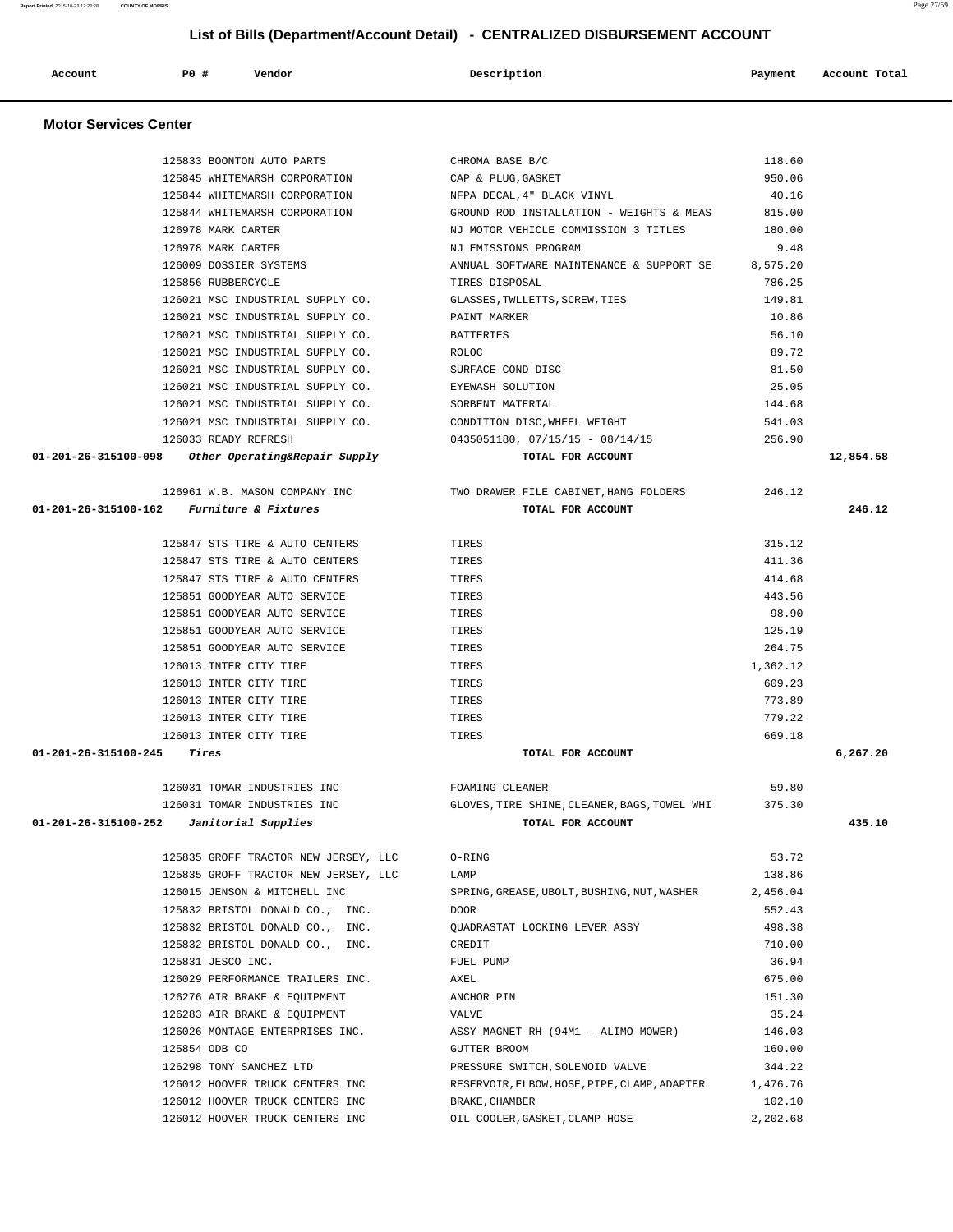| Account | P0 | Vendor | Description | Payment | Account Total |
|---------|----|--------|-------------|---------|---------------|
|         |    |        |             |         |               |

## **Motor Services Center**

| 126012 HOOVER TRUCK CENTERS INC                | FUEL FILTER                                                                        | 21.99     |             |
|------------------------------------------------|------------------------------------------------------------------------------------|-----------|-------------|
| 126012 HOOVER TRUCK CENTERS INC                | ELEMENT                                                                            | 86.01     |             |
| 126278 HOOVER TRUCK CENTERS INC                | FUEL TANK, STRAP, ISOLATOR                                                         | 846.24    |             |
| 126278 HOOVER TRUCK CENTERS INC                | GASKET, SCREW, PAN                                                                 | 405.67    |             |
| 126278 HOOVER TRUCK CENTERS INC                | OIL FILTER, FUEL FILTER                                                            | 70.08     |             |
| 126278 HOOVER TRUCK CENTERS INC                | WATER SEPERATOR                                                                    | 40.16     |             |
| 126278 HOOVER TRUCK CENTERS INC                | FUSE BOX, DRAIN PLUG, WASHER                                                       | 70.88     |             |
| 126278 HOOVER TRUCK CENTERS INC                | FUEL FILTER                                                                        | 39.32     |             |
| 126278 HOOVER TRUCK CENTERS INC                | SHOCK ABSORBER, SENSOR, DUSTSHIELD                                                 | 227.54    |             |
| 126278 HOOVER TRUCK CENTERS INC                | TUBE FUEL SUPPLY, FUEL FILTER, F/W SEPARAT                                         | 610.19    |             |
| 126280 MID-ATLANTIC TRUCK CENTRE INC           | OIL FILTER                                                                         | 124.95    |             |
| 126280 MID-ATLANTIC TRUCK CENTRE INC           | STARTER                                                                            | 292.72    |             |
| 126294 MID-ATLANTIC TRUCK CENTRE INC           | WINDOW VEN                                                                         | 513.83    |             |
| 126294 MID-ATLANTIC TRUCK CENTRE INC           | WINDOW VEN                                                                         | 513.83    |             |
| 126294 MID-ATLANTIC TRUCK CENTRE INC           | RESERVOIR, FILTER                                                                  | 321.72    |             |
| 126294 MID-ATLANTIC TRUCK CENTRE INC           | HOSE ASSY                                                                          | 46.68     |             |
| 126294 MID-ATLANTIC TRUCK CENTRE INC           | TUBE ASSY, SPRING, CABLE, TUBE, RING, GASKET,                                      | 494.91    |             |
| 126294 MID-ATLANTIC TRUCK CENTRE INC           | DRIVE FAN, ADAPTER, TEMP GAUGE, PLUG, HOSE C 5, 132.68                             |           |             |
| 126294 MID-ATLANTIC TRUCK CENTRE INC           | BOLT, SPRING                                                                       | 31.90     |             |
| 126294 MID-ATLANTIC TRUCK CENTRE INC           | FUEL TANK, FUEL STRAP, LINING                                                      | 1,295.84  |             |
| 126294 MID-ATLANTIC TRUCK CENTRE INC           | PAN ASSY, OIL GASKET, HOSE ASSY                                                    | 590.12    |             |
| 126294 MID-ATLANTIC TRUCK CENTRE INC           | BOLT, FLANGE, HEX BOLT                                                             | 12.35     |             |
| 126037 US MUNICIPAL SUPPLY, INC                | BEARING, SENDER WATER                                                              | 353.06    |             |
| 126037 US MUNICIPAL SUPPLY, INC                | BEARING                                                                            | 35.17     |             |
| 126037 US MUNICIPAL SUPPLY, INC                | SWITCH                                                                             | 522.35    |             |
| 126037 US MUNICIPAL SUPPLY, INC                | ROLLER, WASHER                                                                     | 506.94    |             |
| 126042 DOVER BRAKE & CLUTCH CO INC             | GOVENOR, AIR BRAKE                                                                 | 29.13     |             |
| 126042 DOVER BRAKE & CLUTCH CO INC             | AUT SLK WLD CLV                                                                    | 156.14    |             |
| 126042 DOVER BRAKE & CLUTCH CO INC             | STROKE                                                                             | 77.96     |             |
| 126042 DOVER BRAKE & CLUTCH CO INC             | STROKE                                                                             | 60.00     |             |
| 126277 DOVER BRAKE & CLUTCH CO INC             | BRAKE DRUM, SHOES, HARDWARE KIT                                                    | 600.28    |             |
| 126290 HOOVER TRUCK CENTERS INC                | FUEL FILTER, OIL FILTER                                                            | 28.82     |             |
| 126290 HOOVER TRUCK CENTERS INC                | SCREW CAP, HEX NUT                                                                 | 11.26     |             |
| 126290 HOOVER TRUCK CENTERS INC                | SENSOR                                                                             | 45.32     |             |
| 126290 HOOVER TRUCK CENTERS INC                | ADAPTER                                                                            | 20.49     |             |
|                                                | 126290 HOOVER TRUCK CENTERS INC (8-6 PARTS/LABOR) BATTERY, ELECTRICAL TAP 2,632.09 |           |             |
| 126281 TONY SANCHEZ LTD                        | RED ROCKER SWITCH                                                                  | 28.65     |             |
| 01-201-26-315100-261 Spare Parts for Equipment | TOTAL FOR ACCOUNT                                                                  |           | 25, 275, 95 |
| 126010 BEYER CHRYSLER JEEP                     | SEAL AXLE                                                                          | 19.44     |             |
| 126010 BEYER CHRYSLER JEEP                     | MODULE POW                                                                         | 600.00    |             |
| 126010 BEYER CHRYSLER JEEP                     | SENSOR OXY                                                                         | 60.88     |             |
| 126010 BEYER CHRYSLER JEEP                     | SCREW                                                                              | 25.60     |             |
| 126010 BEYER CHRYSLER JEEP                     | EXTERNAL WORK                                                                      | 119.95    |             |
| 126010 BEYER CHRYSLER JEEP                     | CREDIT                                                                             | $-125.00$ |             |
| 126008 D&B AUTO SUPPLY                         | WINDOW REGULATOR ASSY, HOSE END, BRAKE ROT                                         | 274.22    |             |
| 126008 D&B AUTO SUPPLY                         | CVJ KIT, CALIPER, FUEL FILTER, OIL FILTER, R                                       | 553.93    |             |
| 126008 D&B AUTO SUPPLY                         | CLAMP, IGNITION COIL                                                               | 157.62    |             |
| 126008 D&B AUTO SUPPLY                         | ROTOR, PAD, VBELT, BUSHING, CALIPER                                                | 343.34    |             |
| 126008 D&B AUTO SUPPLY                         | OIL FILTER, WHEEL NUT, CAPSULE, BLADE                                              | 139.20    |             |
| 126008 D&B AUTO SUPPLY                         | BRAKE BOOSTER, BRAKE CYLINDER                                                      | 363.90    |             |
| 126008 D&B AUTO SUPPLY                         | FILTER, ROTOR, PAD, CHAMBER                                                        | 466.04    |             |
| 126008 D&B AUTO SUPPLY                         | AIR FILTER, DISC PAD, BRAKE ROTOR                                                  | 233.09    |             |
| 126008 D&B AUTO SUPPLY                         |                                                                                    |           |             |
|                                                | BRAKLEEN, AIR FRESHENER                                                            | 69.32     |             |
| 126008 D&B AUTO SUPPLY                         | CONNECTOR, REDI SENSOR, FILTER, PADS, RIVET                                        | 187.77    |             |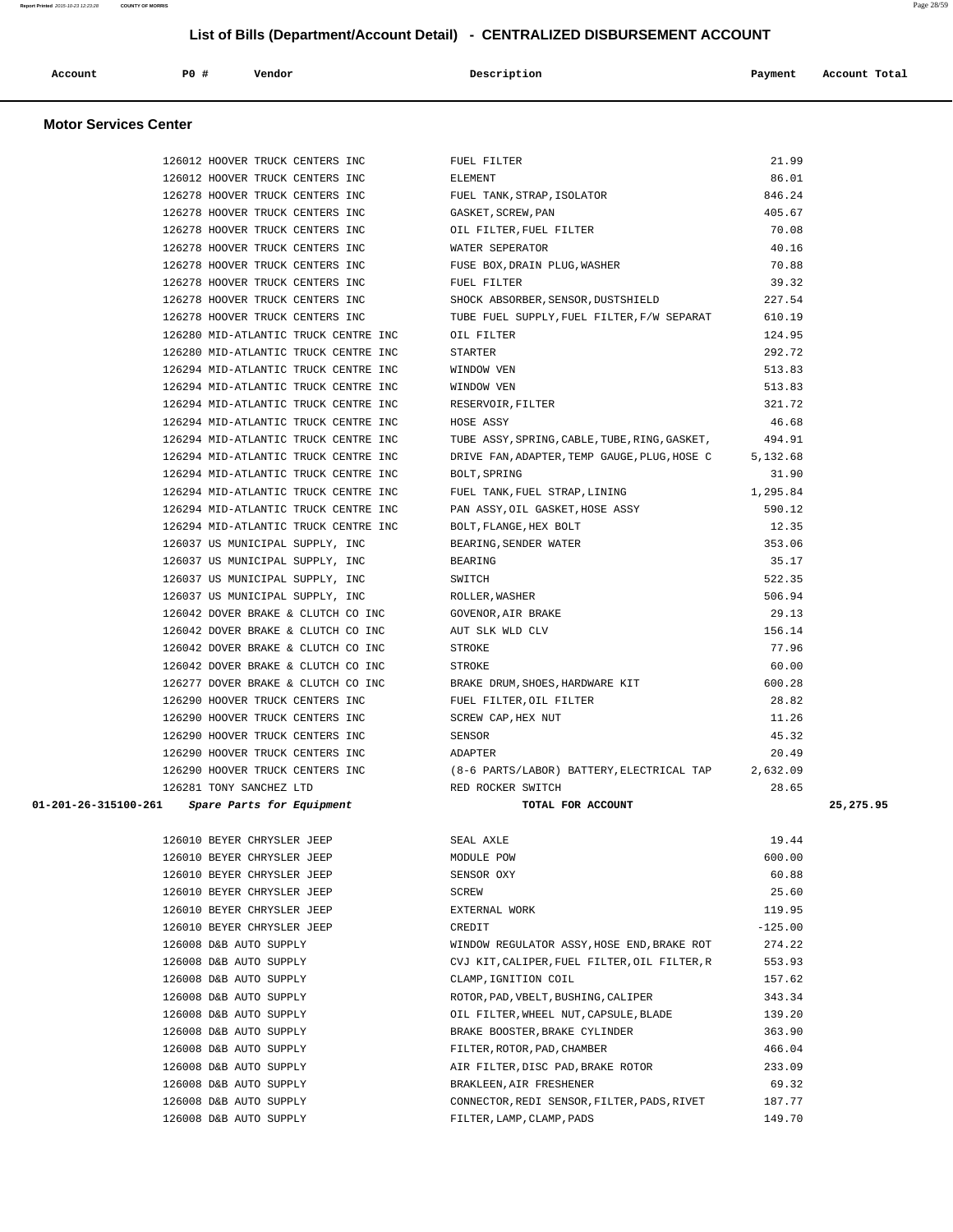| Account | <b>PO #</b> | Vendor | Description | Payment | Account Total |
|---------|-------------|--------|-------------|---------|---------------|
|         |             |        |             |         |               |

## **Motor Services Center**

| 126008 D&B AUTO SUPPLY                | HOSE, FILTER, PAD                             | 169.26    |
|---------------------------------------|-----------------------------------------------|-----------|
| 126008 D&B AUTO SUPPLY                | CREDIT                                        | $-14.08$  |
| 126008 D&B AUTO SUPPLY                | CREDIT                                        | $-69.46$  |
| 126008 D&B AUTO SUPPLY                | CREDIT                                        | $-47.52$  |
| 126008 D&B AUTO SUPPLY                | CREDIT                                        | $-48.01$  |
| 126008 D&B AUTO SUPPLY                | CREDIT                                        | $-38.13$  |
| 126008 D&B AUTO SUPPLY                | CREDIT                                        | $-133.34$ |
| 125850 MORRISTOWN AUTO BODY INC       | TOWING $(9-9)$                                | 167.25    |
| 126023 NIELSEN DODGE - C-J-R          | SENSOR                                        | 280.80    |
| 126023 NIELSEN DODGE - C-J-R          | ANTENNA                                       | 20.96     |
| 126023 NIELSEN DODGE - C-J-R          | CONVERTER                                     | 700.80    |
| 126023 NIELSEN DODGE - C-J-R          | CONVERTER, GASKET, SCREW                      | 766.48    |
| 126023 NIELSEN DODGE - C-J-R          | SENSOR                                        | 89.44     |
| 126023 NIELSEN DODGE - C-J-R          | SWITCH                                        | 62.64     |
| 126023 NIELSEN DODGE - C-J-R          | CREDIT                                        | $-45.00$  |
| 126023 NIELSEN DODGE - C-J-R          | CREDIT                                        | $-200.00$ |
| 126023 NIELSEN DODGE - C-J-R          | CREDIT                                        | $-200.00$ |
| 126023 NIELSEN DODGE - C-J-R          | CREDIT                                        | $-31.32$  |
| 126035 QUALITY AUTO GLASS, INC        | WINDSHIELD (CC091)                            | 218.76    |
| 126035 QUALITY AUTO GLASS, INC        | WINDSHIELD (6-70)                             | 215.34    |
| 126035 QUALITY AUTO GLASS, INC        | WINDSHIELD (5-27)                             | 205.56    |
| 126035 QUALITY AUTO GLASS, INC        | WINDSHIELD (7-37)                             | 223.84    |
| 126035 OUALITY AUTO GLASS, INC        | WINDSHIELD (9-11)                             | 284.08    |
| 126035 QUALITY AUTO GLASS, INC        | WINDSHIELD REPAIR (13-33)                     | 65.00     |
| 125859 SUMMIT TRUCK BODY, INC.        | VEHICLE REPAIR (P673CG)                       | 380.00    |
| 125859 SUMMIT TRUCK BODY, INC.        | VEHICLE REPAIR (P673CG)                       | 2,897.50  |
| 126005 AMERICAN COACHWERKS LLC        | CLIP SPLICER, CLAMPS                          | 48.23     |
| 125853 BILL'S SERVICE CENTER          | COMPLETE CHAINWHEEL                           | 381.38    |
| 125853 BILL'S SERVICE CENTER          | CHAINWHEEL HELMET                             | 65.72     |
| 125834 FLEMINGTON BUICK CHEVROLET     | <b>BATTERY</b>                                | 234.84    |
| 125834 FLEMINGTON BUICK CHEVROLET     | SENSOR                                        | 236.76    |
| 125834 FLEMINGTON BUICK CHEVROLET     | CAP                                           | 42.90     |
| 125834 FLEMINGTON BUICK CHEVROLET     | CABLE, SHOE KIT, EQUALIZER, BOLT, LEVER, SPRI | 307.78    |
| 125834 FLEMINGTON BUICK CHEVROLET     | <b>HANDLE</b>                                 | 54.83     |
| 125834 FLEMINGTON BUICK CHEVROLET     | CAP                                           | 42.90     |
| 125834 FLEMINGTON BUICK CHEVROLET     | HANDLE                                        | 36.47     |
| 125834 FLEMINGTON BUICK CHEVROLET     | HOSE                                          | 34.34     |
| 125834 FLEMINGTON BUICK CHEVROLET     | OIL                                           | 45.84     |
| 125834 FLEMINGTON BUICK CHEVROLET     | STARTER                                       | 726.62    |
| 125834 FLEMINGTON BUICK CHEVROLET     | RADIATOR, PIPE                                | 222.55    |
| 125834 FLEMINGTON BUICK CHEVROLET     | PIPE                                          | 65.17     |
| 125838 FLEMINGTON CHRYSLER            | INJECT, SENSOR                                | 367.19    |
| 125838 FLEMINGTON CHRYSLER            | HOSE                                          | 87.12     |
| 125838 FLEMINGTON CHRYSLER            | PIN, BEAM, PLATE, LAMP, SHIELD                | 1,598.64  |
| 125838 FLEMINGTON CHRYSLER            | LAMP                                          | 146.52    |
| 125838 FLEMINGTON CHRYSLER            | COOLER, PANEL, SHIELD                         | 246.80    |
| 125838 FLEMINGTON CHRYSLER            | COOLER                                        | 178.20    |
| 125838 FLEMINGTON CHRYSLER            | <b>BATTERRACK</b>                             | 165.32    |
| 125838 FLEMINGTON CHRYSLER            | LATCH                                         | 42.73     |
| 125838 FLEMINGTON CHRYSLER            | PUMP, HOUSING, THRMOS                         | 157.71    |
| 125838 FLEMINGTON CHRYSLER            | STEP                                          | 374.88    |
| 125838 FLEMINGTON CHRYSLER            | WIRING, GASKET, SEAL, BOLT                    | 407.74    |
| 125838 FLEMINGTON CHRYSLER            | CREDIT                                        | $-178.20$ |
| 126014 KENVIL WELDERY & MACHINE, INC. | REMOVED DAMAGED PLOW RIG. STRAIGHTENED C      | 4,500.00  |
| 126028 NORMAN GALE BUICK GMC          | CYLINDER, CODE-LOCK                           | 192.44    |
|                                       |                                               |           |
| 126030 PLAINSMAN AUTO SUPPLY          | PADS, ROTOR, CYLINDER, GASKET, MUFFLER, RESER | 1,052.95  |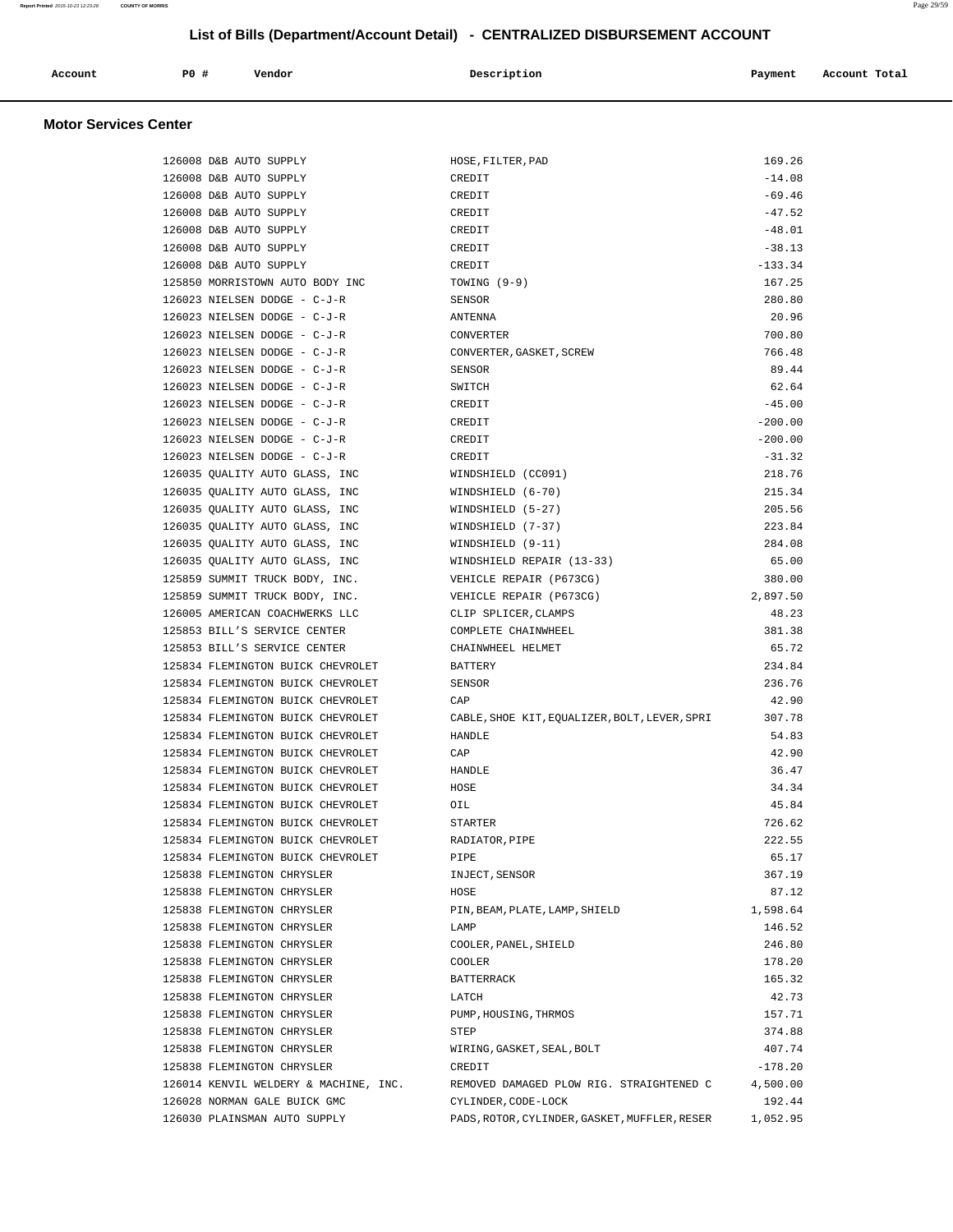| Account | <b>PO #</b> | Vendor | Description<br>$\sim$ $\sim$ | Payment<br>$\sim$ $\sim$ | Account Total<br>. |
|---------|-------------|--------|------------------------------|--------------------------|--------------------|
|         |             |        |                              |                          |                    |

#### **Motor Services Center**

| 01-201-26-315100-291<br><i><b>Vehicle Repairs</b></i>        |       | TOTAL FOR ACCOUNT                                                            |                  | 42,854.75 |
|--------------------------------------------------------------|-------|------------------------------------------------------------------------------|------------------|-----------|
| 125857 SMITH MOTOR CO., INC.                                 |       | CREDIT                                                                       | $-75.00$         |           |
| 125857 SMITH MOTOR CO., INC.                                 |       | CREDIT                                                                       | $-100.00$        |           |
| 125857 SMITH MOTOR CO., INC.                                 |       | CREDIT                                                                       | $-155.82$        |           |
| 125857 SMITH MOTOR CO., INC.                                 |       | EXTERNAL WORK                                                                | 7,117.23         |           |
| 125857 SMITH MOTOR CO., INC.                                 |       | SEAL, TUBE, INDICATOR                                                        | 43.71            |           |
| 125857 SMITH MOTOR CO., INC.                                 |       | HOSE, BRAKE, WASHER                                                          | 126.58           |           |
| 125857 SMITH MOTOR CO., INC.                                 | BOLT  |                                                                              | 6.06             |           |
| 125857 SMITH MOTOR CO., INC.                                 |       | WHEEL ASY                                                                    | 175.50           |           |
| 125857 SMITH MOTOR CO., INC.                                 | MOTOR |                                                                              | 245.00           |           |
| 125857 SMITH MOTOR CO., INC.                                 | LATCH |                                                                              | 140.54           |           |
| 125857 SMITH MOTOR CO., INC.                                 |       | SINGLE ACTING CYL                                                            | 2,845.00         |           |
| 125857 SMITH MOTOR CO., INC.                                 |       | SEAL, OIL FILTER                                                             | 27.58            |           |
| 125857 SMITH MOTOR CO., INC.                                 | TUBE  |                                                                              | 22.33            |           |
| 125857 SMITH MOTOR CO., INC.                                 |       | HOSE ASY                                                                     | 162.56           |           |
| 125857 SMITH MOTOR CO., INC.                                 |       | FILTER ASY,TUBE                                                              | 404.19           |           |
| 125857 SMITH MOTOR CO., INC.                                 |       | INSTRUMENT CLUSTE                                                            | 389.87           |           |
| 125857 SMITH MOTOR CO., INC.                                 | VALVE |                                                                              | 60.04            |           |
| 125848 SMITH MOTOR CO., INC.                                 |       | CREDIT                                                                       | $-85.57$         |           |
| 125848 SMITH MOTOR CO., INC.                                 |       | CABLE ASY                                                                    | 38.84            |           |
| 125848 SMITH MOTOR CO., INC.                                 |       | TUBE , SEAL                                                                  | 27.58            |           |
| 125848 SMITH MOTOR CO., INC.                                 |       | TUBE ASY, VALVE ASY                                                          | 78.39            |           |
| 125848 SMITH MOTOR CO., INC.                                 |       | CONNECTOR, TUBE, SEAL                                                        | 20.41            |           |
| 125848 SMITH MOTOR CO., INC.                                 |       | BRACKET, BOLT                                                                | 97.03            |           |
| 125848 SMITH MOTOR CO., INC.                                 |       | DASH CLUSTER                                                                 | 401.07           |           |
| 125848 SMITH MOTOR CO., INC.                                 |       | EXHAUST SENSOR                                                               | 44.20            |           |
| 125848 SMITH MOTOR CO., INC.                                 |       | CONTROL ASY                                                                  | 712.73           |           |
| 125848 SMITH MOTOR CO., INC.                                 |       | SENSOR ASY                                                                   | 280.38           |           |
| 125858 ROUTE 23 AUTOMALL LLC                                 |       | FILTER ASY                                                                   | 57.72            |           |
| 125858 ROUTE 23 AUTOMALL LLC                                 |       | ANTI FREEZE                                                                  | 62.64            |           |
| 125858 ROUTE 23 AUTOMALL LLC                                 |       | BRAKE KIT                                                                    | 53.94            |           |
| 125858 ROUTE 23 AUTOMALL LLC                                 |       | SWITCH ASY                                                                   | 31.11            |           |
| 125858 ROUTE 23 AUTOMALL LLC                                 |       | GASKET KIT                                                                   | 50.00            |           |
| 125858 ROUTE 23 AUTOMALL LLC                                 |       | SENDER AND PUM                                                               | 303.46           |           |
| 125858 ROUTE 23 AUTOMALL LLC                                 |       | BRAKE KIT                                                                    | 53.94            |           |
| 125858 ROUTE 23 AUTOMALL LLC                                 |       | ELEMENT                                                                      | 47.91            |           |
| 125858 ROUTE 23 AUTOMALL LLC                                 |       | ELEMENT                                                                      | 55.17            |           |
| 126030 PLAINSMAN AUTO SUPPLY                                 |       | PLUG, VBELT, RATCHET, CABLE, MUFFLER, RESERVO                                | 577.39           |           |
| 126030 PLAINSMAN AUTO SUPPLY                                 |       | TUBING, HOSE, RATCHET, BELT, FILTER, LAMP                                    | 154.35           |           |
| 126030 PLAINSMAN AUTO SUPPLY                                 |       | FILTER, VBELT, ROTOR, PAD, FITTING, BLOW GUN,                                | 885.62           |           |
| 126030 PLAINSMAN AUTO SUPPLY                                 |       | CONTROL ARM, TIE ROD, ADJUSTING TOOL, BATTE 1, 088.87                        |                  |           |
| 126030 PLAINSMAN AUTO SUPPLY<br>126030 PLAINSMAN AUTO SUPPLY |       | MUFFLER, PIPE, GASKET, PAD, ROTOR, LAMP, BULB,<br>FILTER, OIL DRAIN, MUFFLER | 593.90<br>565.70 |           |
| 126030 PLAINSMAN AUTO SUPPLY                                 |       | WRENCH, MAT, COIL, CALIPER, SOCKET                                           | 588.43           |           |
| 126030 PLAINSMAN AUTO SUPPLY                                 |       | FITTING, DRUM BRAKE, FILTER, PULLEY, TENSION                                 | 136.95           |           |
| 126030 PLAINSMAN AUTO SUPPLY                                 |       | BAR, ROTOR HUB, PADS, ROTOR, FITLER, CALIPER                                 | 592.58           |           |
| 126030 PLAINSMAN AUTO SUPPLY                                 |       | BELT, PADS, ROTOR, FILTER, PULLEY, TENSIONER,                                | 553.10           |           |
| 126030 PLAINSMAN AUTO SUPPLY                                 |       | SENSOR                                                                       | 21.20            |           |
| 126030 PLAINSMAN AUTO SUPPLY                                 |       | CAPSULE, HANDLE, COIL, SENSOR, PAD                                           | 300.15           |           |
| 126030 PLAINSMAN AUTO SUPPLY                                 |       | SWITCH, RATCHET, SOCKET, NUT, DRUM, BELT, NUT,                               | 419.61           |           |
| 126030 PLAINSMAN AUTO SUPPLY                                 |       | CONNECT, CONTROL ARM, SEAL, BATTERY, PAD, ROT                                | 771.31           |           |
|                                                              |       |                                                                              |                  |           |

**TOTAL for Motor Services Center 88,065.98**

============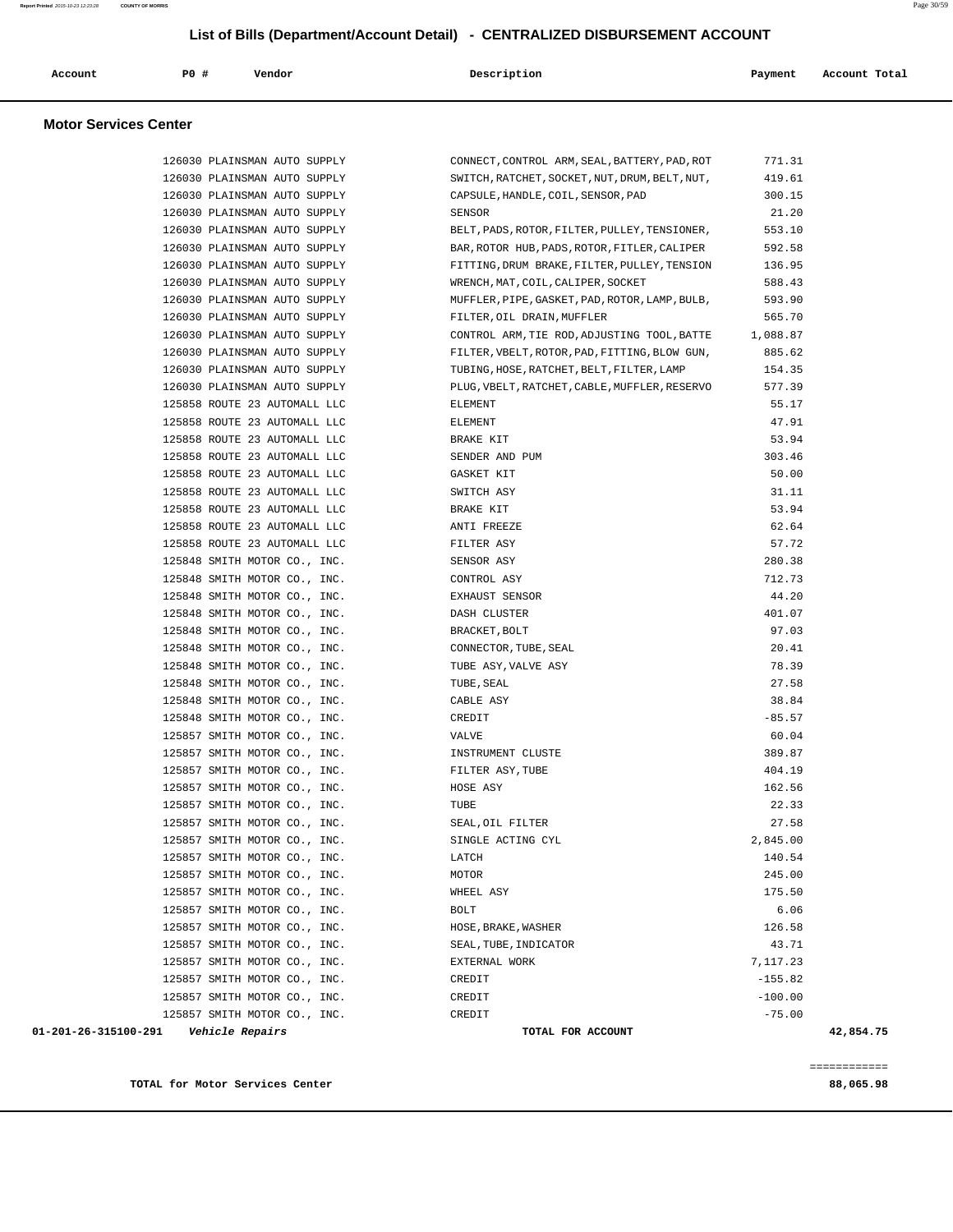| 126285 CHARLES MOORE                                             | Reimbursement for Cell Phone July, Augus                                             | 60.00           |          |
|------------------------------------------------------------------|--------------------------------------------------------------------------------------|-----------------|----------|
| 126287 JUSTIN CHUPLIS                                            | Reimbursement for Cell Phone July, Augus                                             | 60.00           |          |
| 126344 JOHN ZEGERS                                               | Reimbursement for Cell Phone July, Augus                                             | 60.00           |          |
| 126719 KRISTIAN MCMORLAND                                        | Reimburse Cell Phone July, August & Sept                                             | 60.00           |          |
| 126284 MELISSA MARTIN                                            | Reimbursement for Cell Phone July, Augus                                             | 60.00           |          |
| 126286 MICHAEL HENDERSON                                         | Reimbursement for Cell Phone July, Augus                                             | 60.00           |          |
| 126289 RONALD FOSTER                                             | Reimbursement for Cell Phone July, Augus                                             | 60.00           |          |
| 126292 ROGER ARMSTRONG                                           | Reimbursement for Cell Phone July, Augus                                             | 60.00           |          |
| 126291 SEAN DEL BENE                                             | Reimbursement for Cell Phone July, Augus                                             | 60.00           |          |
| 126715 THOMAS REMBIS                                             | Reimbursement for Cell Phone Bill July,                                              | 60.00           |          |
| 126288 WALTER JONES                                              | Reimbursement for Cell Phone July, Augus                                             | 60.00           |          |
| 126345 WILLIAM MOTT                                              | Reimbursement for Cell Phone July, Augus                                             | 60.00           |          |
| 126983 JEFFREY DONNELLY                                          | Reimbursement for Cell Phone July, Augus                                             | 60.00           |          |
| 01-201-26-320100-031<br>Cellular Phones/Pagers                   | TOTAL FOR ACCOUNT                                                                    |                 | 780.00   |
| 126717 DAILY RECORD                                              |                                                                                      | 70.64           |          |
| 01-201-26-320100-051                                             | ASB-70021874 - ULV Spray Notice Insertio<br>TOTAL FOR ACCOUNT                        |                 | 70.64    |
| Legal                                                            |                                                                                      |                 |          |
| 125595 COAST MACHINERY                                           | Cable 3422-180" #2AH201                                                              | 104.75          |          |
| 125595 COAST MACHINERY                                           | Shipping & Handling                                                                  | 9.47            |          |
| 01-201-26-320100-098<br>Other Operating & Repair Supply          | TOTAL FOR ACCOUNT                                                                    |                 | 114.22   |
|                                                                  |                                                                                      |                 |          |
| 126269 TOMAR INDUSTRIES INC                                      | N-Dure Nano-Infused Floor Finishe 5 Gal/                                             | 94.25           |          |
| 126269 TOMAR INDUSTRIES INC                                      | Streak Ffee Glass Cleaner 12 Quarts/Case                                             | 59.00           |          |
| 126269 TOMAR INDUSTRIES INC                                      | 623BL Medium Mop Head Blue Looped 12EA/C                                             | 5.05            |          |
| 126721 ALLEN PAPER & SUPPLY CO                                   | C Fold Towel White (2400/CS) CS Eminence                                             | 25.60           |          |
| 126264 MCMASTER-CARR SUPPLY CO                                   | Plastic Exit Sign, 14" X 10", Red on Whi                                             | 39.06           |          |
|                                                                  |                                                                                      |                 |          |
| 01-201-26-320100-249<br>Bldg Maintenance Supplies                | TOTAL FOR ACCOUNT                                                                    |                 | 222.96   |
|                                                                  |                                                                                      |                 |          |
| 126346 ALL COUNTY RENTAL CENTER                                  | Chain Saw #SAWMS46120                                                                | 2,159.90        |          |
| 126346 ALL COUNTY RENTAL CENTER                                  | Non-Profit Discount #SAWBAA                                                          | $-330.00$       |          |
| 126095 AMERICAN WEAR INC.                                        | Clean Uniforms 9-03-15                                                               | 45.65           |          |
| 126095 AMERICAN WEAR INC.                                        | Clean Uniforms 9-10-15                                                               | 45.65           |          |
| 126095 AMERICAN WEAR INC.                                        | Clean Uniforms 9-17-15                                                               | 47.15           |          |
| 126095 AMERICAN WEAR INC.                                        | Clean Uniforms 9-24-15                                                               | 45.65           |          |
| 126264 MCMASTER-CARR SUPPLY CO<br>126264 MCMASTER-CARR SUPPLY CO | Charger for 6 Volt, 10 to 40 Amp-Hours R<br>Impact-Resistant Polycarbonate Sheet, 1/ | 236.26<br>65.25 |          |
| 126264 MCMASTER-CARR SUPPLY CO                                   | Shipping & Handling                                                                  | 7.29            |          |
| 01-201-26-320100-251<br>Ground Maintenance Supplies              | TOTAL FOR ACCOUNT                                                                    |                 | 2,322.80 |
|                                                                  |                                                                                      |                 |          |
| 124054 BEN MEADOWS                                               | Poison Ivy Scrub and Treatment .5oz PKT                                              | 54.99           |          |
| 124054 BEN MEADOWS                                               | Anti-Itch Gel, Foil Pouch, PK 25 #10921                                              | 19.40           |          |
| 124054 BEN MEADOWS                                               | Type 1 Safety Can, 2 Gal, Red #52201-Re                                              | 40.50           |          |
| 124054 BEN MEADOWS                                               | Shipping & Handling                                                                  | 10.88           |          |
| 126095 AMERICAN WEAR INC.                                        | Clean Uniforms 9-03-15                                                               | 45.65           |          |
| 126095 AMERICAN WEAR INC.                                        | Clean Uniforms 9-10-15                                                               | 45.65           |          |
| 126095 AMERICAN WEAR INC.                                        | Clean Uniforms 9-17-15                                                               | 47.15           |          |
| 126095 AMERICAN WEAR INC.                                        | Clean Uniforms 9-24-15                                                               | 45.65           |          |
| 126302 MORRISTOWN LUMBER &                                       | 3.7oz. Marine Goop #6782254                                                          | 13.98           |          |
| 126302 MORRISTOWN LUMBER &                                       | 15g Gorilla Glue Gel #07600104                                                       | 4.49            |          |
| 126302 MORRISTOWN LUMBER &                                       | 5026003 Masonry Drill Bit 1/4X4 #600988                                              | 3.99            |          |
| 126302 MORRISTOWN LUMBER &                                       | 5026002 Masonry Dril Bit3/16X4 #6009872                                              | 3.79            |          |
| 126302 MORRISTOWN LUMBER &                                       | 3057011DS Drive Guide Set 7PC #2153401                                               | 6.49            |          |
| 126302 MORRISTOWN LUMBER &                                       | E91LP-16 AA Alkaline Battery #3044559                                                | 11.99           |          |
| 126302 MORRISTOWN LUMBER &                                       | E95BP4 Ener D Batteries #1399856                                                     | 6.99            |          |
| 126302 MORRISTOWN LUMBER &<br>126302 MORRISTOWN LUMBER &         | DLCR2BPK Duracell 3V Lith Phto #6803845<br>7769830 PR Rusty M 12oz. S #2554509       | 4.99<br>9.98    |          |

 **Account P0 # Vendor Description Payment Account Total**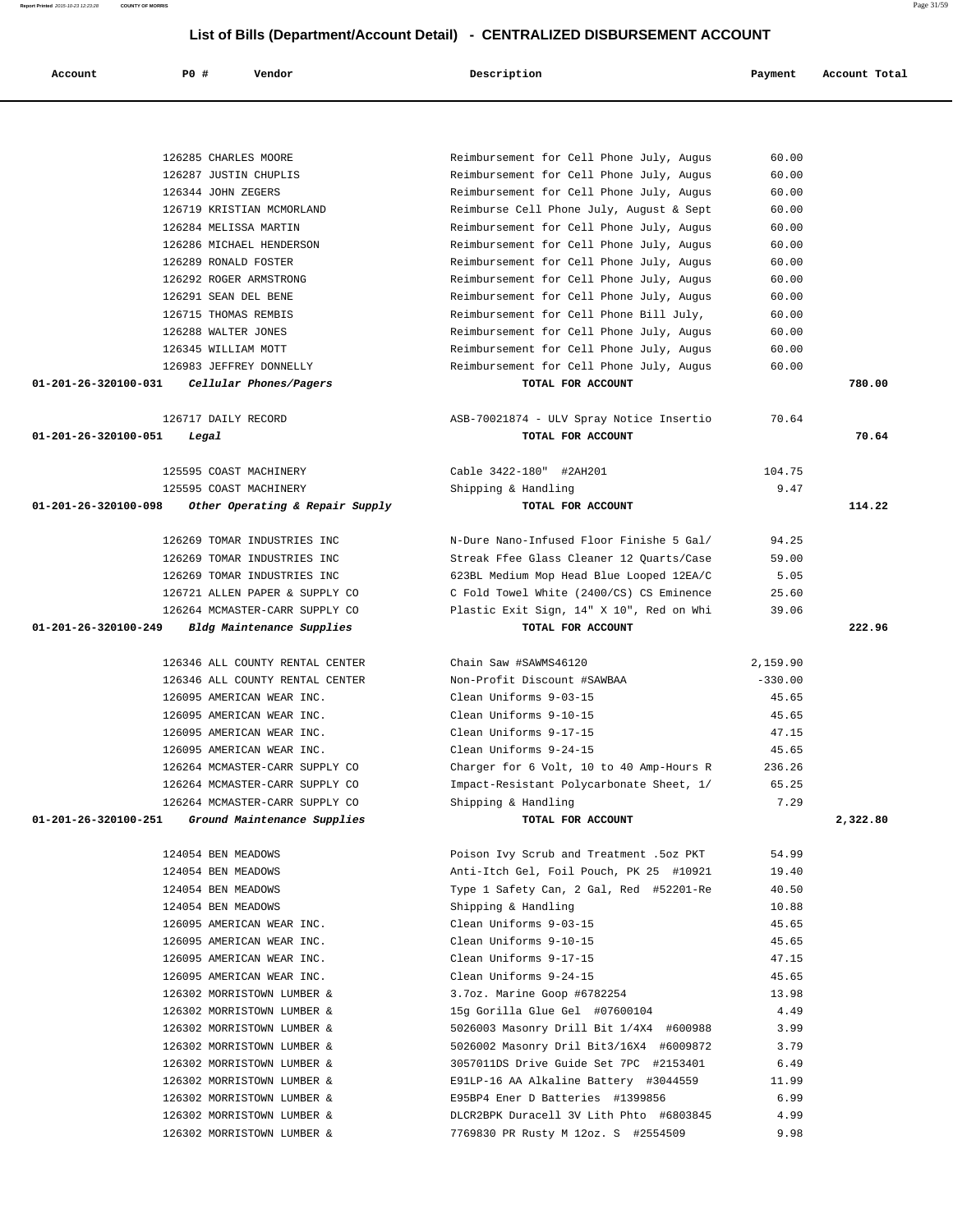**Report Printed** 2015-10-23 12:23:28 **COUNTY OF MORRIS** Page 32/59

## **List of Bills (Department/Account Detail) - CENTRALIZED DISBURSEMENT ACCOUNT**

| Account              | PO#             | Vendor                                                                                                  | Description                                                                                                                                     | Payment                   | Account Total |
|----------------------|-----------------|---------------------------------------------------------------------------------------------------------|-------------------------------------------------------------------------------------------------------------------------------------------------|---------------------------|---------------|
| 01-201-26-320100-258 | Equipment       | 126302 MORRISTOWN LUMBER &                                                                              | 903-04-7 Shop Vac Cart Filter #6106876<br>TOTAL FOR ACCOUNT                                                                                     | 13.99                     | 432.34        |
| 01-201-26-320100-291 | Vehicle Repairs | 126303 APOLLO BATTERY & TIRE<br>125162 NORTHEAST COMMUNICATIONS, INC.<br>126264 MCMASTER-CARR SUPPLY CO | P235/75R15 WRangler GYear 10/07/15<br>Install customer supplied strobe pack an<br>Tire Gauge, 10-160 PSI Range, Angled and<br>TOTAL FOR ACCOUNT | 436.00<br>345.00<br>26.61 | 807.61        |
|                      |                 | TOTAL for Mosquito Extermination                                                                        |                                                                                                                                                 |                           | 4,750.57      |

## **Health Management**

| 127044 MORRISTOWN MEDICAL CENTER<br>Special Projects<br>01-201-27-330100-079          | For the Month of September 2015<br>TOTAL FOR ACCOUNT          | 10,000.00<br>10,000.00   |
|---------------------------------------------------------------------------------------|---------------------------------------------------------------|--------------------------|
| 125036 GEN-EL SAFETY & INDUSTRIAL<br>Environmental Compliance<br>01-201-27-330100-210 | Item 20-008-1161-000 Quote 25246 dated 8<br>TOTAL FOR ACCOUNT | 142.50<br>142.50         |
| TOTAL for Health Management                                                           |                                                               | ===========<br>10,142.50 |

#### **Human Services**

| 126765 OFFICE CONCEPTS GROUP, INC.                             | HS Office Supplies for 10/15. 24 pens f   | 40.56    |
|----------------------------------------------------------------|-------------------------------------------|----------|
| Office Supplies & Stationery<br>01-201-27-331100-058           | TOTAL FOR ACCOUNT                         | 40.56    |
|                                                                |                                           |          |
| 127464 COUNTY OF MORRIS                                        | 1st Half 10/15 Metered Mail               | 47.84    |
| 01-201-27-331100-068<br>Postage & Metered Mail                 | TOTAL FOR ACCOUNT                         | 47.84    |
|                                                                |                                           |          |
| 126645 LONGFELLOWS SANDWICH DELI                               | Sandwiches and beverages for Division He  | 119.88   |
| 126762 SODEXO, INC & AFFILIATES                                | Food and Refreshments for MHSAAAB meetin  | 142.80   |
| 01-201-27-331100-088<br>Meeting Exp Advisory Board Etc         | TOTAL FOR ACCOUNT                         | 262.68   |
| 123812 MUNICIPAL CAPITAL CORP                                  | Ricoh MP C3503 copier lease \$754.09 paid | 754.09   |
| <i><b>Office Machines - Rental</b></i><br>01-201-27-331100-164 | TOTAL FOR ACCOUNT                         | 754.09   |
|                                                                |                                           |          |
|                                                                |                                           |          |
| TOTAL for Human Services                                       |                                           | 1,105.17 |

#### **Youth Shelter**

|  | 120058 BOB BARKER COMPANY, INC. | mens large cross strap sandles item 5114 | 8.96  |
|--|---------------------------------|------------------------------------------|-------|
|  | 120058 BOB BARKER COMPANY, INC. | mens med. cross strap sandles item 5114x | 8.96  |
|  | 120058 BOB BARKER COMPANY, INC. | Item 811220                              | 41.95 |
|  | 120058 BOB BARKER COMPANY, INC. | item SBTPX500                            | 64.95 |
|  | 120058 BOB BARKER COMPANY, INC. | FREIGHT CHARGES                          | 21.24 |
|  | 124762 BOB BARKER COMPANY, INC. | Item 5114xL Mens large cross strp sandal | 26.88 |
|  | 124762 BOB BARKER COMPANY, INC. | Item HB standard hair brushes            | 28.95 |
|  | 124762 BOB BARKER COMPANY, INC. | Item 5114x xl mens ex large sandals      | 17.92 |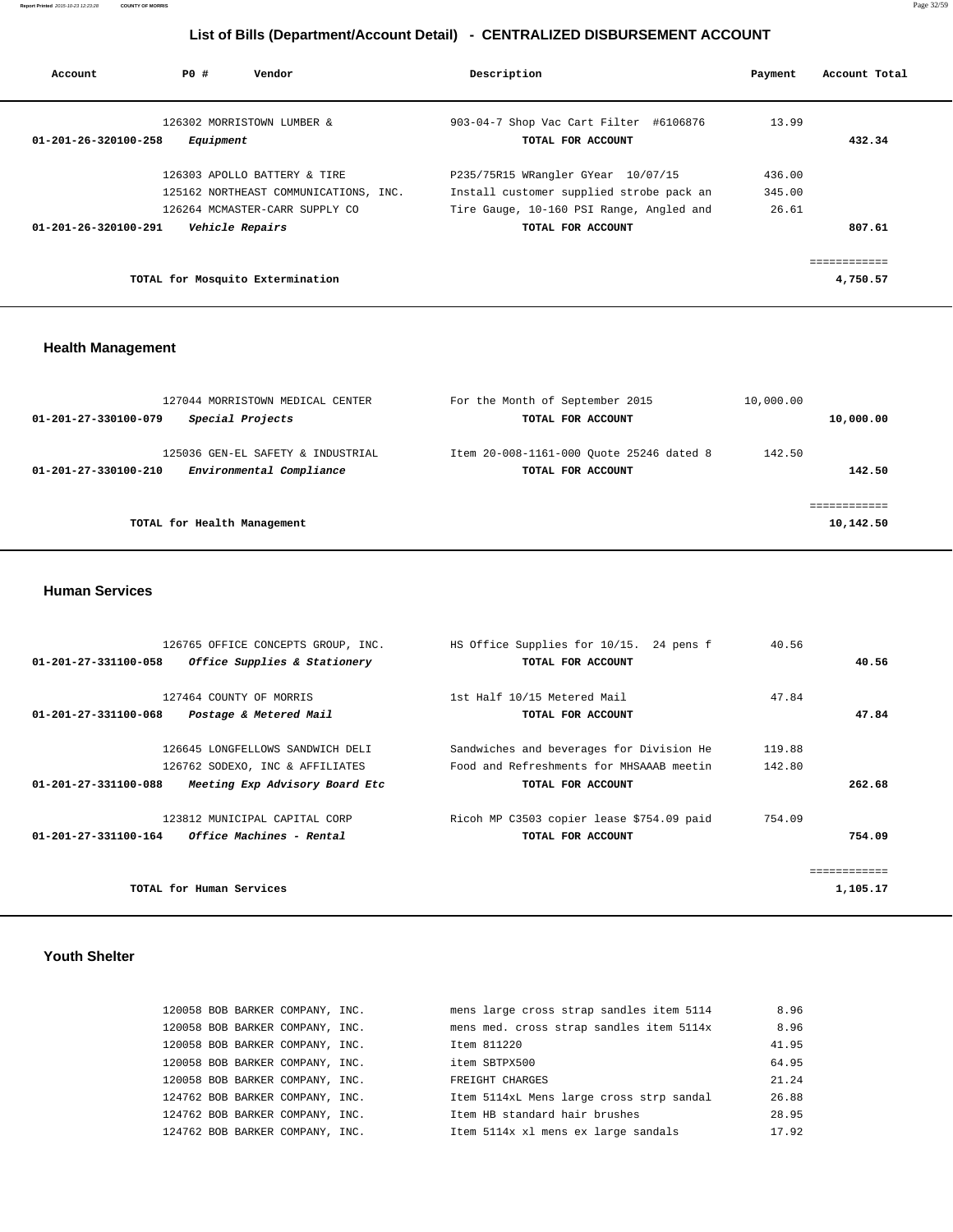| Account | P0 # | Vendor | Description | Payment | Account Total |
|---------|------|--------|-------------|---------|---------------|
|         |      |        |             |         |               |

 **Youth Shelter** 

|          | 15.45    | item VGPF S textured latex gloves        | 124762 BOB BARKER COMPANY, INC.                  |
|----------|----------|------------------------------------------|--------------------------------------------------|
|          | 4.38     | Freight                                  | 124762 BOB BARKER COMPANY, INC.                  |
|          | 33.40    | CHARCOAL COTTON SHIRTS FOR RESIDENTS XL  | 119583 BOB BARKER COMPANY, INC.                  |
|          | 19.56    | FOREST GREEN T SHIRTS FOR RESIDENTS 3XL  | 119583 BOB BARKER COMPANY, INC.                  |
|          | 33.40    | ATHLETIC T SHIRTS MED. FOR RESIDENTS     | 119583 BOB BARKER COMPANY, INC.                  |
|          | 33.40    | LIGHT BLUE COTTON T SHIRTS FOR RESIDENTS | 119583 BOB BARKER COMPANY, INC.                  |
|          | 39.12    | CHOC BROWN T SHIRTS FOR RESIDENTS 2XL    | 119583 BOB BARKER COMPANY, INC.                  |
|          | 33.40    | MILITARY GREEN T SHIRTS FOR RESIDENTS LG | 119583 BOB BARKER COMPANY, INC.                  |
|          | 20.86    | FREIGHT                                  | 119583 BOB BARKER COMPANY, INC.                  |
|          | 55.10    | LINER TRASH BAGS 12-16 GALLON            | 124987 BOB BARKER COMPANY, INC.                  |
|          | 69.00    | 44 GALLON TRASH BAGS                     | 124987 BOB BARKER COMPANY, INC.                  |
|          | 54.31    | FREIGHT                                  | 124987 BOB BARKER COMPANY, INC.                  |
| 887.89   |          | TOTAL FOR ACCOUNT                        | 01-201-27-331110-059<br>Other General Expenses   |
|          | 4.85     | 1st Half 10/15 Metered Mail              | 127464 COUNTY OF MORRIS                          |
| 4.85     |          | TOTAL FOR ACCOUNT                        | 01-201-27-331110-068<br>Postage and Metered Mail |
|          | 1,029.09 | APRIL THRU JUNE 2015 QUARTERLY PAYMENT R | 126236 MUNICIPAL CAPITAL CORP                    |
|          | 1,029.09 | JULY THRU SEPT 2015 QUARTERLY BILL RICOH | 126236 MUNICIPAL CAPITAL CORP                    |
|          |          | TOTAL FOR ACCOUNT                        | $01-201-27-331110-164$ Office Machines - Rental  |
| 2,058.18 | 3,671.75 | Dietary Services for Various Divisions o | 126533 SODEXO INC & AFFILIATES                   |
|          |          | Congregate meals                         | 126533 SODEXO INC & AFFILIATES                   |
|          | 2,016.56 |                                          |                                                  |
|          | 1,372.27 | AFI & Other                              | 126533 SODEXO INC & AFFILIATES                   |
| 7,060.58 |          | TOTAL FOR ACCOUNT                        | 01-201-27-331110-185<br>Food                     |
|          | 7,037.33 | Comprehensive Medical Services for the m | 126532 MORRISTOWN MEDICAL CENTER                 |

 **Office on Aging** 

| 127156 ANDREA BATISTONI                                        | Car Insurance Reimbursement September 20 | 12.00  |        |
|----------------------------------------------------------------|------------------------------------------|--------|--------|
| 127157 BETH DENMEAD                                            | Car Insurance Reimbursement September 20 | 12.00  |        |
| 01-201-27-333100-048<br>Insurance                              | TOTAL FOR ACCOUNT                        |        | 24.00  |
|                                                                |                                          |        |        |
| 126257 STAPLES ADVANTAGE                                       | SanDisk Flash Drive                      | 47.94  |        |
| 126257 STAPLES ADVANTAGE                                       | 10 PK Scotch Tape Refills                | 11.99  |        |
| 126257 STAPLES ADVANTAGE                                       | 8 1/2 x 11 5,000 sheets paper            | 301.20 |        |
| 126257 STAPLES ADVANTAGE                                       | 8 1/2 x 14 5,000 sheets paper            | 70.50  |        |
| 126257 STAPLES ADVANTAGE                                       | Scotch Brite Sponge 3 PK                 | 2.76   |        |
| 126257 STAPLES ADVANTAGE                                       | Palmolive Dish Detergent                 | 3.27   |        |
| 126257 STAPLES ADVANTAGE                                       | Staples Packing Tape                     | 4.98   |        |
| $01 - 201 - 27 - 333100 - 058$<br>Office Supplies & Stationery | TOTAL FOR ACCOUNT                        |        | 442.64 |
| 127464 COUNTY OF MORRIS                                        | 1st Half 10/15 Metered Mail              | 119.18 |        |
| 01-201-27-333100-068<br>Postage & Metered Mail                 | TOTAL FOR ACCOUNT                        |        | 119.18 |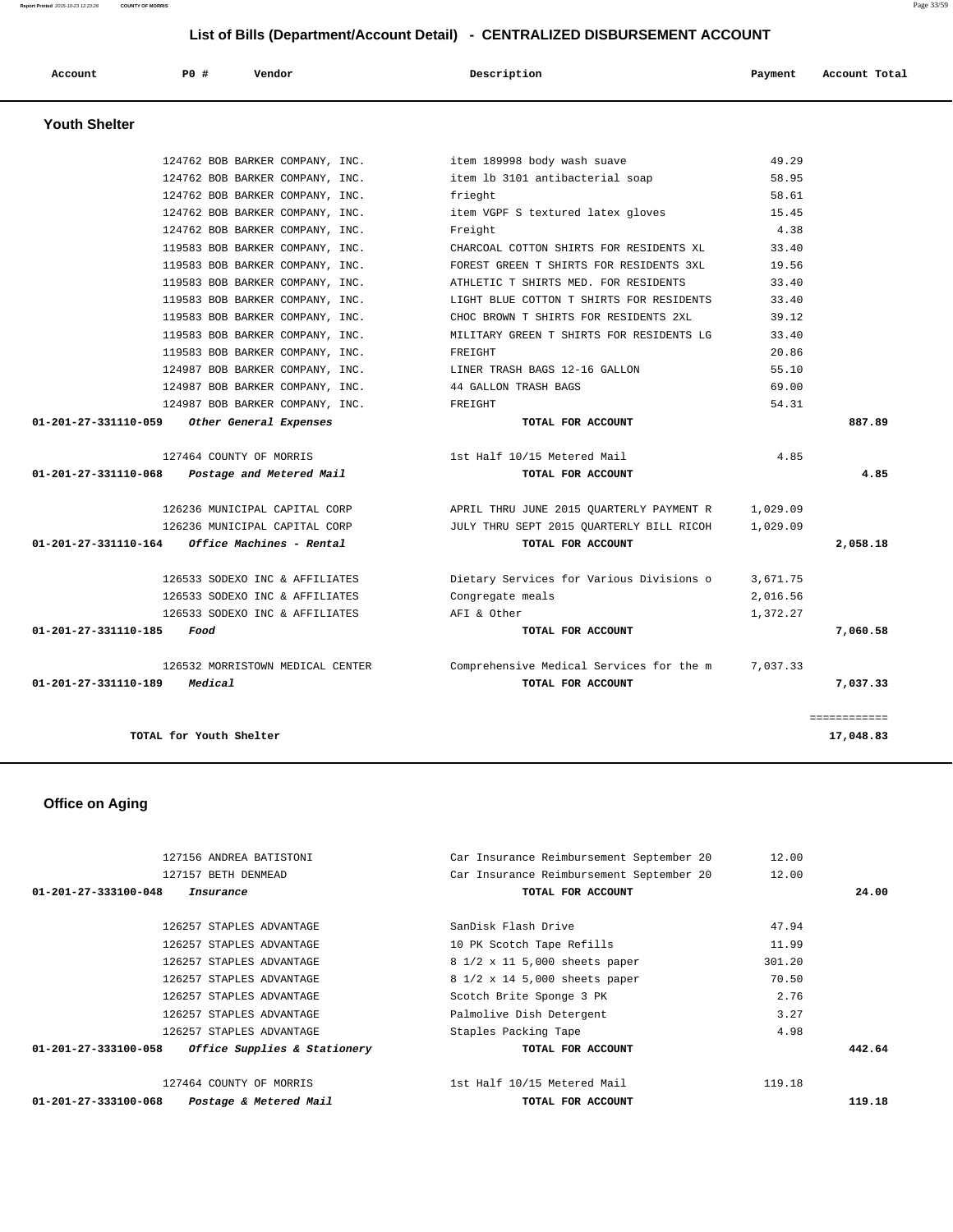**Report Printed** 2015-10-23 12:23:28 **COUNTY OF MORRIS** Page 34/59

#### **List of Bills (Department/Account Detail) - CENTRALIZED DISBURSEMENT ACCOUNT**

| Account                | PO#                 | Vendor         | Description                          | Payment | Account Total |
|------------------------|---------------------|----------------|--------------------------------------|---------|---------------|
| <b>Office on Aging</b> |                     |                |                                      |         |               |
|                        | 127157 BETH DENMEAD |                | Mileage Reimbursement September 2015 | 129.15  |               |
| 01-201-27-333100-082   |                     | Travel Expense | TOTAL FOR ACCOUNT                    |         | 212.80        |
|                        |                     |                |                                      |         |               |

**TOTAL for Office on Aging 798.62**

 **Grant in Aid** 

# 127398 MORRISTOWN NEIGHBORHOOD HOUSE GIA-1520 Recreational/Social Adjustment 6,700.00 127400 MORRISTOWN NEIGHBORHOOD HOUSE GIA-1543 MNH/Peer Place Summer Camp 2015 11,146.00  **01-201-27-342000-457 Grant in Aid GIA:MORRISTOWN NGBHD HOUSE TOTAL FOR ACCOUNT 17,846.00** 127382 EL PRIMER PASO, LTD. GIA-1513 Educational Services for Disadv 7,362.00  **01-201-27-342000-459 Grant in Aid GIA: HISPANIC AFFAIRS TOTAL FOR ACCOUNT 7,362.00** 126651 HOMELESS SOLUTIONS, INC. GIA-1510 Family Shelter and Men's Progra 13,588.00  **01-201-27-342000-460 Grant in Aid GIA:HOUSING SOLUTIONS TOTAL FOR ACCOUNT 13,588.00** 127388 CORNERSTONE FAMILY PROGRAMS GIA-1506 Crisis Intervention and Social 10,640.00  **01-201-27-342000-462 Grant in Aid GIA: FAMILY SERVICES TOTAL FOR ACCOUNT 10,640.00** 126763 ATLANTIC HEALTH SYSTEM/MMH Evaluation 175.00 126763 ATLANTIC HEALTH SYSTEM/MMH IOP Sessions 2,904.00 126763 ATLANTIC HEALTH SYSTEM/MMH Aftercare sessions 240.00  **01-201-27-342000-464 Grant in Aid GIA: MORR MEMOR. HOSPITAL TOTAL FOR ACCOUNT 3,319.00** 127372 ROXBURY DAY CARE CENTER, INC. GIA- 1534 Infant and Toddler program Chi 9,779.00  **01-201-27-342000-467 Grant in Aid GIA:ROXBURY DAY CARE SCHOL TOTAL FOR ACCOUNT 9,779.00** 127147 DAWN CENTER FOR INDEPENDENT Grant in Aid Funding 2015 (contract bala 1,423.00 127148 DAWN CENTER FOR INDEPENDENT Grant in Aid Funding 2015 7,555.00  **01-201-27-342000-473 Grant in Aid GIA:DAWN INC TOTAL FOR ACCOUNT 8,978.00** 125961 CFCS - HOPE HOUSE Grant in Aid Funding 2015 2,521.00 126764 CFCS - HOPE HOUSE Extended Evaluations 990.00 126764 CFCS - HOPE HOUSE Case Management 2,160.00 126764 CFCS - HOPE HOUSE Groups 595.00 126764 CFCS - HOPE HOUSE Urine Screens 150.00 126756 CFCS - HOPE HOUSE Grant in Aid Funding 2015 1,138.00  **01-201-27-342000-480 Grant in Aid GIA:HOPEHOUSEOPERTNFIXIT TOTAL FOR ACCOUNT 7,554.00** 127381 SAINT CLARE'S HOSPITAL GIA 1518- Supported Community Living Jul 16,018.00 127380 SAINT CLARE'S HOSPITAL GIA-1530 Parisippany Core Services July, 82,556.00  **01-201-27-342000-484 Grant in Aid Aid Ment Hlth Cnt-St Clares TOTAL FOR ACCOUNT 98,574.00** ============ **TOTAL for Grant in Aid 177,640.00**

 **Seniors, Disabled & Veterans**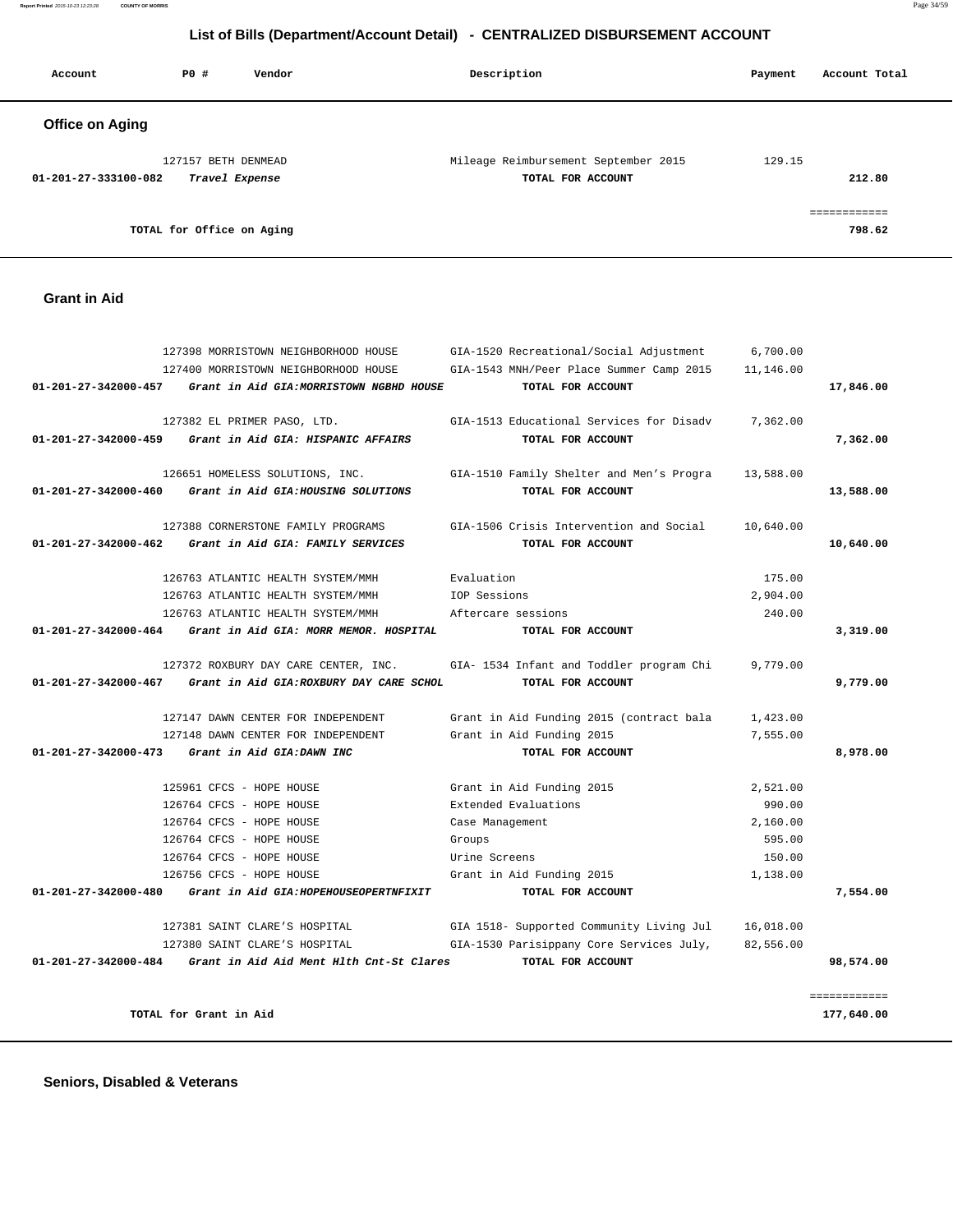**Report Printed** 2015-10-23 12:23:28 **COUNTY OF MORRIS** Page 35/59

## **List of Bills (Department/Account Detail) - CENTRALIZED DISBURSEMENT ACCOUNT**

| Account                                 | PO# | Vendor                                 | Description       | Payment | Account Total             |
|-----------------------------------------|-----|----------------------------------------|-------------------|---------|---------------------------|
| <b>Seniors, Disabled &amp; Veterans</b> |     |                                        |                   |         |                           |
| 01-201-27-343100-036                    |     | Contracted Services - Adult Day Care   | TOTAL FOR ACCOUNT |         | 12,136.57                 |
|                                         |     | TOTAL for Seniors, Disabled & Veterans |                   |         | ------------<br>12,136.57 |

# **County Board of Social Service**

|                      | 126142 STAPLES ADVANTAGE                 | Order #7142275086-000-001/9-1-15           | 692.32    |              |
|----------------------|------------------------------------------|--------------------------------------------|-----------|--------------|
|                      | 126142 STAPLES ADVANTAGE                 | Credit for Invoice #3273415793             | $-92.12$  |              |
|                      | 126142 STAPLES ADVANTAGE                 | Credit for Invoice #3269626891             | $-131.88$ |              |
| 01-201-27-345100-058 | Office Supplies & Stationery             | TOTAL FOR ACCOUNT                          |           | 468.32       |
|                      | 126855 READY REFRESH                     | Water for Morris Township - $08/15/15 - 0$ | 370.72    |              |
|                      | 126310 LINDA CSENGETO                    | Photo copies                               | 0.75      |              |
| 01-201-27-345100-059 | Other General Expenses                   | TOTAL FOR ACCOUNT                          |           | 371.47       |
|                      | 127379 SAINT CLARE'S HOSPITAL            | GIA-1516 Counseling services for July, A   | 66,340.00 |              |
| 01-201-27-345100-084 | Other Outside Services                   | TOTAL FOR ACCOUNT                          |           | 66,340.00    |
|                      | 126310 LINDA CSENGETO                    | FSS - Mileage reimb. for August 2015       | 51.80     |              |
|                      | 127169 AMPAI STEBER                      | ADM - Mileage reimb. for March to Septem   | 63.70     |              |
|                      | 127170 JULIO PORRAO                      | FSS - Mileage reimb. for July to Septemb   | 65.10     |              |
|                      | 127172 LASZLO CSENGETO                   | ADM - Mi. reimb. for September 2015        | 22.40     |              |
| 01-201-27-345100-332 | Mileage                                  | TOTAL FOR ACCOUNT                          |           | 203.00       |
|                      | 126310 LINDA CSENGETO                    | Parking Fees                               | 8.75      |              |
|                      | 126873 LUZ ELENA URREGO                  | MAP - Insurance reimb. for January to De   | 144.00    |              |
|                      | 127169 AMPAI STEBER                      | Insurance reimb. for July to September 2   | 72.00     |              |
|                      | 127171 JAYSHREE TRIVEDI                  | FSS - Insurance reimb. for January to De   | 180.00    |              |
|                      | 127173 SIBGATH KHAN                      | ADM - Insurance reimb. for July to Decem   | 72.00     |              |
| 01-201-27-345100-333 | Other Allowances                         | TOTAL FOR ACCOUNT                          |           | 476.75       |
|                      | 125980 LABORATORY CORPORATION OF         | DNA testing from 6/28/15 to 08/01/15 - A   | 419.25    |              |
| 01-201-27-345100-351 | Paternity Expenses                       | TOTAL FOR ACCOUNT                          |           | 419.25       |
|                      | 127168 LUZ ELENA URREGO                  | MAP - Insurance reimb. for July to Decem   | 72.00     |              |
| 01-203-27-345100-333 | (2014) Other Allowances                  | TOTAL FOR ACCOUNT                          |           | 72.00        |
|                      |                                          |                                            |           | ============ |
|                      | TOTAL for County Board of Social Service |                                            |           | 68,350.79    |

## **MV:Administration**

| 127250 ARNEL P GARCIA     | LPN, 10-4 thru 10-17-2015 | 2,320.00 |
|---------------------------|---------------------------|----------|
| 127251 BARKEL FLEMMING    | LPN, 10-4 thru 10-17-2015 | 2,320.00 |
| 127252 CARRELLE L CALIXTE | LPN, 10-4 thru 10-17-2015 | 3,014.26 |
| 127259 DAMACINA L. OKE    | LPN, 10-4 thru 10-17-2015 | 899.00   |
| 127253 DANILO LAPID       | RN, 10-4 thru 10-17-2015  | 1,477.41 |
| 127256 DAVID JEAN-LOUIS   | LPN, 10-4 thru 10-17-2015 | 2,136.72 |
| 127255 EDITHA MAROUEZ     | RN.10-4 thru 10-17-2015   | 619.75   |
|                           |                           |          |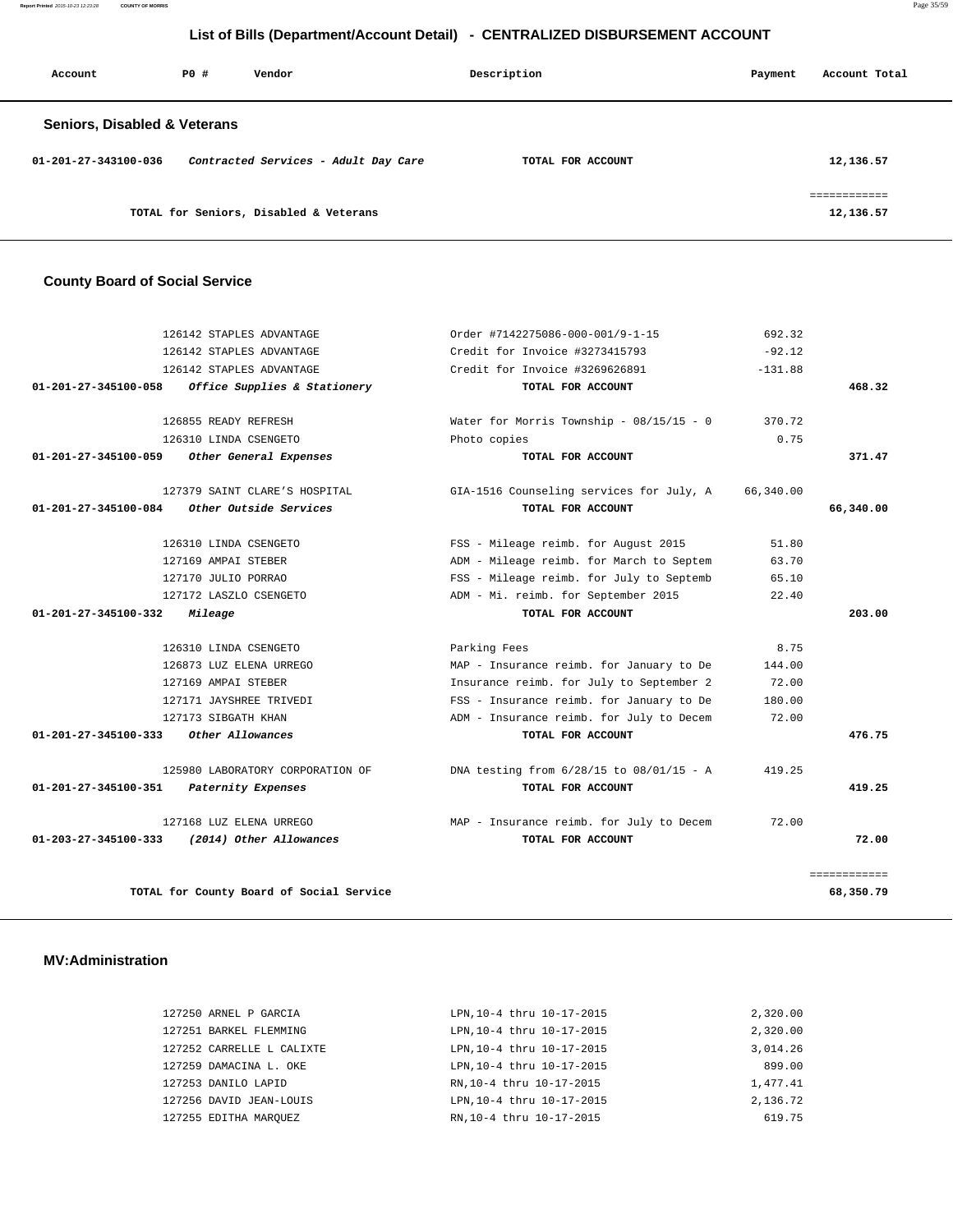| List of Bills (Department/Account Detail) - CENTRALIZED DISBURSEMENT ACCOUNT |                       |                                        |                                          |           |               |
|------------------------------------------------------------------------------|-----------------------|----------------------------------------|------------------------------------------|-----------|---------------|
| Account                                                                      | P0 #                  | Vendor                                 | Description                              | Payment   | Account Total |
| <b>MV:Administration</b>                                                     |                       |                                        |                                          |           |               |
|                                                                              |                       | 127258 EVELYN TOLENTINO                | RN, 10-4 thru 10-17-2015                 | 1,517.00  |               |
|                                                                              |                       | 127257 GEORGINA GRAY-HORSLEY           | LPNRN, 10-4 thru 10-17-2015              | 925.10    |               |
|                                                                              |                       | 127262 HARRIET VALLECER RN             | RN, 10-4 thru 10-17-2015                 | 2,072.00  |               |
|                                                                              |                       | 127261 ILLIENE CHARLES, RN             | RN, 10-4 thru 10-17-2015                 | 3,320.75  |               |
|                                                                              |                       | 127260 LOREEN RAFISURA                 | RN, 10-4 thru 10-17-2015                 | 886.15    |               |
|                                                                              |                       | 127264 LOUISE R. MACCHIA               | RN, 10-4 thru 10-17-2015                 | 2,238.50  |               |
|                                                                              |                       | 127263 MADUKWE IMO IBOKO, RN           | RN, 10-4 thru 10-17-2015                 | 2,368.00  |               |
|                                                                              |                       | 127267 MARIA CARMELITA OBLINA          | LPN, 10-4 thru 10-17-2015                | 478.50    |               |
|                                                                              | 127269 MARTHA YAGHI   |                                        | RN, 10-4 thru 10-17-2015                 | 592.00    |               |
|                                                                              |                       | 127265 MELOJANE CELESTINO              | RN, 10-4 thru 10-17-2015                 | 1,182.89  |               |
|                                                                              |                       | 127266 MICHELLE CAPILI                 | RN, 10-4 thru 10-17-2015                 | 3,542.75  |               |
|                                                                              | 127268 ROSE DUMAPIT   |                                        | RN, 10-4 thru 10-17-2015                 | 1,477.04  |               |
|                                                                              |                       | 127272 ROSEMARY BATANE COBCOBO         | RN, 10-4 thru 10-17-2015                 | 1,776.00  |               |
|                                                                              | 127274 SHELLEY REINER |                                        | LPN, 10-4 thru 10-17-2015                | 1,435.50  |               |
|                                                                              | 127271 SUZIE COLLIN   |                                        | RN, 10-4 thru 10-17-2015                 | 2,682.50  |               |
|                                                                              |                       | 127270 TEODORA O. DELEON               | RN, 10-4 thru 10-17-2015                 | 879.86    |               |
|                                                                              | 127273 TERESA OMWENGA |                                        | RN, 10-4 thru 10-17-2015                 | 2,116.40  |               |
|                                                                              |                       | 127424 MIRLENE ESTRIPLET               | RN, 10-4 thru 10-17-2015                 | 2,109.00  |               |
| 01-201-27-350100-013                                                         |                       | Temporary Help - Per Diem Nurses       | TOTAL FOR ACCOUNT                        |           | 44,849.92     |
|                                                                              |                       | 127232 AEQUOR HEALTHCARE SERVICES, LLC | Agency Nursing, 9-20 thru 9-26-2015      | 8,578.14  |               |
|                                                                              |                       | 127232 AEQUOR HEALTHCARE SERVICES, LLC | Agency Nursing, 9-27 thru 10-3-2015      | 9,604.66  |               |
| 01-201-27-350100-016                                                         |                       | Outside Salaries & Wages               | TOTAL FOR ACCOUNT                        |           | 18,182.80     |
|                                                                              | 125412 NJAC           |                                        | PO#:14005997, Membership Dues, 2015-2016 | 1,200.00  |               |
| 01-201-27-350100-023                                                         |                       | Associations and Memberships           | TOTAL FOR ACCOUNT                        |           | 1,200.00      |
|                                                                              |                       | 127233 CORNERSTONE FAMILY PROGRAMS     | Social Work Services, September~2015     | 23,000.00 |               |
| 01-201-27-350100-036                                                         |                       | Contracted Services                    | TOTAL FOR ACCOUNT                        |           | 23,000.00     |
|                                                                              |                       | 127238 JENNIFER CARPINTERI             | Replacement Resident Property, 8-22-2015 | 25.42     |               |
| 01-201-27-350100-046                                                         |                       | General Stores                         | TOTAL FOR ACCOUNT                        |           | 25.42         |
|                                                                              | 127234 FEDEX          |                                        | $3684 - 0206 - 0, 10 - 5 - 2015$         | 73.97     |               |
|                                                                              |                       | 127464 COUNTY OF MORRIS                | 1st Half 10/15 Metered Mail              | 248.05    |               |
| 01-201-27-350100-068                                                         |                       | Postage & Metered Mail                 | TOTAL FOR ACCOUNT                        |           | 322.02        |
|                                                                              |                       | 127466 NATIONAL FUEL OIL INC.          | FUEL CHARGES, 9/15                       | 267.27    |               |

 **01-201-27-350100-140 Gas Purchases TOTAL FOR ACCOUNT 267.27**

 124621 MUNICIPAL CAPITAL CORP Ricoh MP4503 923.80 124620 MUNICIPAL CAPITAL CORP Ricoh MP2554 2,640.75  **01-201-27-350100-164 Office Machines - Rental TOTAL FOR ACCOUNT 3,564.55**

**TOTAL for MV:Administration 91,411.98**

 **MV:Building Services** 

| 127246 SODEXO INC & AFFILIATES                     | 100022833, September~2015 | 219,204.93 |
|----------------------------------------------------|---------------------------|------------|
| <i>Contracted Services</i><br>01-201-27-350110-036 | TOTAL FOR ACCOUNT         | 219,204.93 |
|                                                    |                           |            |
| 126034 CARROT-TOP INDUSTRIES INC                   | 0865301,7-22-2015         | 106.39     |

============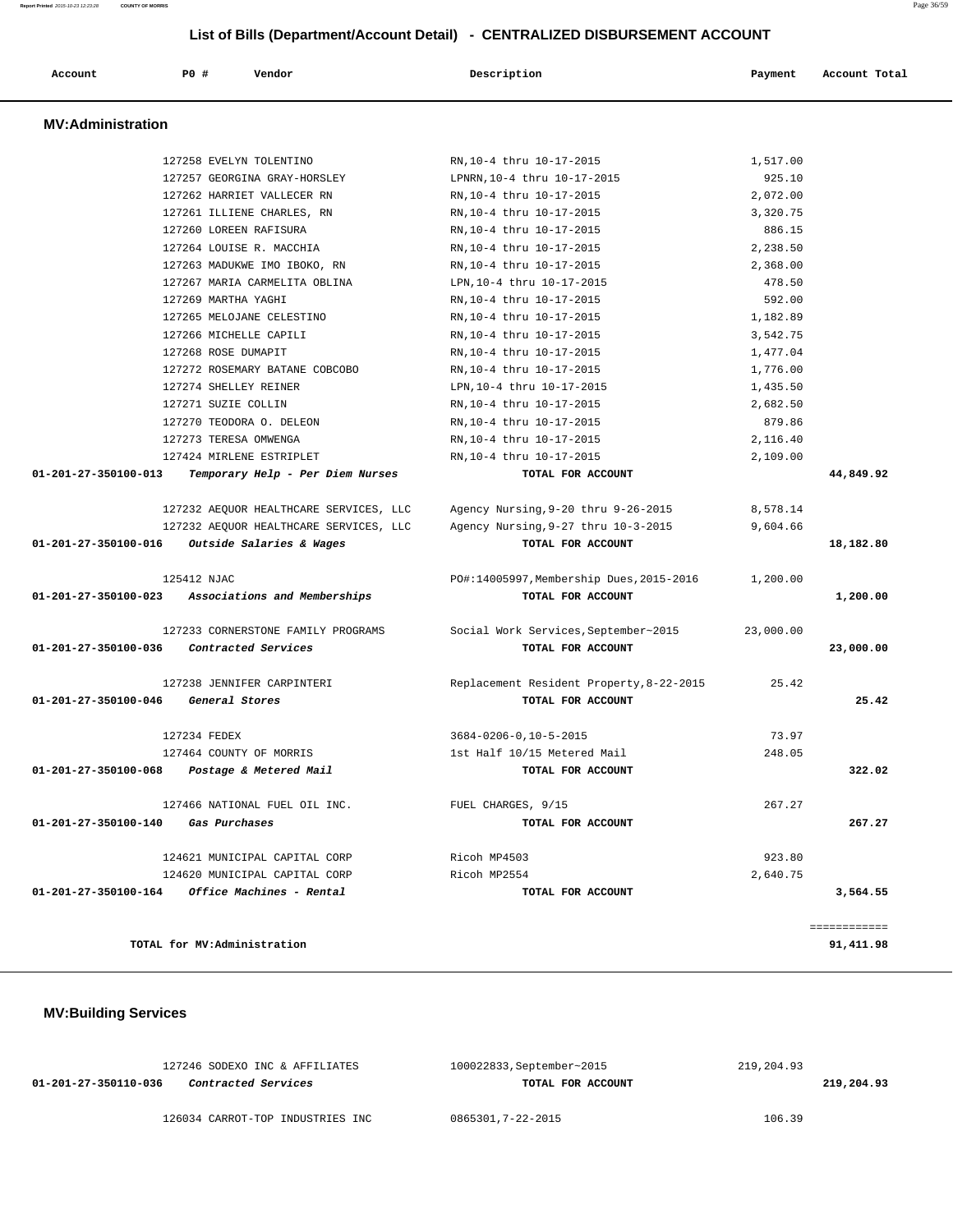| Account                        | PO# | Vendor                                | Description                               | Payment  | Account Total |
|--------------------------------|-----|---------------------------------------|-------------------------------------------|----------|---------------|
| <b>MV:Building Services</b>    |     |                                       |                                           |          |               |
| $01 - 201 - 27 - 350110 - 204$ |     | Plant Operation                       | TOTAL FOR ACCOUNT                         |          | 234.45        |
|                                |     | 126025 COOPER ELECTRIC SUPPLY CO.     | 228382,8-5-2015                           | 17.13    |               |
|                                |     | 126025 COOPER ELECTRIC SUPPLY CO.     | 228382, 8-24-2015                         | 99.99    |               |
|                                |     | 125574 DIRECT MACHINERY SERVICE CORP. | Parts for Laundry Equipment Repair, 8-11- | 927.38   |               |
|                                |     | 126066 R.D. SALES DOOR & HARDWARE LLC | Furnish/Install Nutrition Refrigerator D  | 3,975.00 |               |
|                                |     | 126066 R.D. SALES DOOR & HARDWARE LLC | Repair Exterior Door to Kitchen Freezer,  | 315.00   |               |

|                                 | 126066 R.D. SALES DOOR & HARDWARE LLC | Repair to Resident Room Door Damaged by | 1,041.00 |            |
|---------------------------------|---------------------------------------|-----------------------------------------|----------|------------|
|                                 | 126066 R.D. SALES DOOR & HARDWARE LLC | Repaired Entry Door by Unit 2-D Nursing | 300.00   |            |
| 01-201-27-350110-262            | Machinery Repairs & Parts             | TOTAL FOR ACCOUNT                       |          | 6,675.50   |
|                                 |                                       |                                         |          |            |
|                                 |                                       |                                         |          |            |
| TOTAL for MV: Building Services |                                       |                                         |          | 226,114.88 |

 **MV:Dietary** 

| 100005746, September~2015 | 352,548.73            |
|---------------------------|-----------------------|
| TOTAL FOR ACCOUNT         | 352,548.73            |
|                           |                       |
|                           | 61.50                 |
| 947758, w/e 10-10-2015    | 62.25                 |
| TOTAL FOR ACCOUNT         | 123.75                |
|                           | :==========           |
|                           | 352,672.48            |
|                           | 947758, w/e 9-26-2015 |

 **MV:Laundry** 

| 127211 SODEXO INC & AFFILIATES              | 100005746, September~2015 | 114,896.90 |
|---------------------------------------------|---------------------------|------------|
| Contracted Services<br>01-201-27-350125-036 | TOTAL FOR ACCOUNT         | 114,896.90 |
|                                             |                           |            |
|                                             |                           |            |
| TOTAL for MV:Laundry                        |                           | 114,896.90 |
|                                             |                           |            |

## **MV:Nursing**

|                      | 127242 PHARMA CARE INC  | Pharmaceutical Consultation, September~20 | 3,892.92 |          |
|----------------------|-------------------------|-------------------------------------------|----------|----------|
| 01-201-27-350130-035 | <i>Consultation Fee</i> | TOTAL FOR ACCOUNT                         |          | 3,892.92 |
|                      | 127237 JAGDISH DANG     | Psychiatric Services, September~2015      | 2,200.00 |          |
| 01-201-27-350130-036 | Contracted Services     | TOTAL FOR ACCOUNT                         |          | 2,200.00 |
|                      | 127236 JML MEDICAL INC. | 5MOC02, 8-27-2015                         | 608.92   |          |
|                      | 127236 JML MEDICAL INC. | 5MOC02, 9-01-2015                         | 639.60   |          |
|                      | 127236 JML MEDICAL INC. | 5MOC02, 9-14-2015                         | 1,142.80 |          |
|                      | 127236 JML MEDICAL INC. | 5MOC02, 8-27-2015                         | 253.44   |          |
|                      | 127236 JML MEDICAL INC. | 5MOC02, 8-27-2015                         | 1,660.32 |          |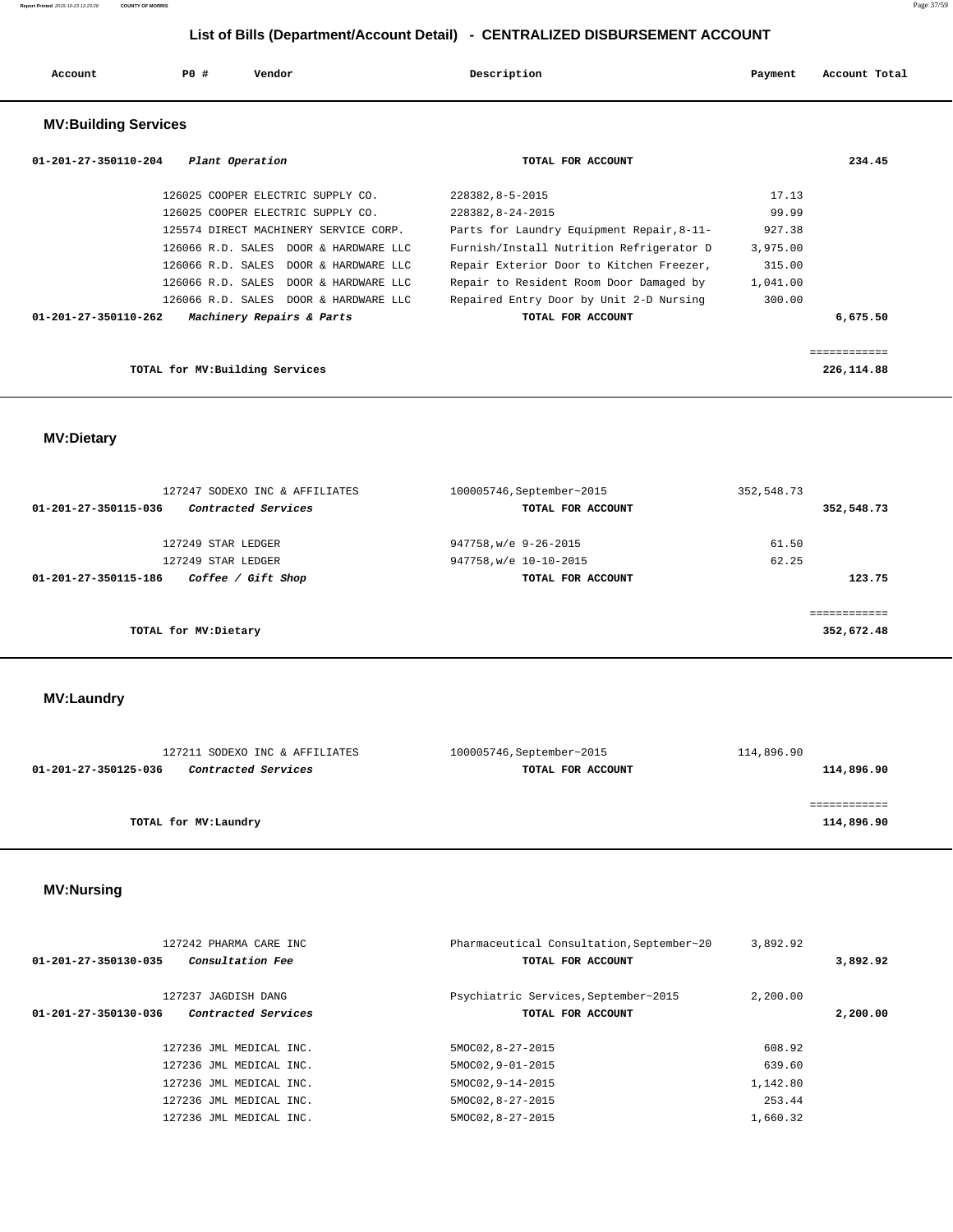**Report Printed** 2015-10-23 12:23:28 **COUNTY OF MORRIS** Page 38/59

## **List of Bills (Department/Account Detail) - CENTRALIZED DISBURSEMENT ACCOUNT**

| Account                        | PO#<br>Vendor               | Description                               | Payment     | Account Total |
|--------------------------------|-----------------------------|-------------------------------------------|-------------|---------------|
| <b>MV:Nursing</b>              |                             |                                           |             |               |
|                                | 127236 JML MEDICAL INC.     | $5MOCO2, 9-14-2015$                       | 359.90      |               |
|                                | 127236 JML MEDICAL INC.     | $5MOCO2, 9-14-2015$                       | 190.35      |               |
|                                | 127236 JML MEDICAL INC.     | 5MOC02, 9-15-2015                         | 71.98       |               |
|                                | 127236 JML MEDICAL INC.     | 5MOC02, 9-14-2015                         | 23,795.72   |               |
|                                | 127236 JML MEDICAL INC.     | 5MOC02, 10-07-2015, September-2015 MorPay | 4,701.65    |               |
| $01 - 201 - 27 - 350130 - 046$ | General Stores              | TOTAL FOR ACCOUNT                         |             | 34,185.00     |
|                                | 127235 GERISCRIPT PHARMACY  | Legendary Pharmaceuticals, September~2015 | 22, 162. 31 |               |
| 01-201-27-350130-171           | Legend Drugs (Prescription) | TOTAL FOR ACCOUNT                         |             | 22, 162, 31   |
|                                | 127235 GERISCRIPT PHARMACY  | IV Stock Supply & OTC, September~2015     | 5,552.21    |               |
| 01-201-27-350130-172           | Non-Legend Drugs (OTC)      | TOTAL FOR ACCOUNT                         |             | 5,552.21      |
|                                | 127158 ANGLADE FENELON      | CNA Re-Certification, 10-6-2015           | 30.00       |               |
|                                | 127159 ANN MARIE FRANCOIS   | CNA Re-Certification, 9-24-2015           | 30.00       |               |
|                                | 127160 CYNTHIA AYIVIE       | CNA Re-Certification, 9-24-2015           | 30.00       |               |
|                                | 127161 MONICA SENIOR        | CNA Re-Certification, 9-14-2015           | 30.00       |               |
|                                | 127162 VALDA M MCNAB        | CNA Re-Certification, 9-29-2015           | 30.00       |               |
| 01-201-27-350130-191           | Nursing                     | TOTAL FOR ACCOUNT                         |             | 150.00        |
|                                | 126041 ADVOCARE, LLC        | Patient Acct.#:03EC10726301, DOS-12/3/201 | 30.00       |               |
|                                | 126041 ADVOCARE, LLC        | Patient Acct.#:03EC9930119, DOS-9/11/2014 | 38.40       |               |
|                                | 126041 ADVOCARE, LLC        | Patient Acct.#:03EC10726301, DOS-12/3/201 | 100.00      |               |
| 01-203-27-350130-189           | (2014) Medical              | TOTAL FOR ACCOUNT                         |             | 168.40        |
|                                |                             |                                           |             | ============  |
|                                | TOTAL for MV:Nursing        |                                           |             | 68,310.84     |

#### **MV:Recreation/Volunteer Svc**

| 127241 ARTISTIC AOUARIA INC                | Fish Tank Maintenance, October~2015 | 550.00 |
|--------------------------------------------|-------------------------------------|--------|
| 127240 BRUSHSTROKES                        | ArtPresentation, 9-30-2015          | 135.00 |
| 127238 JENNIFER CARPINTERI                 | Resident Activites, September~2015  | 125.10 |
| 127244 NICHOLAS L.<br>ROCCAFORTE           | Music Program on 2D, 10-5-2015      | 75.00  |
| Patient Activities<br>01-201-27-350135-194 | TOTAL FOR ACCOUNT                   | 885.10 |
|                                            |                                     |        |
|                                            |                                     |        |
| TOTAL for MV: Recreation/Volunteer Svc     |                                     | 885.10 |

## **Assistance Dep Child:Local Shr**

|                      | 127355 OFFICE OF TEMPORARY ASSISTANCE     | For estimated Co. Share for TANF Recipie | 11,000.00 |
|----------------------|-------------------------------------------|------------------------------------------|-----------|
| 01-201-27-354100-091 | Assistance Dep Child:Local Shr Program E  | TOTAL FOR ACCOUNT                        | 11,000.00 |
|                      |                                           |                                          |           |
|                      |                                           |                                          |           |
|                      |                                           |                                          |           |
|                      | TOTAL for Assistance Dep Child: Local Shr |                                          | 11,000.00 |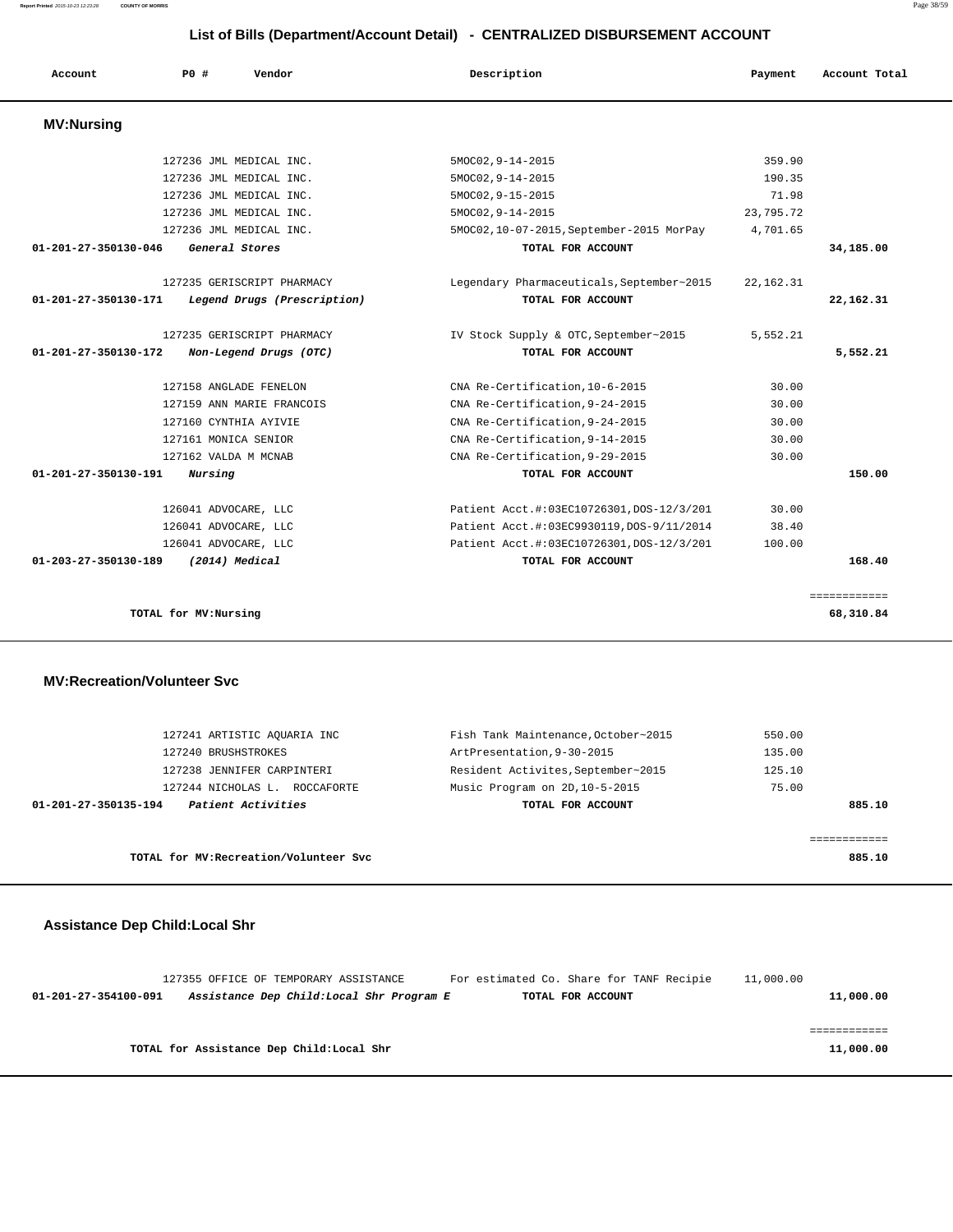| Account                           | P0 #                    | Vendor                                                                                                                                               | Description                                                                | Payment                      | Account Total                          |
|-----------------------------------|-------------------------|------------------------------------------------------------------------------------------------------------------------------------------------------|----------------------------------------------------------------------------|------------------------------|----------------------------------------|
| 01-201-27-355100-090              |                         | 127356 OFFICE OF TEMPORARY ASSISTANCE<br>Assistance SSI Income Recipien Expenditu<br>TOTAL for Assistance SSI Income Recipien                        | For estimated Co. Share of ASSIR for the<br>TOTAL FOR ACCOUNT              | 42,000.00                    | 42,000.00<br>============<br>42,000.00 |
| <b>Dental Clinic</b>              |                         |                                                                                                                                                      |                                                                            |                              |                                        |
| 01-201-27-365100-095              |                         | 127217 ROBERT A. CHARMOY, DMD PA<br>127217 ROBERT A. CHARMOY, DMD PA<br>127217 ROBERT A. CHARMOY, DMD PA<br>Dental Clinic Other Administrative Suppl | Justin Montoya<br>Melanie Cerrato<br>Anderson Cerrato<br>TOTAL FOR ACCOUNT | 60.00<br>60.00<br>60.00      | 180.00                                 |
|                                   | TOTAL for Dental Clinic |                                                                                                                                                      |                                                                            |                              | ============<br>180.00                 |
| <b>Morris Cty Park Commission</b> |                         |                                                                                                                                                      |                                                                            |                              |                                        |
|                                   |                         |                                                                                                                                                      |                                                                            |                              |                                        |
|                                   |                         | 126518 MORRIS COUNTY PARK COMMISSION<br>126518 MORRIS COUNTY PARK COMMISSION                                                                         | MCPC 2015 Tax Support Req #5<br>MCPC 2015 Tax Support Req #6               | 2,279,167.00<br>2,279,165.00 |                                        |
| 01-201-28-370100-090              |                         | Morris Cty Park Commission Expenditures                                                                                                              | TOTAL FOR ACCOUNT                                                          |                              | 4,558,332.00                           |
|                                   |                         |                                                                                                                                                      |                                                                            |                              |                                        |
|                                   |                         | TOTAL for Morris Cty Park Commission                                                                                                                 |                                                                            |                              | ============<br>4,558,332.00           |
| <b>County Library</b>             |                         |                                                                                                                                                      |                                                                            |                              |                                        |
|                                   |                         | 126422 INGRAM LIBRARY SERVICES                                                                                                                       | 20C0083 dated 08/3/15                                                      | 14.85                        |                                        |
|                                   |                         | 126422 INGRAM LIBRARY SERVICES                                                                                                                       | 20C0083 dated 08/03/15                                                     | 94.79                        |                                        |
|                                   |                         | 126422 INGRAM LIBRARY SERVICES                                                                                                                       | 20C0083 dated 08/06/15                                                     | 23.98                        |                                        |
|                                   |                         | 126422 INGRAM LIBRARY SERVICES                                                                                                                       | 20C0083 dated 08/10/15                                                     | 14.82                        |                                        |
|                                   |                         | 126422 INGRAM LIBRARY SERVICES                                                                                                                       | 20C0083 dated 08/10/15 Split Object Code                                   | 126.89                       |                                        |
|                                   |                         | 126422 INGRAM LIBRARY SERVICES                                                                                                                       | 20C0083 dated 08/10/15                                                     | 38.98                        |                                        |
|                                   |                         | 126422 INGRAM LIBRARY SERVICES                                                                                                                       | 20C0083 dated 08/10/15                                                     | 857.06                       |                                        |

 126422 INGRAM LIBRARY SERVICES 20C0083 dated 08/10/15 857.06 126422 INGRAM LIBRARY SERVICES 20C0083 dated 08/10/15 440.00 126422 INGRAM LIBRARY SERVICES 20C0083 dated 08/10/15 136.22 126422 INGRAM LIBRARY SERVICES 20C0083 dated 08/11/15 134.14 126424 INGRAM LIBRARY SERVICES 20C0083 dated 08/17/15 141.01

126424 INGRAM LIBRARY SERVICES 20C0083 dated 08/17/15 29.32<br>126424 INGRAM LIBRARY SERVICES 20C0083 dated 08/18/15 31.34<br>126424 INGRAM LIBRARY SERVICES 20C0083 dated 08/18/15 27.75 126424 INGRAM LIBRARY SERVICES 20C0083 dated 08/18/15 31.34 126424 INGRAM LIBRARY SERVICES 20C0083 dated 08/18/15 27.75 126424 INGRAM LIBRARY SERVICES 20C0083 dated 08/19/15 17.84 126424 INGRAM LIBRARY SERVICES 20C0083 dated 08/20/15 261.96 126424 INGRAM LIBRARY SERVICES 20C0083 dated 08/20/15 50.95 126424 INGRAM LIBRARY SERVICES 20C0083 dated 08/20/15 110.88 126425 INGRAM LIBRARY SERVICES 20C0083 dated 08/25/15 38.99 126425 INGRAM LIBRARY SERVICES 20C0083 dated 08/25/15 88.71 126425 INGRAM LIBRARY SERVICES 20C0083 dated 08/25/15 1,244.60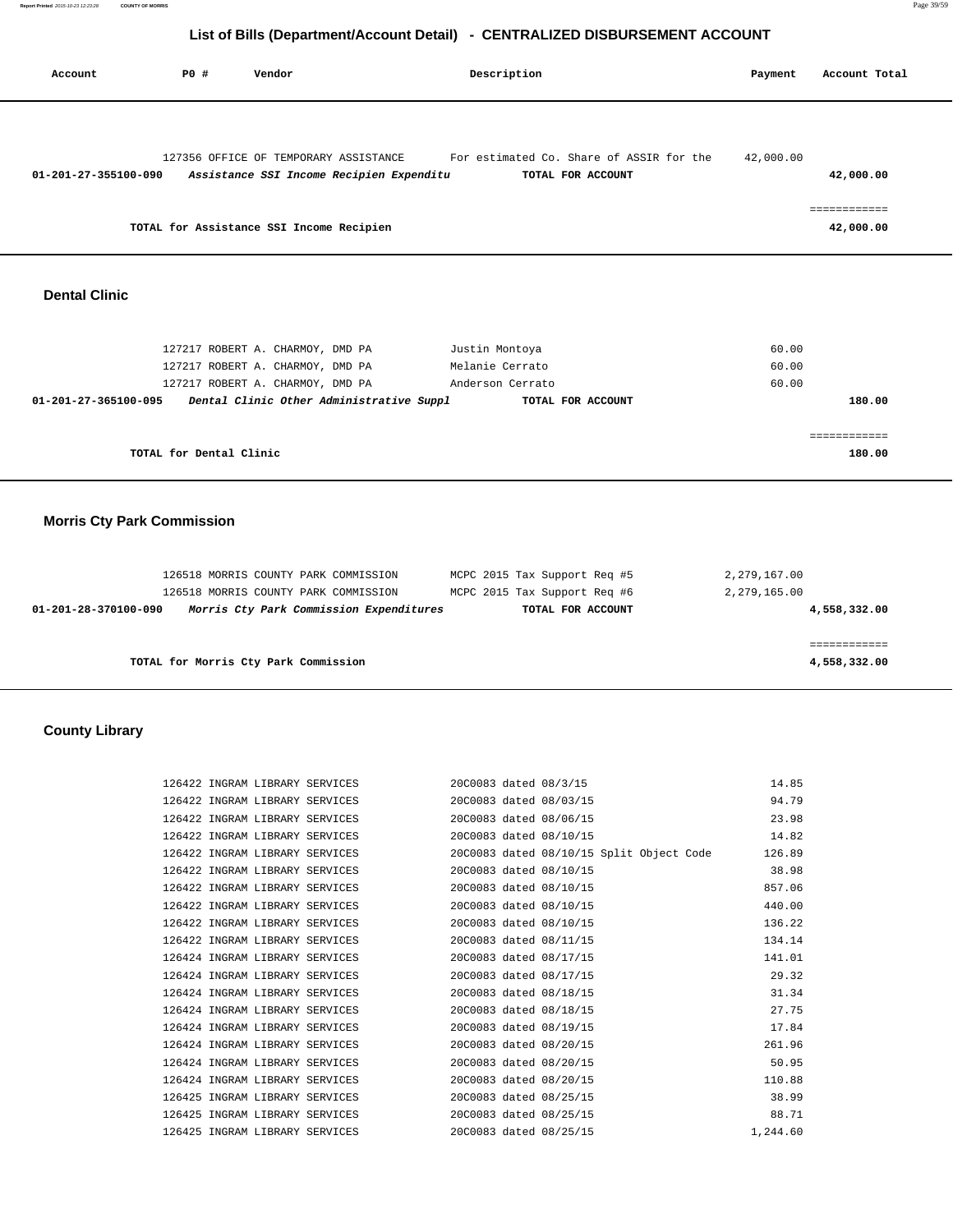126425 INGRAM LIBRARY SERVICES 20C0083 dated 08/25/15 723.19 126425 INGRAM LIBRARY SERVICES 20C0083 dated 08/26/15 46.53 126425 INGRAM LIBRARY SERVICES 20C0083 dated 08/27/15 52.11 126425 INGRAM LIBRARY SERVICES 20C0083 dated 08/27/15 60.88

 **Account P0 # Vendor Description Payment Account Total**

 116732 YBP LIBRARY SERVICE 5343-80 dated 02/25/15 486.15 126423 INGRAM LIBRARY SERVICES 20C0083 dated 08/12/15 12.90 126423 INGRAM LIBRARY SERVICES 20C0083 dated 08/13/15 154.41 126423 INGRAM LIBRARY SERVICES 20C0083 dated 08/13/15 990.42 126423 INGRAM LIBRARY SERVICES 20C0083 dated 08/13/15 312.23

 126423 INGRAM LIBRARY SERVICES 20C0083 dated 08/13/15 1,403.57 125841 ASHRAE INC 7994849(0) Proforma 9/01/2015 183.20 125842 BAKER & TAYLOR BOOKS 321652 C000745 3 B00000 dated 08/18/15 127.09  **01-201-29-390100-028 Books & Periodicals TOTAL FOR ACCOUNT 8,484.05** 125308 OFFICE CONCEPTS GROUP, INC. 16868 Dept#LIB dated 08/12/15 442.37 125308 OFFICE CONCEPTS GROUP, INC. 16868 Dept#LIB dated 08/25/15 Split Obje 184.52 125308 OFFICE CONCEPTS GROUP, INC. 16868 Dept#LIB dated 07/30/15 209.03 125308 OFFICE CONCEPTS GROUP, INC. 16868 Dept#LIB dated 08/07/15 -25.70  **01-201-29-390100-058 Office Supplies & Stationery TOTAL FOR ACCOUNT 810.22** 127464 COUNTY OF MORRIS 1st Half 10/15 Metered Mail 789.19  **01-201-29-390100-068 Postage & Metered Mail TOTAL FOR ACCOUNT 789.19** 126422 INGRAM LIBRARY SERVICES 20C0083 dated 08/10/15 Split Object Code 29.47 126424 INGRAM LIBRARY SERVICES 20C0083 dated 08/17/15 81.08 126424 INGRAM LIBRARY SERVICES 20C0083 dated 08/20/15 54.32 126425 INGRAM LIBRARY SERVICES 20C0083 dated 08/25/15 Split Object Code 29.66  **01-201-29-390100-083 Video & Film Materials TOTAL FOR ACCOUNT 194.53** 125308 OFFICE CONCEPTS GROUP, INC. 16868 Dept#LIB dated 07/14/15 11.06 125308 OFFICE CONCEPTS GROUP, INC. 16868 Dept#LIB dated 08/25/15 Split Obje 738.37 118340 SCHOOL SPECIALTY INC. 290713 dated 04/27/15 31.07 126082 MIRIAM KORNBLATT Application, Embosser & Stamp 129.49  **01-201-29-390100-095 Other Administrative Supplies TOTAL FOR ACCOUNT 909.99**

**TOTAL for County Library 11,187.98**

 **County Superintendent of Schoo**

 **County Library** 

| 127464 COUNTY OF MORRIS                        | 1st Half 10/15 Metered Mail | 101.77 |
|------------------------------------------------|-----------------------------|--------|
| Postage & Metered Mail<br>01-201-29-392100-068 | TOTAL FOR ACCOUNT           | 101.77 |
|                                                |                             |        |
|                                                |                             |        |
| TOTAL for County Superintendent of Schoo       |                             | 101.77 |
|                                                |                             |        |

============

### **Contribution to County College**

 127102 COUNTY COLLEGE OF MORRIS 2ND HALF 10/15 OPERATING BUDGET 492,916.67  **01-201-29-395100-090 Expenditures TOTAL FOR ACCOUNT 492,916.67** ============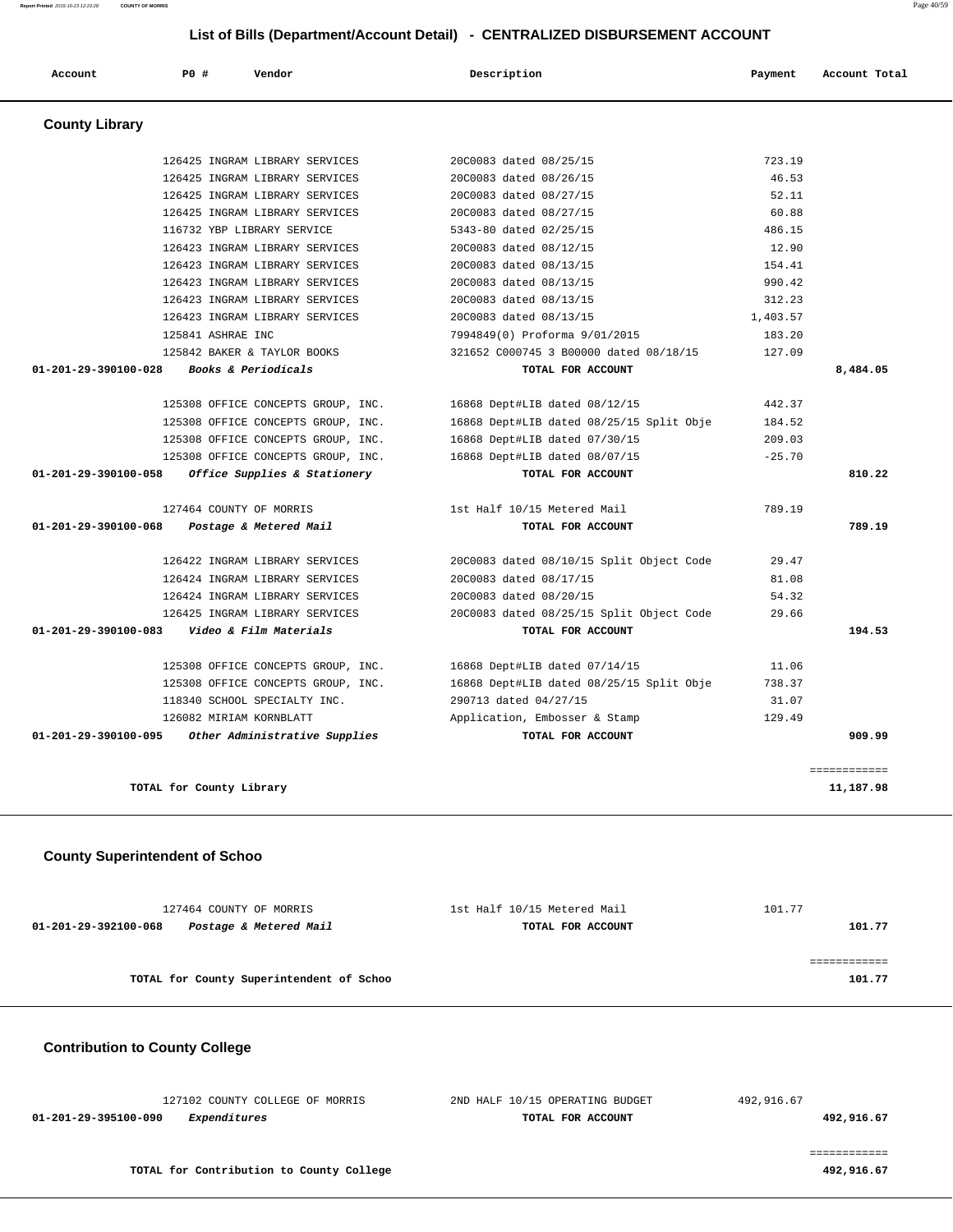**Report Printed** 2015-10-23 12:23:28 **COUNTY OF MORRIS** Page 41/59

## **List of Bills (Department/Account Detail) - CENTRALIZED DISBURSEMENT ACCOUNT**

| Account | P0 # | Vendor | Description | Payment | Account Total |
|---------|------|--------|-------------|---------|---------------|
|         |      |        |             |         |               |

## **Rutgers Extension Service**

| 126053 STAPLES ADVANTAGE                                        | office supplies             | 86.68        |
|-----------------------------------------------------------------|-----------------------------|--------------|
| 126053 STAPLES ADVANTAGE                                        | office supplies             | 8.99         |
| 01-201-29-396100-058<br>Office Supplies & Stationery            | TOTAL FOR ACCOUNT           | 95.67        |
| 127464 COUNTY OF MORRIS                                         | 1st Half 10/15 Metered Mail | 5.80         |
| $01 - 201 - 29 - 396100 - 068$<br>Postage & Metered Mail        | TOTAL FOR ACCOUNT           | 5.80         |
| 126743 SUZANNE LEVENBACH                                        | Mileage                     | 39.55        |
| 01-201-29-396100-082<br>Travel Expense                          | TOTAL FOR ACCOUNT           | 39.55        |
| 125929 MUNICIPAL CAPITAL CORP                                   | Ricoh MPC3002 copier lease  | 726.06       |
| 125928 MUNICIPAL CAPITAL CORP                                   | Ricoh MPC4502 copier lease  | 1,040.86     |
| <i><b>Office Machines</b></i><br>$01 - 201 - 29 - 396100 - 163$ | TOTAL FOR ACCOUNT           | 1,766.92     |
|                                                                 |                             | ------------ |
| TOTAL for Rutgers Extension Service                             |                             | 1,907.94     |
|                                                                 |                             |              |

# **Rmb Out of Cty Two Yr Coll**

| 127054 UNION COUNTY COLLEGE             | 2015 Summer Semester Chargeback Billing | 1,897.62                           |  |
|-----------------------------------------|-----------------------------------------|------------------------------------|--|
| 127055 RARITAN VALLEY COMMUNITY         |                                         | 828.09                             |  |
| 127422 HUDSON CTY COMMUNITY COLLEGE     | FALL 2015 TUITION CHARGEBACK            | 696.96                             |  |
| Rmb Out of Cty Two Yr Coll Expenditures | TOTAL FOR ACCOUNT                       | 3,422.67                           |  |
|                                         |                                         |                                    |  |
|                                         |                                         |                                    |  |
| TOTAL for Rmb Out of Cty Two Yr Coll    |                                         | 3,422.67                           |  |
|                                         |                                         | Chargeback Fall 2015 - S. Mantilla |  |

#### **Cont M.C. School of Tech**

|                      | 126979 MC VOCATIONAL SCHOOL DISTRICT  | 10/15 DISTRICT TAXES TO BE RAISED | 377,801.00 |
|----------------------|---------------------------------------|-----------------------------------|------------|
| 01-201-29-400100-090 | Cont M.C. School of Tech Expenditures | TOTAL FOR ACCOUNT                 | 377,801.00 |
|                      |                                       |                                   |            |
|                      |                                       |                                   |            |
|                      | TOTAL for Cont M.C. School of Tech    |                                   | 377,801.00 |
|                      |                                       |                                   |            |

## **Fire and Police Academy**

| 126448 NEW JERSEY STATE SAFETY                         | CEVO #3 Fire Response Books | 404.00 |
|--------------------------------------------------------|-----------------------------|--------|
| 126448 NEW JERSEY STATE SAFETY                         | Shipping & Handling         | 14.45  |
| <b>Books &amp; Periodicals</b><br>01-201-29-407100-028 | TOTAL FOR ACCOUNT           | 418.45 |
|                                                        |                             |        |
| 125119 W.B. MASON COMPANY INC                          | Folders, LTR                | 49.17  |
| 125119 W.B. MASON COMPANY INC                          | Folders, LGL                | 85.50  |
| 125119 W.B. MASON COMPANY INC                          | Folder, Fastener            | 134.49 |
| 125119 W.B. MASON COMPANY INC                          | Bandages, Band Aid          | 8.10   |
|                                                        |                             |        |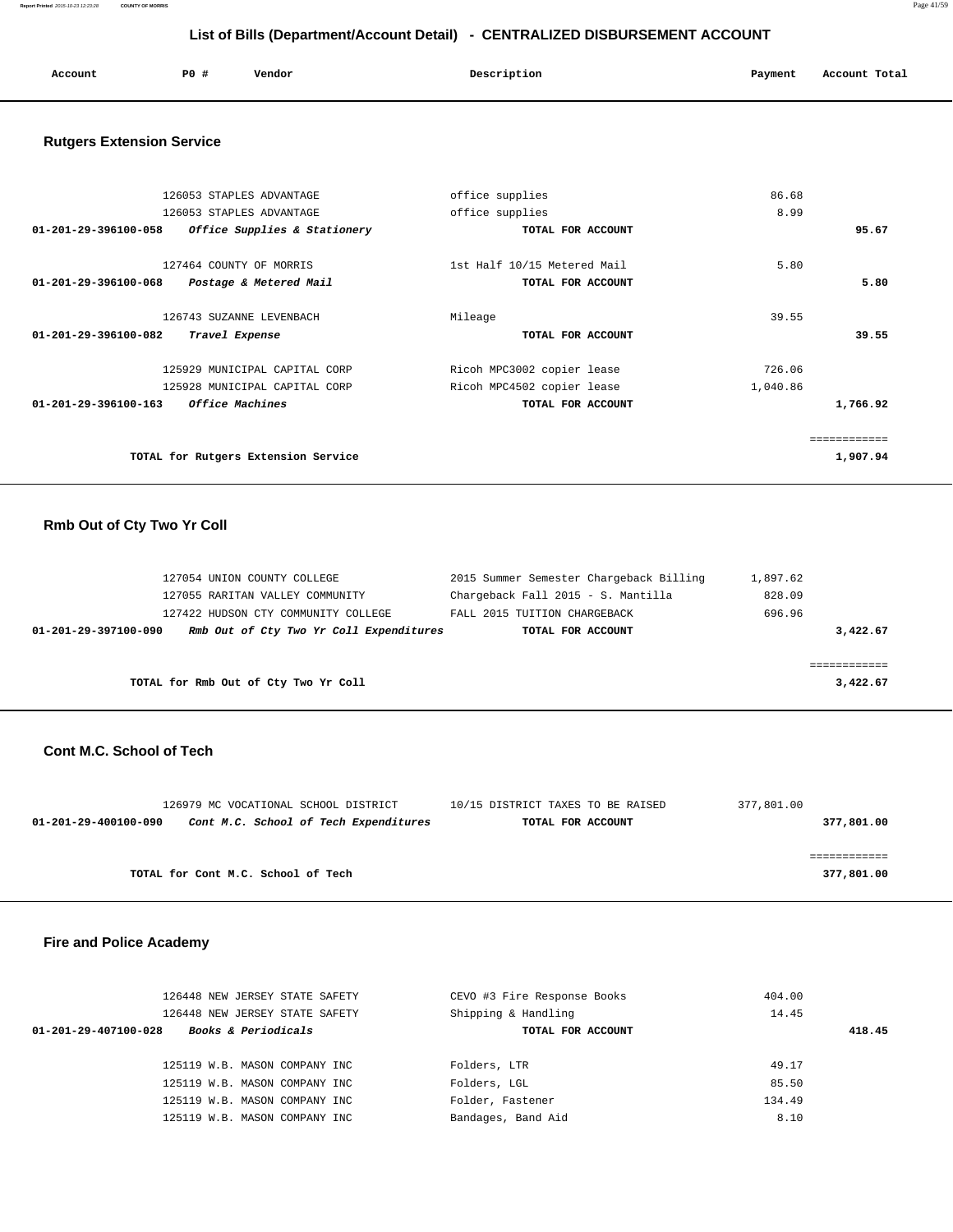| Account                        | PO#          | Vendor                            | Description                          | Payment | Account Total |
|--------------------------------|--------------|-----------------------------------|--------------------------------------|---------|---------------|
| <b>Fire and Police Academy</b> |              |                                   |                                      |         |               |
|                                |              | 125119 W.B. MASON COMPANY INC     | File, Expandable                     | 37.36   |               |
| 01-201-29-407100-058           |              | Office Supplies & Stationery      | TOTAL FOR ACCOUNT                    |         | 342.44        |
|                                | 125038 FEDEX |                                   | Overnight delivery services for PSTA | 54.23   |               |
|                                |              | 127464 COUNTY OF MORRIS           | 1st Half 10/15 Metered Mail          | 167.13  |               |
| 01-201-29-407100-068           |              | Postage & Metered Mail            | TOTAL FOR ACCOUNT                    |         | 221.36        |
|                                |              | 124713 STERICYCLE SPECIALTY       | Remove & Replace Pre-Filters         | 935.00  |               |
| 01-201-29-407100-223           |              | Building Repairs                  | TOTAL FOR ACCOUNT                    |         | 935.00        |
|                                |              | 125920 THE TARGET SHOP LLC        | Targets for Range                    | 210.00  |               |
| 01-201-29-407100-258           | Equipment    |                                   | TOTAL FOR ACCOUNT                    |         | 210.00        |
|                                |              |                                   |                                      |         | ============  |
|                                |              | TOTAL for Fire and Police Academy |                                      |         | 2,127.25      |

## **Utilities**

| 126107 NATIONAL FUEL OIL INC. 1000 GAL DIESEL FOR MONTVILLE |                                                                                           | 1,615.50   |            |
|-------------------------------------------------------------|-------------------------------------------------------------------------------------------|------------|------------|
| 01-201-31-430100-136 Diesel Fuel                            | TOTAL FOR ACCOUNT                                                                         |            | 1,615.50   |
|                                                             | 126729 JERSEY CENTRAL POWER & LIGHT 10-00-28-8978-6-4 Rt 80 Mt Arlington 52.43            |            |            |
|                                                             |                                                                                           |            |            |
|                                                             | 126808 JERSEY CENTRAL POWER & LIGHT 10-00-01-6063-0-8 Street Lighting Dover               | 630.08     |            |
| 126805 JERSEY CENTRAL POWER & LIGHT                         | 10-00-05-8414-2-2 Street Lighting Morris                                                  | 329.94     |            |
| 126804 JERSEY CENTRAL POWER & LIGHT                         | 10-00-89-1397-3-5 Rt 206 9/28/2015                                                        | 44.18      |            |
| 127009 JERSEY CENTRAL POWER & LIGHT                         | 10-00-84-5117-1-4 Berkshire Valley Road                                                   | 18.64      |            |
| 127008 JERSEY CENTRAL POWER & LIGHT                         | 10-00-84-5137-1-0 Berkshire Valley Road                                                   | 18.02      |            |
| 126809 JERSEY CENTRAL POWER & LIGHT                         | 10-00-44-7627-6-1 Rt 46 & Canfield Ave M                                                  | 28.90      |            |
| 127021 JERSEY CENTRAL POWER & LIGHT                         | 100 004 885 628- MOSOUITO CONTROL/ 8/27/ 1,014.76                                         |            |            |
| 127030 JERSEY CENTRAL POWER & LIGHT                         | 200-000-971-008/ RUTH DAVIS DRIVE/ 10/6/                                                  | 613.01     |            |
| 127030 JERSEY CENTRAL POWER & LIGHT                         | REVERSED INVOICE CREDITS100 099 818 336                                                   | $-69.66$   |            |
| 126690 JERSEY CENTRAL POWER & LIGHT                         | 20-00-00-0538-4-9, REMOTE LOCATIONS, DATE                                                 | 4,156.44   |            |
| 126689 JERSEY CENTRAL POWER & LIGHT                         | 20 00 00 0537 8 1 - MASTER ACCT - HILL 1                                                  | 138,632.67 |            |
| 126692 JERSEY CENTRAL POWER & LIGHT                         | 20-00-00-0528-1-7 MASTER ACCOUNT DATED 1                                                  | 75,020.37  |            |
| 127231 AES-NJ COGEN CO INC                                  | Electricity Co-Generation, September~2015 3, 196.42                                       |            |            |
| 127239 JERSEY CENTRAL POWER & LIGHT                         | 100 004 803 738,9-2 thru 10-1-2015                                                        | 53,978.56  |            |
| 127029 BOROUGH OF BUTLER                                    | 8496-0 Rt 23 & Decker Ave                                                                 | 57.02      |            |
| 127029 BOROUGH OF BUTLER                                    | 8495-1 Rt 23 Traffic Light                                                                | 71.76      |            |
| 127029 BOROUGH OF BUTLER                                    | 8495-0 Rt 23 So Light Pole # 144 96.82                                                    |            |            |
| 127026 JERSEY CENTRAL POWER & LIGHT                         | 20-00-00-0539-3-0 120 E Hanover Ave 10                                                    | 545.35     |            |
| 127025 JERSEY CENTRAL POWER & LIGHT                         | 10-00-59-9968-9-0 Rt 15 & Dewey Ave-Wha 62.19                                             |            |            |
|                                                             | 127024 JERSEY CENTRAL POWER & LIGHT 10-00-64-2465-3-9 Rt 53 & Diamond Sprin               | 35.53      |            |
|                                                             | 125538 JERSEY CENTRAL POWER & LIGHT 100 105 119 190 0 Rt 10 & Hillside Ave-               | 43.20      |            |
| 01-201-31-430100-137<br>Electricity                         | TOTAL FOR ACCOUNT                                                                         |            | 278,576.63 |
|                                                             |                                                                                           |            |            |
| 127465 NATIONAL FUEL OIL INC. THE PUEL CHARGES 9/15         |                                                                                           | 34,660.90  |            |
| $01 - 201 - 31 - 430100 - 140$ Gas Purchases                | TOTAL FOR ACCOUNT                                                                         |            | 34,660.90  |
|                                                             | 126585 DIRECT ENERGY BUSINESS MARKETING 1316 - SUMMARY GROUP #/ MORRIS COUNTY (6 2,415.25 |            |            |
| 126582 N.J. NATURAL GAS COMPANY                             | 22-0009-8231-77/ RE: WHARTON BRIDGE GEN/                                                  | 26.92      |            |
| 126686 N.J. NATURAL GAS COMPANY                             | 06-1126-4174-12/ RE: WHARTON OFF/ 9/1/20                                                  | 27.84      |            |
| 126584 N.J. NATURAL GAS COMPANY                             | 06-1126-4355-14/ RE: WHARTON BRIDGES/ 9/                                                  | 288.31     |            |

126583 N.J. NATURAL GAS COMPANY 12-1157-4515-09/ RE: DOVER PROBATION/ 9/ 25.95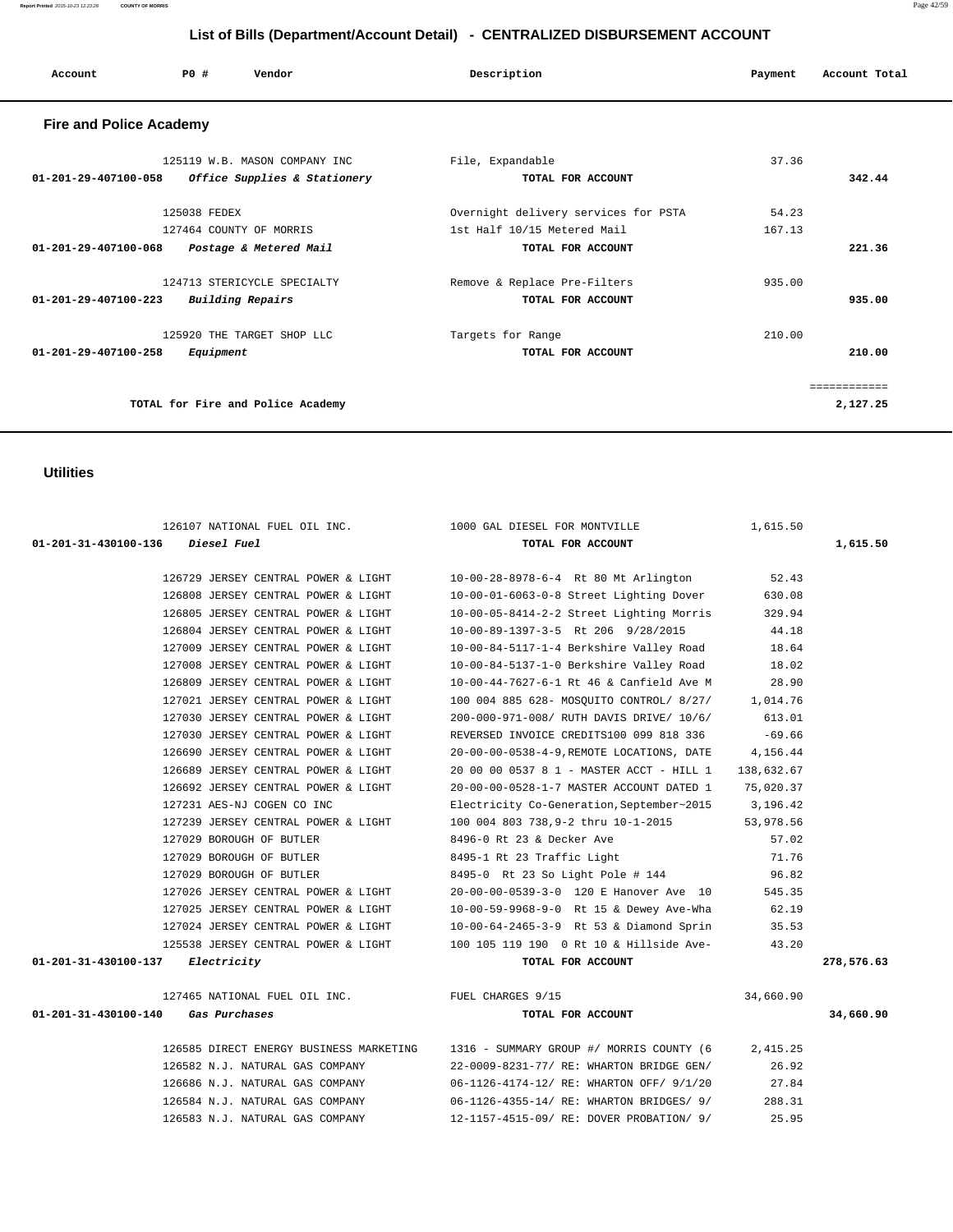| 01-201-31-430100-146 Telephone |                                |                                                            |                         | TOTAL FOR ACCOUNT                                                         |          | 14,240.79 |
|--------------------------------|--------------------------------|------------------------------------------------------------|-------------------------|---------------------------------------------------------------------------|----------|-----------|
|                                |                                |                                                            |                         | 126576 SOUTHEAST MORRIS COUNTY 763510858000/21 HIGHVIEW                   | 229.28   |           |
|                                | 126576 SOUTHEAST MORRIS COUNTY |                                                            | 763510758000/ JDC       |                                                                           | 229.28   |           |
|                                |                                |                                                            |                         | 126576 SOUTHEAST MORRIS COUNTY 763510668000/ CORRECTION FACILITY          | 384.31   |           |
|                                | 126576 SOUTHEAST MORRIS COUNTY |                                                            | 763510330000/ SCHUYLER  |                                                                           | 384.31   |           |
|                                |                                | 126576 SOUTHEAST MORRIS COUNTY 763510404000/ A & R BLDG    |                         |                                                                           | 138.66   |           |
|                                |                                |                                                            |                         | 126576 SOUTHEAST MORRIS COUNTY 763510091000/ CT ST GRG                    | 229.28   |           |
|                                |                                |                                                            |                         | 126576 SOUTHEAST MORRIS COUNTY 762510372000 / LIBRARY                     | 89.53    |           |
|                                |                                |                                                            |                         | 126576 SOUTHEAST MORRIS COUNTY 763510750000/ LIBRARY                      | 384.31   |           |
|                                |                                |                                                            |                         | 126576 SOUTHEAST MORRIS COUNTY 762510070000/ MORRIS CLINIC 39.53          |          |           |
|                                |                                |                                                            |                         | 126576 SOUTHEAST MORRIS COUNTY 763510590000/ MORRIS SHELTER               | 384.31   |           |
|                                |                                | 126576 SOUTHEAST MORRIS COUNTY 763510586000/ MV2           |                         |                                                                           | 229.28   |           |
|                                |                                | 126576 SOUTHEAST MORRIS COUNTY 762510236000/ SEU           |                         |                                                                           | 89.53    |           |
|                                | 126576 SOUTHEAST MORRIS COUNTY |                                                            | 763510104000/ CT ST     |                                                                           | 138.66   |           |
|                                | 126576 SOUTHEAST MORRIS COUNTY |                                                            | 763510406000/ CT ST     |                                                                           | 138.66   |           |
|                                | 126576 SOUTHEAST MORRIS COUNTY |                                                            | 763510478000/ SEU       |                                                                           | 384.31   |           |
|                                |                                | 126576 SOUTHEAST MORRIS COUNTY 763510135000/ CTY GRG       |                         |                                                                           | 138.66   |           |
|                                |                                | 126576 SOUTHEAST MORRIS COUNTY 762510055001/ MV3           |                         |                                                                           | 358.12   |           |
|                                |                                | 126576 SOUTHEAST MORRIS COUNTY 762510395000/ H/S-MV1       |                         |                                                                           | 179.06   |           |
|                                |                                | 126576 SOUTHEAST MORRIS COUNTY 763510809000/ H/S-MV1       |                         |                                                                           | 384.31   |           |
|                                |                                | 126576 SOUTHEAST MORRIS COUNTY 762510397000/JDC            |                         |                                                                           | 89.53    |           |
|                                |                                |                                                            |                         | 126576 SOUTHEAST MORRIS COUNTY 762510401000/ YOUTH SHELTER                | 89.53    |           |
|                                |                                | 126576 SOUTHEAST MORRIS COUNTY 763510828000/ YOUTH SHELTER |                         |                                                                           | 229.28   |           |
|                                |                                | 126576 SOUTHEAST MORRIS COUNTY 763510886500/ CENTRAL AVE   |                         |                                                                           | 384.31   |           |
|                                | 126576 SOUTHEAST MORRIS COUNTY |                                                            |                         | 762510423000/ CENTRAL AVE                                                 | 895.30   |           |
|                                | 126577 SOUTHEAST MORRIS COUNTY |                                                            | 7721001924.00/ H/S-MV1  |                                                                           | 1,041.64 |           |
|                                | 126577 SOUTHEAST MORRIS COUNTY |                                                            | 7721000080.00/ SCHUYLER |                                                                           | 710.87   |           |
|                                | 126577 SOUTHEAST MORRIS COUNTY |                                                            |                         | 7721001827.00/ LIBRARY                                                    | 627.13   |           |
|                                |                                | 126577 SOUTHEAST MORRIS COUNTY                             | 7721000127.00/ SEU      |                                                                           | 262.86   |           |
|                                |                                |                                                            |                         | 126577 SOUTHEAST MORRIS COUNTY 7721000131.00/ YOUTH SHELTER               | 363.35   |           |
|                                |                                |                                                            |                         | 127214 SOUTHEAST MORRIS COUNTY 7635106200.00,3rd qtr. 2015                | 384.31   |           |
|                                |                                |                                                            |                         | 127214 SOUTHEAST MORRIS COUNTY 7635107060.00,3rd qtr. 2015 229.28         |          |           |
|                                |                                |                                                            |                         | 127214 SOUTHEAST MORRIS COUNTY 7625100690.00,3rd qtr. 2015                | 358.12   |           |
|                                |                                |                                                            |                         | 127248 SOUTHEAST MORRIS COUNTY 2120000537.00,8-14 thru 9-10-2015 6,872.09 |          |           |
|                                | 127384 SOUTHEAST MORRIS COUNTY |                                                            |                         | 7721000133.00/ CENTRAL AVE/ 08-05/15 THR 748.40                           |          |           |

| 127023 VERIZON      | 973-455-0378 979 71Y / RE: PENTHOUSE- A  | 66.61     |
|---------------------|------------------------------------------|-----------|
| 126709 CENTURYLINK  | 309973303, 9/19/15, T1 Chester site (9/1 | 1,785.33  |
| 125463 VERIZON CABS | 201 M55-4914 825, 8/25/15, T1 American T | 823.03    |
| 126695 VERIZON      | 973-328-3165 445 58Y, 9/4/15, Dover WT ( | 32.47     |
| 126695 VERIZON      | 973-829-0312 882 15Y, 9/4/15, Randolph O | 66.67     |
| 126696 VERIZON      | 973-299-6835 828 04Y, 9/10/15, Boonton T | 32.47     |
| 126696 VERIZON      | 973-584-2050 195 53Y, 9/11/15, Mt Rd Rox | 28.77     |
| 126696 VERIZON      | 973-539-7933 842 07Y, 9/16/15, Randolph  | 28.77     |
| 126711 VERIZON      | 201 V03-7261 127 66Y, 9/16/15, 911 Switc | 11,336.09 |
| 126413 VERIZON      | 973 267-2255 164 81Y 09/19/15            | 40.58     |
|                     |                                          |           |

| 01-201-31-430100-141<br>Natural Gas | TOTAL FOR ACCOUNT                        | 18,724.33 |
|-------------------------------------|------------------------------------------|-----------|
| 127207 WOODRUFF ENERGY              | 508584,8-31 thru 9-25-2015               | 2,756.10  |
| 127209 WOODRUFF ENERGY              | 508579,8-31 thru 9-25-2015               | 8,431.75  |
| 127245 PSE&G CO                     | 65 858 068 08, September~2015            | 1,541.99  |
| 127243 PSE&G CO                     | 66 472 055 00, September~2015            | 577.96    |
| 127027 PSE&G CO                     | REF # MOMBAG/ COUNTY OF MORRIS - MUNICIP | 2,425.87  |
| 126685 PSE&G CO                     | REF # MOMBAG/ 66-254-142-04 - 18 HIGHVIE | 44.87     |

 **Utilities** 

126685 PSE&G CO

 **List of Bills (Department/Account Detail) - CENTRALIZED DISBURSEMENT ACCOUNT**

 **Account P0 # Vendor Description Payment Account Total**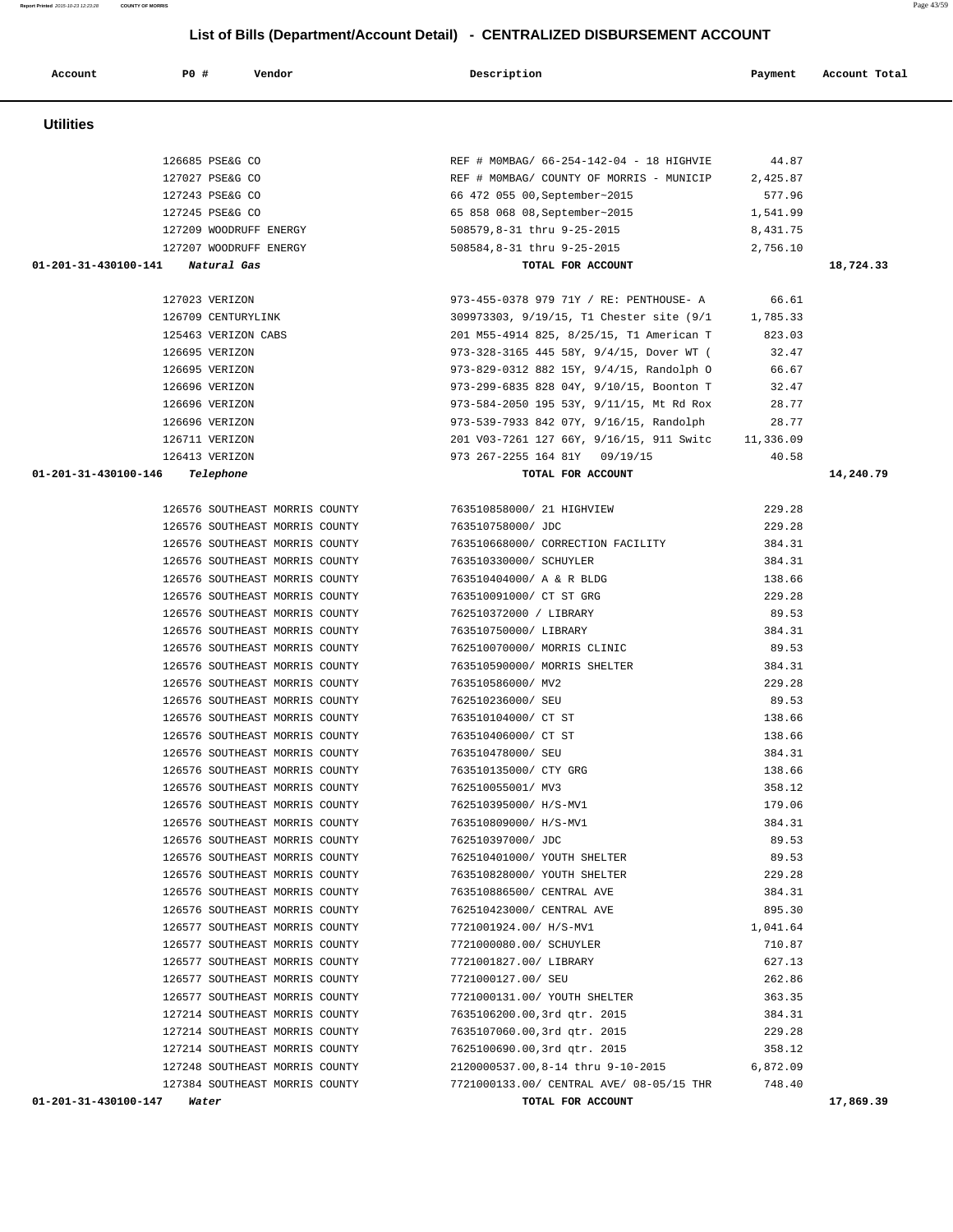**Report Printed** 2015-10-23 12:23:28 **COUNTY OF MORRIS** Page 44/59

## **List of Bills (Department/Account Detail) - CENTRALIZED DISBURSEMENT ACCOUNT**

| Account              | P0 #                | Vendor                            | Description                                              | Account Total<br>Payment  |
|----------------------|---------------------|-----------------------------------|----------------------------------------------------------|---------------------------|
| <b>Utilities</b>     |                     |                                   |                                                          |                           |
| 01-203-31-430100-144 | $(2014)$ Sewer      |                                   | TOTAL FOR ACCOUNT                                        | 285.67                    |
| 01-203-31-430100-147 | (2014) Water        | 127022 WASHINGTON TOWNSHIP M.U.A. | 000321/ RE: LONG VALLEY GRG - WATER<br>TOTAL FOR ACCOUNT | 70.05<br>70.05            |
|                      | TOTAL for Utilities |                                   |                                                          | eeeeeeeeeee<br>366,043.26 |

## **Nutrition**

| 126753 M & J FRANK INC                         | 55 Cup Coffee Urn Parsippany Site       | 125.00   |          |
|------------------------------------------------|-----------------------------------------|----------|----------|
| 126753 M & J FRANK INC                         | 55 Cup Coffee Urn Rockaway Site         | 125.00   |          |
| 01-201-41-716100-059<br>Other General Expenses | TOTAL FOR ACCOUNT                       |          | 250.00   |
| 127465 NATIONAL FUEL OIL INC.                  | FUEL CHARGES 9/15                       | 2,612.40 |          |
| 01-201-41-716100-140<br>Gas Purchases          | TOTAL FOR ACCOUNT                       |          | 2,612.40 |
| 124039 CENTURYLINK                             | 309518262 July 2015 Monthly Phone Bill  | 44.84    |          |
| 126759 VERIZON                                 | Service Charge Sept. 2015 #201 Z43-6536 | 816.33   |          |
| 01-201-41-716100-146<br>Telephone              | TOTAL FOR ACCOUNT                       |          | 861.17   |
|                                                |                                         |          |          |
|                                                |                                         |          |          |
| TOTAL for Nutrition                            |                                         |          | 3,723.57 |
|                                                |                                         |          |          |

 **Area Plan Grant** 

| 126755 CFCS - HOPE HOUSE             | 2015 Funding through the Older Americans | 2,368.00 |
|--------------------------------------|------------------------------------------|----------|
| 126758 CFCS - HOPE HOUSE             | 2015 Funding through the Older Americans | 4,088.00 |
| Expenditures<br>01-201-41-716110-090 | TOTAL FOR ACCOUNT                        | 6,456.00 |
|                                      |                                          |          |
|                                      |                                          |          |
| TOTAL for Area Plan Grant            |                                          | 6,456.00 |
|                                      |                                          |          |

 **ALPN** 

| 126757 CFCS - HOPE HOUSE                   | 2015 Funding through the Peer Grouping I | 4,463.00  |
|--------------------------------------------|------------------------------------------|-----------|
| 127149 DAWN CENTER FOR INDEPENDENT         | 2015 Funding through the Peer Grouping I | 11,870.00 |
| 01-201-41-759000-063<br>ALPN Peer Grouping | TOTAL FOR ACCOUNT                        | 16,333.00 |
|                                            |                                          |           |
|                                            |                                          |           |
| TOTAL for ALPN                             |                                          | 16,333.00 |
|                                            |                                          |           |
|                                            |                                          |           |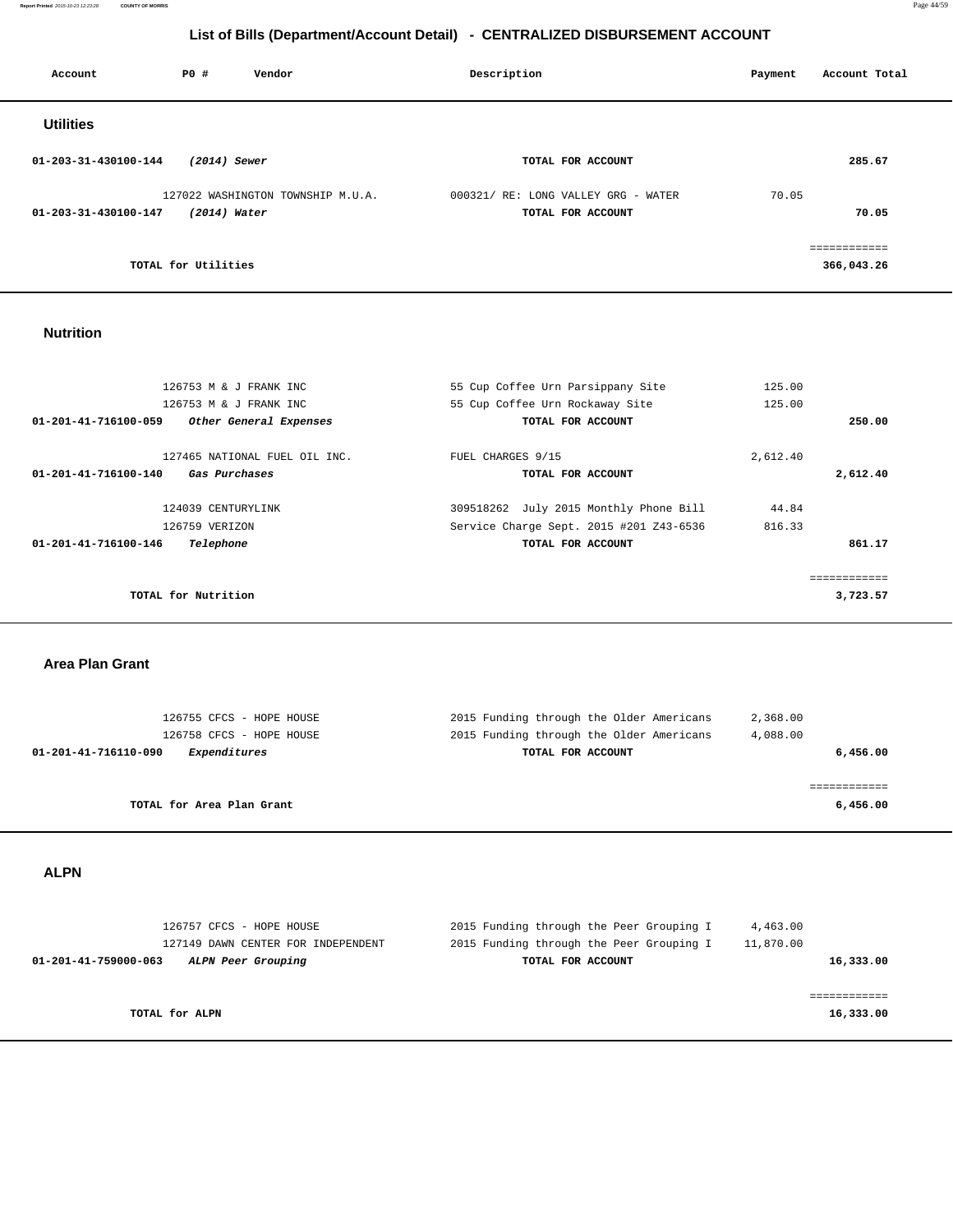**List of Bills (Department/Account Detail) - CENTRALIZED DISBURSEMENT ACCOUNT Account P0 # Vendor Description Payment Account Total**

## **Grant Fund**

**Report Printed** 2015-10-23 12:23:28 **COUNTY OF MORRIS** Page 45/59

## **Bio-Terrorism Grant**

| 126256 ARLENE STOLLER                                               | Mileage Reimbursement                    | 121.40 |
|---------------------------------------------------------------------|------------------------------------------|--------|
| 126256 ARLENE STOLLER                                               | Reimbursement for Empowering Adaptable C | 135.00 |
| 126653 CABLEVISION                                                  | 07876 616465 01 8 Billing period 10/1/20 | 225.45 |
| 127306 COUNTY OF MORRIS                                             | 1st Half 10/15 Metered Mail              | 94.27  |
| Public Health Emer Grant $(7/1/15-6/30/16)$<br>02-213-41-718605-391 | TOTAL FOR ACCOUNT                        | 576.12 |
|                                                                     |                                          |        |
|                                                                     |                                          |        |
| TOTAL for Bio-Terrorism Grant                                       | 576.12                                   |        |
|                                                                     |                                          |        |

#### **DEPARTMENT 741515**

| 126989 MASTER DRIVING SCHOOL INC                    | Sandra S.         | 3,191.40  |
|-----------------------------------------------------|-------------------|-----------|
| 127506 COUNTY OF MORRIS                             |                   | 15,982.98 |
| 02-213-41-741515-392<br>WFNJ-TANF (7/1/14-12/31/15) | TOTAL FOR ACCOUNT | 19,174.38 |
|                                                     |                   |           |
|                                                     |                   |           |
| TOTAL for DEPARTMENT 741515                         |                   | 19,174.38 |
|                                                     |                   |           |

#### **DEPARTMENT 741520**

| 127506 COUNTY OF MORRIS                                          | 5,032.61          |          |
|------------------------------------------------------------------|-------------------|----------|
| WFNJ-General Assistance(7/1/14-12/31/15)<br>02-213-41-741520-392 | TOTAL FOR ACCOUNT | 5,032.61 |
|                                                                  |                   |          |
|                                                                  |                   |          |
| TOTAL for DEPARTMENT 741520                                      |                   | 5,032.61 |

#### **DEPARTMENT 741530**

| 127506 COUNTY OF MORRIS                             | 7,301.87          |          |
|-----------------------------------------------------|-------------------|----------|
| 02-213-41-741530-392<br>WFNJ-WLLP (7/1/14-12/31/15) | TOTAL FOR ACCOUNT | 7,301.87 |
|                                                     |                   |          |
|                                                     |                   |          |
| TOTAL for DEPARTMENT 741530                         |                   | 7,301.87 |
|                                                     |                   |          |

| 126641 EDWARDS LEARNING CENTER | August Monthly Reimbursable Expenses. | 4,537.24 |
|--------------------------------|---------------------------------------|----------|
| 125717 MANPOWER                | Richard M., W/E 8/23/15.              | 918.40   |
| 125715 MANPOWER                | Richard M., W/E 8/30/15.              | 918.40   |
| 125716 TELESEARCH INC          |                                       | 31.82    |
| 125716 TELESEARCH INC          |                                       | 34.90    |
|                                |                                       |          |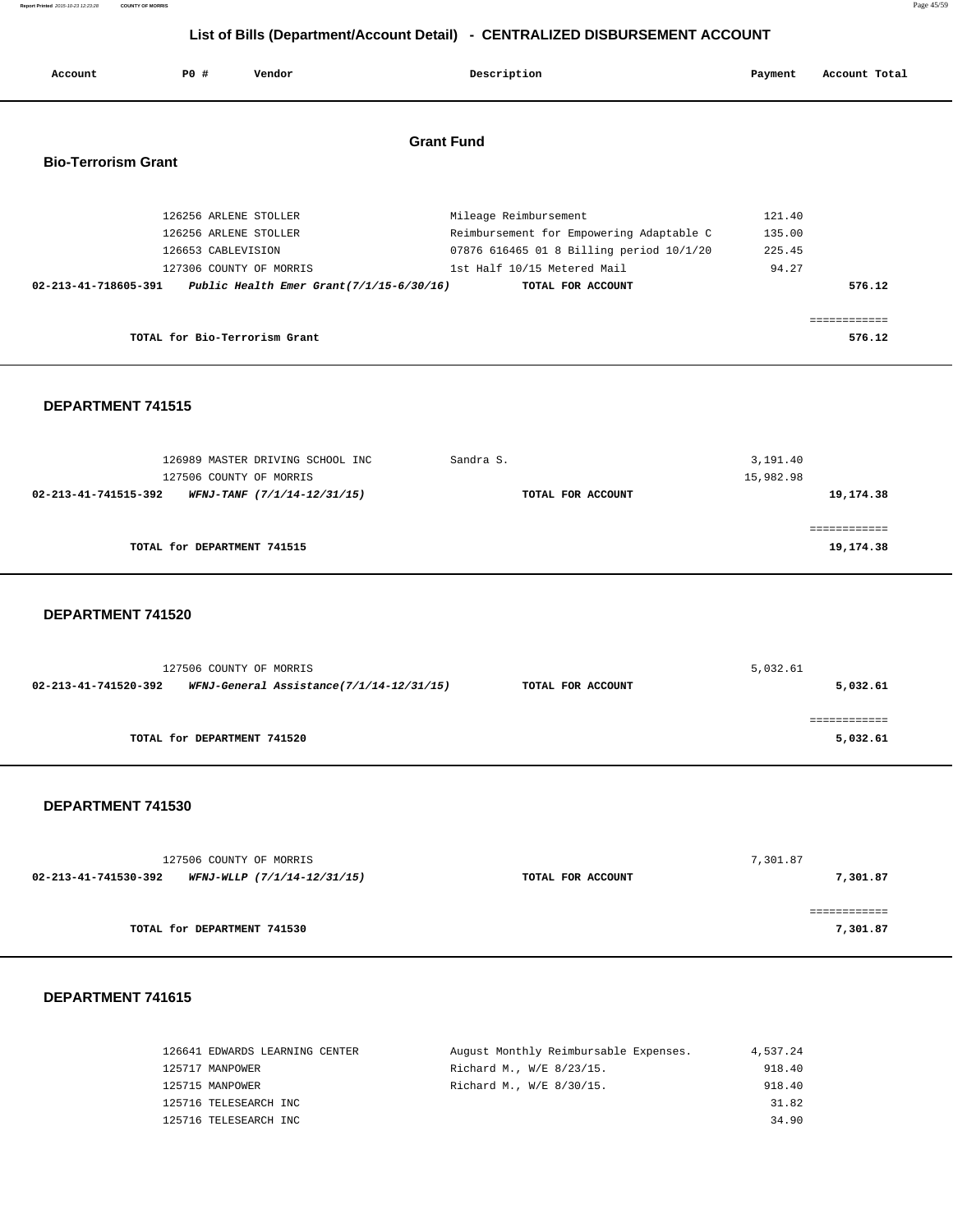| Account           | PO# | Vendor | Description | Payment | Account Total |
|-------------------|-----|--------|-------------|---------|---------------|
| DEDADTMENT 744645 |     |        |             |         |               |

### **DEPARTMENT 741615**

|                                                            | TOTAL for DEPARTMENT 741615 |                                          |        | 7,171.28            |
|------------------------------------------------------------|-----------------------------|------------------------------------------|--------|---------------------|
|                                                            |                             |                                          |        | . = = = = = = = = = |
| $02 - 213 - 41 - 741615 - 392$ WFNJ-TANF (7/1/15-12/31/16) |                             | TOTAL FOR ACCOUNT                        |        | 7,171.28            |
|                                                            | 126779 TELESEARCH INC       |                                          | 26.92  |                     |
|                                                            | 126779 TELESEARCH INC       |                                          | 67.00  |                     |
|                                                            | 126779 TELESEARCH INC       |                                          | 34.84  |                     |
|                                                            | 126789 TELESEARCH INC       |                                          | 89.02  |                     |
|                                                            | 126789 TELESEARCH INC       |                                          | 63.47  |                     |
|                                                            | 126789 TELESEARCH INC       |                                          | 35.09  |                     |
|                                                            | 127012 JASON DUCCINI        | From 7/7/15 to 9/29/15                   | 143.74 |                     |
|                                                            | 126777 TELESEARCH INC       |                                          | 31.40  |                     |
|                                                            | 126777 TELESEARCH INC       |                                          | 35.09  |                     |
|                                                            | 126778 TELESEARCH INC       |                                          | 28.07  |                     |
|                                                            | 123601 FRED PRYOR SEMINARS  | Sophie W., "How to Become a Great Commun | 149.00 |                     |
|                                                            | 126081 CENTURYLINK          |                                          | 13.20  |                     |
|                                                            |                             |                                          |        |                     |

#### **DEPARTMENT 741620**

| 126792 JERSEY TRACTOR-TRAILER                                                   | Robert K.             |                         | 2,000.00     |  |
|---------------------------------------------------------------------------------|-----------------------|-------------------------|--------------|--|
| 125716 TELESEARCH INC                                                           |                       |                         | 12.73        |  |
| 125716 TELESEARCH INC                                                           |                       |                         | 13.96        |  |
| 125716 TELESEARCH INC                                                           |                       | Teresa S., W/E 8/23/15. | 807.30       |  |
| 126254 VERIZON                                                                  |                       |                         | 5.47         |  |
| 126081 CENTURYLINK                                                              |                       |                         | 5.29         |  |
| 126778 TELESEARCH INC                                                           |                       |                         | 11.23        |  |
| 126778 TELESEARCH INC                                                           |                       | Teresa S., W/E 9/13/15. | 837.20       |  |
| 126777 TELESEARCH INC                                                           |                       |                         | 14.04        |  |
| 126777 TELESEARCH INC                                                           |                       |                         | 12.56        |  |
| 126777 TELESEARCH INC                                                           | Teresa S., W/E 9/6/15 |                         | 971.75       |  |
| 127012 JASON DUCCINI                                                            |                       |                         | 84.42        |  |
| 126789 TELESEARCH INC                                                           |                       |                         | 14.04        |  |
| 126789 TELESEARCH INC                                                           |                       |                         | 25.39        |  |
| 126789 TELESEARCH INC                                                           |                       |                         | 29.67        |  |
| 126789 TELESEARCH INC                                                           |                       |                         | 11.84        |  |
| 126789 TELESEARCH INC                                                           |                       | Teresa S., W/E 9/27/15. | 1,121.50     |  |
| 126779 TELESEARCH INC                                                           |                       |                         | 26.80        |  |
| 126779 TELESEARCH INC                                                           |                       |                         | 10.77        |  |
| 126779 TELESEARCH INC                                                           |                       | Teresa S., W/E 9/20/15. | 837.20       |  |
| 02-213-41-741620-392 WFNJ-General Assistance(7/1/15-12/31/16) TOTAL FOR ACCOUNT |                       |                         | 6,853.16     |  |
|                                                                                 |                       |                         |              |  |
|                                                                                 |                       |                         | ============ |  |

**TOTAL for DEPARTMENT 741620 6,853.16**

| 126793 COUNTY COLLEGE OF MORRIS      | Sonya E.  | 1,185.00 |
|--------------------------------------|-----------|----------|
| 126794 ACE HEALTHCARE TRAINING       | Leonor S. | 3,200.00 |
| 126767 RUTGERS CENTER FOR CONTINUING | Judy G.   | 3,116.00 |
| 126038 JOAN STREHL                   |           | 44.06    |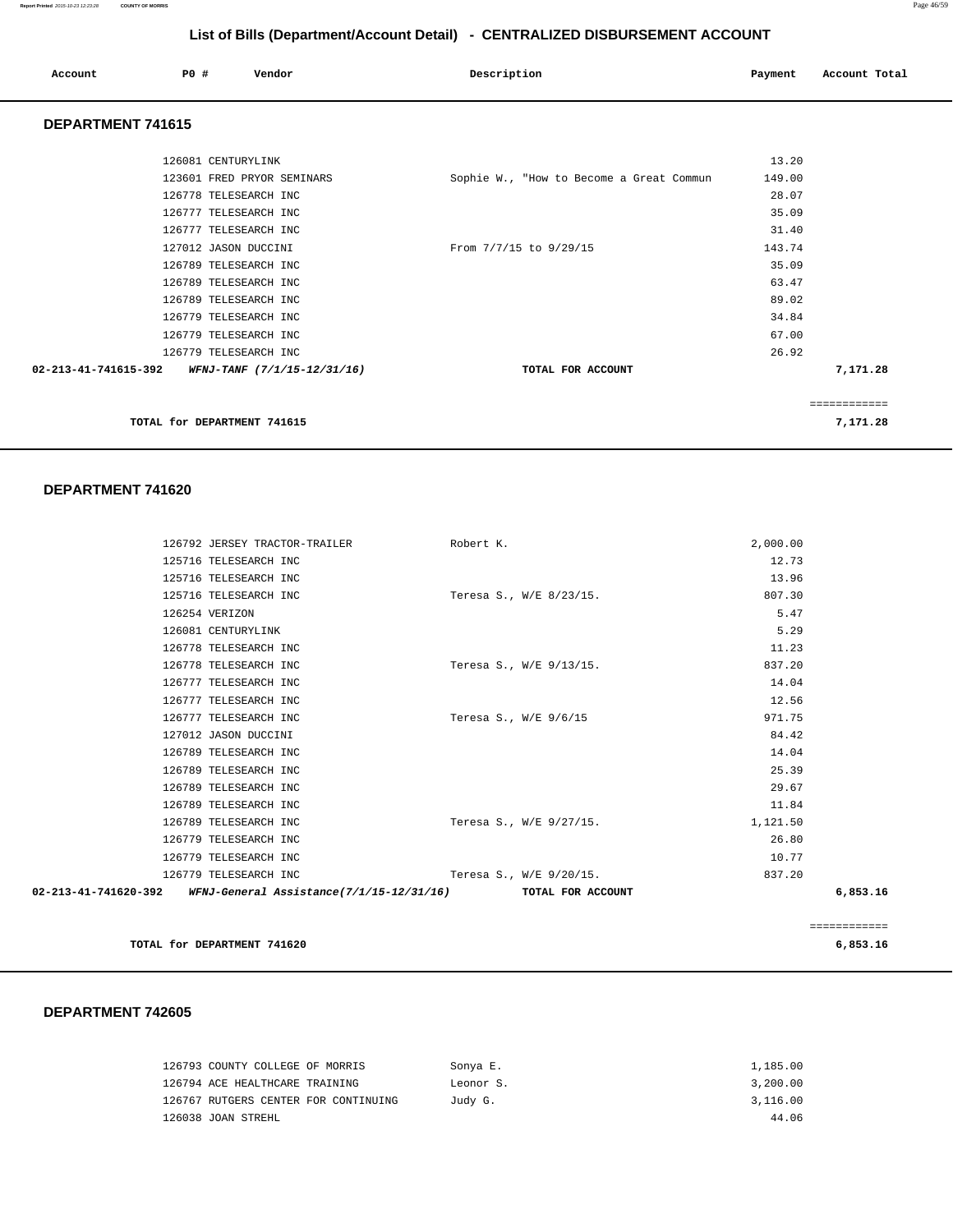| Account<br>. | <b>PO #</b> | Vendor<br>. | Description | Payment | Account Total |
|--------------|-------------|-------------|-------------|---------|---------------|
|              |             |             |             |         |               |

#### **DEPARTMENT 742605**

|                                                               | 126999 WILLIAM PATERSON UNIVERSITY | Patricia P.                   | 1,280.00  |              |
|---------------------------------------------------------------|------------------------------------|-------------------------------|-----------|--------------|
|                                                               | 125716 TELESEARCH INC              |                               | 216.38    |              |
|                                                               | 125716 TELESEARCH INC              |                               | 237.29    |              |
|                                                               | 126254 VERIZON                     |                               | 93.03     |              |
|                                                               | 126081 CENTURYLINK                 | August 22,, 2015 bill.        | 89.85     |              |
|                                                               | 126778 TELESEARCH INC              |                               | 190.88    |              |
|                                                               | 126777 TELESEARCH INC              |                               | 238.60    |              |
|                                                               | 126777 TELESEARCH INC              |                               | 213.56    |              |
|                                                               | 126789 TELESEARCH INC              |                               | 238.60    |              |
|                                                               | 126789 TELESEARCH INC              |                               | 431.61    |              |
|                                                               | 126789 TELESEARCH INC              |                               | 201.77    |              |
|                                                               | 126779 TELESEARCH INC              |                               | 236.89    |              |
|                                                               | 126779 TELESEARCH INC              |                               | 455.57    |              |
|                                                               | 126779 TELESEARCH INC              |                               | 183.05    |              |
|                                                               | 127465 NATIONAL FUEL OIL INC.      | FUEL CHARGES 9/15             | 28.24     |              |
|                                                               | 127506 COUNTY OF MORRIS            | 2nd Qtr. Fringe benefits 2015 | 20,728.74 |              |
| $02 - 213 - 41 - 742605 - 391$ WIA Adult $(7/1/14 - 6/30/16)$ |                                    | TOTAL FOR ACCOUNT             |           | 32,758.34    |
|                                                               |                                    |                               |           |              |
|                                                               |                                    |                               |           | ============ |

**TOTAL for DEPARTMENT 742605 32,758.34**

| 126638 FORTIS INSTITUTE                           | Janeth L.                                 | 454.40   |
|---------------------------------------------------|-------------------------------------------|----------|
| 126639 BERKELEY COLLEGE                           | Carla P.                                  | 800.00   |
| 126748 AVTECH INSTITUTE                           | Dhruma P.                                 | 800.00   |
| 126788 FORTIS INSTITUTE                           | Monica P.                                 | 800.00   |
| 126791 RUTGERS CENTER FOR CONTINUING Catherine C. |                                           | 1,350.00 |
| 126790 BTII INSTITUTE, LLC                        | Eileen W.                                 | 1,536.00 |
| 126769 SMITH & SOLOMON Luis Perez G.              |                                           | 3,200.00 |
| 126770 MR. DRIVING SCHOOL INC.                    | Angel G.                                  | 579.00   |
| 126774 SMITH & SOLOMON                            | William K.                                | 3,200.00 |
| 126751 AVTECH INSTITUTE                           | Vincent C.                                | 800.00   |
| 126752 AVTECH INSTITUTE                           | Gladys S.                                 | 800.00   |
| 126771 SMITH & SOLOMON                            | Luis R.                                   | 3,200.00 |
| 126773 FAIRLEIGH DICKINSON UNIVERSITY Lanelle P.  |                                           | 800.25   |
| 126766 INFORMATION & TECHNOLOGY Pedro C.          |                                           | 870.00   |
| 126038 JOAN STREHL                                | Travel from 7/7/15 to 8/21/15.            | 56.07    |
| 126311 KELLY O'NEILL-MCGUIRE                      | Travel from 1/5/15 to 6/30/15             | 189.55   |
| 125716 TELESEARCH INC                             | $\text{Linda } B.$ , $W/E 8/23/15.$       | 280.02   |
| 125716 TELESEARCH INC                             | Lilly H., W/E 8/23/15.                    | 307.06   |
| 126254 VERIZON                                    | 908-859-3220 143 27Y - bill dated - 9/4/  | 120.39   |
| 126081 CENTURYLINK                                | 310372742 Aug. 22, 2015 Phone services fo | 116.27   |
| 126995 FORTIS INSTITUTE                           | Marta B.                                  | 517.44   |
| 126990 MR. DRIVING SCHOOL INC.                    | Michael M.                                | 778.00   |
| 126778 TELESEARCH INC                             | Linda B., W/E 9/13/15.                    | 247.02   |
| 126777 TELESEARCH INC                             | Linda B., W/E 9/6/15.                     | 308.76   |
| 126777 TELESEARCH INC                             | Lilly H., WE 9/6/15                       | 276.37   |
| 127306 COUNTY OF MORRIS                           | 1st Half 10/15 Metered Mail               | 295.73   |
| 126789 TELESEARCH INC                             | Linda B., W/E 9/27/15.                    | 308.77   |
| 126789 TELESEARCH INC                             | Sarina D., W/E 9/27/15.                   | 558.58   |
| 126789 TELESEARCH INC                             | Lilly H. W/E 9/27/15.                     | 261.12   |
| 126779 TELESEARCH INC                             | Linda B.; W/E 9/20/15                     | 306.57   |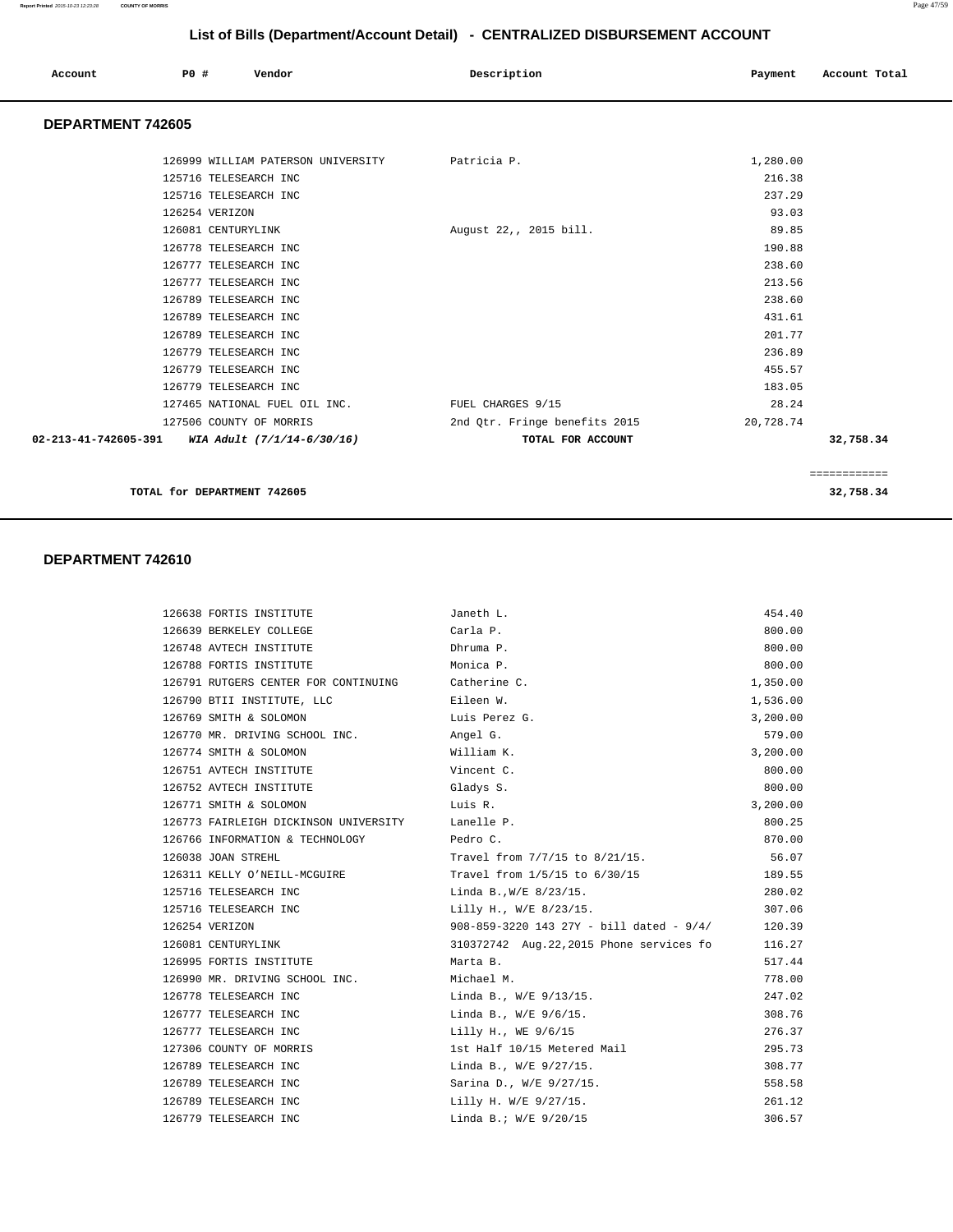**Report Printed** 2015-10-23 12:23:28 **COUNTY OF MORRIS** Page 48/59

## **List of Bills (Department/Account Detail) - CENTRALIZED DISBURSEMENT ACCOUNT**

| Account              | PO#                         | Vendor                                                              | Description            | Payment   | Account Total |
|----------------------|-----------------------------|---------------------------------------------------------------------|------------------------|-----------|---------------|
| DEPARTMENT 742610    |                             |                                                                     |                        |           |               |
|                      | 126779 TELESEARCH INC       |                                                                     | Lilly H., W/E 9/20/15. | 236.88    |               |
| 02-213-41-742610-391 |                             | 127506 COUNTY OF MORRIS<br>WIA Dislocated Worker $(7/1/14-6/30/16)$ | TOTAL FOR ACCOUNT      | 45,226.11 | 70,169.92     |
|                      |                             |                                                                     |                        |           | ============  |
|                      | TOTAL for DEPARTMENT 742610 |                                                                     |                        |           | 70,169.92     |

#### **DEPARTMENT 742620**

|                      | TOTAL for DEPARTMENT 742620                              |                          | 24,925.92          |
|----------------------|----------------------------------------------------------|--------------------------|--------------------|
|                      |                                                          |                          | ============       |
| 02-213-41-742620-391 | WIA Youth (7/1/14-6/30/16)                               | TOTAL FOR ACCOUNT        | 24,925.92          |
|                      | 127506 COUNTY OF MORRIS                                  |                          | 13,981.47          |
|                      | 126779 TELESEARCH INC                                    |                          | 80.76              |
|                      | 126779 TELESEARCH INC                                    |                          | 200.99             |
|                      | 126779 TELESEARCH INC                                    |                          | 13.93              |
|                      | 126779 TELESEARCH INC                                    |                          | 104.51             |
|                      | 126789 TELESEARCH INC                                    |                          | 190.42             |
|                      | 126789 TELESEARCH INC                                    |                          | 105.25             |
|                      | 126777 TELESEARCH INC                                    |                          | 94.22              |
|                      | 126777 TELESEARCH INC                                    |                          | 105.26             |
|                      | 126778 TELESEARCH INC                                    |                          | 84.20              |
|                      | 126081 CENTURYLINK                                       |                          | 39.64              |
|                      | 126254 VERIZON                                           |                          | 41.04              |
|                      | 125716 TELESEARCH INC                                    |                          | 104.69             |
|                      | 125716 TELESEARCH INC                                    |                          | 95.45              |
|                      | 126311 KELLY O'NEILL-MCGUIRE                             |                          | 64.53              |
|                      | 126781 NEWBRIDGE SERVICES INC                            | Ricardo C.               | 778.00             |
|                      | 126772 FORTIS INSTITUTE<br>126776 NEWBRIDGE SERVICES INC | Lacey M.<br>Christian P. | 538.56<br>1,607.00 |
|                      | 126785 NEWBRIDGE SERVICES INC                            | Lauren 0.                | 1,028.00           |
|                      | 126784 NEWBRIDGE SERVICES INC                            | Karen V.                 | 1,028.00           |
|                      | 126783 NEWBRIDGE SERVICES INC                            | Emily D.                 | 778.00             |
|                      | 126797 NEWBRIDGE SERVICES INC                            | Julia M.                 | 1,028.00           |
|                      | 126786 NEWBRIDGE SERVICES INC                            | Tammy D.                 | 1,028.00           |
|                      | 126796 NEWBRIDGE SERVICES INC                            | Alan V.                  | 778.00             |
|                      | 126795 NEWBRIDGE SERVICES INC                            | Michael C.               | 1,028.00           |

| 126768 WINSOR'S TRACTOR TRAILER                     | Gregory M.        | 3,200.00 |
|-----------------------------------------------------|-------------------|----------|
| WIOA Adult (7/1/15-6/30/17)<br>02-213-41-742705-391 | TOTAL FOR ACCOUNT | 3,200.00 |
|                                                     |                   |          |
|                                                     |                   |          |
| TOTAL for DEPARTMENT 742705                         |                   | 3,200.00 |
|                                                     |                   |          |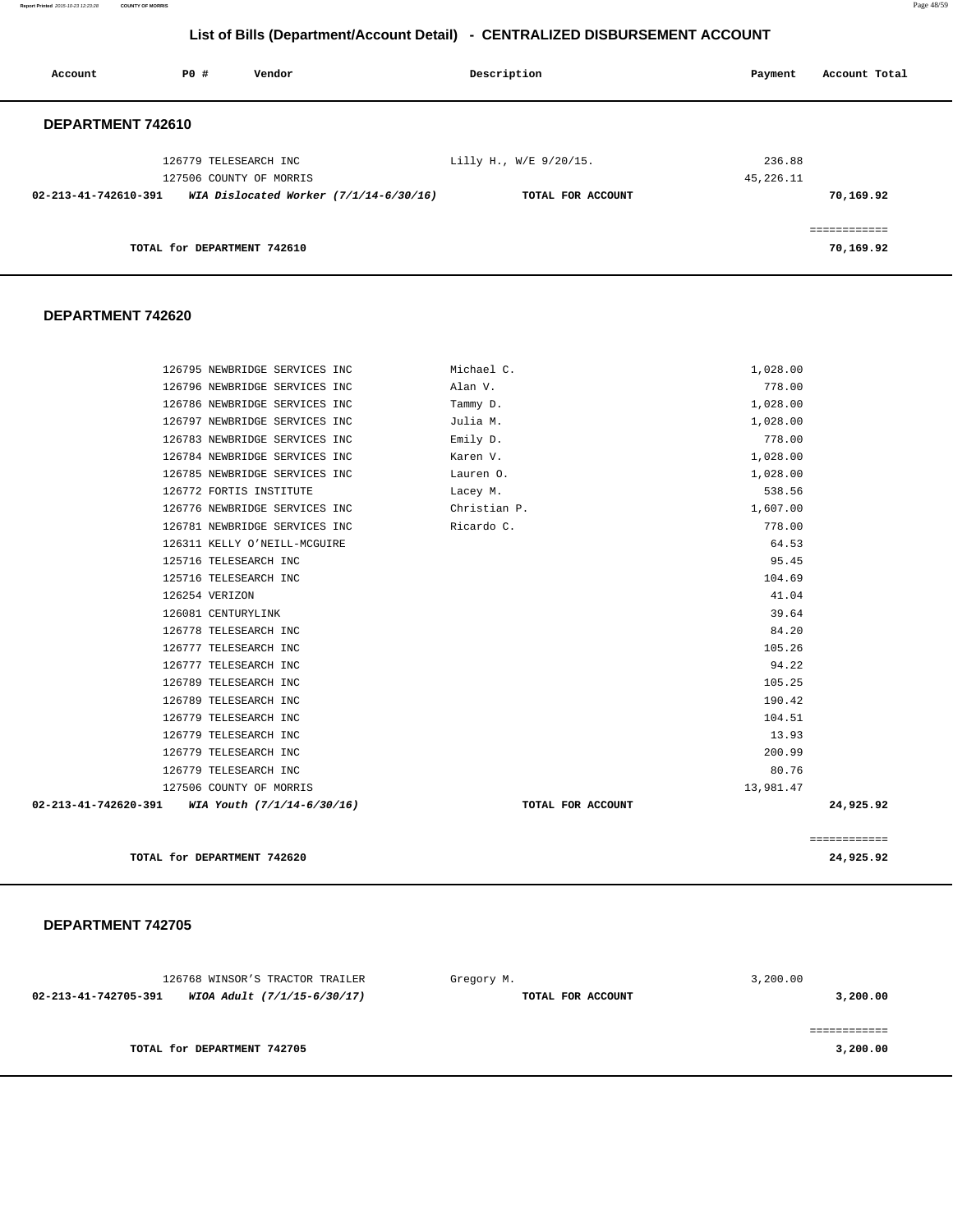**Report Printed** 2015-10-23 12:23:28 **COUNTY OF MORRIS** Page 49/59

## **List of Bills (Department/Account Detail) - CENTRALIZED DISBURSEMENT ACCOUNT**

| Account              | <b>PO #</b>                 | Vendor                                    | Description       | Payment  | Account Total            |
|----------------------|-----------------------------|-------------------------------------------|-------------------|----------|--------------------------|
|                      |                             |                                           |                   |          |                          |
|                      |                             | 126541 BTII INSTITUTE, LLC                | John G.           | 1,536.00 |                          |
|                      |                             | 126996 MASTER DRIVING SCHOOL INC          | Mark R.           | 2,127.60 |                          |
|                      |                             | 126998 WILLIAM PATERSON UNIVERSITY        | Stephany V.       | 1,799.55 |                          |
| 02-213-41-742710-391 |                             | WIOA Dislocated Worker $(7/1/15-6/30/17)$ | TOTAL FOR ACCOUNT |          | 5,463.15                 |
|                      |                             |                                           |                   |          |                          |
|                      | TOTAL for DEPARTMENT 742710 |                                           |                   |          | ------------<br>5,463.15 |
|                      |                             |                                           |                   |          |                          |

### **DEPARTMENT 742720**

| 126994 FORTIS INSTITUTE                             | Crystal S.        | 792.00 |
|-----------------------------------------------------|-------------------|--------|
| 02-213-41-742720-391<br>WIOA Youth (7/1/15-6/30/17) | TOTAL FOR ACCOUNT | 792.00 |
|                                                     |                   |        |
|                                                     |                   |        |
| TOTAL for DEPARTMENT 742720                         |                   | 792.00 |

#### **Reach-FIPZ4N**

| 127506 COUNTY OF MORRIS                                |                   | 29,609.27 |
|--------------------------------------------------------|-------------------|-----------|
| Reach Program (7/1/14-6/30/15)<br>02-213-41-751505-392 | TOTAL FOR ACCOUNT | 29,609.27 |
|                                                        |                   |           |
|                                                        |                   |           |
| TOTAL for Reach-FIPZ4N                                 |                   | 29,609.27 |

# **Chapter 51**

| 126761 CFCS - HOPE HOUSE                             | Individual Sessions          | 540.00    |
|------------------------------------------------------|------------------------------|-----------|
| 126761 CFCS - HOPE HOUSE                             | Group Sessions               | 680.00    |
| 126761 CFCS - HOPE HOUSE                             | Urine Screens                | 125.00    |
| 126761 CFCS - HOPE HOUSE                             | Urine Screens (S.M)          | 150.00    |
| 126761 CFCS - HOPE HOUSE                             | Evaluation                   | 200.00    |
| 126661 NEW HOPE FOUNDATION INC.                      | Client Bed Days - Adolescent | 8,370.00  |
| Chapter 51 (1/1/15-12/31/15)<br>02-213-41-757505-392 | TOTAL FOR ACCOUNT            | 10,065.00 |
|                                                      |                              |           |
|                                                      |                              |           |
| TOTAL for Chapter 51                                 |                              | 10,065.00 |

|                      | 127376 WHARTON BORO MUNICIPAL         | Wharton Municipal Alliance Fiscal Year 2 | 1,143.28  |
|----------------------|---------------------------------------|------------------------------------------|-----------|
|                      | 127300 TOWN OF BOONTON                | Fiscal Year 2015 Boonton Municipal Allia | 5,387.91  |
|                      | 127387 HANOVER TWP MUNICIPAL ALLIANCE | Hanover Township Municipal Alliance Fisc | 4,481.58  |
| 02-213-41-758510-392 | Municipal Alliance (7/1/14-6/30/15)   | TOTAL FOR ACCOUNT                        | 11,012.77 |
|                      |                                       |                                          |           |
|                      |                                       |                                          |           |
|                      | TOTAL for DEPARTMENT 758510           |                                          | 11,012.77 |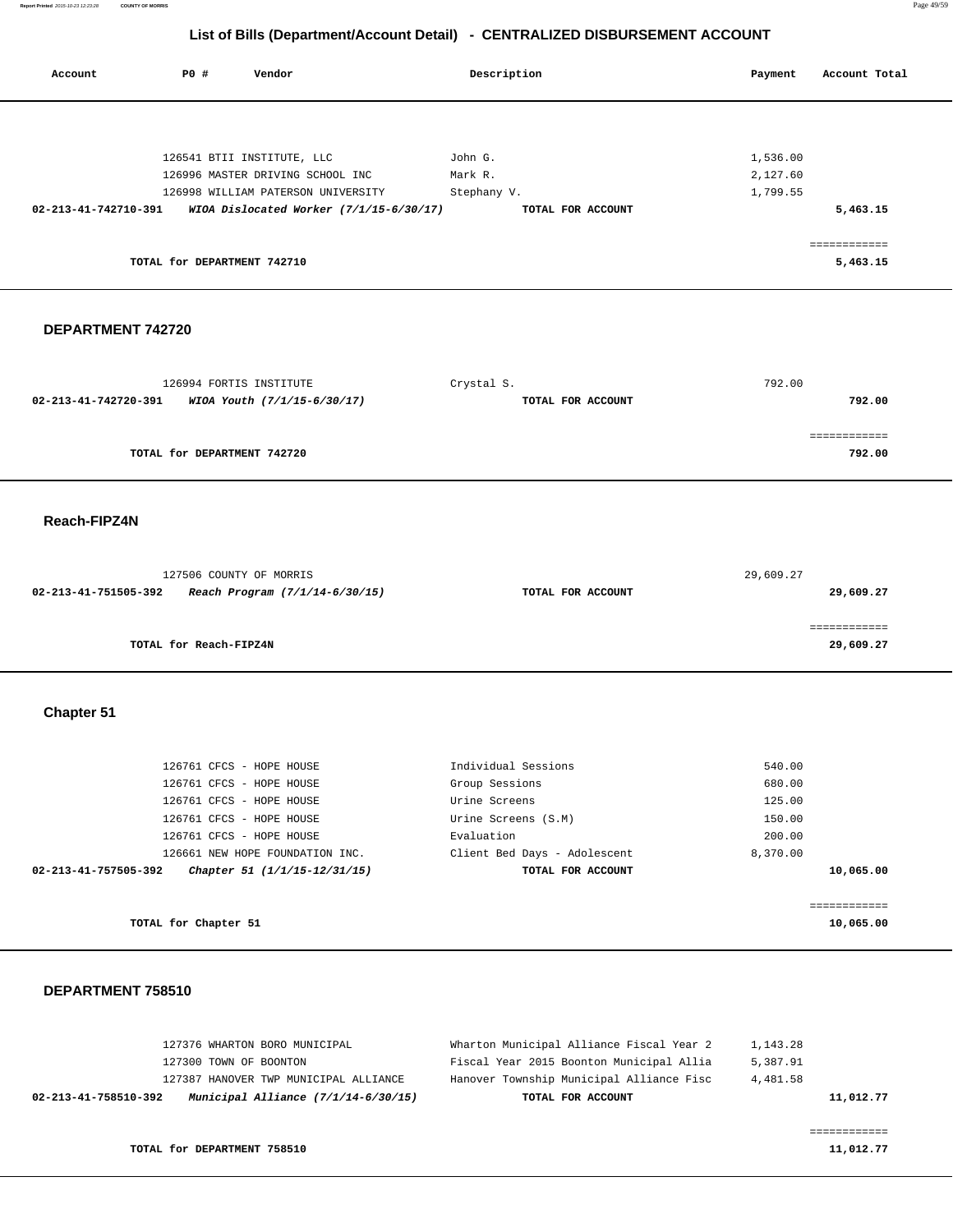**Report Printed** 2015-10-23 12:23:28 **COUNTY OF MORRIS** Page 50/59

# **List of Bills (Department/Account Detail) - CENTRALIZED DISBURSEMENT ACCOUNT**

| Account              | <b>PO #</b><br>Vendor                                                                                                                                                         | Description                                                                                                                                                                                    | Payment                                      | Account Total             |
|----------------------|-------------------------------------------------------------------------------------------------------------------------------------------------------------------------------|------------------------------------------------------------------------------------------------------------------------------------------------------------------------------------------------|----------------------------------------------|---------------------------|
| DEPARTMENT 758610    |                                                                                                                                                                               |                                                                                                                                                                                                |                                              |                           |
|                      |                                                                                                                                                                               |                                                                                                                                                                                                |                                              |                           |
| 02-213-41-758610-392 | 127618 SODEXO INC & AFFILIATES<br>Municipal Alliance (7/1/15-6/30/16)                                                                                                         | Food for Countywide Alliance Meeting on<br>TOTAL FOR ACCOUNT                                                                                                                                   | 218.75                                       | 218.75                    |
|                      | TOTAL for DEPARTMENT 758610                                                                                                                                                   |                                                                                                                                                                                                |                                              | ============<br>218.75    |
| DEPARTMENT 783510    |                                                                                                                                                                               |                                                                                                                                                                                                |                                              |                           |
|                      | 126643 DOROTHY DIFABIO<br>127378 JUNE WITTY<br>127378 JUNE WITTY                                                                                                              | Mileage Reimbursement for August and Sep<br>Children's Advocacy of North Carolina -2<br>Airfare, Car, Meals and Hotel                                                                          | 85.89<br>200.00<br>749.70                    |                           |
| 02-213-41-783510-391 | SART/SANE Program 10/1/14-9/30/15Ex10/15                                                                                                                                      | TOTAL FOR ACCOUNT                                                                                                                                                                              |                                              | 1,035.59                  |
|                      | TOTAL for DEPARTMENT 783510                                                                                                                                                   |                                                                                                                                                                                                |                                              | ============<br>1,035.59  |
| <b>MAPS</b>          |                                                                                                                                                                               |                                                                                                                                                                                                |                                              |                           |
|                      |                                                                                                                                                                               |                                                                                                                                                                                                |                                              |                           |
| 02-213-41-786505-392 | 127465 NATIONAL FUEL OIL INC.<br>MAPS (1/1/15-12/31/15)                                                                                                                       | FUEL CHARGES 9/15<br>TOTAL FOR ACCOUNT                                                                                                                                                         | 8,671.98                                     | 8,671.98                  |
|                      | TOTAL for MAPS                                                                                                                                                                |                                                                                                                                                                                                |                                              | ============<br>8,671.98  |
| DEPARTMENT 792511    |                                                                                                                                                                               |                                                                                                                                                                                                |                                              |                           |
| 02-213-41-792511-391 | 126540 AEROFUND FINANCIAL INC.<br>126642 AEROFUND FINANCIAL INC.<br>126640 AEROFUND FINANCIAL INC.<br>127206 AEROFUND FINANCIAL INC.<br>JARC Grant Round 14 (1/1/14-12/31/15) | Transportation from 9/21/15 to 9/25/15.<br>Transportation from $9/14/15 - 9/18/15$ .<br>Transportation from 8/31/15 to 9/4/15.<br>Transportation from 9/28/15 to 10/2/15.<br>TOTAL FOR ACCOUNT | 2,385.17<br>4,770.34<br>4,339.95<br>1,978.70 | 13,474.16                 |
| 02-213-41-792511-393 | 126540 AEROFUND FINANCIAL INC.<br>127206 AEROFUND FINANCIAL INC.<br>JARC Grant Round 14 (1/1/14-12/31/15)                                                                     | TOTAL FOR ACCOUNT                                                                                                                                                                              | 2,385.16<br>1,978.69                         | 4,363.85                  |
|                      |                                                                                                                                                                               |                                                                                                                                                                                                |                                              |                           |
|                      | TOTAL for DEPARTMENT 792511                                                                                                                                                   |                                                                                                                                                                                                |                                              | ============<br>17,838.01 |
|                      |                                                                                                                                                                               |                                                                                                                                                                                                |                                              |                           |

### **DEPARTMENT 793605**

 127097 VANASSE HANGEN BRUSTLIN INC. Professional Services RenderedMorris Cou 48,168.84  **02-213-41-793605-391 Subregional Studies Prgm(7/1/14-6/30/16) TOTAL FOR ACCOUNT 48,168.84**

============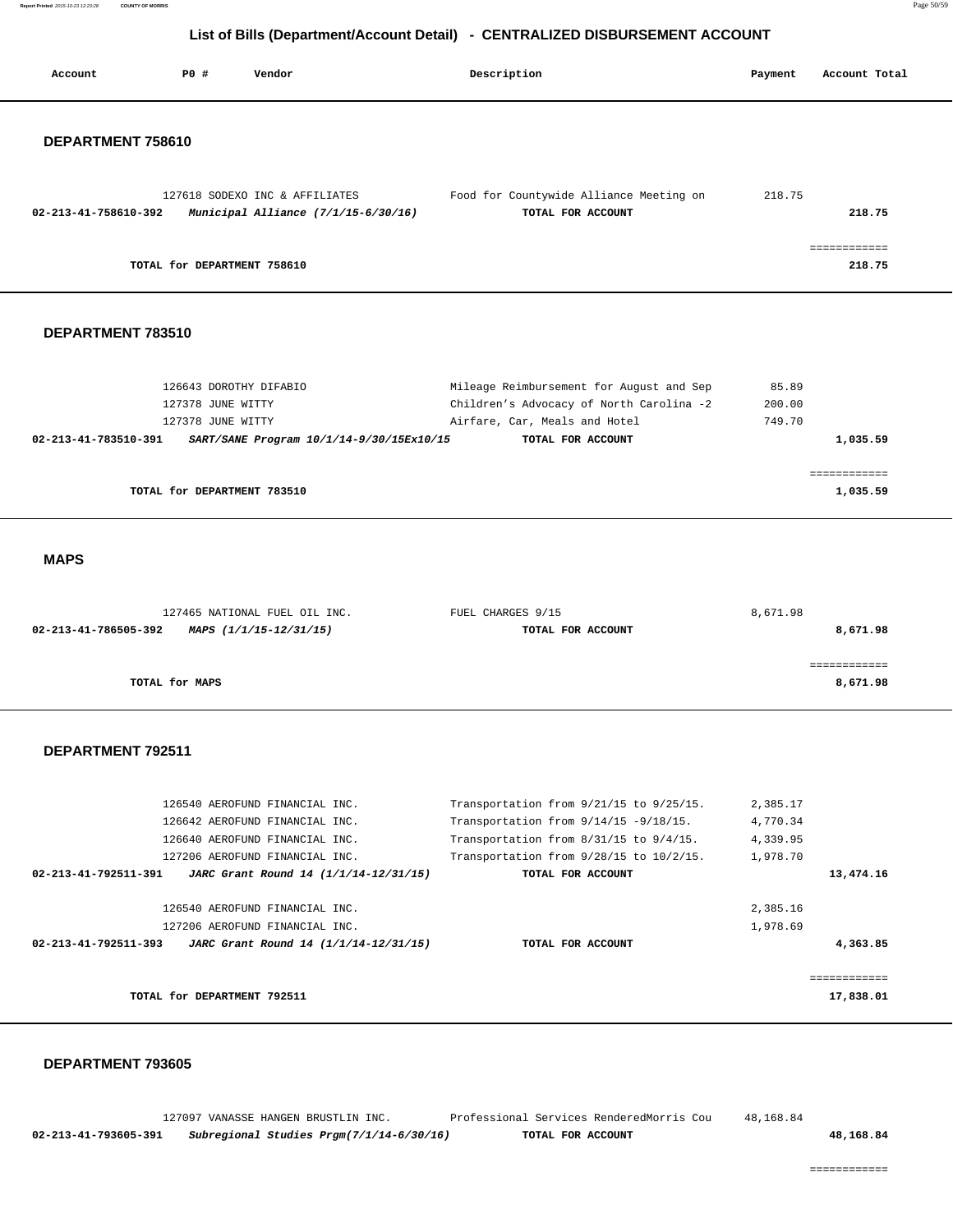| Account                  | PO# | Vendor | Description | Payment | Account Total |
|--------------------------|-----|--------|-------------|---------|---------------|
| <b>DEPARTMENT 793605</b> |     |        |             |         |               |

**TOTAL for DEPARTMENT 793605 48,168.84**

## **Police & Fire Training**

| 126063 A-V SERVICES, INC.<br>126063 A-V SERVICES, INC. | New Projector<br>Projector Mount | 1,405.15<br>303.45 |
|--------------------------------------------------------|----------------------------------|--------------------|
| 126063 A-V SERVICES, INC.                              | Installation Fee                 | 798.56             |
| 126063 A-V SERVICES, INC.                              | Freight                          | 105.94             |
| 02-213-41-803905-392<br>State Share                    | TOTAL FOR ACCOUNT                | 2,613.10           |
|                                                        |                                  |                    |
| TOTAL for Police & Fire Training                       |                                  | 2,613.10           |

#### **DEPARTMENT 806401**

| 120277 DOGTRA CO.                         | Item#744622020120 - 2300NCP/Advance | 519.98   |
|-------------------------------------------|-------------------------------------|----------|
| 120277 DOGTRA CO.                         | Shipping & Handling                 | 19.02    |
| 120277 DOGTRA CO.                         | LAW ENFORCEMENT DISCOUNT 10%        | $-52.00$ |
| Sheriff Donations<br>02-213-41-806401-395 | TOTAL FOR ACCOUNT                   | 487.00   |
|                                           |                                     |          |
|                                           |                                     |          |
| TOTAL for DEPARTMENT 806401               |                                     | 487.00   |
|                                           |                                     |          |

#### **DEPARTMENT 864505**

|                      | 127144 KONKUS CORPORATION                | Replacement of Bi County Bridge No. 1401 | 52,419.78 |
|----------------------|------------------------------------------|------------------------------------------|-----------|
| 02-213-41-864505-391 | Nwbrgh Rd STP-C00S(211)(9/11/12-9/11/15) | TOTAL FOR ACCOUNT                        | 52,419.78 |
|                      |                                          |                                          |           |
|                      |                                          |                                          |           |
|                      | TOTAL for DEPARTMENT 864505              |                                          | 52,419.78 |
|                      |                                          |                                          |           |

|                      | 127087 T.Y. LIN INTERNATIONAL |                                          | Sussex Turnpike Construction Support Tow | 6,568.05   |            |
|----------------------|-------------------------------|------------------------------------------|------------------------------------------|------------|------------|
|                      | 127088 T.Y. LIN INTERNATIONAL |                                          | Sussex Turnpike Construction Support in  | 3,782.19   |            |
|                      |                               | 127079 CONCRETE CONSTRUCTION CORP.       | Labor, Svcs. for Sussex Turnpike Interse | 129,509.00 |            |
| 02-213-41-864607-391 |                               | Sussex(CR617)STP-0350(107)(9/8/14-9/8/16 | TOTAL FOR ACCOUNT                        |            | 139,859.24 |
|                      |                               |                                          |                                          |            |            |
|                      |                               |                                          |                                          |            |            |
|                      | TOTAL for DEPARTMENT 864607   |                                          |                                          |            | 139,859.24 |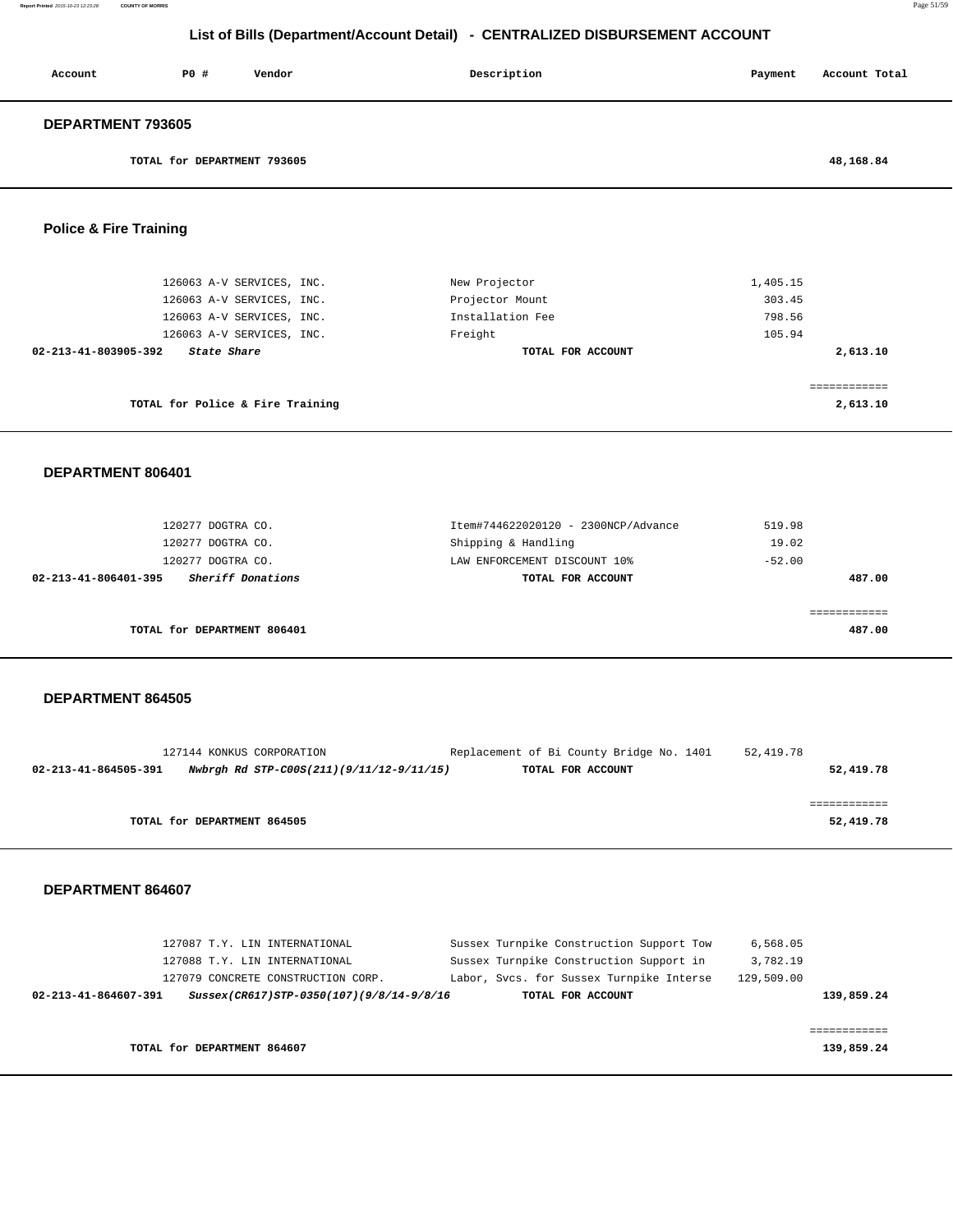| Account              | PO#                         | Vendor                                                               | Description                                                   | Payment   | Account Total            |
|----------------------|-----------------------------|----------------------------------------------------------------------|---------------------------------------------------------------|-----------|--------------------------|
|                      |                             |                                                                      |                                                               |           |                          |
| 02-213-41-864701-392 |                             | 127092 T. Y. LIN INTERNATIONAL<br>Waterloo Rd Brdg (6/23/14-6/23/17) | Waterloo Road Br. 1401-038 in the Boroug<br>TOTAL FOR ACCOUNT | 13,534.21 | 13,534.21                |
|                      | TOTAL for DEPARTMENT 864701 |                                                                      |                                                               |           | ___________<br>13,534.21 |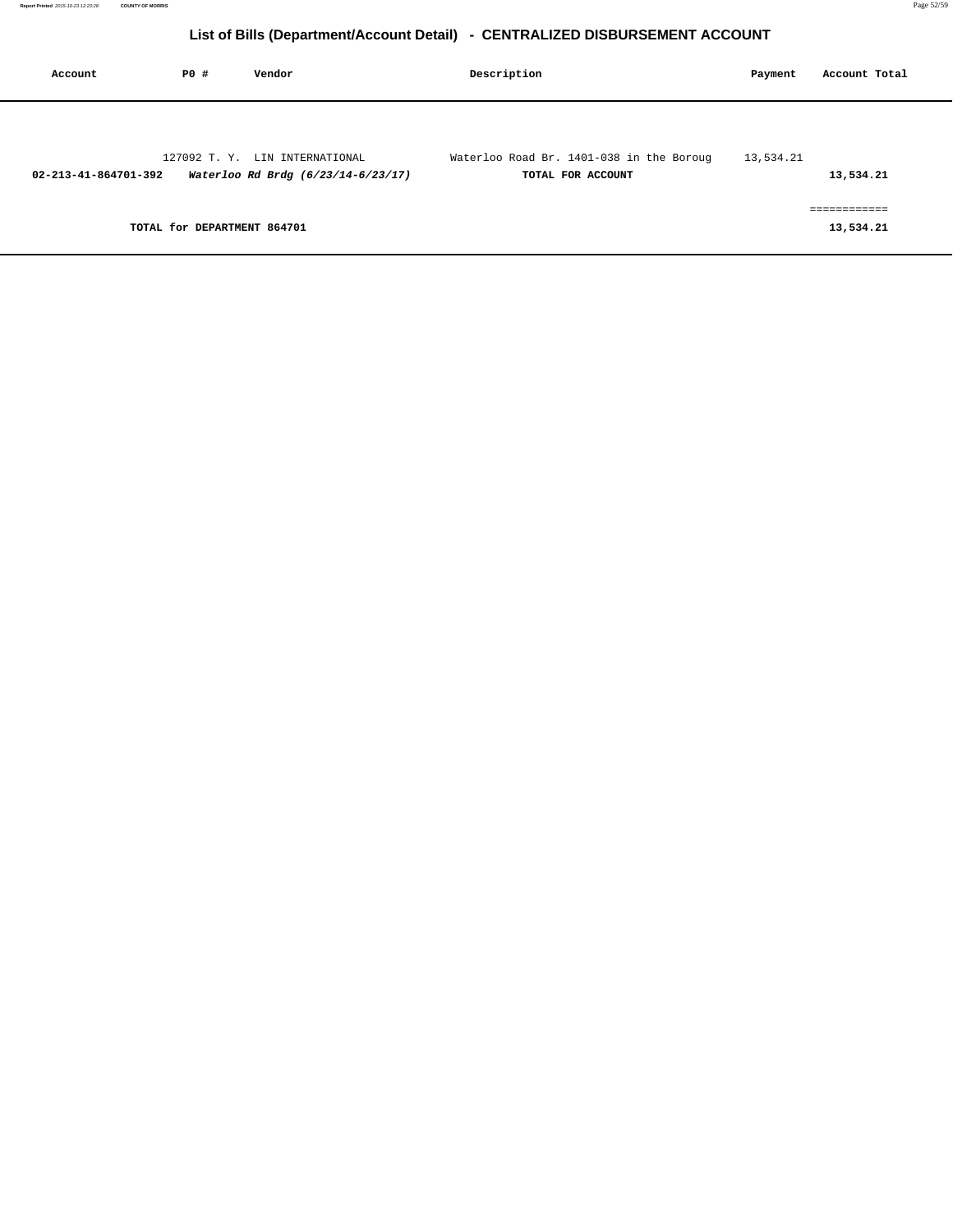| Report Printed 2015-10-23 12:23:28 | <b>COUNTY OF MORRIS</b> |                                                                              | Page 53/59 |
|------------------------------------|-------------------------|------------------------------------------------------------------------------|------------|
|                                    |                         |                                                                              |            |
|                                    |                         | List of Bills (Department/Account Detail) - CENTRALIZED DISBURSEMENT ACCOUNT |            |
|                                    |                         |                                                                              |            |

| List of Bills (Department/Account Detail) - CENTRALIZED DISBURSEMENT ACCOUNT |                                    |                                                                                           |                                                                                                            |                      |                          |  |  |
|------------------------------------------------------------------------------|------------------------------------|-------------------------------------------------------------------------------------------|------------------------------------------------------------------------------------------------------------|----------------------|--------------------------|--|--|
| Account                                                                      | <b>PO #</b>                        | Vendor                                                                                    | Description                                                                                                | Payment              | Account Total            |  |  |
|                                                                              |                                    |                                                                                           | <b>County Capital</b>                                                                                      |                      |                          |  |  |
| <b>Bridge Design/Const Var Cty Br</b>                                        |                                    |                                                                                           |                                                                                                            |                      |                          |  |  |
| 04-216-55-953089-909                                                         |                                    | 127093 T. Y. LIN INTERNATIONAL<br>127075 T. Y. LIN INTERNATIONAL<br>Miscellaneous - Other | Replacement of the Ridgedale Avenue Brid<br>Replacement of Ridgedale Avenue Bridge o<br>TOTAL FOR ACCOUNT  | 2,050.00<br>1,021.40 | 3,071.40                 |  |  |
|                                                                              |                                    | TOTAL for Bridge Design/Const Var Cty Br                                                  |                                                                                                            |                      | ============<br>3,071.40 |  |  |
| <b>Bridge DesignConstr varCty Loc</b>                                        |                                    |                                                                                           |                                                                                                            |                      |                          |  |  |
| 04-216-55-953137-951                                                         |                                    | 127144 KONKUS CORPORATION<br>Building & Improvements                                      | TOTAL FOR ACCOUNT                                                                                          | 3,764.50             | 3,764.50                 |  |  |
|                                                                              |                                    | TOTAL for Bridge DesignConstr varCty Loc                                                  |                                                                                                            |                      | ------------<br>3,764.50 |  |  |
| <b>FeasibilityStudy Wing CommCtr</b>                                         |                                    |                                                                                           |                                                                                                            |                      |                          |  |  |
| 04-216-55-953163-909                                                         |                                    | 126501 CLEARY GIACOBBE ALFIERI &<br>Miscellaneous - Other                                 | Legal services rendered<br>TOTAL FOR ACCOUNT                                                               | 84.00                | 84.00                    |  |  |
|                                                                              |                                    | TOTAL for FeasibilityStudy Wing CommCtr                                                   |                                                                                                            |                      | ============<br>84.00    |  |  |
| <b>Road Design/Construction</b>                                              |                                    |                                                                                           |                                                                                                            |                      |                          |  |  |
| 04-216-55-953165-909                                                         | 127098 KEY-TECH<br>127178 KEY TECH | Miscellaneous - Other                                                                     | East Hanover Avenue (CR 650) Twp. of Hano<br>Replacement of Bridge No. 190 on Kiel Av<br>TOTAL FOR ACCOUNT | 414.00<br>240.00     | 654.00                   |  |  |

**TOTAL for Road Design/Construction 654.00**

#### **DEPARTMENT 953202**

|                      | 127079 CONCRETE CONSTRUCTION CORP.       |                   | 7,200.00 |
|----------------------|------------------------------------------|-------------------|----------|
| 04-216-55-953202-951 | Road Resurfacing/Construction/Imprvments | TOTAL FOR ACCOUNT | 7,200.00 |
|                      |                                          |                   |          |
|                      | TOTAL for DEPARTMENT 953202              |                   | 7,200.00 |

============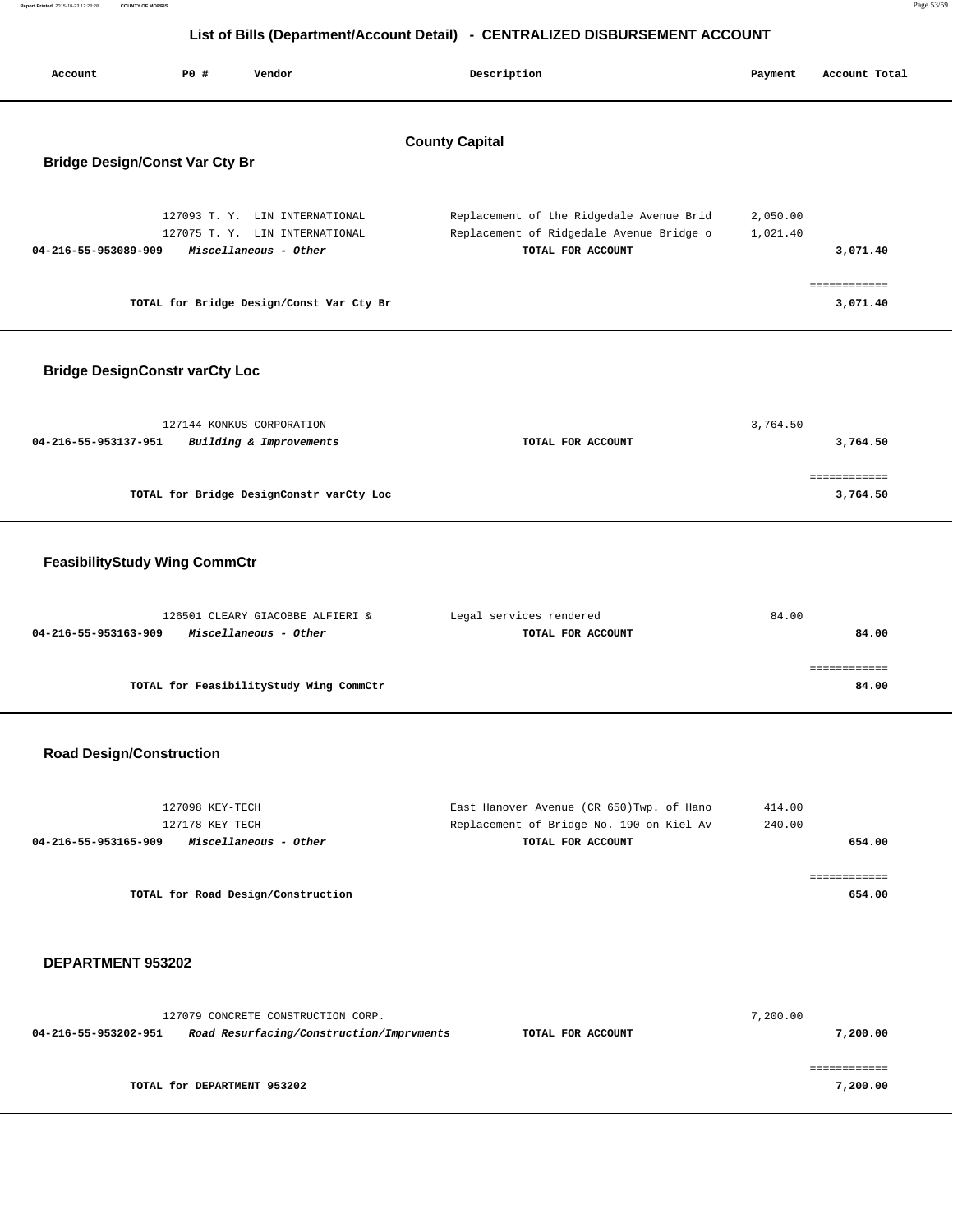| Account              | PO#                         | Vendor                                   | Description                         | Payment  | Account Total            |
|----------------------|-----------------------------|------------------------------------------|-------------------------------------|----------|--------------------------|
|                      |                             |                                          |                                     |          |                          |
|                      |                             | 122675 COOPER ELECTRIC SUPPLY CO.        | WO75455/ RE: CH - LED LTS/ 06-30-15 | 342.19   |                          |
|                      |                             | 126096 COOPER ELECTRIC SUPPLY CO.        | WO75950/ RE: GREYSTONE/ 09-03-15    | 2,071.98 |                          |
| 04-216-55-953217-951 |                             | Replace Lights/CeilingTiles-BldgsGrounds | TOTAL FOR ACCOUNT                   |          | 2,414.17                 |
|                      | TOTAL for DEPARTMENT 953217 |                                          |                                     |          | ============<br>2,414.17 |

#### **DEPARTMENT 953225**

|                      | 127099 BOSWELL ENGINEERING INC           | MC-105/Bridge Nav Lights Espanong/Brady | 5,000.00 |
|----------------------|------------------------------------------|-----------------------------------------|----------|
| 04-216-55-953225-909 | Bridge Design, Renov, Construc - Var Loc | TOTAL FOR ACCOUNT                       | 5,000.00 |
|                      |                                          |                                         |          |
|                      |                                          |                                         |          |
|                      | TOTAL for DEPARTMENT 953225              |                                         | 5,000.00 |
|                      |                                          |                                         |          |

#### **DEPARTMENT 953269**

| 127049 WATERS, MCPHERSON, MCNEILL, P.C.                      | Motor Vehicle                            | 340.38       |
|--------------------------------------------------------------|------------------------------------------|--------------|
| 127049 WATERS, MCPHERSON, MCNEILL, P.C.                      | Coryan Corporation                       | 141.44       |
| 127049 WATERS, MCPHERSON, MCNEILL, P.C.                      | 102 Ridgedale Avenue                     | 72.00        |
| 127049 WATERS, MCPHERSON, MCNEILL, P.C.                      | Drake Property                           | 96.00        |
| 127072 CHERRY WEBER & ASSOC. PC                              | Construction Inspection (Clerk of the Wo | 20,317.50    |
| 127073 CHERRY WEBER & ASSOC. PC                              | Clerk of the Works Agreement for the Con | 8,904.00     |
| 127074 K S ENGINEERS PC                                      | Prof. Engineering Svcs. for the Replacem | 19,873.00    |
| 127145 KELLER & KIRKPATRICK                                  | Construction Inspection-Clerk of the Wor | 14,014.00    |
| Bridge Design/Constr - var locations<br>04-216-55-953269-909 | TOTAL FOR ACCOUNT                        | 63,758.32    |
| 127100 COLONNELLI BROTHERS INC                               | Replacement of Bridge No. 1401-189 on Ol | 24,183.95    |
| Bridge Design/Constr - var locations<br>04-216-55-953269-951 | TOTAL FOR ACCOUNT                        | 24,183.95    |
|                                                              |                                          | ============ |
| TOTAL for DEPARTMENT 953269                                  |                                          | 87,942.27    |

| 126520 WATERS, MCPHERSON, MCNEILL, P.C.                      | Freedom Group-legal services             | 113.40   |
|--------------------------------------------------------------|------------------------------------------|----------|
| 127050 WATERS, MCPHERSON, MCNEILL, P.C.                      | legal services                           | 132.00   |
| 127090 THE RBA GROUP INC.                                    | Prof. Svcs. Rendered Concerning Engineer | 3,036.47 |
| 127180 KEEGAN TECHNOLOGY &                                   | Replacement of Eagle Rock Avenue Bridge, | 990.00   |
| Road Design/Construc - var locations<br>04-216-55-953270-909 | TOTAL FOR ACCOUNT                        | 4,271.87 |
|                                                              |                                          |          |
|                                                              |                                          |          |
| TOTAL for DEPARTMENT 953270                                  |                                          | 4,271.87 |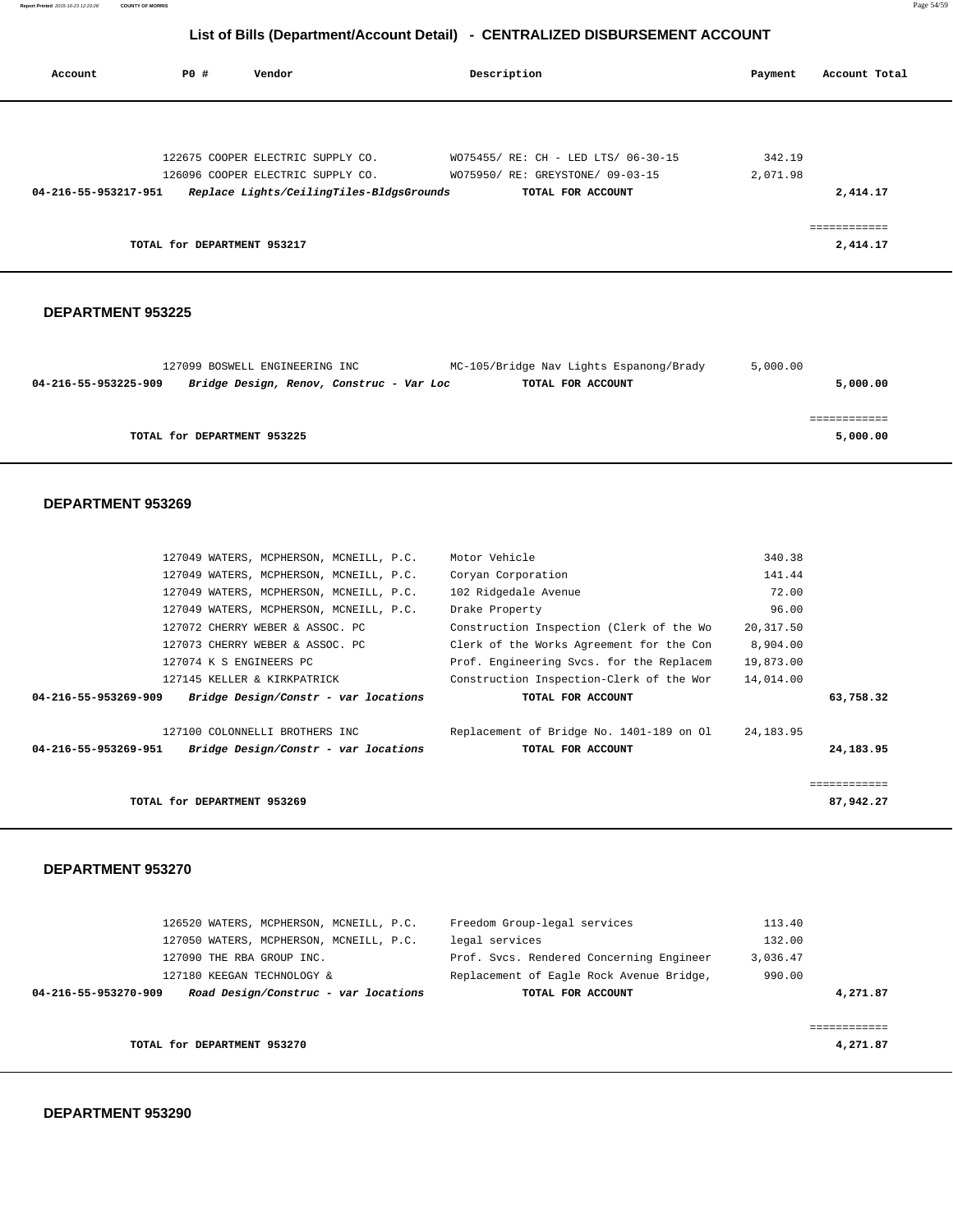**Report Printed** 2015-10-23 12:23:28 **COUNTY OF MORRIS** Page 55/59

## **List of Bills (Department/Account Detail) - CENTRALIZED DISBURSEMENT ACCOUNT**

| Account                  | PO# | Vendor                                  | Description       | Payment | Account Total          |
|--------------------------|-----|-----------------------------------------|-------------------|---------|------------------------|
| <b>DEPARTMENT 953290</b> |     |                                         |                   |         |                        |
| 04-216-55-953290-951     |     | Plumbing Fixture Rplcments - BldgsGrnds | TOTAL FOR ACCOUNT |         | 370.00                 |
|                          |     | TOTAL for DEPARTMENT 953290             |                   |         | ============<br>370.00 |

#### **DEPARTMENT 953291**

| 126531 D.R. JOHNSON & ASSOCIATES, LLC                            | General Engineering Services for the per | 2,771.39 |
|------------------------------------------------------------------|------------------------------------------|----------|
| 127081 BOSWELL ENGINEERING INC                                   | Prof Svcs for MC-101/Sussex Tpke/W Hanov | 1,317.80 |
| Var Roadway Drainage Proj - Public Works<br>04-216-55-953291-909 | TOTAL FOR ACCOUNT                        | 4,089.19 |
|                                                                  |                                          |          |
|                                                                  |                                          |          |
| TOTAL for DEPARTMENT 953291                                      |                                          | 4,089.19 |
|                                                                  |                                          |          |

#### **DEPARTMENT 953323**

| 127071 CHERRY WEBER & ASSOC. PC                                  | Construction Inspection Services for the | 11,160.00 |  |
|------------------------------------------------------------------|------------------------------------------|-----------|--|
| 127098 KEY-TECH                                                  |                                          | 1,886.00  |  |
| Bridge Design/Constr VarLoc-Public Works<br>04-216-55-953323-909 | TOTAL FOR ACCOUNT                        | 13,046.00 |  |
|                                                                  |                                          |           |  |
|                                                                  |                                          |           |  |
| TOTAL for DEPARTMENT 953323                                      |                                          | 13,046.00 |  |
|                                                                  |                                          |           |  |

#### **DEPARTMENT 953329**

| Realignment of Schooleys Mountain Road.P                        | 5,930.00                                   |
|-----------------------------------------------------------------|--------------------------------------------|
| TOTAL FOR ACCOUNT                                               | 5,930.00                                   |
|                                                                 |                                            |
|                                                                 |                                            |
|                                                                 | 5,930.00                                   |
| 127177 BOWMAN CONSULTING COMPANY<br>TOTAL for DEPARTMENT 953329 | Design, Building, Rehab of Roads-PublWorks |

| 126918 BOSWELL ENGINEERING INC |                                     | Prof Engr. Svcs. MC-103Route 10 RR Cross  | 2,144.29  |              |
|--------------------------------|-------------------------------------|-------------------------------------------|-----------|--------------|
| 126918 BOSWELL ENGINEERING INC |                                     | CAF # 118658                              | 369.00    |              |
| 127219 BOSWELL ENGINEERING INC |                                     | Prof. Svcs. for Engieering Svcs. MC-103/R | 2,363.75  |              |
| 127222 BOSWELL ENGINEERING INC |                                     | Prof. Svcs. for MC-102/County Railroad C  | 4,611.44  |              |
| 127181 BOSWELL ENGINEERING INC |                                     | Prof Svcs MC 104/Reconst of RR Crossing   | 4,828.30  |              |
| 04-216-55-953356-909           | Various Road-Designs & Construction | TOTAL FOR ACCOUNT                         |           | 14,316.78    |
|                                |                                     |                                           |           |              |
| 127078 TIFFANY ELECTRIC INC    |                                     | Installation of Traffic Signal At Ridge   | 72,669.45 |              |
| 04-216-55-953356-940           | Various Road-Designs & Construction | TOTAL FOR ACCOUNT                         |           | 72,669.45    |
|                                |                                     |                                           |           |              |
|                                |                                     |                                           |           | ============ |
| TOTAL for DEPARTMENT 953356    |                                     |                                           |           | 86,986.23    |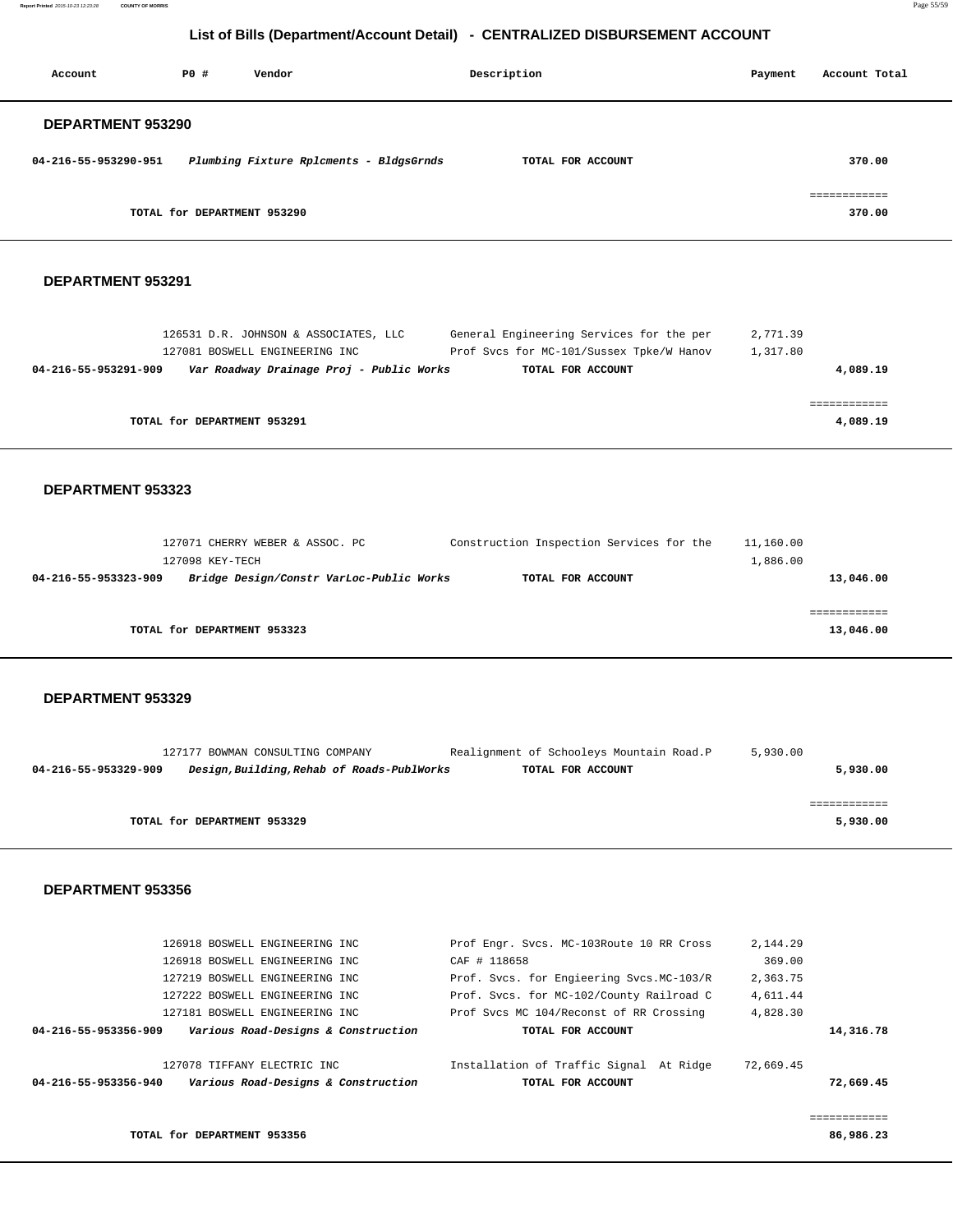| Account              | PO# | Vendor                                                                          | Description                                                                                                                                                             | Payment                             | Account Total |
|----------------------|-----|---------------------------------------------------------------------------------|-------------------------------------------------------------------------------------------------------------------------------------------------------------------------|-------------------------------------|---------------|
| DEPARTMENT 953362    |     |                                                                                 |                                                                                                                                                                         |                                     |               |
|                      |     | 125807 COMPLETE SECURITY SYSTEMS, INC.<br>122428 NORTHEAST COMMUNICATIONS, INC. | 125807 COMPLETE SECURITY SYSTEMS, INC. RE: CH 3RD FL CAMERA UPGRADE - RESOLUTIO<br>RE: DOVER PROBATION - CCTV SYSTEM & PANI<br>WATSON CONSOLE FURNITURE - THREE DISPATC | 10,597.00<br>17,398.00<br>73,892.82 |               |
| 04-216-55-953362-951 |     | Security Improvement AR Bldg/Courthouse                                         | TOTAL FOR ACCOUNT                                                                                                                                                       |                                     | 101,887.82    |
|                      |     |                                                                                 |                                                                                                                                                                         |                                     |               |
|                      |     |                                                                                 |                                                                                                                                                                         |                                     | ============  |
|                      |     | TOTAL for DEPARTMENT 953362                                                     |                                                                                                                                                                         |                                     | 101,887.82    |
| DEPARTMENT 953382    |     |                                                                                 |                                                                                                                                                                         |                                     |               |
|                      |     | 127091 AJM CONTRACTORS INC                                                      | Labor, Materials & Svcs. for the Milling                                                                                                                                | 218,626.97                          |               |
|                      |     | 127070 TOP LINE CONSTRUCTION CORP                                               | Milling & Resurfacing of Berkshire Valle                                                                                                                                | 26,802.66                           |               |
|                      |     | 127143 SCHIFANO CONSTRUCTION CORP.                                              |                                                                                                                                                                         | 12,341.45                           |               |
|                      |     | 127142 SCHIFANO CONSTRUCTION CORP.                                              |                                                                                                                                                                         | 12,960.75                           |               |
|                      |     | 127077 TOP LINE CONSTRUCTION CORP                                               |                                                                                                                                                                         | 20, 324.48                          |               |
| 04-216-55-953382-940 |     | Road Resurfacing, MV arking lot, Railrd                                         | TOTAL FOR ACCOUNT                                                                                                                                                       |                                     | 291,056.31    |
|                      |     |                                                                                 |                                                                                                                                                                         |                                     | ============  |
|                      |     | TOTAL for DEPARTMENT 953382                                                     |                                                                                                                                                                         |                                     | 291,056.31    |
| DEPARTMENT 953410    |     |                                                                                 |                                                                                                                                                                         |                                     |               |

**Report Printed** 2015-10-23 12:23:28 **COUNTY OF MORRIS** Page 56/59

| TOTAL for DEPARTMENT 953410                             |                                          | 1,136,782.16 |
|---------------------------------------------------------|------------------------------------------|--------------|
|                                                         |                                          | ------------ |
| Public Works - Road Resurfacing<br>04-216-55-953410-951 | TOTAL FOR ACCOUNT                        | 1,136,782.16 |
| 127077 TOP LINE CONSTRUCTION CORP                       | Milling & Resurfacing of Fairmount Avenu | 321, 113.85  |
| 127185 SCHIFANO CONSTRUCTION CORP.                      | Milling & Resurfacing 2015 Various Pavin | 278,967.39   |
| 127142 SCHIFANO CONSTRUCTION CORP.                      | Milling & Resurfacing of Whitehall Road  | 260,413.05   |
| 127143 SCHIFANO CONSTRUCTION CORP.                      | Milling & Resurfacing of Ridgedale Avenu | 276,287.87   |
|                                                         |                                          |              |

 **DEPARTMENT 955306** 

|                      | 125762 THE RBA GROUP INC.            | A4517.00, Professional Engineering for Tu | 911.25 |
|----------------------|--------------------------------------|-------------------------------------------|--------|
| 04-216-55-955306-951 | Renovate Resident Tub/Shower Area-MV | TOTAL FOR ACCOUNT                         | 911.25 |
|                      |                                      |                                           |        |
|                      |                                      |                                           |        |
|                      | TOTAL for DEPARTMENT 955306          |                                           | 911.25 |
|                      |                                      |                                           |        |

#### **DEPARTMENT 968344**

126955 MC VOCATIONAL SCHOOL DISTRICT USA Architects (HVAC) 442.00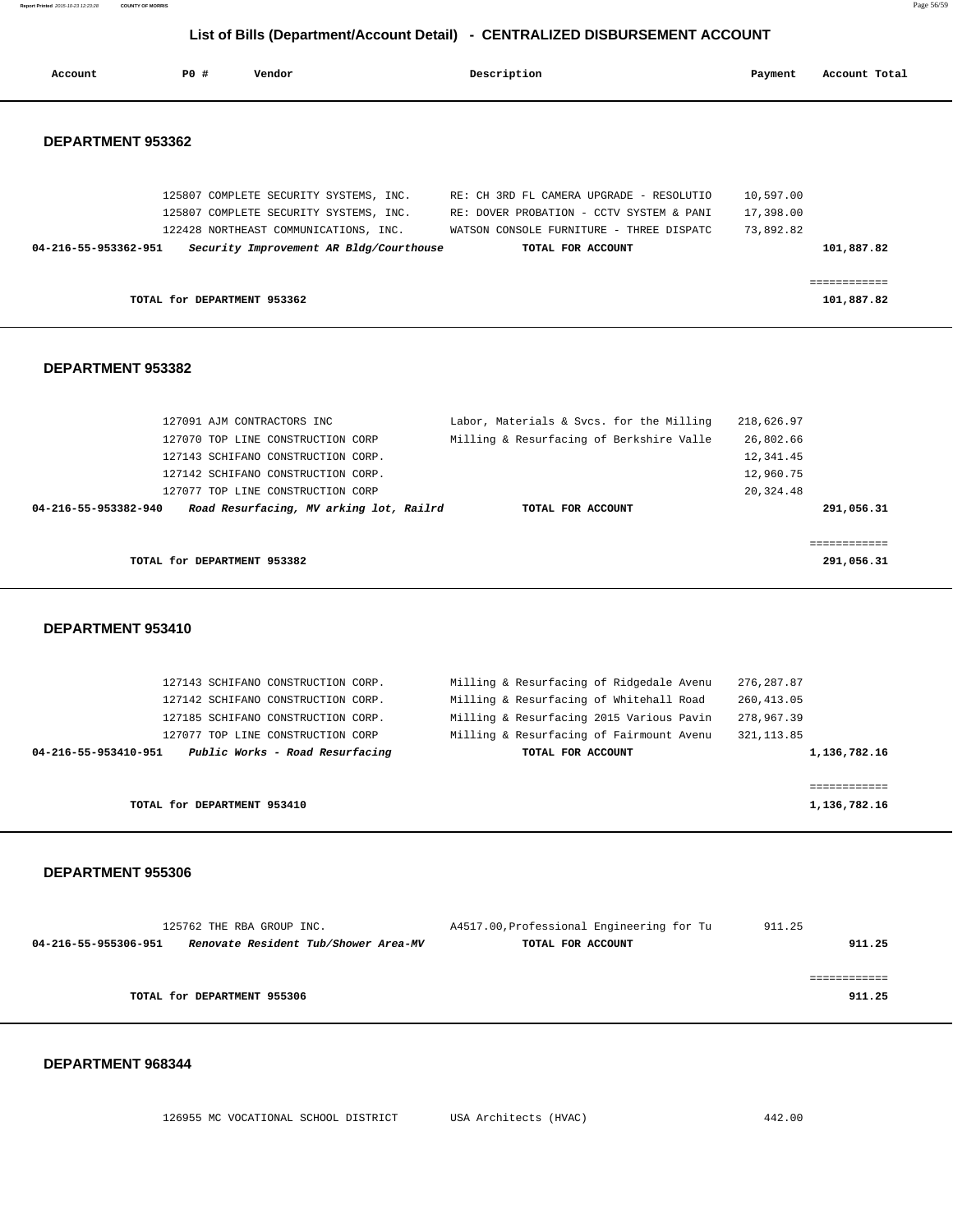| 127043 COUNTY COLLEGE OF MORRIS<br>Expansion/Renovation Various Facil - CCM<br>04-216-55-969332-951 | Benjamin R. Harvey Co.<br>TOTAL FOR ACCOUNT             | 160,267.64       | 160,267.64                 |
|-----------------------------------------------------------------------------------------------------|---------------------------------------------------------|------------------|----------------------------|
| DEPARTMENT 969332                                                                                   |                                                         |                  |                            |
| TOTAL for DEPARTMENT 968344                                                                         |                                                         |                  | ============<br>210,157.70 |
|                                                                                                     |                                                         |                  |                            |
| 04-216-55-968344-940<br>Various Purchases for MC School Tech                                        | TOTAL FOR ACCOUNT                                       |                  | 177,392.51                 |
| 126955 MC VOCATIONAL SCHOOL DISTRICT<br>126955 MC VOCATIONAL SCHOOL DISTRICT                        | Project Adventure<br>Project Adventure                  | 67.64<br>847.66  |                            |
| 126955 MC VOCATIONAL SCHOOL DISTRICT                                                                | Project Adventure                                       | 2,958.74         |                            |
| 126955 MC VOCATIONAL SCHOOL DISTRICT                                                                | Project Adventure                                       | 41,585.77        |                            |
| 126955 MC VOCATIONAL SCHOOL DISTRICT                                                                | Project Adventure                                       | 24,856.00        |                            |
| 126955 MC VOCATIONAL SCHOOL DISTRICT                                                                | EDC Electric (Access Ctr)                               | 3,502.00         |                            |
| 126955 MC VOCATIONAL SCHOOL DISTRICT                                                                | EDC Electric (Access Ctr)                               | 6,073.10         |                            |
| 126955 MC VOCATIONAL SCHOOL DISTRICT                                                                | EDC Electric (Access Ctr)                               | 3,326.90         |                            |
| 126955 MC VOCATIONAL SCHOOL DISTRICT                                                                | SHI International (Equipment)                           | 7,826.97         |                            |
| 126955 MC VOCATIONAL SCHOOL DISTRICT                                                                | C&M Door Controls                                       | 4,400.00         |                            |
| 126955 MC VOCATIONAL SCHOOL DISTRICT                                                                | C&M Door Controls                                       | 4,835.00         |                            |
| 126955 MC VOCATIONAL SCHOOL DISTRICT                                                                | Southern Computer (Equipment)                           | 2,591.22         |                            |
| 126955 MC VOCATIONAL SCHOOL DISTRICT                                                                | Southern Computer (Equipment)                           | 777.21           |                            |
| 126955 MC VOCATIONAL SCHOOL DISTRICT                                                                | Southern Computer (Equipment)                           | 179.94           |                            |
| 126955 MC VOCATIONAL SCHOOL DISTRICT                                                                | Southern Computer (Equipment)                           | 1,767.92         |                            |
| 126955 MC VOCATIONAL SCHOOL DISTRICT                                                                | Mohawk Resources (Oil Tank Equipment)                   | 5,841.99         |                            |
| 126955 MC VOCATIONAL SCHOOL DISTRICT                                                                | Gillespie Group (Shop Floors)                           | 1,060.95         |                            |
| 126955 MC VOCATIONAL SCHOOL DISTRICT                                                                | Gillespies Group (Shop Floors)                          | 4,118.97         |                            |
| 126955 MC VOCATIONAL SCHOOL DISTRICT                                                                | Teo Technologies (HVAC)                                 | 5,297.03         |                            |
| 126955 MC VOCATIONAL SCHOOL DISTRICT                                                                | Teo Technologies (HVAC)                                 | 55,477.50        |                            |
| 04-216-55-968344-909<br>Various Purchases for MC School Tech                                        | TOTAL FOR ACCOUNT                                       |                  | 32,765.19                  |
| 126955 MC VOCATIONAL SCHOOL DISTRICT                                                                | Maser Consulting (Oil tank removal)                     | 37.54            |                            |
| 126955 MC VOCATIONAL SCHOOL DISTRICT                                                                | Maser Consulting (Oil tank removal)                     | 3,424.21         |                            |
| 126955 MC VOCATIONAL SCHOOL DISTRICT                                                                | Maser Consulting (Oil tank removal)                     | 37.54            |                            |
| 126955 MC VOCATIONAL SCHOOL DISTRICT                                                                | Maser Consulting (Oil tank removal)                     | 11,109.50        |                            |
| 126955 MC VOCATIONAL SCHOOL DISTRICT                                                                | Maser Consulting (Oil tank removal)                     | 7,667.50         |                            |
| 126955 MC VOCATIONAL SCHOOL DISTRICT                                                                | Maser Consulting (Oil tank removal) 3,467.30            |                  |                            |
| 126955 MC VOCATIONAL SCHOOL DISTRICT                                                                | Mohawk Resources (Oil tank removal)                     | 584.00           |                            |
| 126955 MC VOCATIONAL SCHOOL DISTRICT                                                                | USA Architects (Shop Floors)                            | 75.00            |                            |
| 126955 MC VOCATIONAL SCHOOL DISTRICT                                                                | Schwartz Simon (PE Chal)                                | 92.80            |                            |
| 126955 MC VOCATIONAL SCHOOL DISTRICT                                                                | Schwartz Simon (PE Chal)                                | 768.00           |                            |
| 126955 MC VOCATIONAL SCHOOL DISTRICT                                                                | Schwartz Simon (PE Chal)                                | 224.00           |                            |
| 126955 MC VOCATIONAL SCHOOL DISTRICT                                                                | Schwartz Simon (PE Chal)                                | 176.00           |                            |
| 126955 MC VOCATIONAL SCHOOL DISTRICT                                                                | Schwartz Simon (HVAC)                                   | 40.00            |                            |
| 126955 MC VOCATIONAL SCHOOL DISTRICT                                                                | Schwartz Simon (HVAC)                                   | 32.00            |                            |
| 126955 MC VOCATIONAL SCHOOL DISTRICT                                                                | Schwartz Simon (HVAC)                                   | 92.80            |                            |
| 126955 MC VOCATIONAL SCHOOL DISTRICT                                                                | USA Architects (PE Chal)                                | 1,200.00         |                            |
| 126955 MC VOCATIONAL SCHOOL DISTRICT                                                                | USA Architects (PE Chal)                                | 600.00           |                            |
| 126955 MC VOCATIONAL SCHOOL DISTRICT                                                                | USA Architects (PE Chal)                                | 1,770.00         |                            |
| 126955 MC VOCATIONAL SCHOOL DISTRICT<br>126955 MC VOCATIONAL SCHOOL DISTRICT                        | USA Architects (Access Ctr)<br>USA Architects (PE Chal) | 340.00<br>465.00 |                            |
|                                                                                                     |                                                         |                  |                            |

============

#### **TOTAL for DEPARTMENT 969332** 160,267.64

## **List of Bills (Department/Account Detail) - CENTRALIZED DISBURSEMENT ACCOUNT**

 **Account P0 # Vendor Description Payment Account Total**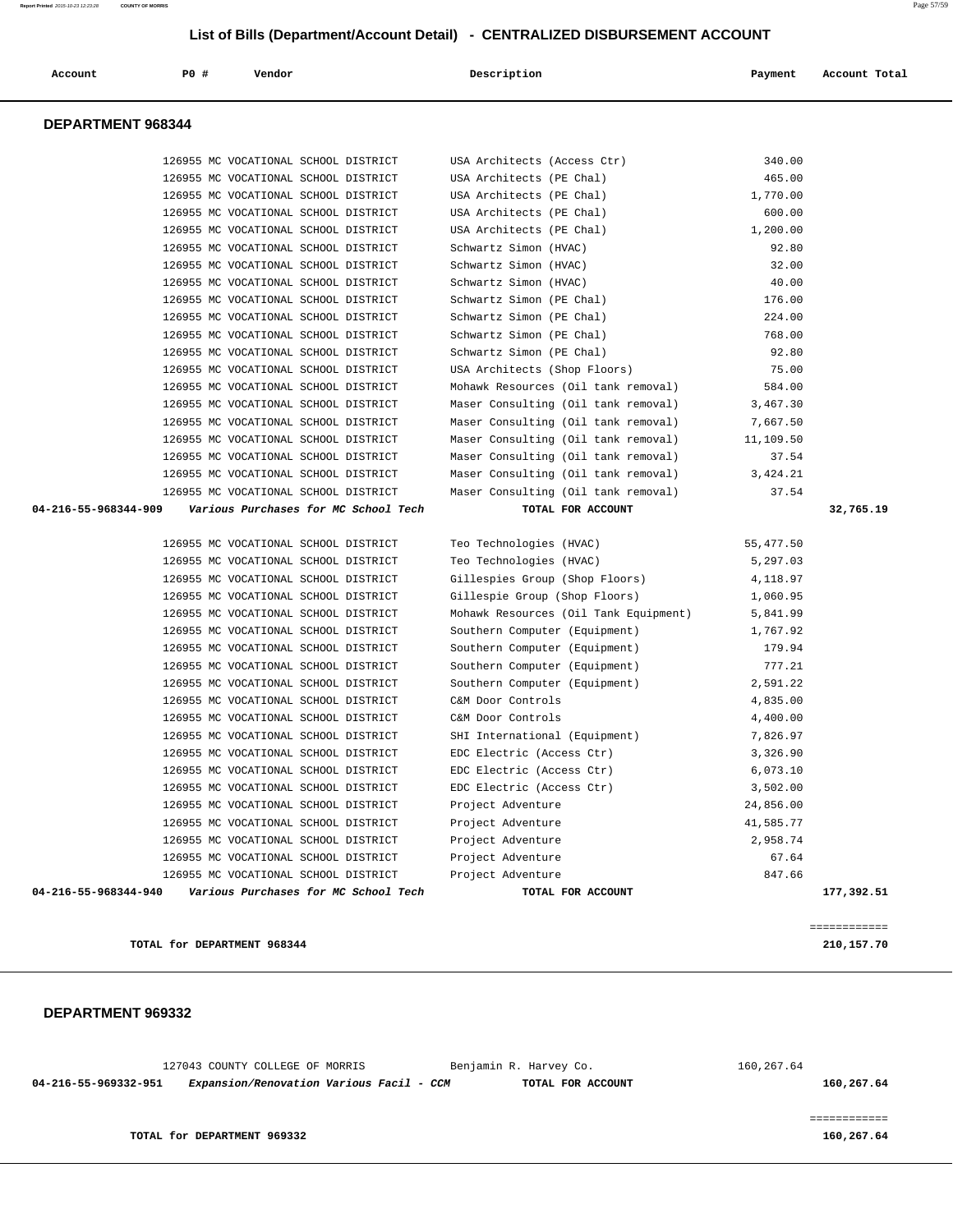**Report Printed** 2015-10-23 12:23:28 **COUNTY OF MORRIS** Page 58/59

# **List of Bills (Department/Account Detail) - CENTRALIZED DISBURSEMENT ACCOUNT**

| Account              | PO# | Vendor                                                                                                                                 | Description                                                                     | Payment                           | Account Total              |
|----------------------|-----|----------------------------------------------------------------------------------------------------------------------------------------|---------------------------------------------------------------------------------|-----------------------------------|----------------------------|
| DEPARTMENT 969393    |     |                                                                                                                                        |                                                                                 |                                   |                            |
| 04-216-55-969393-909 |     | 126523 MCMANIMON, SCOTLAND & BAUMANN LLC<br>127184 COUNTY COLLEGE OF MORRIS<br>Various Projects at CCM                                 | Professional fees \$3.2m Cty College Bond<br>EI Associates<br>TOTAL FOR ACCOUNT | 8,795.10<br>2,000.00              | 10,795.10                  |
|                      |     | TOTAL for DEPARTMENT 969393                                                                                                            |                                                                                 |                                   | ============<br>10,795.10  |
| DEPARTMENT 969411    |     |                                                                                                                                        |                                                                                 |                                   |                            |
| 04-216-55-969411-951 |     | 127184 COUNTY COLLEGE OF MORRIS<br>127184 COUNTY COLLEGE OF MORRIS<br>CCM-Media Center Renovations                                     | Brahma Construction Corp<br>Brahma Construction Corp<br>TOTAL FOR ACCOUNT       | 417,292.87<br>144,701.55          | 561,994.42                 |
|                      |     | TOTAL for DEPARTMENT 969411                                                                                                            |                                                                                 |                                   | ============<br>561,994.42 |
| DEPARTMENT 969412    |     |                                                                                                                                        |                                                                                 |                                   |                            |
| 04-216-55-969412-909 |     | 127184 COUNTY COLLEGE OF MORRIS<br>127184 COUNTY COLLEGE OF MORRIS<br>127184 COUNTY COLLEGE OF MORRIS<br>CCM-Water Penetration Repairs | USA Architects<br>USA Architects<br>USA Architects<br>TOTAL FOR ACCOUNT         | 16,500.00<br>1,000.00<br>1,375.00 | 18,875.00                  |
|                      |     |                                                                                                                                        |                                                                                 |                                   | ============               |

**TOTAL for DEPARTMENT 969412** 18,875.00